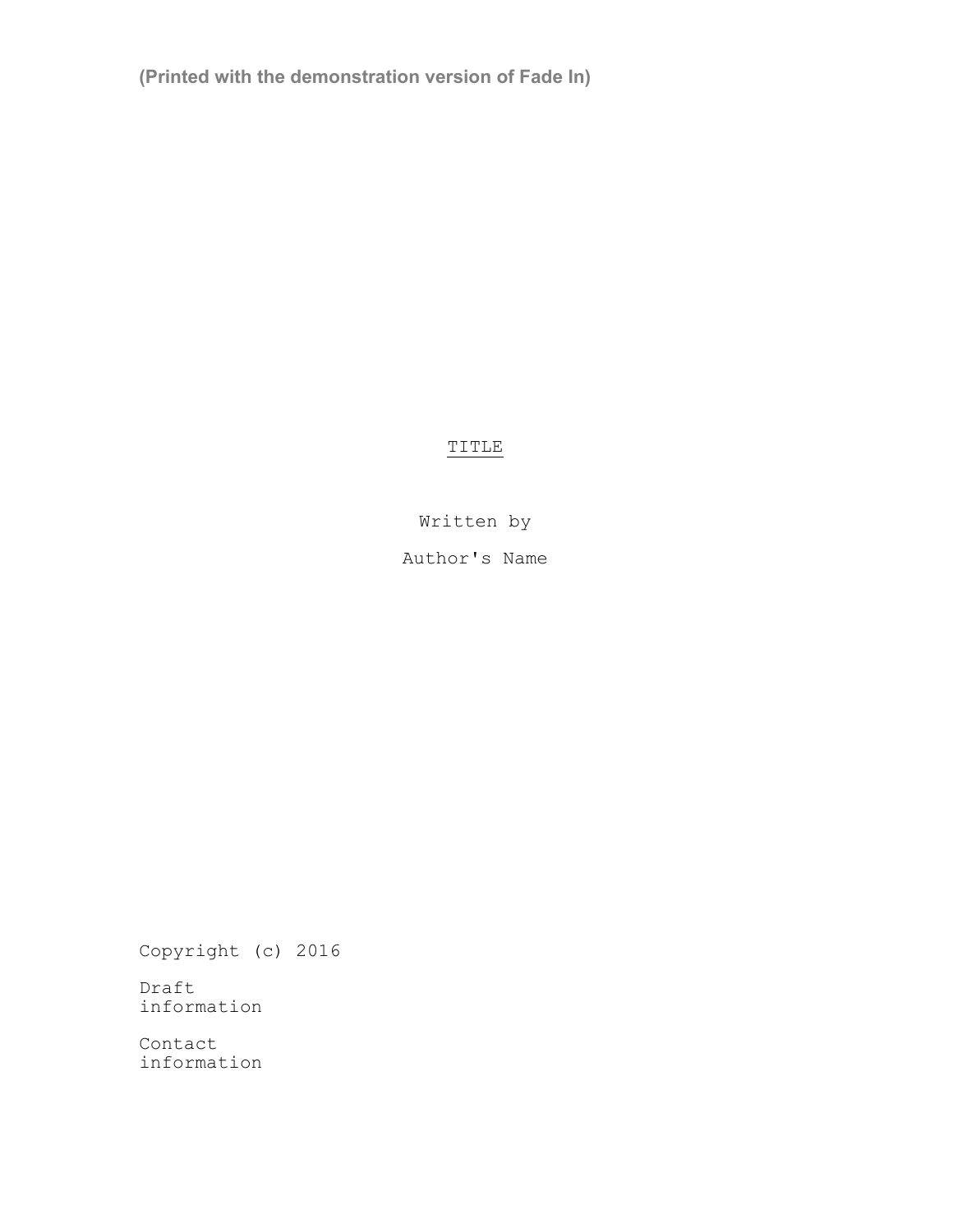**(Printed with the demonstration version of Fade In)**

REECE: (TRIES MAKE LIGHT) Mosts gifted ofs reckliss ass fool. SKY: (GRINS GLIMMER IF WHACKY OF SELF) Well, going take this mosts gifted ofs reckless ass fool, where be of no harm anyone else. Where but own butt on the line.

Kay:

What?! What? What are you..

Sky kisses her cheek. He whispers in her ear so only hears.

SKY:

Wait, if must. Who knows, maybe glue back the pieces of me, some-time. As hard fell for her, she for me (<darkly grim humor), she never was the one, you always she..

> KAY: (AUDIBLY) AM SKY! AM!! So stay, stay with me!

But to Sky, it's though her words, viscerally visual of water streams, evaporate as leave her lips and rise as steam merg-ing with the rain once again begun to pour down.

The song:

Oh give me mercy for my dreams 'Cause every confrontation,...

seems to tell me,..........

What it really means........

To be this lonely sailor.... sailor, sailor, sailor......

Sky's mother, long having remained stoic behind, giving her boy the space for his grief, slides up and in between him and Kay. Kay respectfully nods at her and backs off a few steps.

KAY:

Glory, see if you can..

Gloria:

Don't you worry. Have a word with..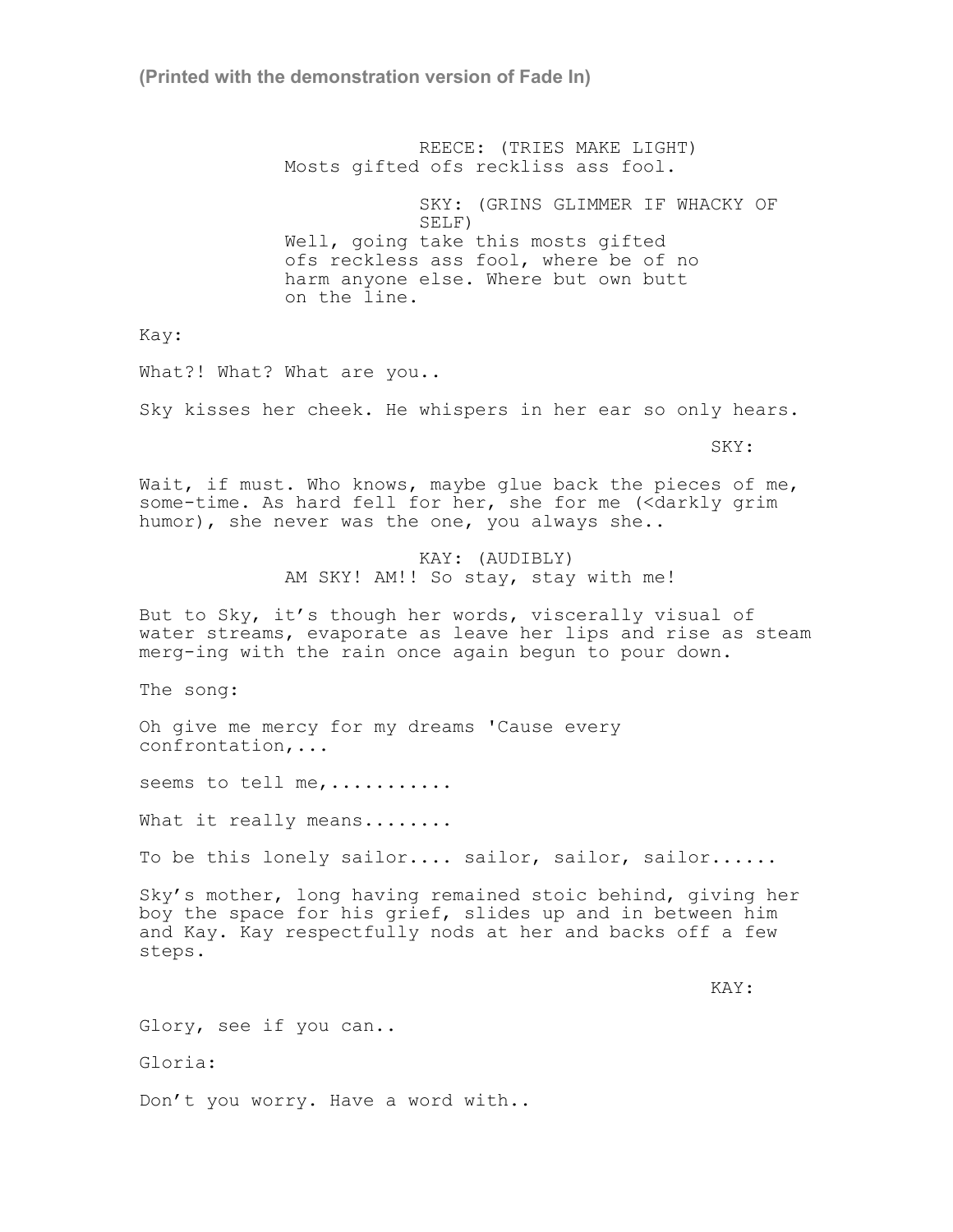KAY: Sure sure. Respects you the most! She slips away as does Jason and Reece, understanding Gloria wants be alone with Sky. For moment, she stands silent by her son, he not looking at her, but down where Zacey lies. GLORIA: Back to the two of us, Sky. Least this time, he nods. After another pause.. Gloria: Course Jason, and Jackie too. Not seen your brother a long time, Sky. Sky even glumly laughs. Sky: My mirror somewhat less whack self. GLORIA: In time, see.., have to reconcile. Nobody closer than twins. Not even the mom. Two of you in particular. SKY: Even closer than how felt with.. GLORIA: Her. And, Kay, her more, still. She loves you good and deep despite all the ups and downs you have. Again Sky laughs, a little less gruffy. SKY: ..wryly grim And this definite big a down! GLORIA: Big a down as when.. SKY: Yeah, with dad. (But) this time, all my fault, my doing...

**(Printed with the demonstration version of Fade In)**

2.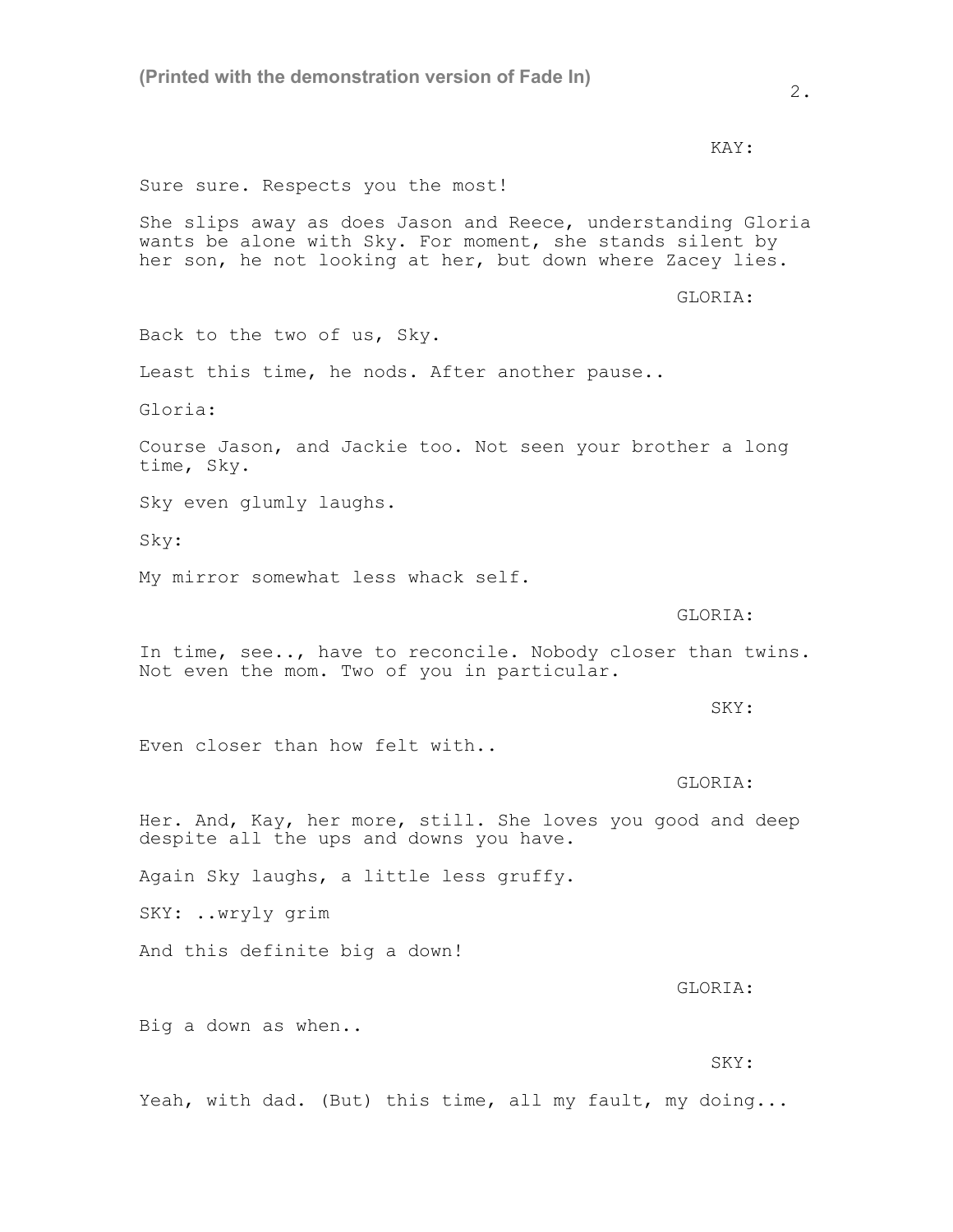Ah the self blame game. No one ever wins that one. SKY: Who says want to win? She's gone because of me. My freaking pushing it so far, too, too far reaching.. GLORIA: Ahh. So want to punish yourself by banishing yourself from your fu-ture, your destiny, by running off? SKY: No. Just want go disappear. Like.. GLORIA: Your father... Think he chose?.. SKY: Just it. No one knows! Least with me, will know the hell, why.. GLORIA: We both know how that one ends. With hurt, blame,.. despair. Not only be you, doing the suffering. SKY: Don't despair. Not all in vain ma.. GLORIA: Be. Knew that glimmer lives on in you. You want to find out, why.. SKY: Why, what pushes me to the edge, and over. What, pushed, him.. GLORIA: Or whom.. SKY: Yeah, I got know. For me, you, he..

# **(Printed with the demonstration version of Fade In)**

3.

GLORIA: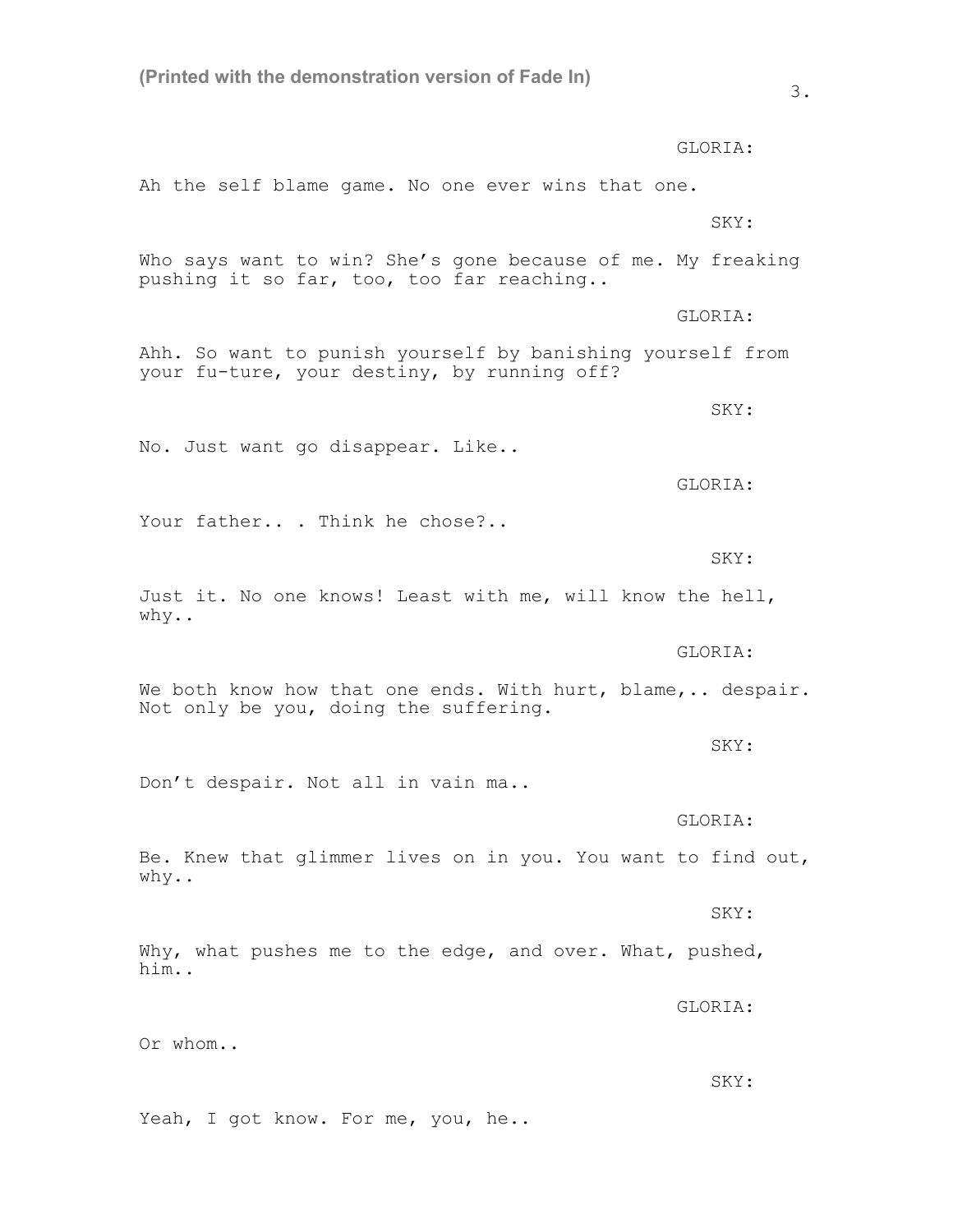GLORIA: Her.. . I understand. You go. Do what you must to heal, to regain sense of being. Your direction. SKY: That's spun all out of whack? GLORIA: Yeah. I want my son to feel.. SKY: Like he's not lost? GLORIA: Trekking the deepest lost of ways.. SKY\: Til find way out from. You always saw so into me, even more than dad. GLORIA: Even more that great hope and pro-mise he saw in you. I know still ahead of you. I believe in you even if you don't in yourself right now. Some action or other.. Gloria: So, know where going. Where starts? SKY: South America. GLORIA: Ah the wild tangle of the jungle.. SKY: Dad's projects, ones was working on when he vanished involved in part the telescopes going build there..

GLORIA:

4.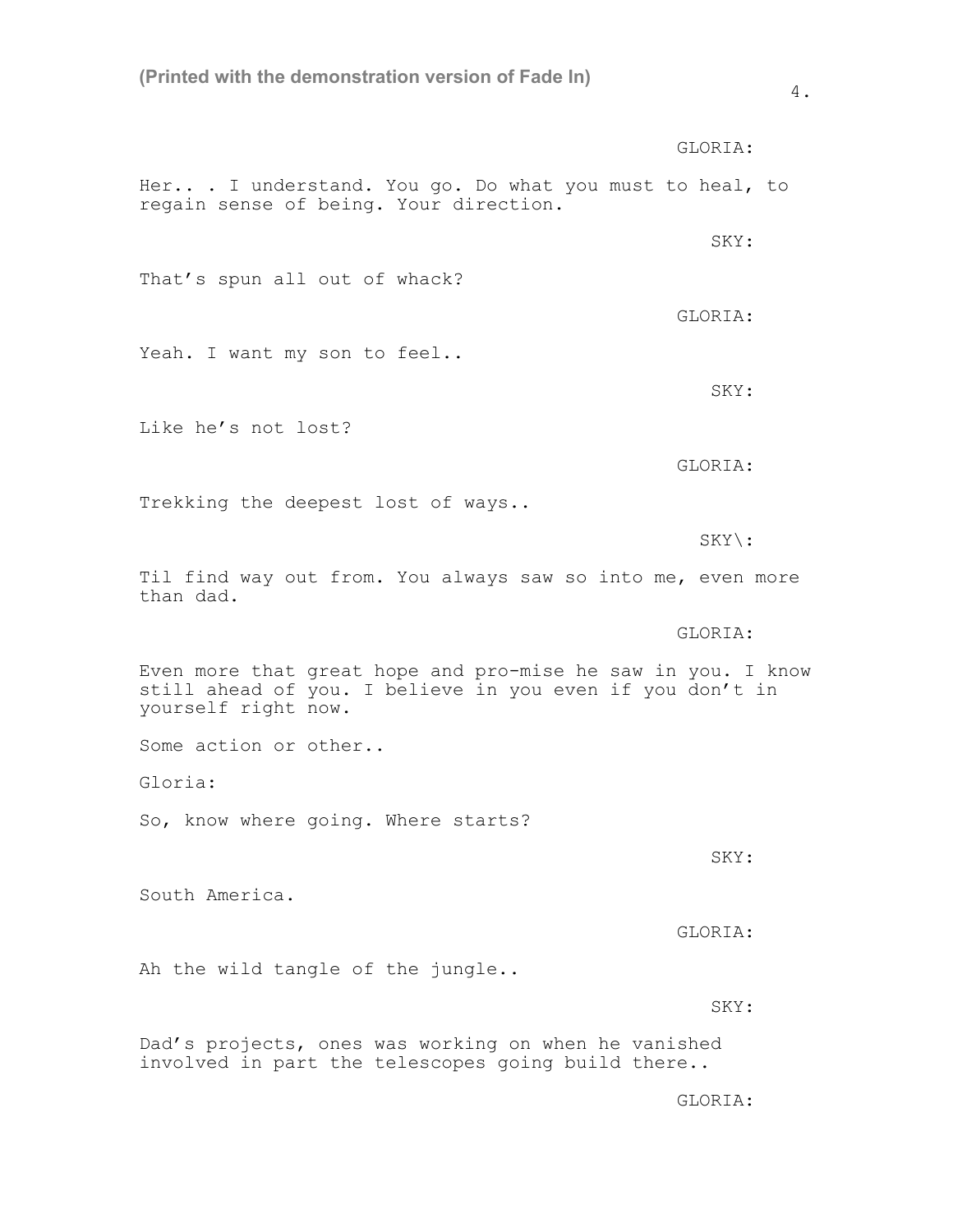Ah, Chile. So amid the wilds of the jungle, and..

SKY:

The universe... But going start in Brazil, Argentina.

GLORIA:

Of course, soon before David stayed there a good time. In among the Gua-rani. And those falls.. . Way back when we were dating, we'd ventured there, the devil of proposed to me under those falls! Were take Kay?..

SKY:

Know, I can't. Not how things are. Got pass through this fire on own.

GLORIA:

Expected nothing less from you Sky, free-falling to the bottomless pit where lies the very heartbeat of ev-erything, itself!

> SKY: (REGRETS SAYING TO MOM SOON AS) Hope I make it back..

> > GLORIA:

Hush. You'll find a way back to me, Jase, Kay, the world as needs you.

-------------------------------

The quest begins...................

EXT. TBA - APRIL FIRST, 2013

Sky:

No April Fool's Day joke. I'm leaving, today. Around dusk, the plane be taking off for Argentia.

Kay:

Just like that..

SKY:

You have come, told you before.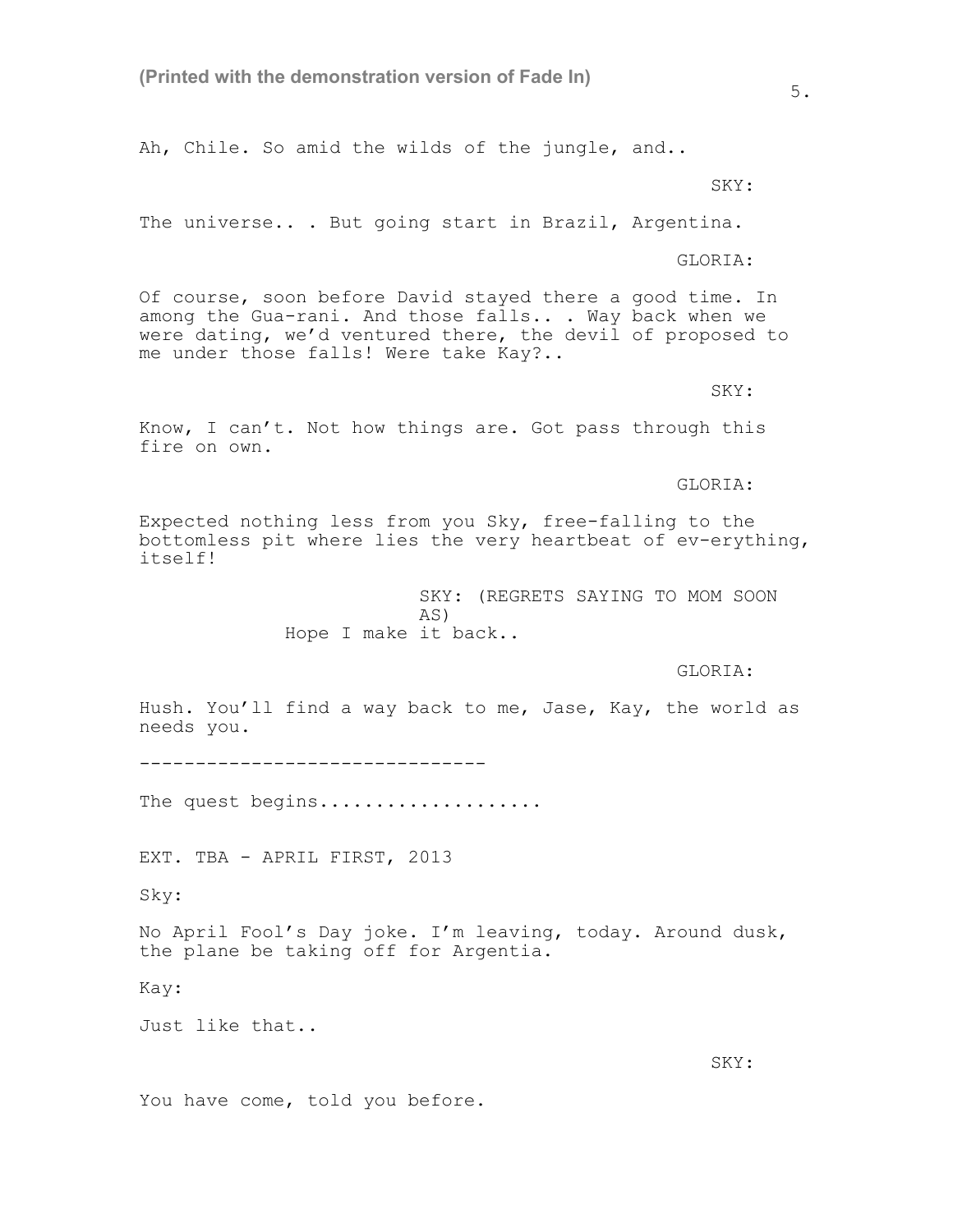KAY: Can't just take off for an unknown amount of time. To parts unknown. On some kind of wild goose quest. SKY: But it's what I must do. KAY: What you must. Ever consider me? SKY: Its something I have to do. KAY: You're still in shock over her. Way she.. You can hardly think straight let alone, been but two months.. SKY: See me getting any better, since... KAY: Not a hell a lot. But.. SKY: But so, I got go. KAY: Away from everyone you know, can support you. You could well just spiral more and more deep under.. SKY: Then so it meant end that way.. KAY: Sky! You can't drag around that heavy a guilt inside you. You'll sink like quicksand.. Ever more SKY: Either I find new purpose enough, To somehow make up for the unmakeup-able. CONTINUED: 6. **(Printed with the demonstration version of Fade In)**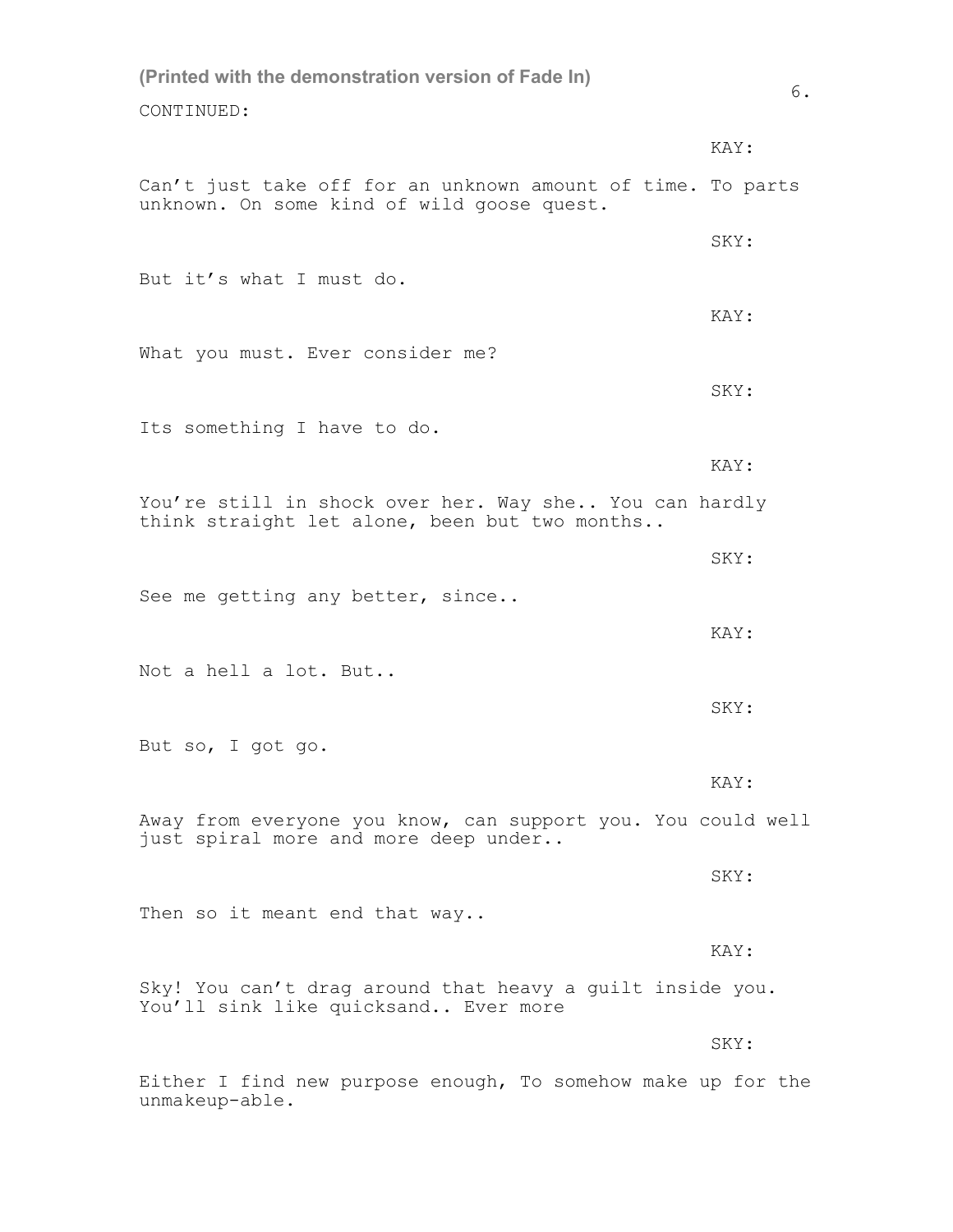Wait. I could jump on that plane with you. Go to Argentina, anyway. SKY: Think convince me abandon it all before I much get going. tortured soul such I'd up and turnaround back. She regards him, as intently discerning as possible. KAY: No. You'd not. Only think could do, is keep on going with, you. All the way. SKY: And... KAY: 5 hours or so.., til.. SKY: Yes. KAY: You'd not be afraid for me? SKY: You'd not be afraid for you? KAY: Ahhh. Why you always making my life so difficult a deal!! SKY: Only thing is. I can't.. KAY: Can't what. SKY:

Let you come.

That I'd bite at my heels some in Argi, while you assuage my

**(Printed with the demonstration version of Fade In)**

CONTINUED: (2)

7.

KAY: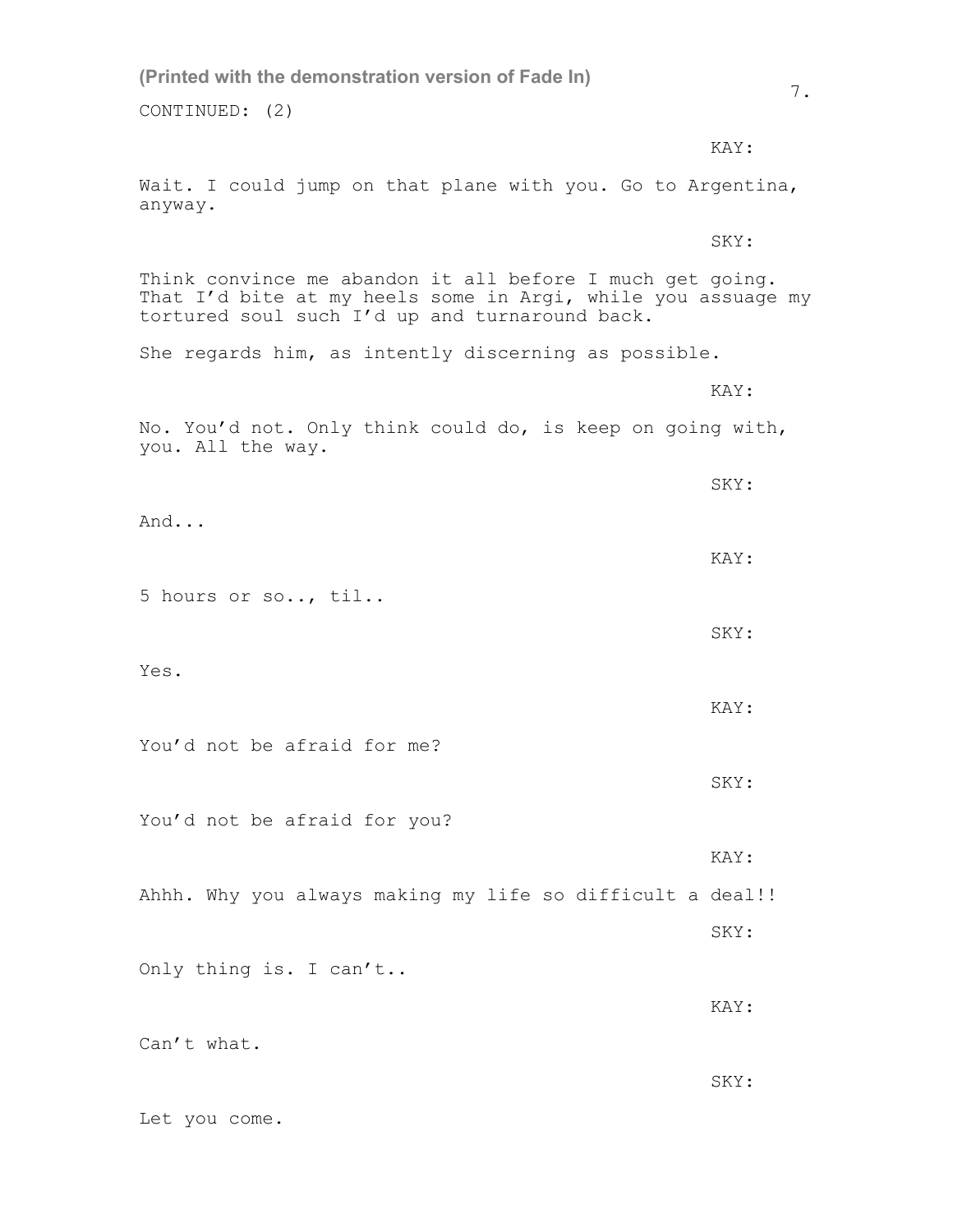KAY: You just said.. SKY: I would not be afraid for you. But I simply can't be sure I won't fail again. Allow it to happen, again. KAY: I'm sure not let me down, Sky!! SKY: You're sure. I'm sure, not. Until comes a day I can be again... KAY: Shit happens Sky. Even you can stop it all from. What if the opposite, was I who.. SKY: (SMILES) That make it any better?? She laughs. KAY: No, guess not. But that could've happened.. SKY: What?? Kay, can't be saying she the one who let me down. She saved my.. KAY: She couldn't hold on, first.. SKY: I pushed her too hard, should never of pushed so far! I assured her, she could.. KAY: I, of.. SKY: Would of? You won't even try it. CONTINUED: (3) 8. **(Printed with the demonstration version of Fade In)**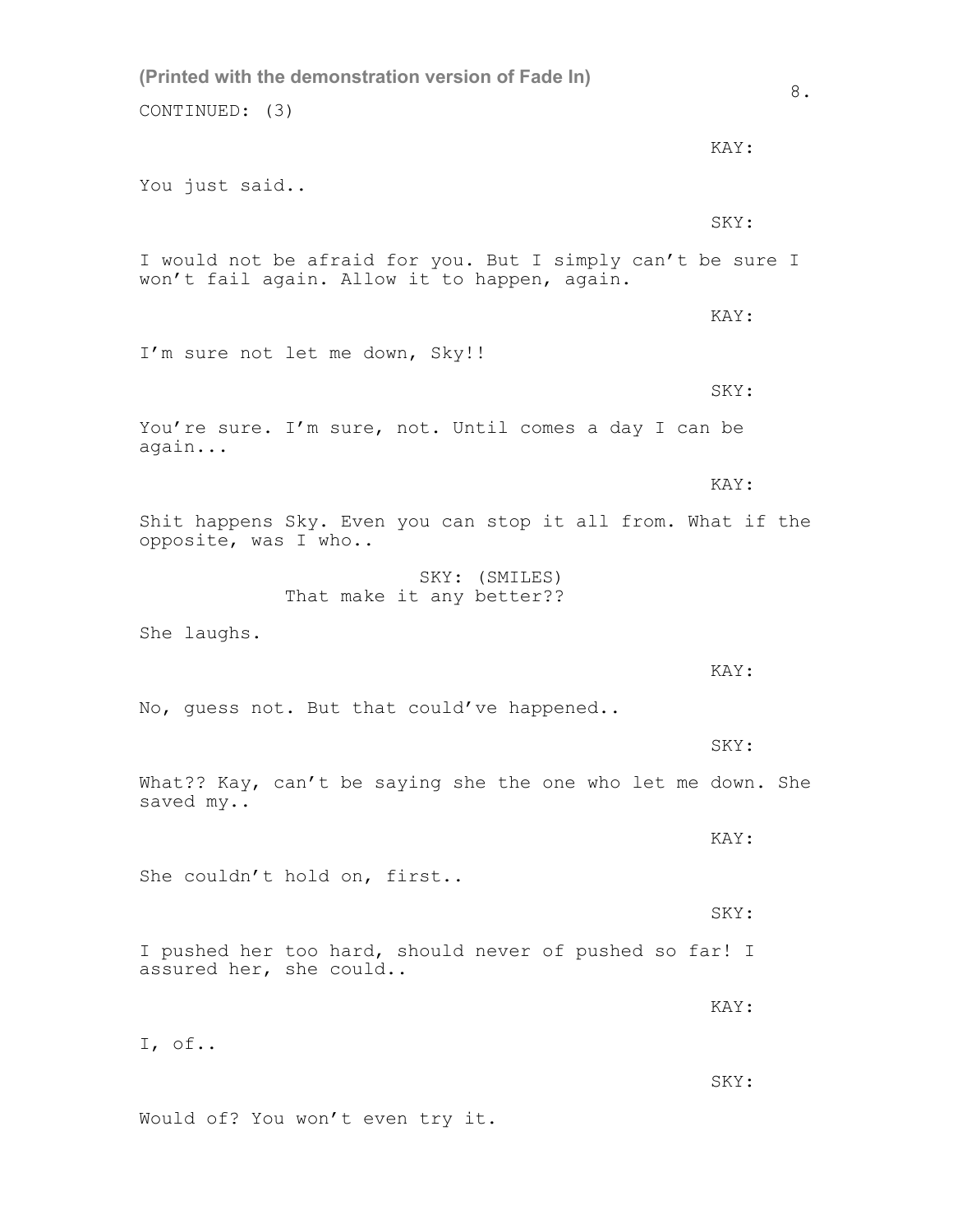KAY: I almost.. SKY: That was long ago Kay.. KAY: Always seems like yesterday.. SKY: Do believe one thing.. KAY: What's that Sky. SKY: Been you, of tried to save me too. KAY: But she did, did, and she'll always have that over me. And would I of.. SKY: No-one knows that til, the moment. KAY: Excepting you. You would. Give it all for me. So why not let me go! SKY: Give it my all wasn't good enough.. Went over the line. KAY: So just going scoot. Never push the edge again. SKY: Not mine. Took over her edge, someone I.. KAY: Loved. Really did fall for her too. CONTINUED: (4) 9. **(Printed with the demonstration version of Fade In)**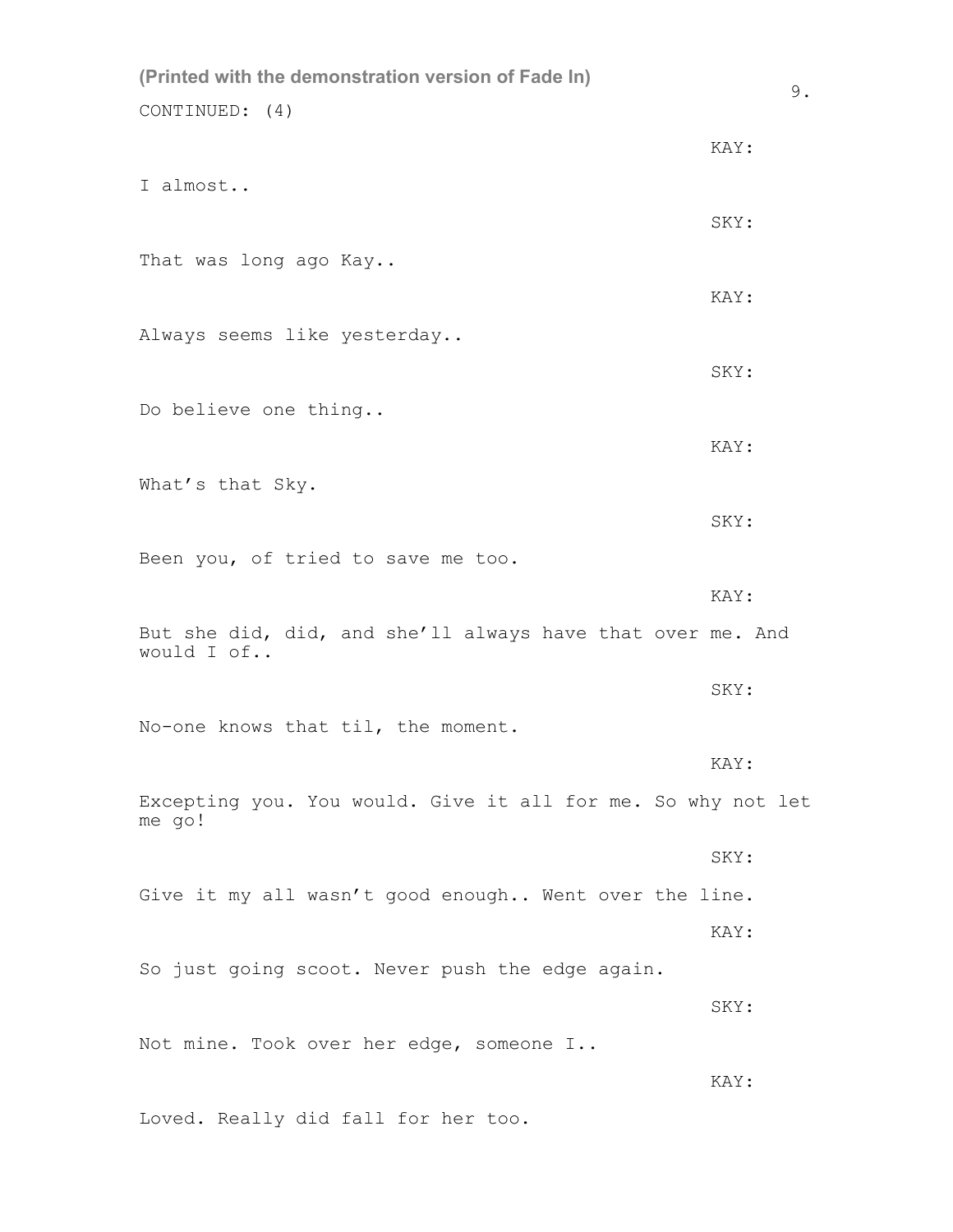**(Printed with the demonstration version of Fade In)**

CONTINUED: (5)

SKY:

10.

She sure enough fell for me. And paid the price. I got go, now. Hold on for me, alright.

She hugs him, tightly.

KAY:

I'm holding you now Sky. Just you hold on back me, whereever you get, whatever you got do.. Okay.. Get through it and come back for, me. When you're ready.

SKY:

When I'm ready. When am sure again.

INT. LAX AIRPORT, BOARDING AREA -SAME DAY, MAY FIRST, AT DUSK

Sky, with Gloria and sister Ashley (where is brother Jase?) stand at the boarding gates area of the LAX airport. He watches the other passengers for his flight go through it, their number fast dwindling. Taking eyes off them, he gazes about the empty spaces on the area.

GLORIA:

Kay not going show to send off?

Sky:

Don't appear.., be.

GLORIA:

What you ever say to her! She should be here for you.

SKY:

Wanted be here, and there, for. There for a while, anyway..

GLORIA:

Ah. Thrust upon her. Made me pro-mise not say one word before. That did, she up and try take off with..

SKY:

Told no. Not happenin. No time to..

GLORIA: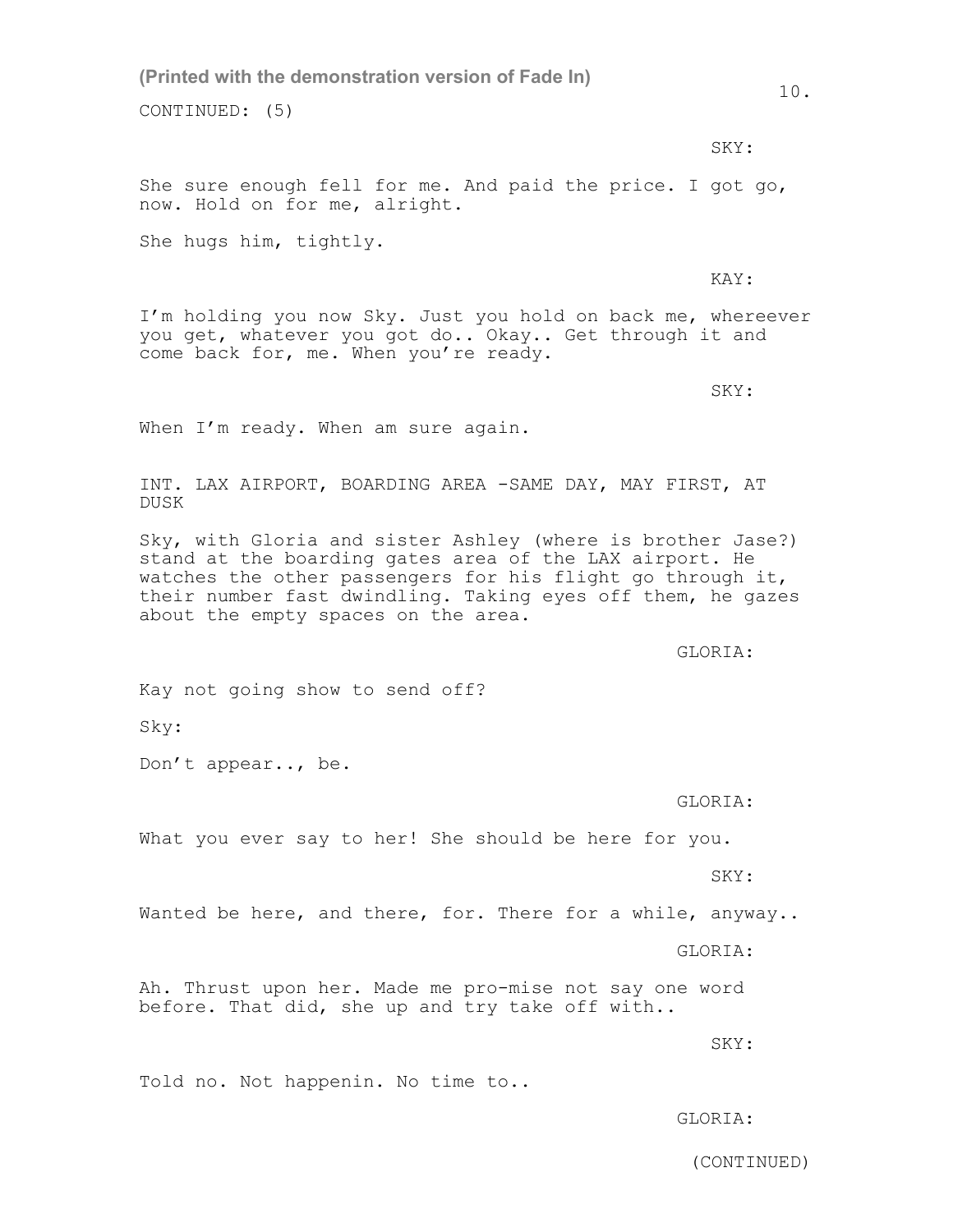Work you over huh? Like should of.. SKY: Can't go over this again with you. It's set. About be done. On soundtrack plays chorus of Five Days In May by Blue Rodeo. Blue Rodeo:(five days in may on radio) Sometimes the world begins To set you up on your feet again It wipes the tears from your eyes How will you ever know The way that circumstances go.. Jackie: (Sky's sister, thirteen?) Want be long gone and over with! How long be? Already starting miss. Blue Rodeo:(five days in may con't) Always going to hit you by surprise I know my past, you were there In everything I've done........... Though thirteen, Sky picks Jackie up in his arms and swings her about a few times like she's three. He sets her down. SKY: Litl sis, think miss you most til.. Jackie: (by nature grave yet alits) More than Jase, Kay. Mom, even? SKY: Sure. Gloria: Your brother be here, you told. He wanted come too after the.. Sky: Couldn't look him in the eyes. CONTINUED: 11. **(Printed with the demonstration version of Fade In)**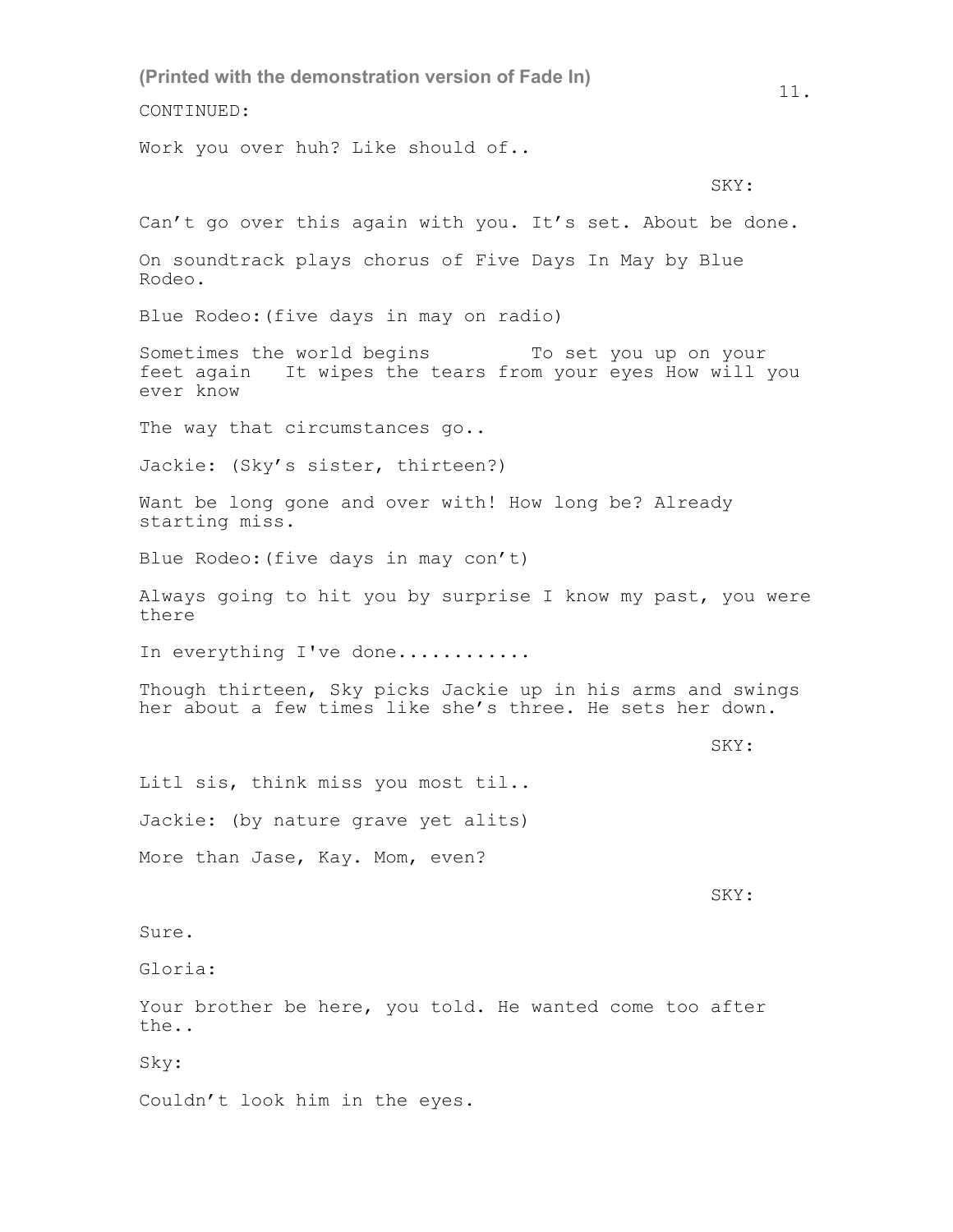**(Printed with the demonstration version of Fade In)**

CONTINUED: (2)

GLORIA:

This laying fault on you got stop.

EXT. OUTSIDE LOOKING IN LAX AIRPORT BOARDING AREA - THEN, TOO

Blue Rodeo:(five days in may con't)

You are the one.

It's raining. If is such a vantage, Kay's looks into the boarding area from a window outside, staring over at Sky, his profile quarter turned from view as faces mom and sis so he doesn't see her. She's getting drenched in the steady rain.

Blue Rodeo:(five days in may con't)

Looking back it's hard to tell Why they stood while others fell Spend your life working it out..

He sees her. With next to last passenger going through the gate he runs to the window where Kay stands outside, so only glass stands between. She places her palms flat against the dripping glass on her side. He places his palms to against inner window to lie to touch them, were no glass between.

Blue Rodeo:(five days in may con't)

All I know is one cloudy day

They both just ran away

INT. ON THE PLANE - MINUTES LATER (HOWEVER LONG GATE TO AIR)

On the airplane, in the a window seat, rain running droplets like a curtain, down it.., Sky looks back down at LAX.

Blue Rodeo:(five days in may con't)

Rain on ta windshield heading South

Llllllllllllllllllllllllllllllllllllllllllllllllllllllllllll  $\begin{minipage}{0.99\linewidth} \hspace*{1.8cm} \textbf{1} \textbf{1} \textbf{1} \textbf{1} \textbf{1} \textbf{1} \textbf{1} \textbf{1} \textbf{1} \textbf{1} \textbf{1} \textbf{1} \textbf{1} \textbf{1} \textbf{1} \textbf{1} \textbf{1} \textbf{1} \textbf{1} \textbf{1} \textbf{1} \textbf{1} \textbf{1} \textbf{1} \textbf{1} \textbf{1} \textbf{1} \textbf{1} \textbf{1} \textbf{1} \textbf{1} \textbf{1} \textbf{$ ll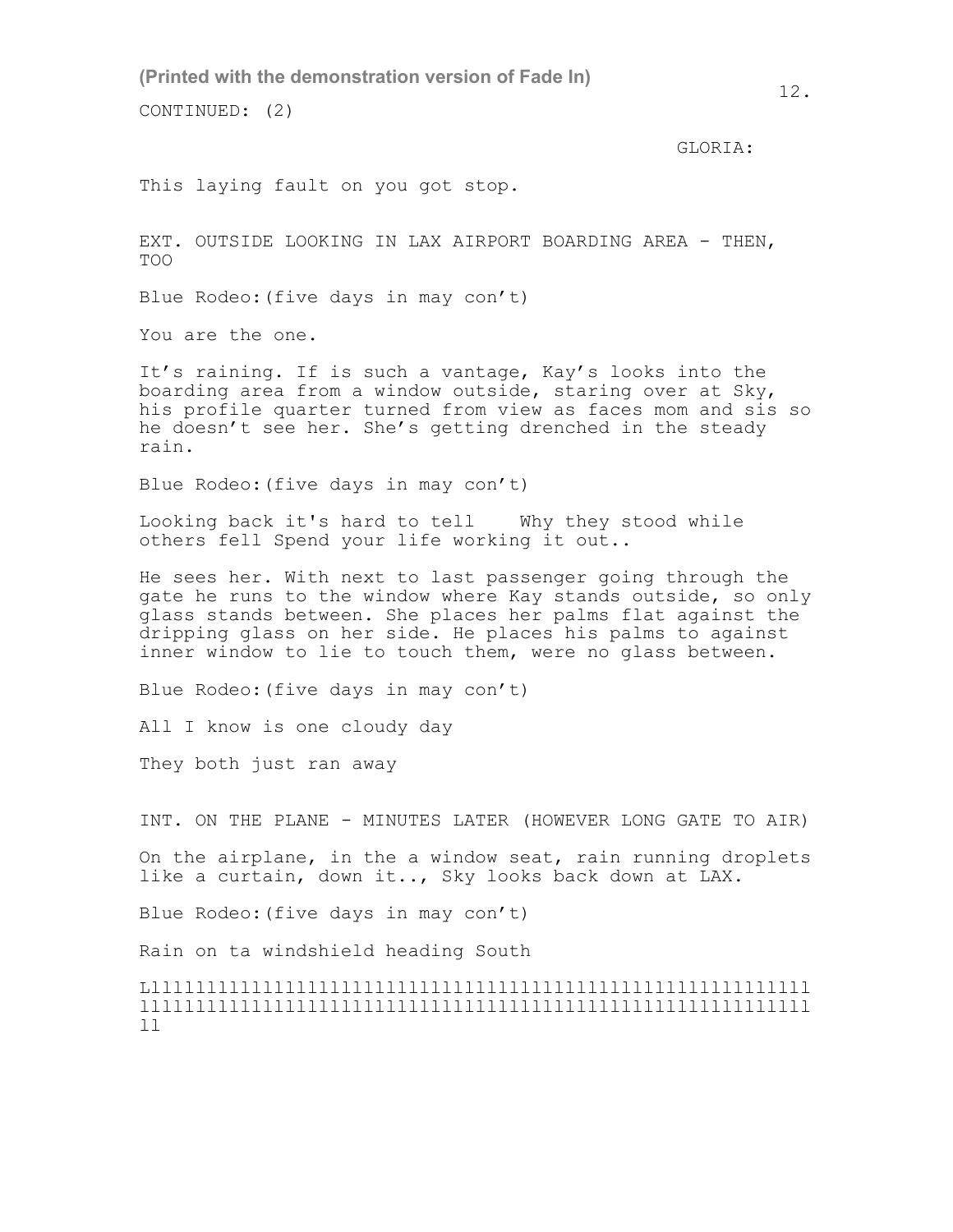EXT. OUTSIDE LOOKING IN LAX AIRPORT BOARDING AREA - SAME TIME

Yet looking in the window, Kay imagines sees Sky still there. Before her but hollowly see through as made of glass, shaped and hue glossed of otherwise transparent body as he. At his face she stares, perfect in detail, even smile lines of it.

Blue Rodeo:(five days in may con't)

She loved ta lines around his mouth

INT. IN PLANE OVER SOUTH TIP OF BRAZIL - FLIGHT TIME AHEAD

Sky in seat, through window pelted by rain, sees blearily the IGU airport (near Foz do Iguacu, Brazil) on descent to it.

Blue Rodeo:(st/ five days in may cont)

Sometimes the world begins To set you up on your feet again It wipes the tears from your eyes

How will you ever know

The way that circumstances go..

Always going to hit you by surprise

EXT. OUTSIDE FOZ DO IGUAÇU AIRPORT, BRAZIL - HALF HOUR LATER

Still raining hard, Sky, burdened with a bulging backpack, stands dripping wet amid it, waiting for the shuttle bus. Back in the lands of the Amazon so soon after the tragedy, Sky sees through his rain blurred vision..

A montage of fleeting images. First meeting Kay, back when he and she were eleven on Huntington Beach; saving Kay when four-teen on the ocean beyond same beach; Kay greeting him in the getaway car after his jump off the highest building in L.A.; Kay refusing to try to learn to skydive so could compete with him in the skydiving competition in Brazil; meeting Zacy soon after, them jumping out of a plane together then; his asking Zacy to join him for the competition, she eagerly saying yes; Reese training them to do a complex move; the exhilarating first jump of the competition where they'd kissed midair..

13.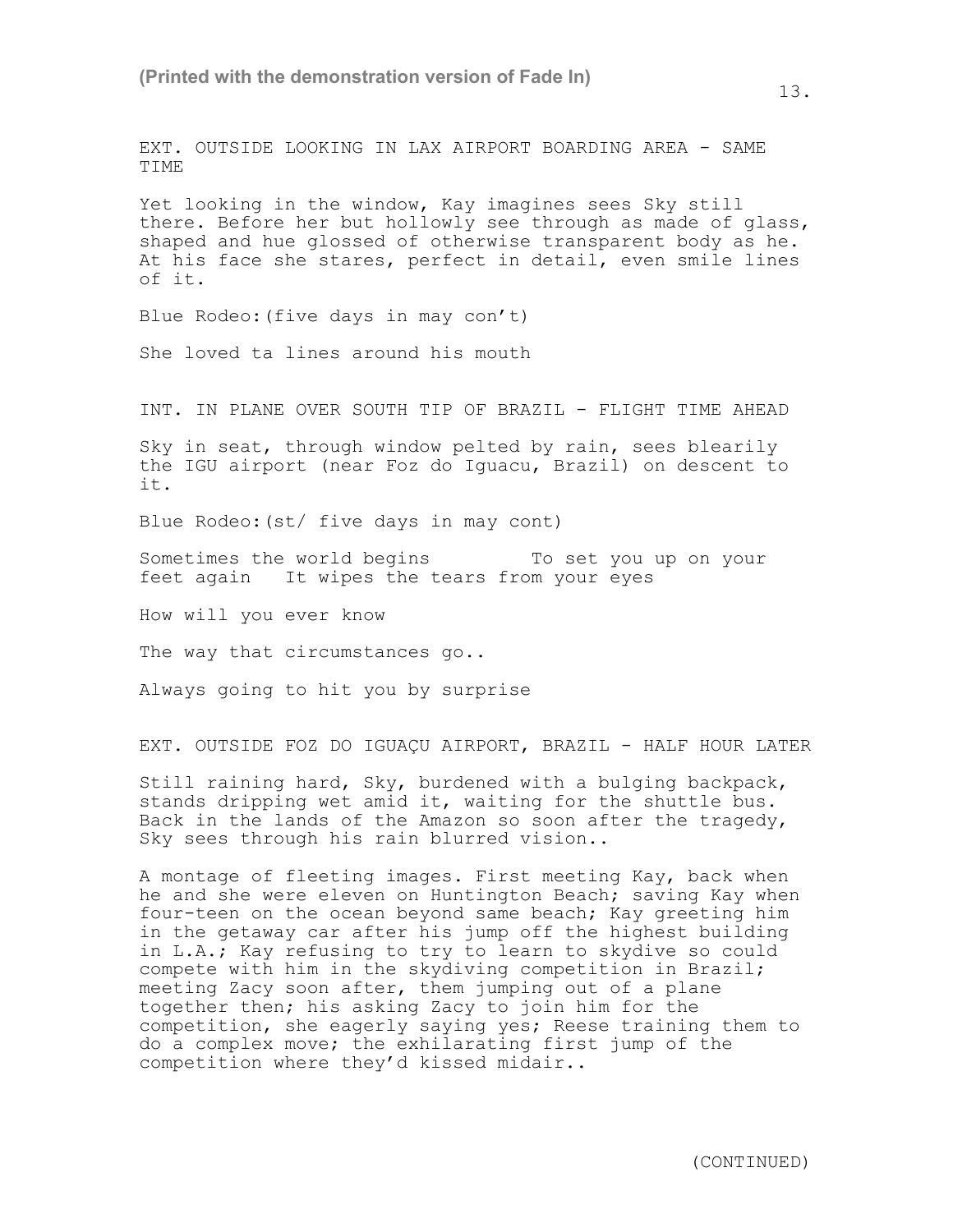Everything before his eyes goes black. Next image is of the very recent, Kay pressing palms against his on the window at the airport, only glass between but it impregnable as steel. Blue Rodeo:(st/ five days in may cont) I know my past, you were there In everything I've done.. You are the one. INT. SHUTTLE BUS INTO FOZ DO IGUAÇU, BRAZIL - HOUR LATER On the shuttle bus coming now into the midst of Foz Do Iguazu, Brazil, Sky sits by a window among the fellow travelers. Many of them of similar age as he, and are burdened with their own bulging backpacks. Not his usual way, Sky's keeping to himself but naturally as always happens, sev-eral of the girls and ladies on the bus appear drawn to him. Sky's introspection is cut short by his cell phone ringing. Without looking at by who, he answers it: Sky: No, Kay, you can't.. Jason (Sky's twin brother): Dude, ever check who's calling be.. SKY: CONTINUED:

Jase. Last person expect be..

JASON: (SARCASTIC) Only your twin bro, why the hell I be right? Wanted, call after, the..

SKY:

Thing. Not in a taking mode, then. Still, not.

Jason:

Pretty rough on you. All, that.

SKY:

Could say. This is going cost you a whole lot..

JASON: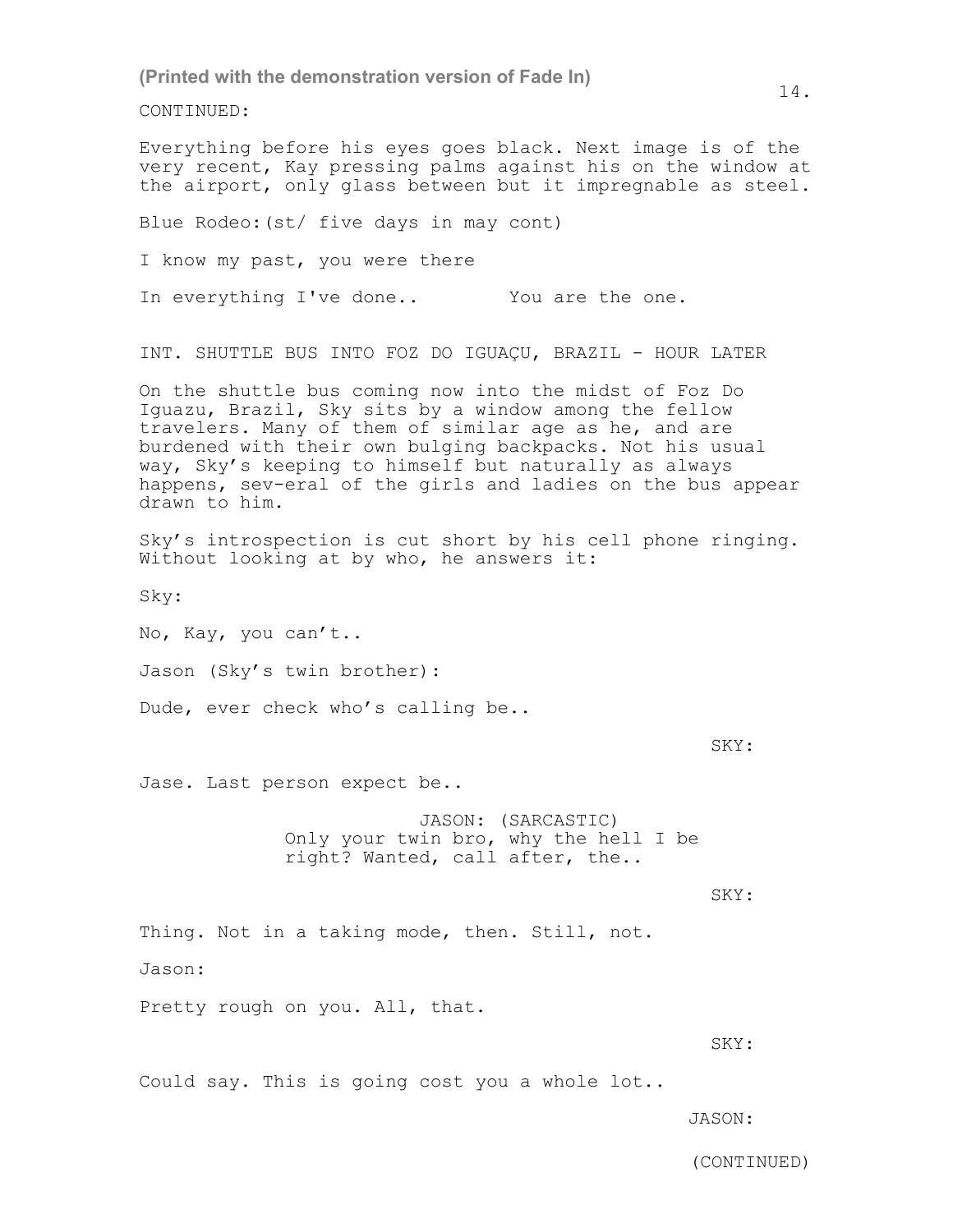SKY: Don't be. I'm not. JASON: Always were. This a different, not! SKY: (MAKING PUN OF IT) My knot. Unravel it or not. JASON: All that sudden got contorted in your world, unravel. Need me any.. SKY: JASON: for Kay? SKY: JASON: (UPSET THEN AGHAST WHAT SAID) Only drop the second-hands.. Sky, forget I said that! Never meant! SKY: Great send-off. Talk next to you, never! He shuts off phone, powers it completely off. A cute backpack-er who overheard, and seeing Sky distressed, gets out of her seat and comes over to him. She plops down to sit beside him. The backpacker girl:

Whoa heavy. I, overheard you on the phone. She's the one. Always been. I'd just love love someone as much! Did guy on the phone try to steal..

..time? Something got go alone on. Try find what happened to

dad, too.

Be what should do together. Can't yet be wild I made a play

Knew, she's the one. Always been.

**(Printed with the demonstration version of Fade In)**

CONTINUED:

Calling from the Outback?.. Can handle it. Concerned bout you.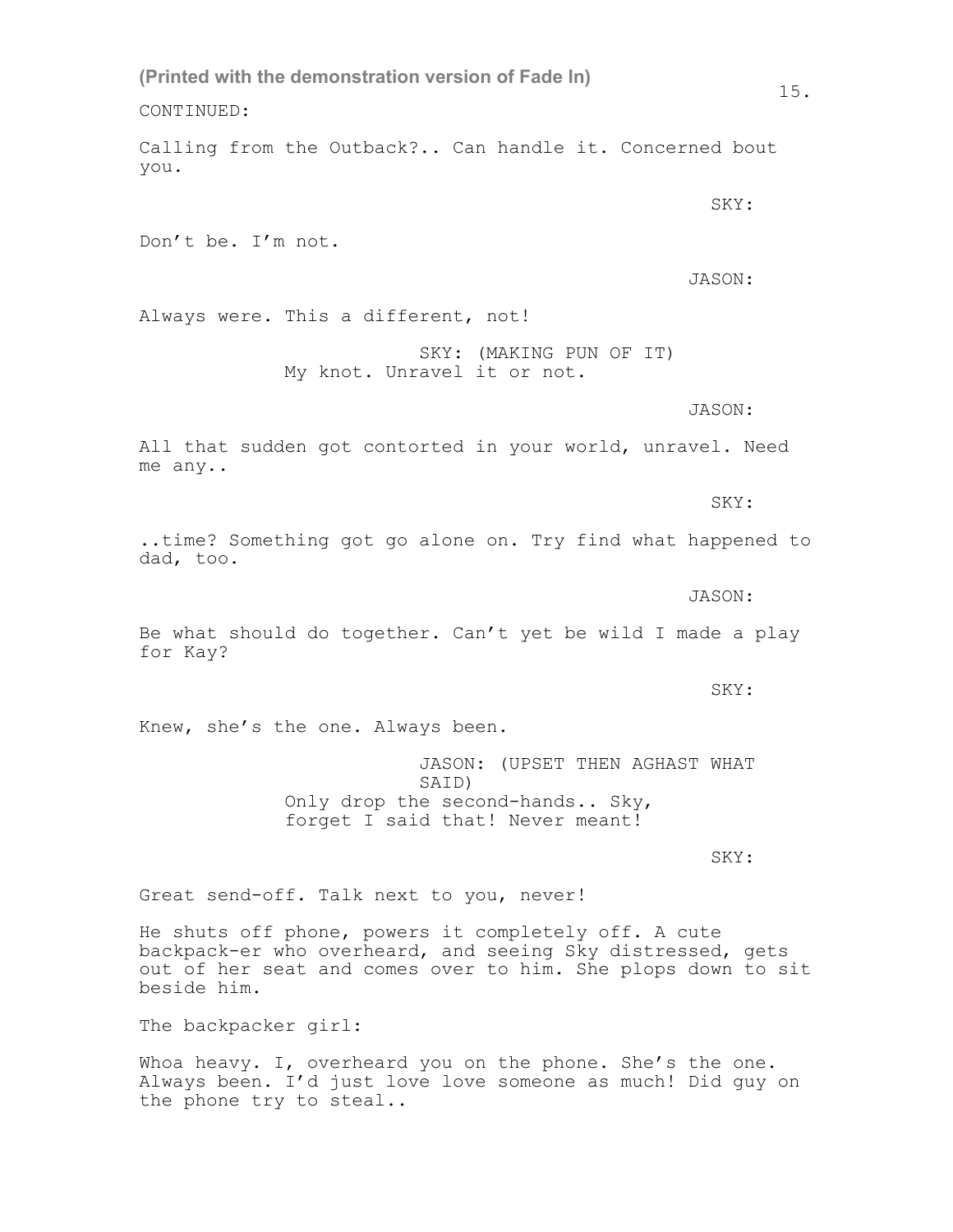SKY: Guy on the phone, my twin brother. THE BACKPACKER GIRL: Ouch! So unjust. How could he so!! SKY: Yeah. But not here, cause of her.. THE BACKPACKER GIRL: No? Heard, trying find your father. That why? SKY: Some why. Most, the thing I got, again find, is me. My way, back.. THE BACKPACKER GIRL: Something bad happened. Real bad. SKY: I let someone, down. And.. THE BACKPACKER GIRL: Holy crap, didn't.. Sky doesn't answer, just looks out the rain dripping window. SKY: You got no plans can come along with. Just don't depend on.. THE BACKPACKER GIRL: Wow, really are down on yourself. SKY: Was about be the best. As ever was. CONTINUED: (2) 16. **(Printed with the demonstration version of Fade In)**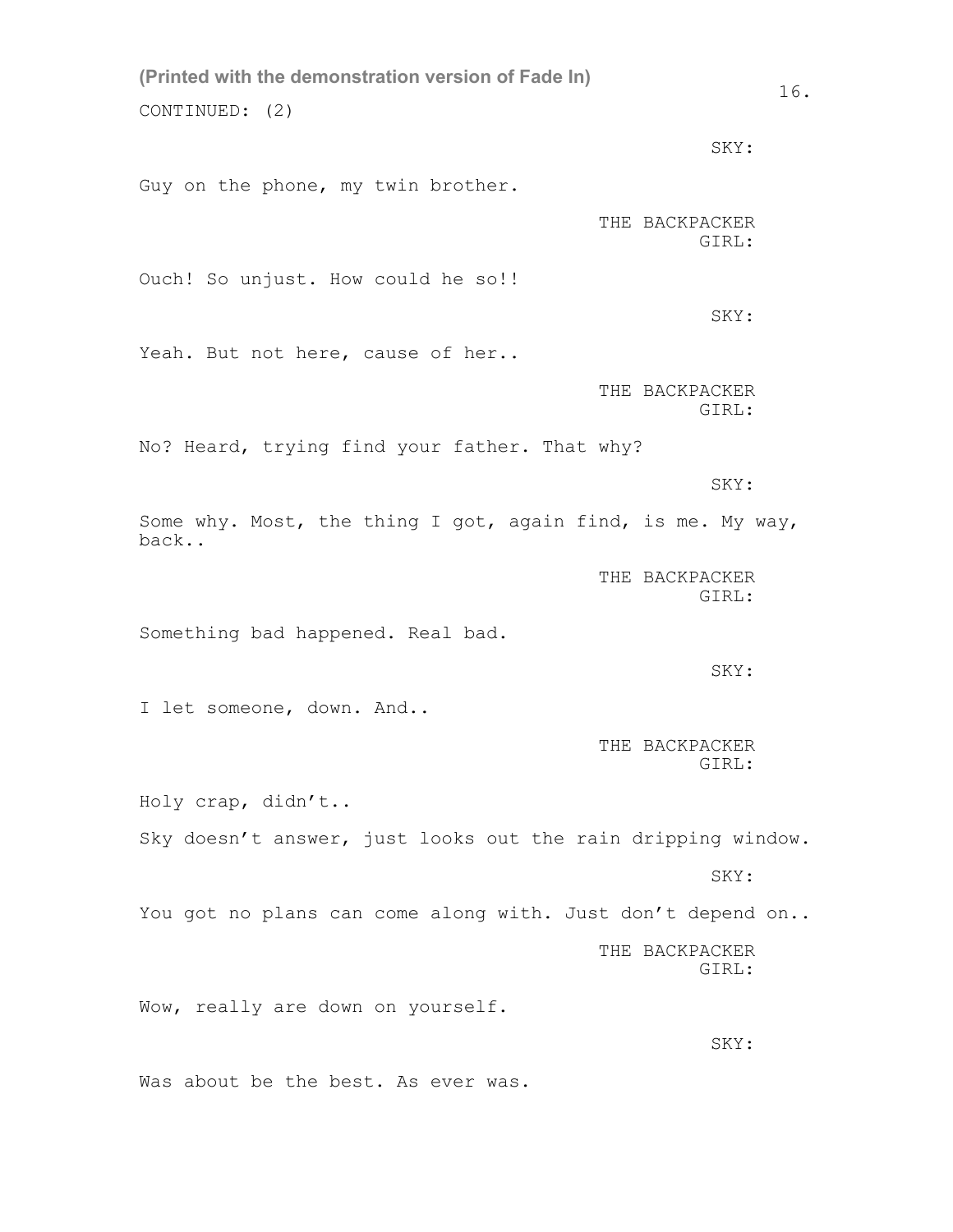THE BACKPACKER GIRL: Near best is good.. SKY: Got to be better than near best, or best. Got be infallible. To anyone counting on me. Anyone I, love. THE BACKPACKER GIRL: Like you and no-one ever else mean? SKY: Yes. THE BACKPACKER GIRL: Well that's a super tall order.. SKY: Sky. Sky Anderson. THE BACKPACKER GIRL: Patrica. Patra to my friends. SKY: Yeah, Patra. A mightly tall order. THE BACKPACKER GIRL: About as tall as the Falls. Here to see, right. Higher than Niagara.. SKY: Deep wide, near biggest flow-over. THE BACKPACKER GIRL: (ASTUTE OF A GAL) So, like kinda symbolic, to you.. . You, a skydiver or something right? Sky for first time since to ground, smiles, if sardonically. CONTINUED: (3) 17. **(Printed with the demonstration version of Fade In)**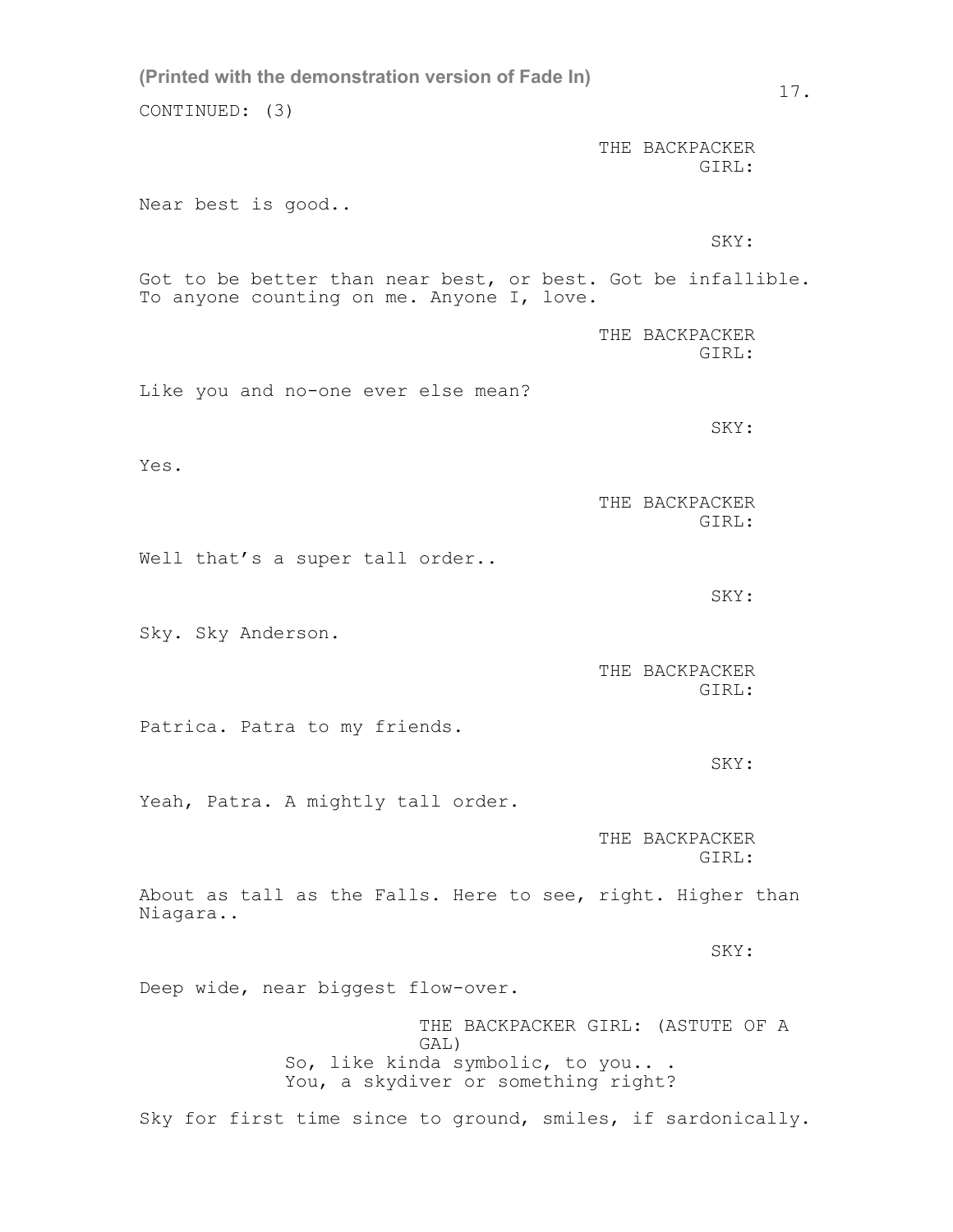SKY: Was. THE BACKPACKER GIRL: Thought so. You look the type.. SKY: I do? THE BACKPACKER GIRL: May not feel but seem invincible. SKY: Exactly what don't want believe! So don't, okay!? Rely on what you know are capable of. Not as I appear cap-able of providing. Never go over! THE BACKPACKER GIRL: She.., went over.. . Was a she. But not the, she.. SKY: Sure do pester a guy.. THE BACKPACKER GIRL: Only cause, I you know, like you. SKY: Like at first sight.. THE BACKPACKER GIRL: You.. SKY: Seem the likeable at first sight kind of guy, huh? THE BACKPACKER CONTINUED: (4) 18. **(Printed with the demonstration version of Fade In)**

GIRL: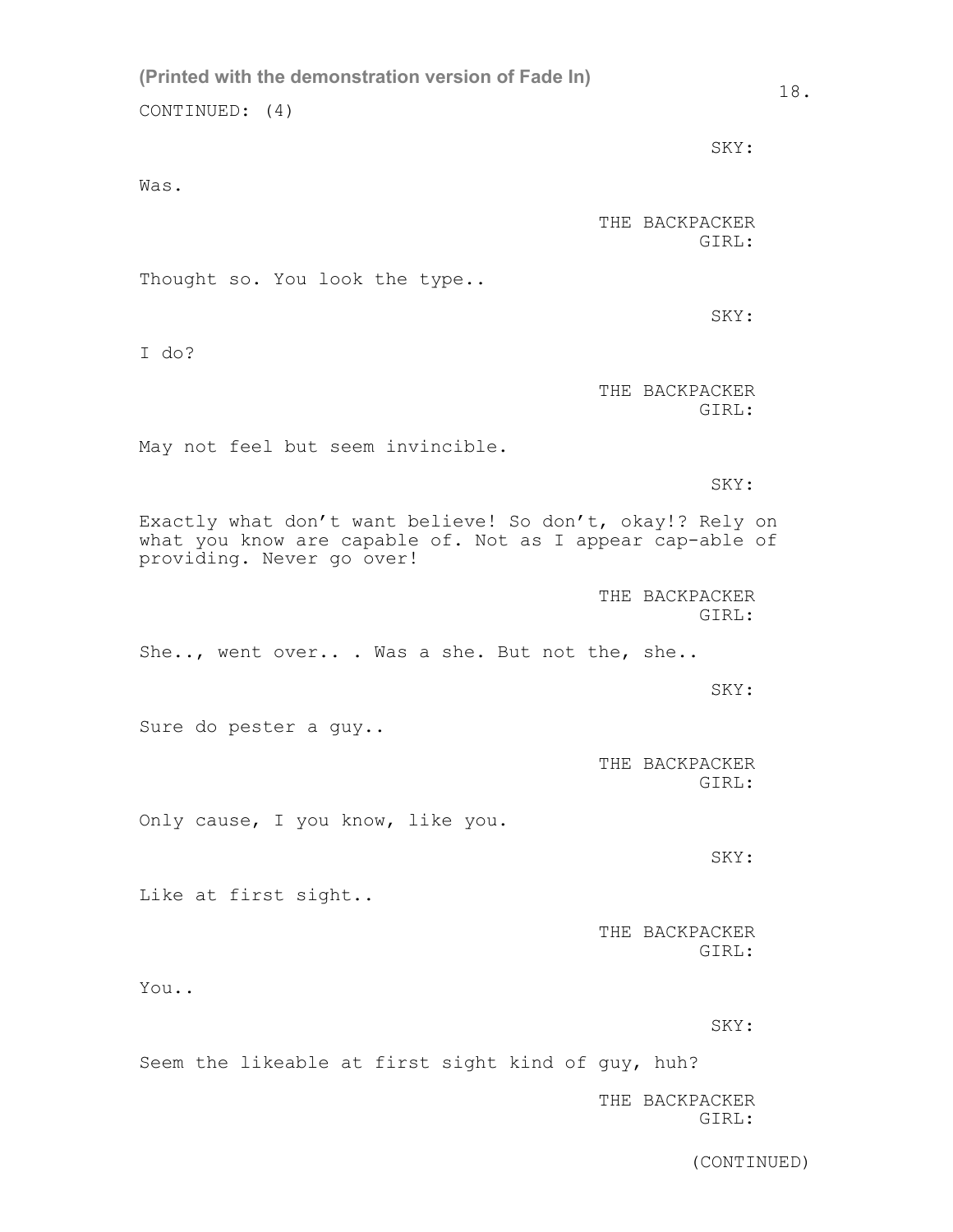Not seem. Are. SKY: (SIGHING) Always been.. THE BACKPACKER GIRL: So all the girls, pester you, some. Not just, me.. SKY: You a clever one, grant you. Patricia (PadRA): Always been. EXT. IGAUZU FALLS, ON THE BRAZIL SIDE - THAT AFTERNOON Sky stands beside Padra on a lookoff near the thunderously pounding Igauzu Falls, the Brazil side of them, before the broad U shape, highest portion, of it, The Devil's Throat. SKY: (WRYLY) So that's the Devil's Throat. Must swallow a lot of souls here. Padra: Hope not yours. You may be down.. SKY: But not out? PADRA: Let you in on a thing.. SKY: Yeah, what's that? PADRA: I'm kinda psychic. Enough know you are not through.. SKY: Are. So you'd know.. CONTINUED: (5) 19. **(Printed with the demonstration version of Fade In)**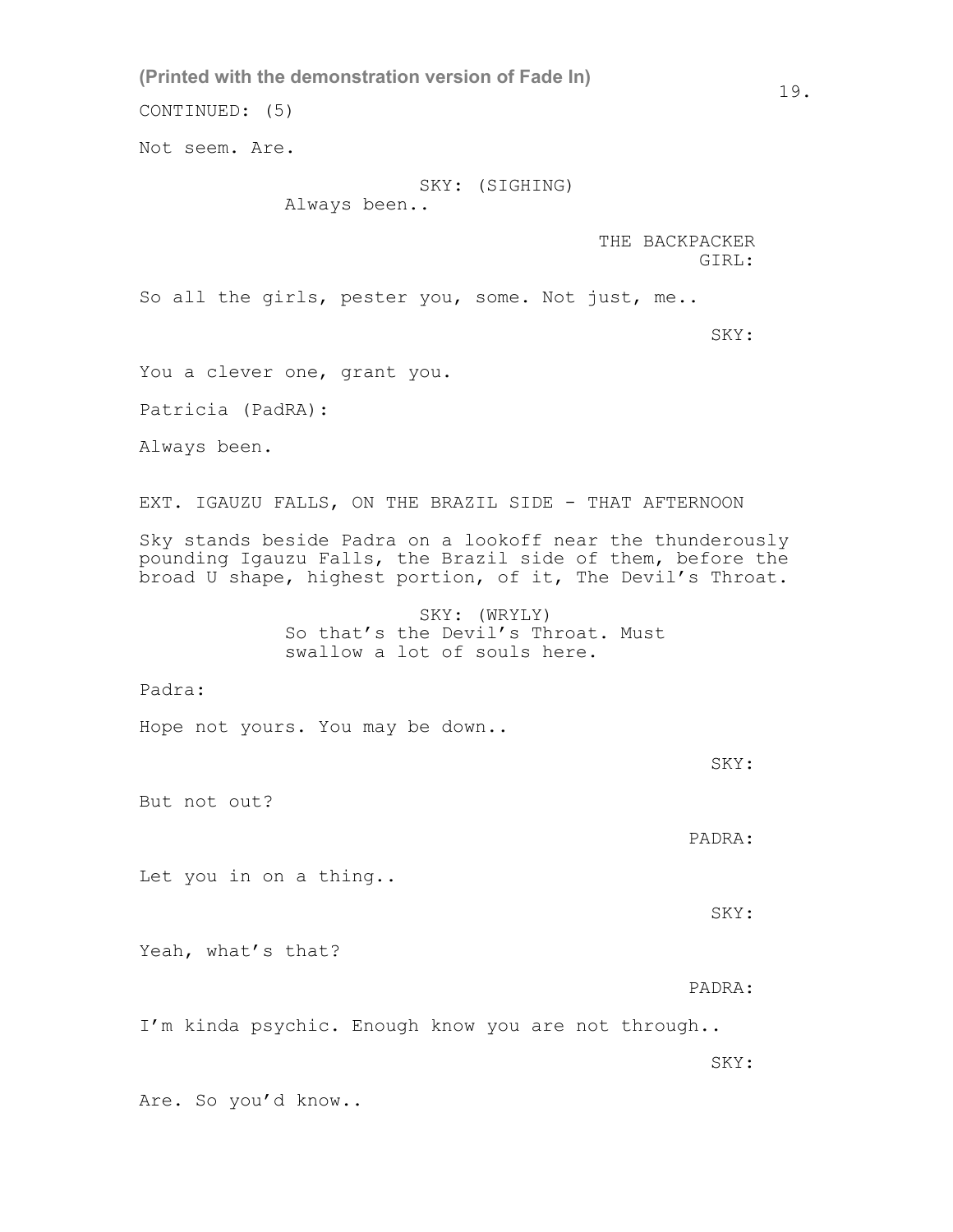PADRA: You.., are, too. Except.. SKY: Except.. PADRA: You never saw.. SKY: What was going... PADRA: Happen! Yes. Yes. So blame yourself all the more.. SKY: I should of.. PADRA: Can't get too wrapped up in the moment, blocks your sight. If.. SKY: Push too far, too hard, Am too gung-ho eager. PADRA: But that's going occur anyway, some-times. Else you'd cease up when you may just need to go over.. SKY: The limit. Fine okay with just me, but pushed another over her limit.. PADRA: Oh. SKY: Yeah, oh. Didn't you see that.. PADRA: CONTINUED: 20. **(Printed with the demonstration version of Fade In)**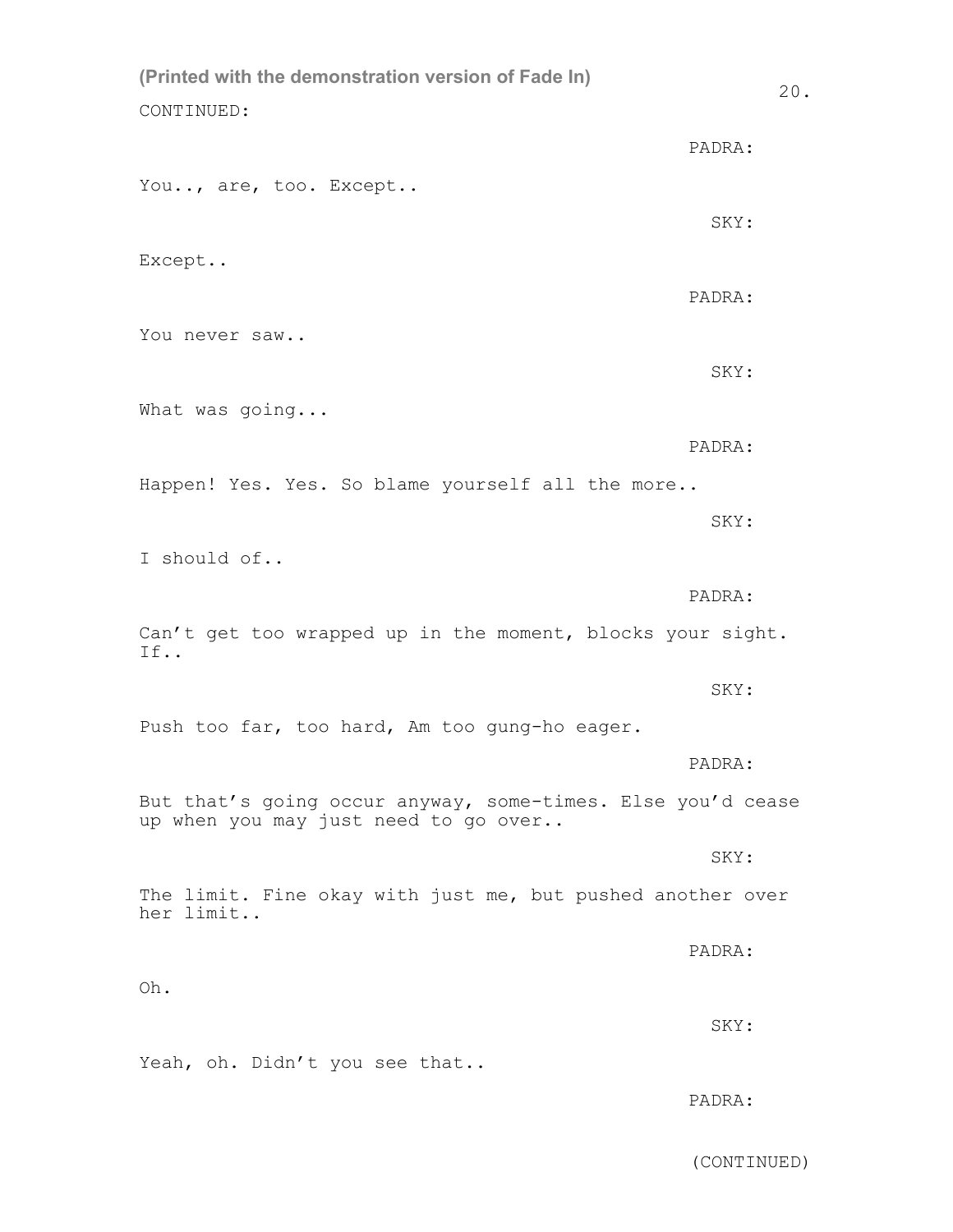No, like you. When too.. SKY: Great, too in the moment charged.. PADRA: By you. Seems so. SKY: But now you know why can't stay so! PADRA: Cool it Sky. Only been all of what, a few hours.. SKY: So what, I got try grow old on you. PADRA: Suppose could dump me here and now, and not have try.. SKY: Things not got too extreme. As yet. PADRA: So can wait, til become.. . You not be worried fall so, crazy on me.. SKY: Could you not use that word, fall.. PADRA: Hard not too, next to those.. She points to the Devil's Throat massive sheet of waterfall. They stare at transfixed on the Falls. Despite the conversat-ion, Pedra slips a hand in his. Sky looks down at them, pond-ering, but, doesn't try slip his away. He sighs. She smiles. SKY: CONTINUED: (2) 21. **(Printed with the demonstration version of Fade In)**

I will drop you, gets too..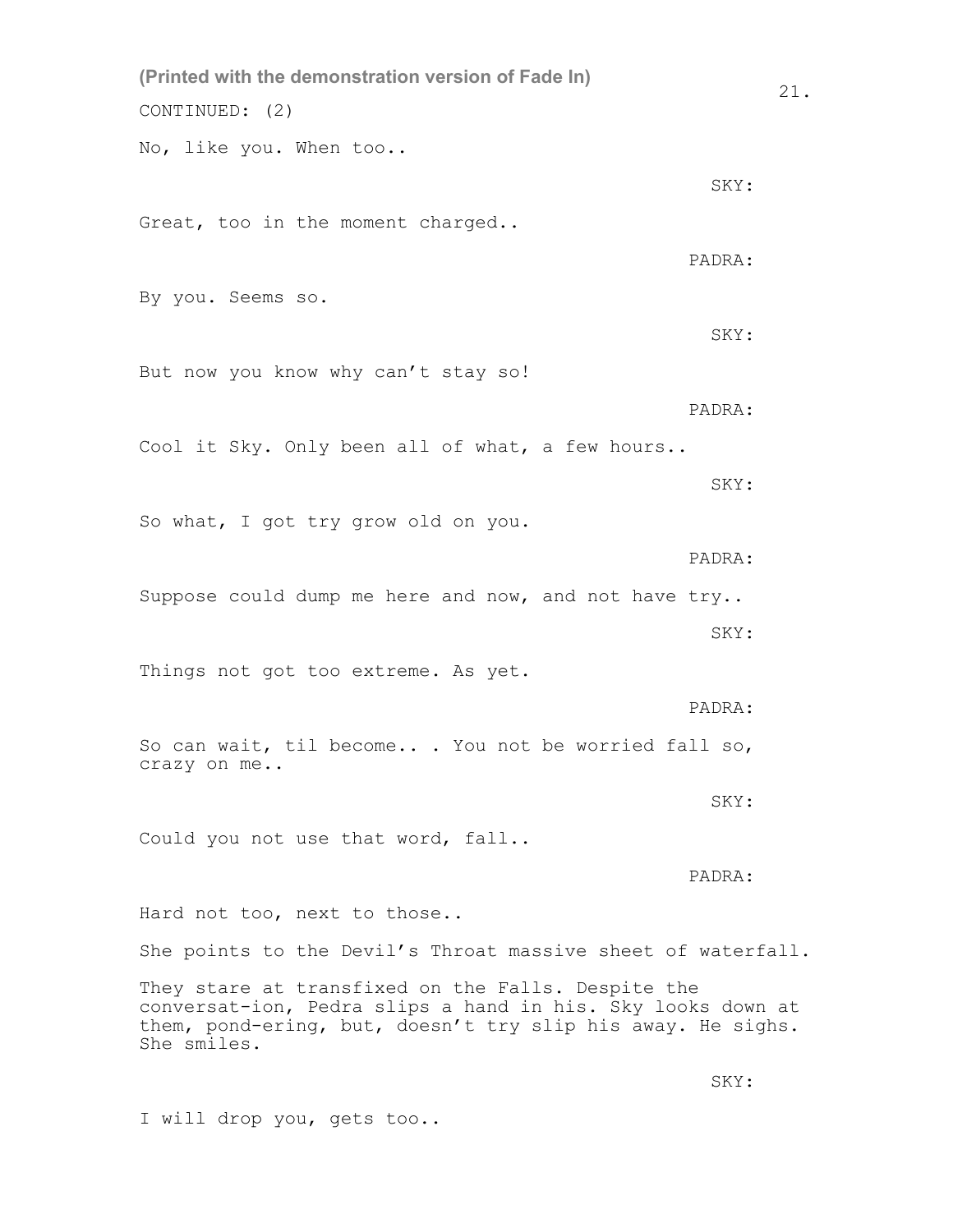| (Printed with the demonstration version of Fade In)<br>CONTINUED: (3)                                                                                                                           | 22.    |
|-------------------------------------------------------------------------------------------------------------------------------------------------------------------------------------------------|--------|
|                                                                                                                                                                                                 | PADRA: |
| Enjoy the moment, huh. Let the future go for awhile. Rest<br>easy.                                                                                                                              |        |
| She swings their adjoined hands forward and back, childlike,<br>and laughs. He relaxes for first time since landed, smiles.<br>Her mind swipes clean of any future vision, so more<br>overcome. |        |
| Padra:                                                                                                                                                                                          |        |
| So where off to now?                                                                                                                                                                            |        |
| Sky:                                                                                                                                                                                            |        |
| Not made plans, can just tag along?                                                                                                                                                             |        |
|                                                                                                                                                                                                 | PADRA: |
| Yours appear much more fascinating.                                                                                                                                                             |        |
|                                                                                                                                                                                                 | SKY:   |
| I don't have any, exactly                                                                                                                                                                       |        |
|                                                                                                                                                                                                 | PADRA: |
| You're searching for "the way"                                                                                                                                                                  |        |
|                                                                                                                                                                                                 | SKY:   |
| "The way" to guide me where got go.                                                                                                                                                             |        |
|                                                                                                                                                                                                 | PADRA: |
| Must have some idea of a starting point, besides, here                                                                                                                                          |        |
|                                                                                                                                                                                                 | SKY:   |
| May sound lame. The site where going start build a<br>telescope, the European Extremely Large Telescope?                                                                                        |        |
|                                                                                                                                                                                                 | PADRA: |
| Sounds, extremely big? Um, and why?                                                                                                                                                             |        |
|                                                                                                                                                                                                 | SKY:   |
| One of things my Dad been involved with in the conceptual<br>stages.                                                                                                                            |        |
|                                                                                                                                                                                                 | PADRA: |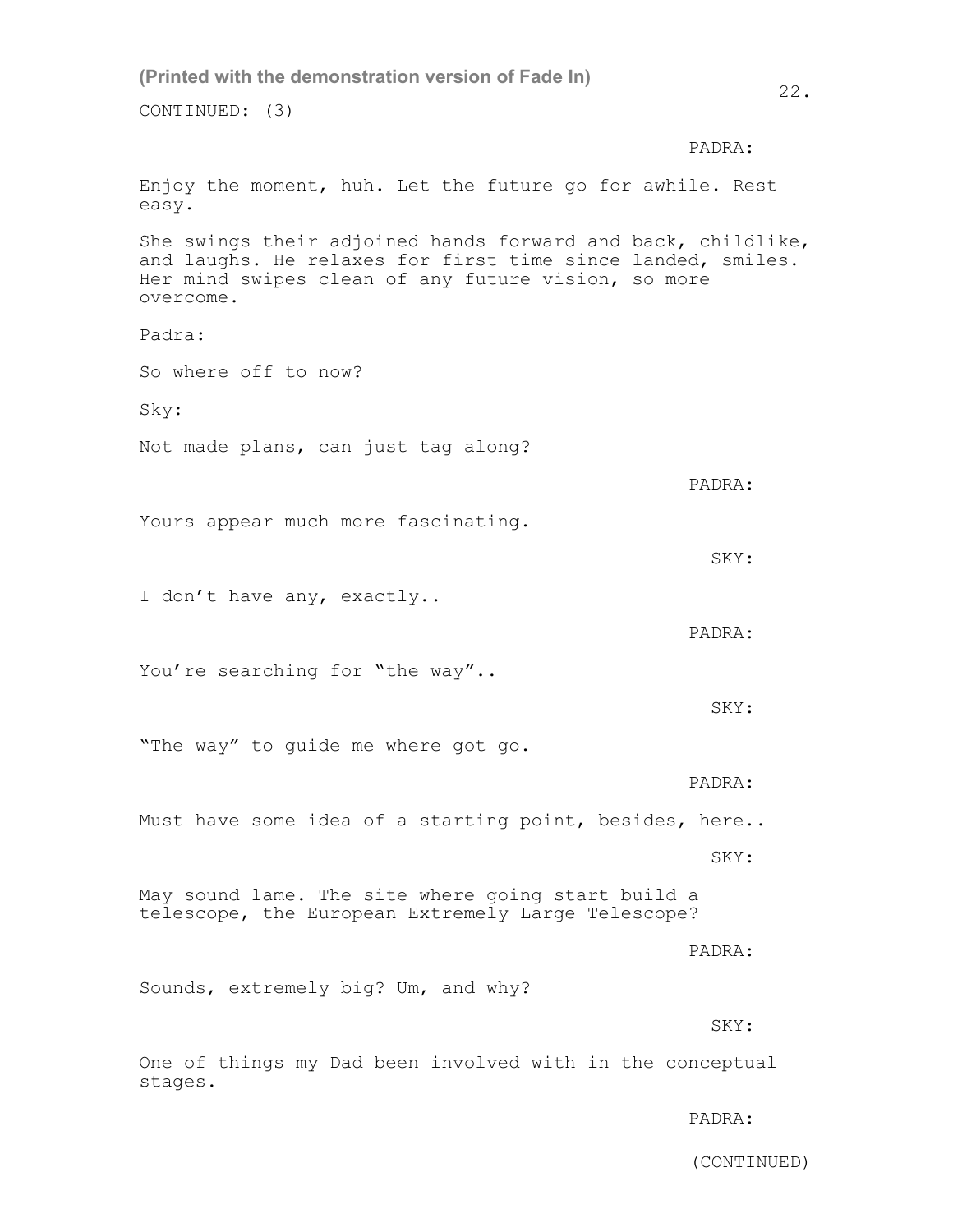I heard your side of phone, going be searching for he. SKY: My dad's one of the most brilliant minds, and space visionaries, ever been. He vanished four years ago. PADRA: Oh. You do got such deep troubles. This telescope's a big deal, huh? SKY: When gets its first light in 2024. PADRA: Eleven years.. . Must be big, take that long, to make.. SKY: Not so long to wait to peer into the deepest heart of the universe with the biggest eye on the sky ever been built. So powerful can even determine if life exists on other worlds out there. PADRA: Oh, and how? See cities on them? SKY: Not quite so strong! But could say what atmospheres have, and infer.. PADRA: So guess worth that going one big leap from here to. Thou and half miles by road skirting Argentine and Paraguay, then all way rest across Argentine to ocean. If got a drive, least thirty hours not count-ing when not on the road. Fly?.. SKY: Time will allow me gain my legs. PADRA: More time to heal your wounds, too? SKY: CONTINUED: (4) 23. **(Printed with the demonstration version of Fade In)**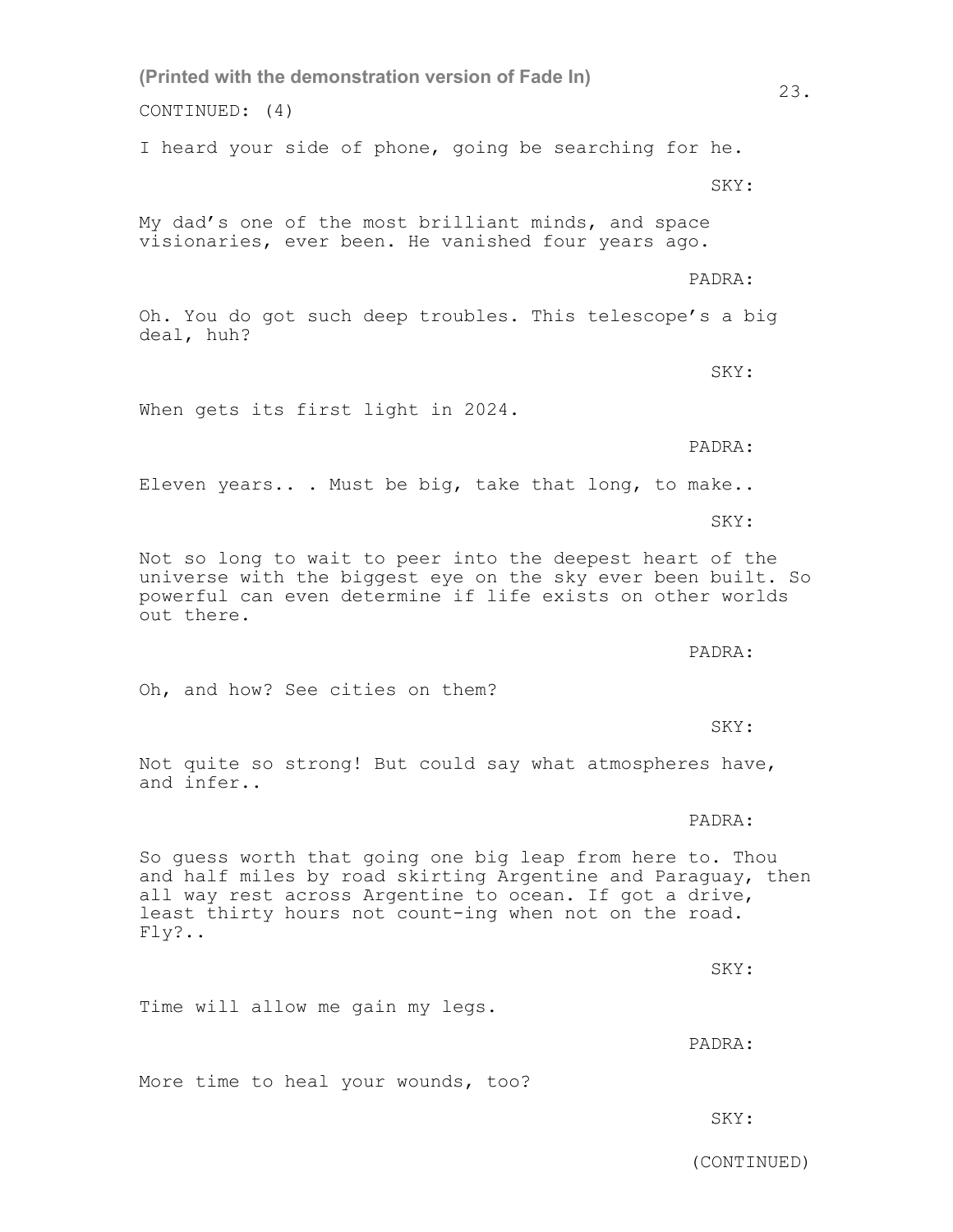**(Printed with the demonstration version of Fade In)**

CONTINUED: (5)

Not likely ever.., that. But before go, say let's get swallowed..

PAtRA:

Down into the Devil's Throat?

SKY:

From Argentine, tango with the devil there.

EXT. BOAT ON RIVER TO BASE OF DEVIL'S THROAT - LATER THAT DAY

At the mooring area for small speed boats on the Iguazu River below the falls, Patra, Sky, and their boat operator are on the small motorboat on the river at the shoreline there. In near distance, the thunderous broad spill of the Falls loom.

motorboat operator, around sixty:

Word, amigos. Danger. Lies at base of the Devil's Throat. No fooling. No tempt he to swallow you, us..

He laughs guffly, a wild amused gleam in his eyes.

Sky:

Been to many tangos with danger..

Motorboat operator:

You speaks for the girl, too?

PaTra:

Few. Not like going over the Falls!

## MOTORBOAT OPERATOR:

Thinks he rather that do. The type!

Sky:

Hah, just may see about that later.

MOTORBOAT OPERATOR: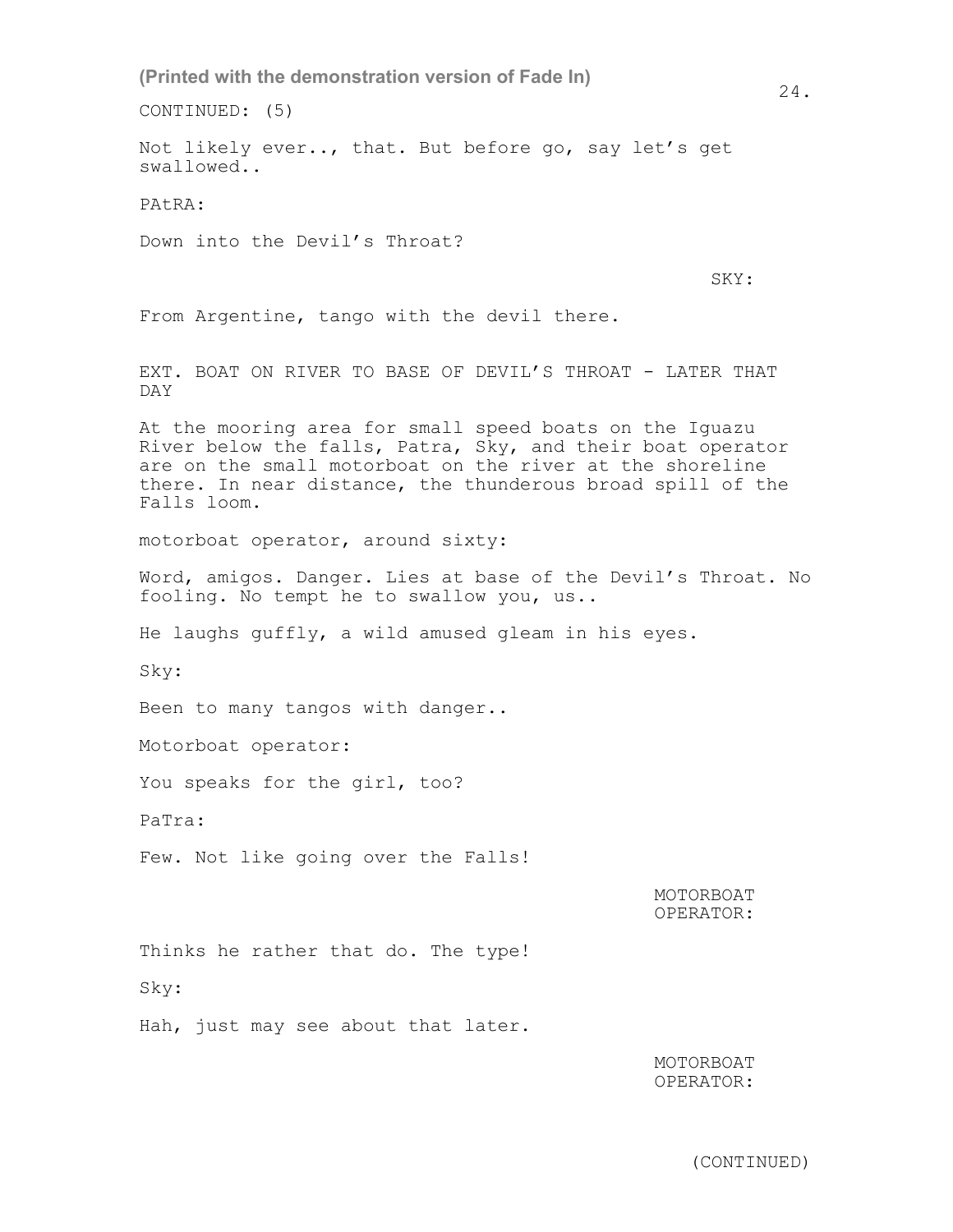Likes to tempt fate, go ahead! This routine enough, nothings go crazy. PaTra: Sure pulls our legs. Not be going over later! Least mean by tour heli-copter? Can't fly like Superman! Sky shakes his head to those, with a curious gleam in eyes. MOTORBOAT OPERATOR: Not my worries. Yours. All readies? They nod though she slips a hand in his again for more comfort. Sky looks her in eyes, then slides his sunglasses on. MOTORBOAT OPERATOR: Cool customer see. Not so much you? Taken aback, Patra steels. Like Sky, she flips on sunglasses. Patra: Cool. Sky sudden has a sense of dread. She feels one too. He flips up his sunglasses, then flips up hers too. Sky: You feel it. PATRA: Too. Something, the matter. SKY: Be better to take a pass.. MOTORBOAT OPERATOR: Mr. cool getting cold feet? Done it a thousand times.. I was.. She takes hold of his hand for the third time.. CONTINUED: 25. **(Printed with the demonstration version of Fade In)**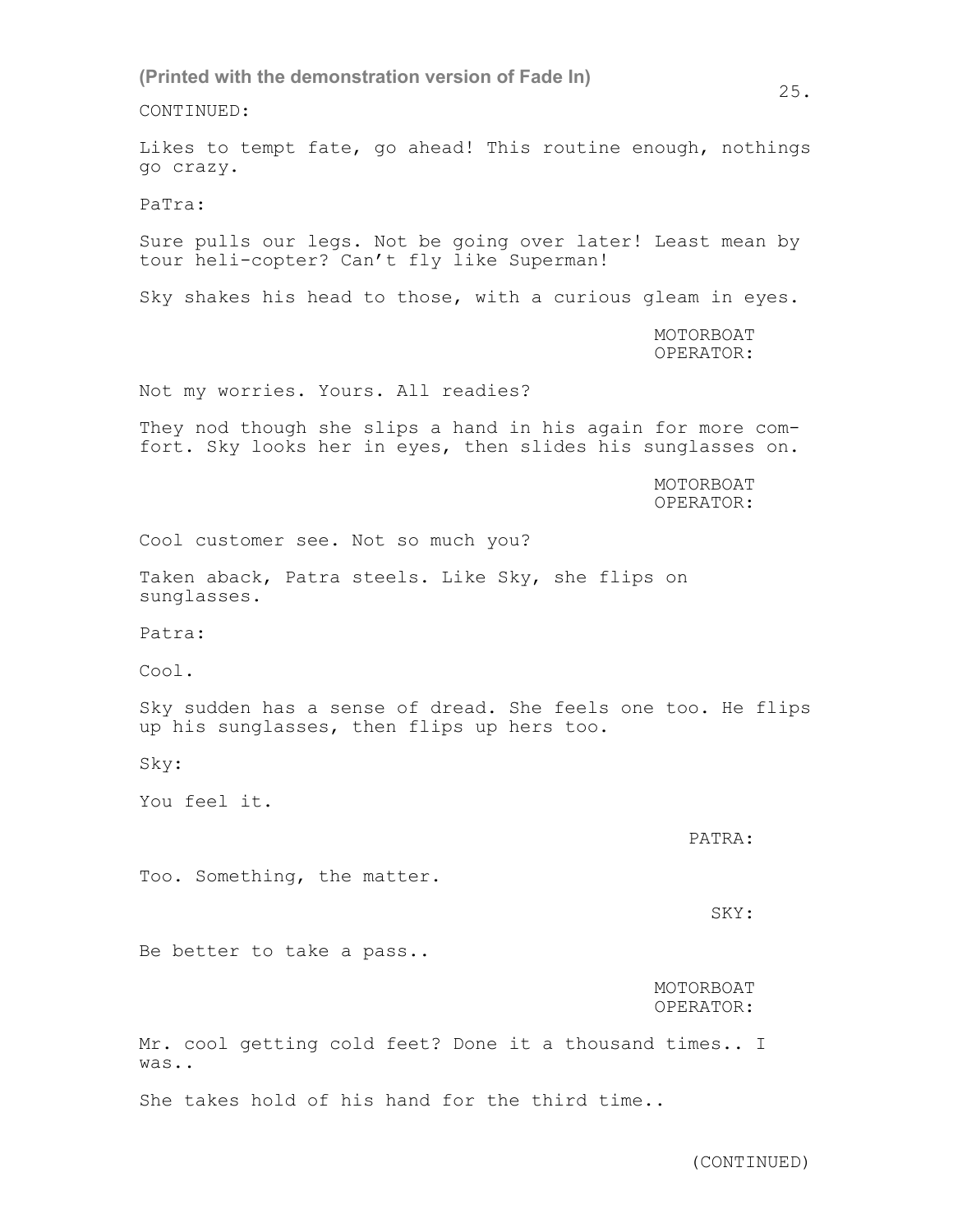Patra: Could be the jitters. SKY: Never had. And this, nothing! Jump from airplanes, mountain sides, off buildings, surf monster waves.. PATRA: A gal died on you. Give anyone.. . I like just sensing that too. False sense of peril. Imagination fed. BOAT OPERATOR: (IMPATIENT & PERPLEXED) Going go or not?! Sky flips his sunglasses back down. SKY: Go. PATRA: We go. MOTORBOAT OPERATOR, Jorge: So us goes, Jeeze.. EXT. THE RIVER AT BASE OF DEVIL'S THROAT- TEN MINUTES AFTER Sky, Padra, and Jorge, steering the small motorboat approach the Devil's Throat part of the Iguazu Falls. The sheer wall of two fifty foot high water is yards away. They're drenched by the spray as ascends high above back down on them. The noise of the avalanche of water is thunderous. The river before seems boil and erupt back skyward from the impact. Jorge: Ready go under? Got hang on tight. Instinctively, Padra hugs Sky and he with one arm back around her, other arm hooked about a steel bar rail. For extra meas-ure he hooks his legs about hers behind her CONTINUED: (2) 26. **(Printed with the demonstration version of Fade In)**

knees. So entangl-ed, to Sky's surprise, she peeks a kiss on his cheek. Jorge's looks away. He looks back after it's over. He nods at them. He guns engine. Boat shoots ahead to go under the falls.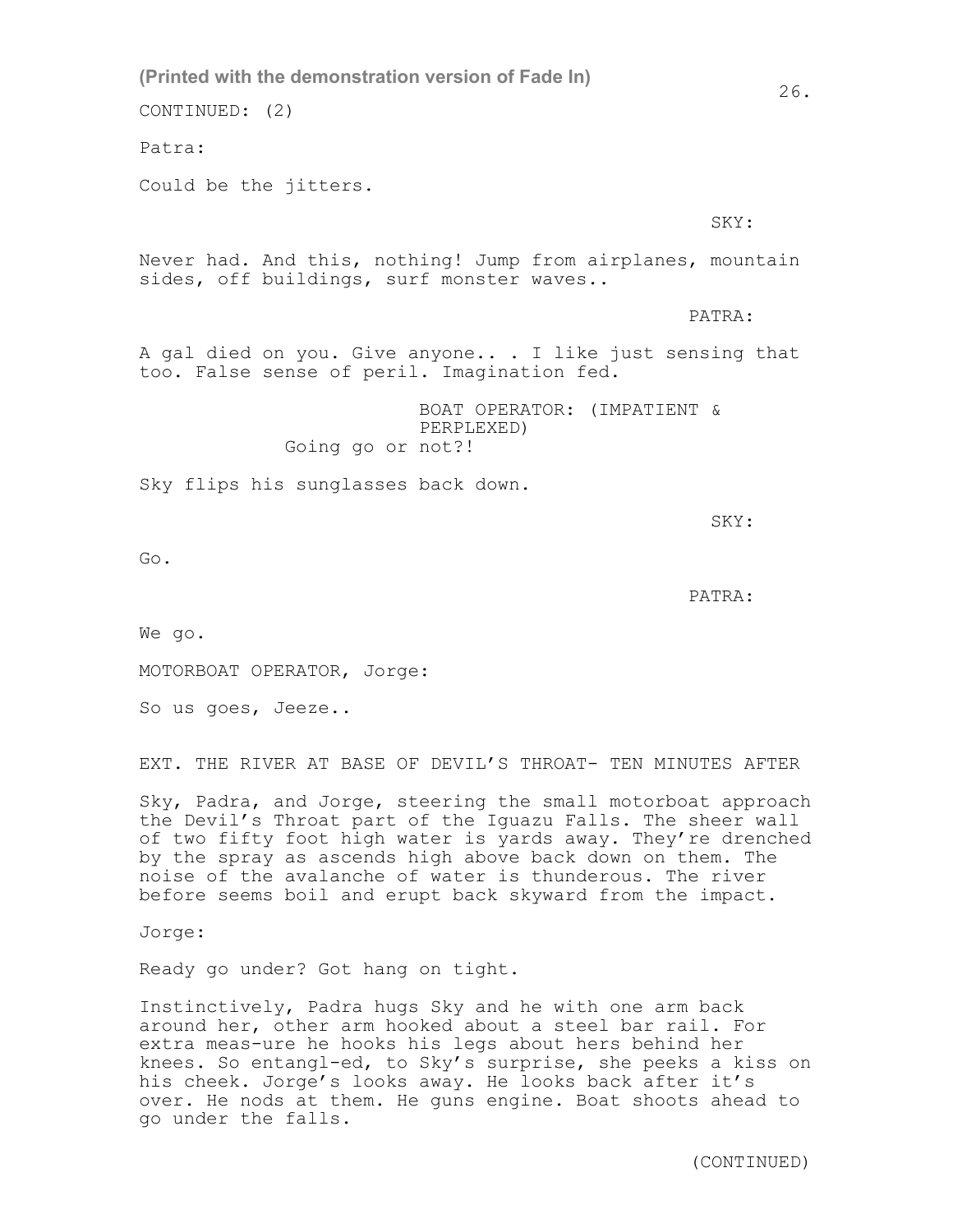CONTINUED:

They disappear beneath the cascade of water. They are pounded on head and bodies by it, feeling like being near crushed. Jorge pops the boat out of the Falls. He swerves in S waves back under, out, under out under the Falls. Seeing Sky not a bit fazed, nor Padra much, Jorge plunges boat down along the length of the plunge of water surging down on top of them.

But, it proves too much strain on Jorge himself, he feels a tightness grip his chest. He slums over. The boat veers for the back of the Fall's rock cliff wall. Sky with his prescience.., springs into action. Keeping grip on Padra with his legs he frees his arm as was about her, and is just able to reach the steering wheel with his fingers to pull on it and steer the craft away from the back wall, and have the boat turn to come the way back out. He lets go the steering wheel log enough to press down throttle to propel them back through the falls out of it. Getting hand back on the steering wheel, as leans his body down on top of Jorge slumped prone on deck, keeping him from being tossed off, legs yet wrapped about Pad-ra, anchoring her, Sky guides boat back past the Fall cur-tain. He frees his grips on the other two and gets in place behind the wheel to helm the boat at top speed back towards the launching area. Padra, goes to Jorge, and kneels over him. She uses her CPR knowhow to try to resurrect the man. After no luck the first few times, finally the man comes too.

PADRA:

He's come to. Get him back quick..

SkY:

He'll be okay. I see..

She sees too. She relaxes as strokes Jorge's hand to assure.

EXT. THE BOAT LAUNCH NEAR DEVIL'S THROAT- TEN MINUTES AFTER

Jorge's speedboat is docked back at the launch area. He's on a sketcher conscious, being attended by paramedics, their van parked nearby. Sky stands close-by, and Padra, knelling, yet comforting holds Jorge's hand.

Woman paramedic: (tO pADRA)

Did well. Revived him so quick, He will make a speedy, full recovery.

PADRA: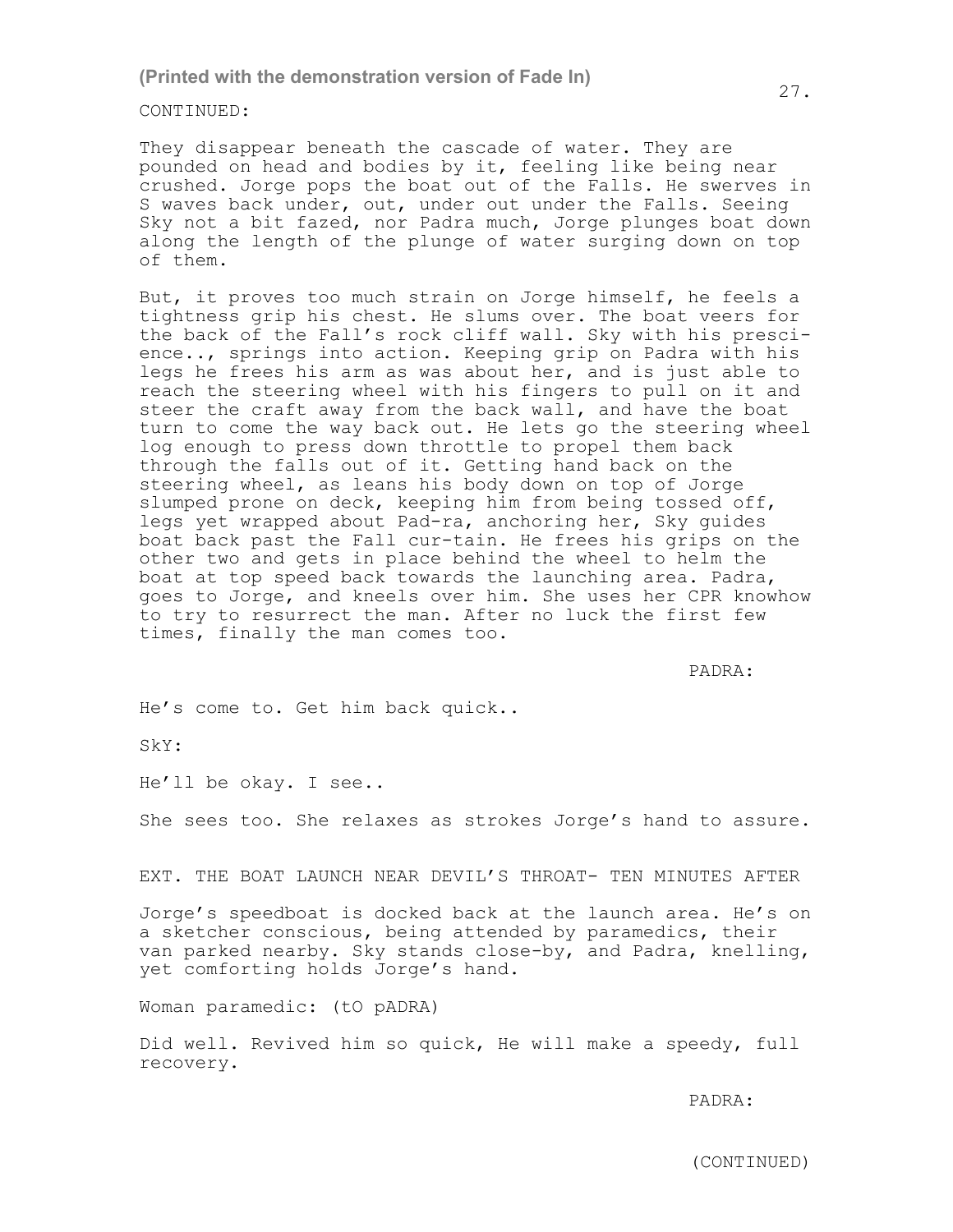Not of, not for Sky. All be toast. SKY: Not as should have gone.. WOMAN PARAMEDIC: (C0NFUSED..) He have signs before.. PADRA: Zappy sharp as a whip making jokes. WOMAN PARAMEDIC: Lucky took you. From what Padra says, have crashed. His attack was bound to happen soon, with someone else under there, like of smashed the boat, and everyone of drowned. Very thing happened not long ago. PADRA: See Sky. Despite.. SKY: (WITH A SUBDUED GRIN) I can't let dread rule.. PADRA: And, we make a great team.. SKY: Whoa. Speaking just for myself. PADRA: Can't carry that girl.. SKY: Zacy! Her name was Zacy. PADRA: On your back, always ever! The paramedics, done with checking over Jorge, start taking him to the back of their van. There they begin loading him into it. Sky takes the chance to reach down and help Padra up to stand from off her knees. He leads her away from earshot. CONTINUED: 28. **(Printed with the demonstration version of Fade In)**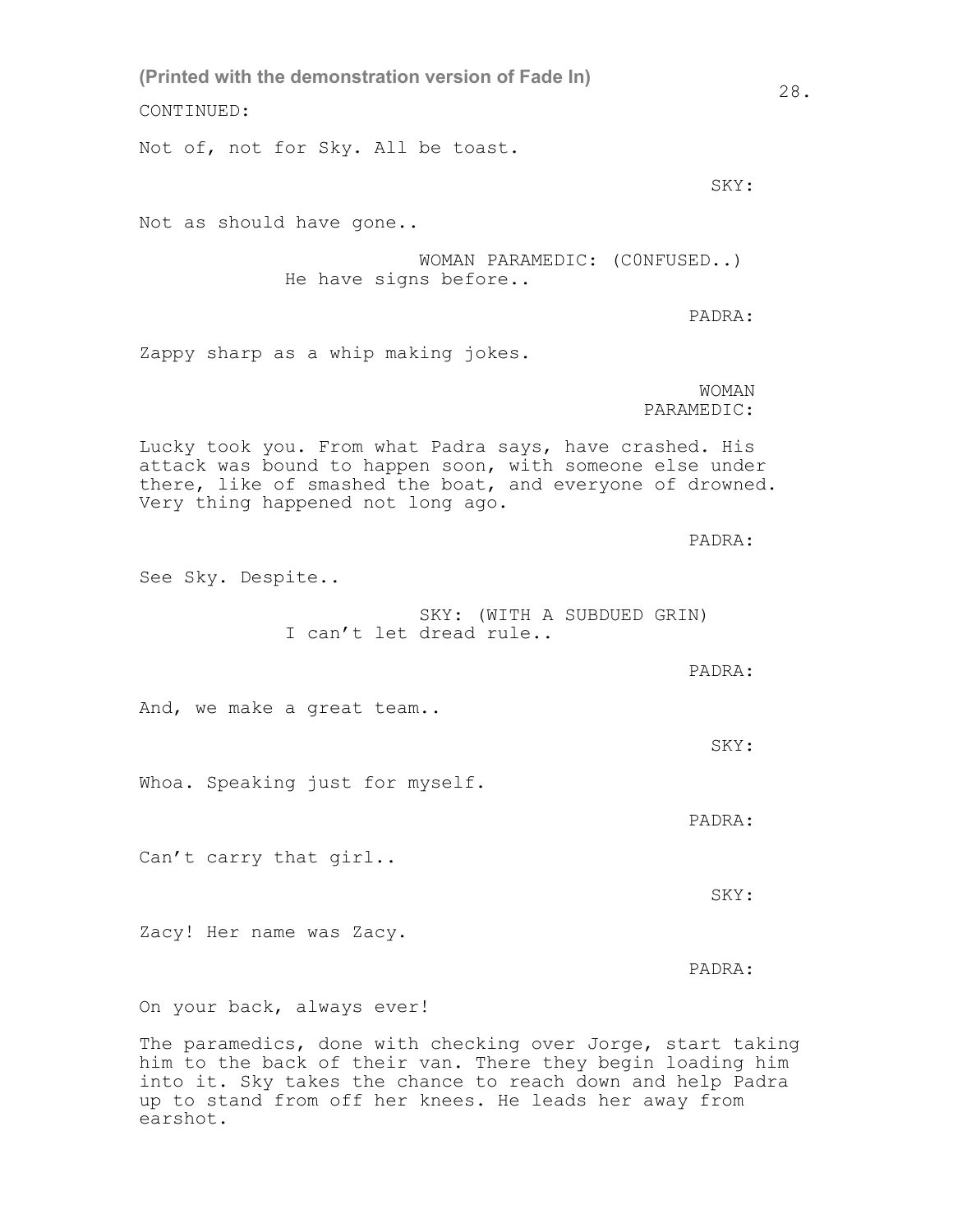commotion. If get caught.. PADRA: Caught the what at what?! SKY: (HE SMILES BROADLY) Call it a confidence booster shot. PADRA: Going do something crazy extreme?! SKY: PADRA: Why you here, to rediscover, uncov-er, what became of.. SKY: Yeah. And that, of myself, too. PADRA: Please say not goin over the Falls! Sky doesn't answer but by a bemused twinkle in his eyes. PADRA: (STRAINS HER MIND HARD TO SEE) Why can't I see what?!!.. SKY: Ability to see, can use to shroud. Just found out now, ha. Like revers-ing the flow outwards. PADRA:

Never tried turn that way! Never met anyone before could see. You don't want me know.

SKY:

father..

I've done much bigger whack, but, this will remind me of my

Carry on back, very thing I got do. Look, must do one thing,

myself, no one on-board, before we leave. May cause a

# **(Printed with the demonstration version of Fade In)**

CONTINUED: (2)

SKY:

29.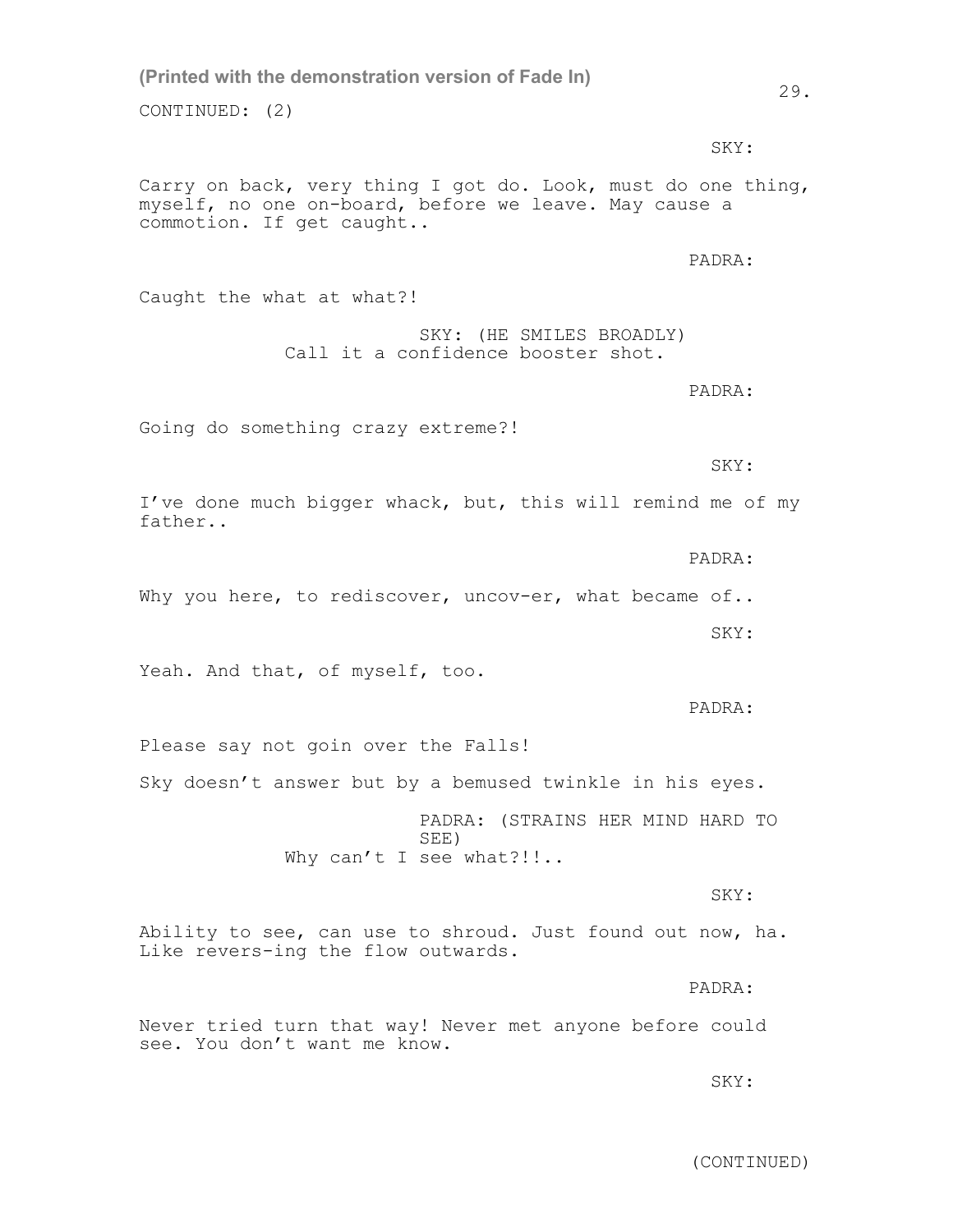**(Printed with the demonstration version of Fade In)**

CONTINUED: (3)

Maybe should of mentioned, got a long-time girlfriend. No, not like you. But, when she gets wind of..

PADRA:

She'd try to convince you not.

SKY: (HE SMILES) Twist arm behind back til snap. So, all need know, where wait for me tomorrow at what time. Going rent a van for a few hours. Tonight meet a old pal who lives by Puerto Iguazú. We will stay at his pad. Okay with?

PADRA:

You just saved my life.. . Sure, I'm okay with that.

SKY:

Forgot the part put it at risk..

He leans in and kisses her on cheek surprising her this time.

EXT. OUTSKIRTS OF PUERTO IGUAZÚ, ARGENTINA - EVENING

Sky, with Padra, passenger side, drives a rented white van to ramshackle of small house next ramshackle of closed garage on outskirts of Puerto Iguazú. He parks it on roadside in front.

PADRA:

There? Place is falling apart.

Man toys. Anything that moves.

Sky:

So it would appear. Guy inside actually keen as a toy genius.

PADRA:

Toys?

SKY:

PADRA: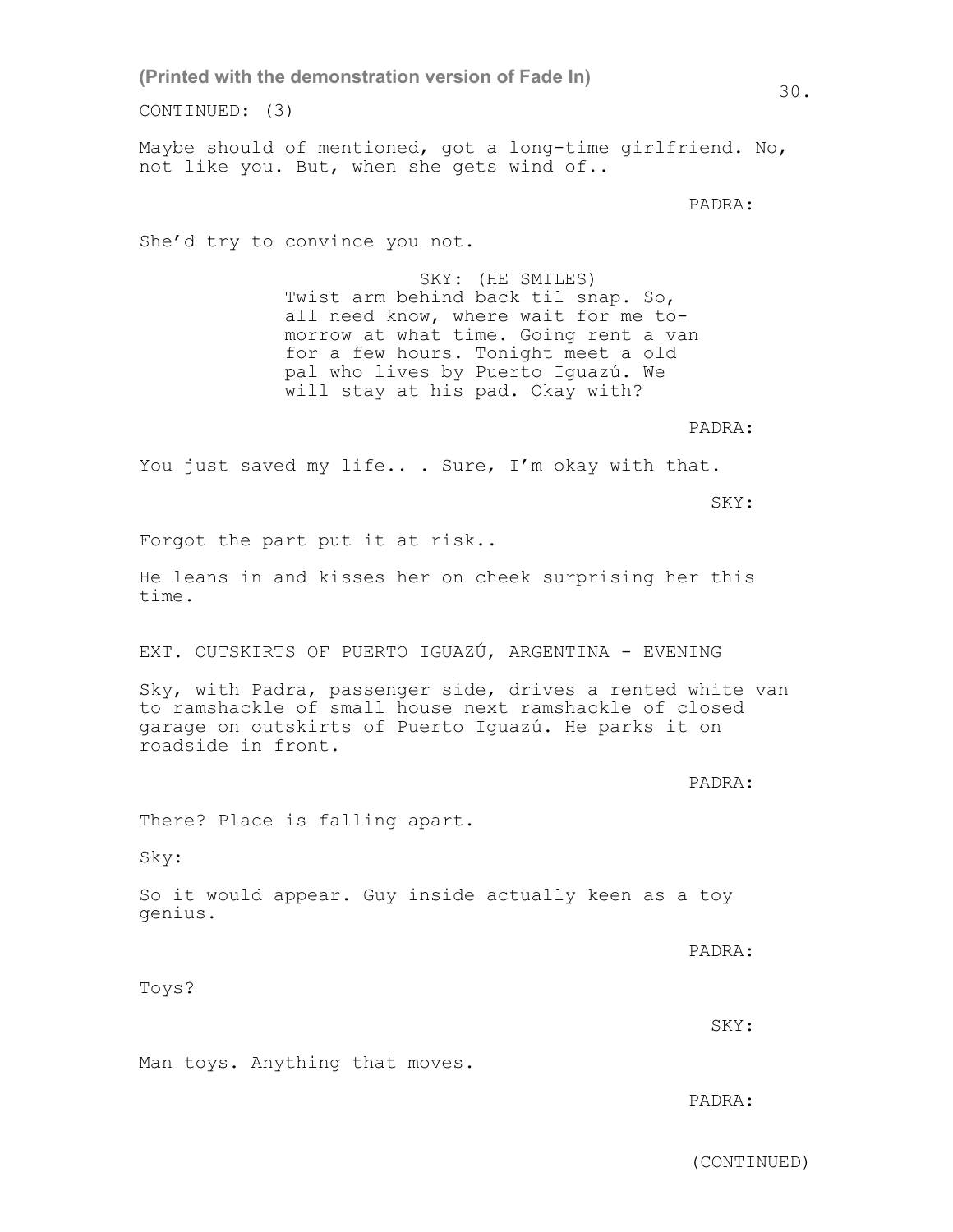| (Printed with the demonstration version of Fade In)                                                                                                                                                                                                          | 31.      |
|--------------------------------------------------------------------------------------------------------------------------------------------------------------------------------------------------------------------------------------------------------------|----------|
| CONTINUED:                                                                                                                                                                                                                                                   |          |
| You're going use, one of them                                                                                                                                                                                                                                |          |
| Sky smiles. She interrupted from pressing more by "the guy"<br>coming out the front door. He's brown, gangly slender. He<br>looks a surfer of dude but as wears a NASA cap, coolest<br>avia-tor shades in existence and like brown leather flight<br>jacket. |          |
|                                                                                                                                                                                                                                                              | SKY:     |
| How it goes, Henrick?                                                                                                                                                                                                                                        |          |
| Henrick:                                                                                                                                                                                                                                                     |          |
| It goes. Far from ocean cast you?                                                                                                                                                                                                                            |          |
|                                                                                                                                                                                                                                                              | SKY:     |
| Spit me over. What's your excuse                                                                                                                                                                                                                             |          |
|                                                                                                                                                                                                                                                              | HENRICK: |
| Found center of universe was here.                                                                                                                                                                                                                           |          |
|                                                                                                                                                                                                                                                              | SKY:     |
| Good one! Forget we sky-dive, too?                                                                                                                                                                                                                           |          |
|                                                                                                                                                                                                                                                              | HENRICK: |
| The sky runs deep in the Sky. True, sky is our ocean blue<br>above, too.                                                                                                                                                                                     |          |
| Padra:                                                                                                                                                                                                                                                       |          |
| He's the poetic one.                                                                                                                                                                                                                                         |          |
|                                                                                                                                                                                                                                                              | HENRICK: |
| Ah, you bring a new, lovely lady.                                                                                                                                                                                                                            |          |
| With a smooth swift grace, he takes a hold of one her arms,<br>and kisses it from wrist up to her bare shoulder. Padra<br>peers over at Sky.                                                                                                                 |          |
| Sky: (explaining, then joking)                                                                                                                                                                                                                               |          |
| It's the French in him. Was tried once to have it surgically<br>removed.                                                                                                                                                                                     |          |
| Padra:                                                                                                                                                                                                                                                       |          |
| No, its okay, was kinda, sweet. All a sudden, but                                                                                                                                                                                                            |          |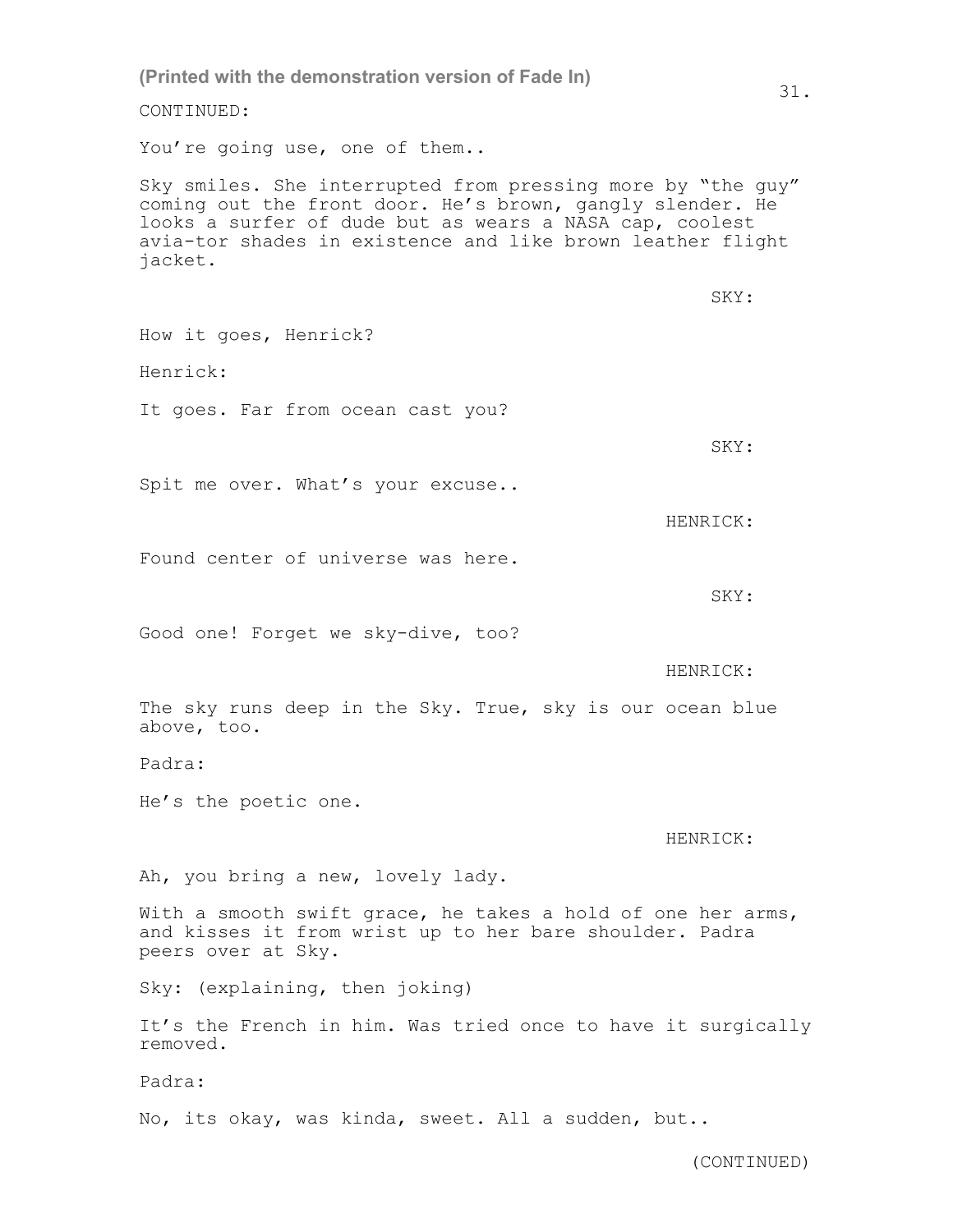HenRICK: I am but full all of the sweetness. Sky: French, German, quarter Spanish, even, but all full of the.. HENRICK: Magic. PADRA: Shy was magic yesterday. Kept the Devil's Throat from taking us.. HENRICK: That was you' heard someone say was a rescue of Jorge by a passenger. SKY: You know him? HENRICK: See in town. So plucked him from Ana's (?Right deity or not) grip. SKY: Ana? HENRICK: The Tupi-Guarani who displaced the Caingangues Indians, first here, have a nasty serpent God named M'Boi. He dwells CONTINUED: (2) 32. **(Printed with the demonstration version of Fade In)**

at the bottom of the Iguazu Falls in the river, now. Once fell for a human woman Naipi, but her human lover Taruba she was going marry, tried flee away with her in a canoe along the river. M'-Boi gave chase but could not catch up. So he grew wide as the river and wreathed so hard, tore the land beneath apart, creating the falls. Going over the sudden falls, Taruba was flung to the land by it but she just on down them. As when she hit bottom she may run away yet from there, M-boi turned her to a rock embedded there at the bottom. Tar-uba was seized by his arms by M'Boi. He planted them into over-hang, to become a tree, as always anguish there so close so forever far separted from her.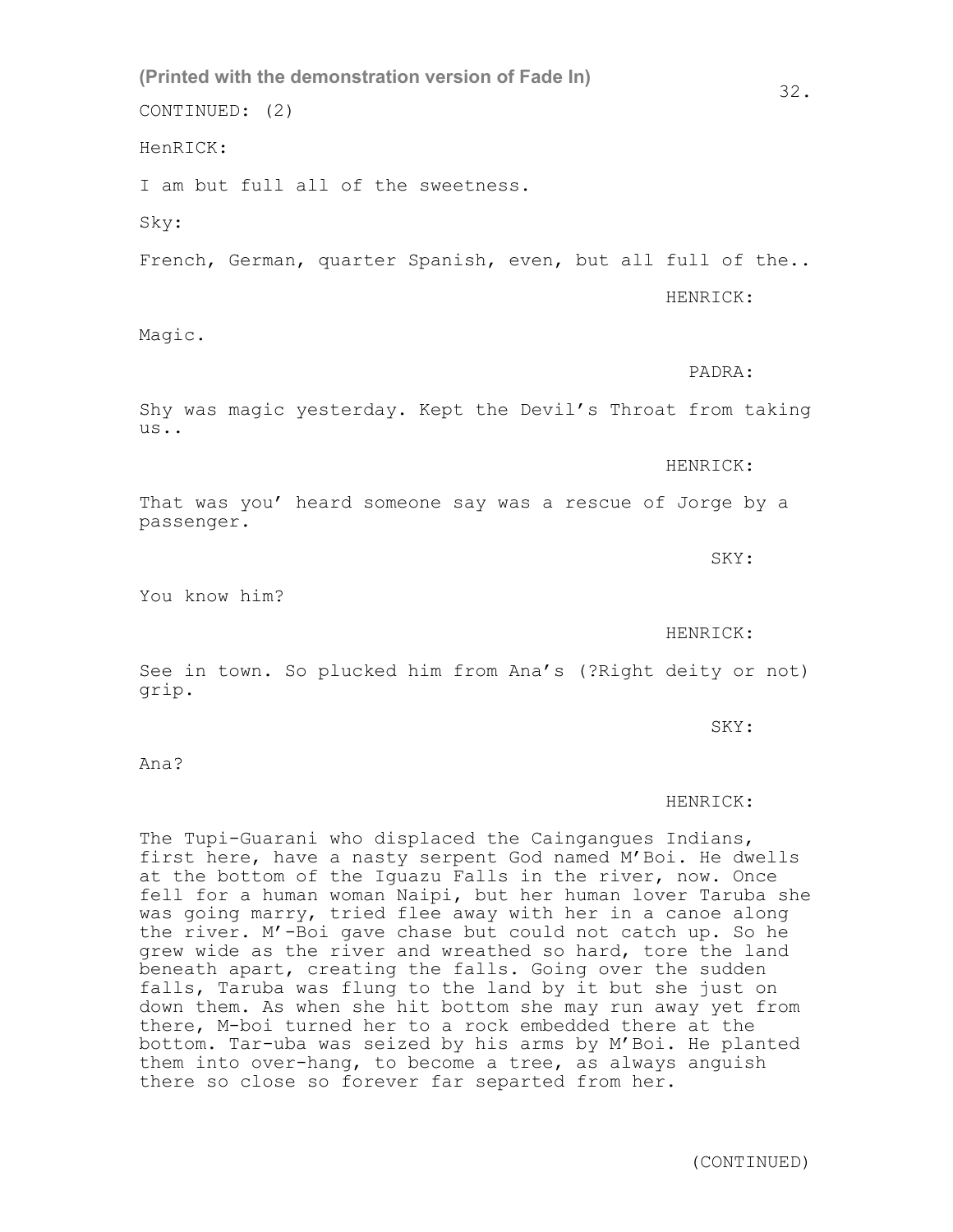CONTINUED: (3)

M'Boi lies under watching with eternal satis-faction his tortuous revenge. Jorge is part Guarani. He often tempted the fate of running into her.. . He kind of imagines she fancies him.

#### SKY:

Maybe so. Near took him yesterday. Not many chances to mate as a rock!

HENRICK:

Ah, but maybe she wanted, you..

Padra:

Like Arasy on his side. Read about.

### HENRICK:

Goddess mother of sky. Wed to their supreme god, Tupa, creator of light who lives in the Sun. Maybe he too.

> SKY: (CHUCKLING) Funny should mention the sun..

Padra: (piqued much & gettig vibes)

How so!

SKY: (TRAILING OFF) Nothing, something a psychic once..

### PADRA:

Saw.

SKY:

They see what they want to see.

PADRA:

Only, you have, too, inside you..

SKY: (JOSHING TO HENDRICK & GRINNING) Am I not already too full of it.

Hendrick: (triumphantly pouncing)

Ah now see the one full of it.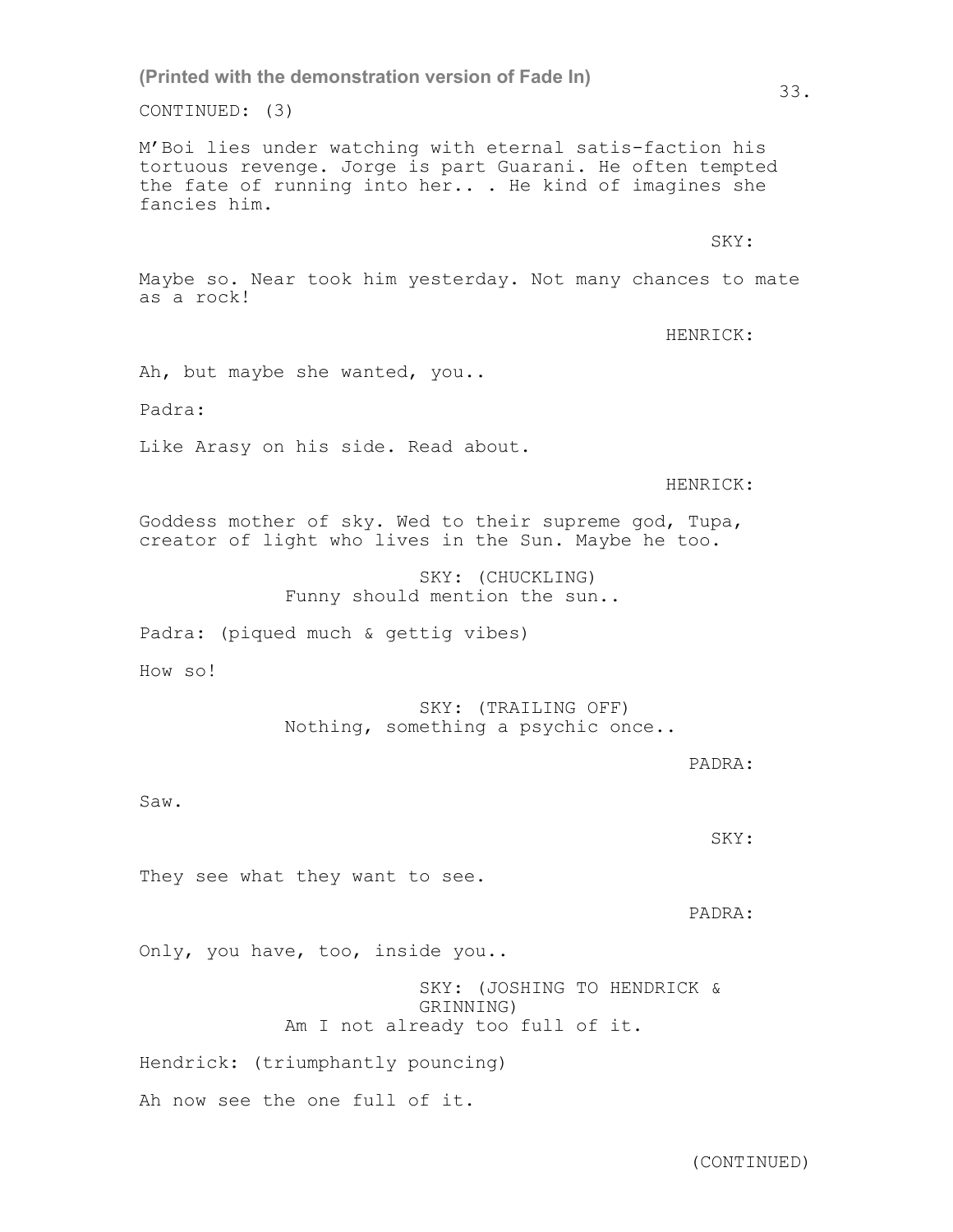**(Printed with the demonstration version of Fade In)**

CONTINUED: (4)

SKY: (RE-INCLUDING HENDRICK RETORT) The two full of it, amigos, Padra!

Padra:

See how full of it tomorrow, when you do your wild thing, whatever?..

Hendrick:

Ah, not just a social call. Be wanting use one of my toys..

Sky goes over to Hendrick and putting an arm across his back as leads him astride a few steps aside from Padra.

SKY:

Something we'll discuss tonight.

PADRA:

He doesn't want me to know.. Afraid try stop him I did.

SKY: (SHRUGS, ASTUTELY WRY) Known her all of a day, and yet..

HENRICK: (THE CLEVER ASS AS HE IS) Of a day yet run away with her will like Taruba with Nipai. You an evil ancient God chasing after you, Sky?

SKY:

May of ticked one off. More, one I own made, clawing into my back.

HENRICK:

Tearing the flesh raw off your skin. This must tell of! We will drink deep tonight around a fire, under the stars as burn in the sky.

SKY:

One the rare few speaks poetic crap (even) before getting blind drunk!

34.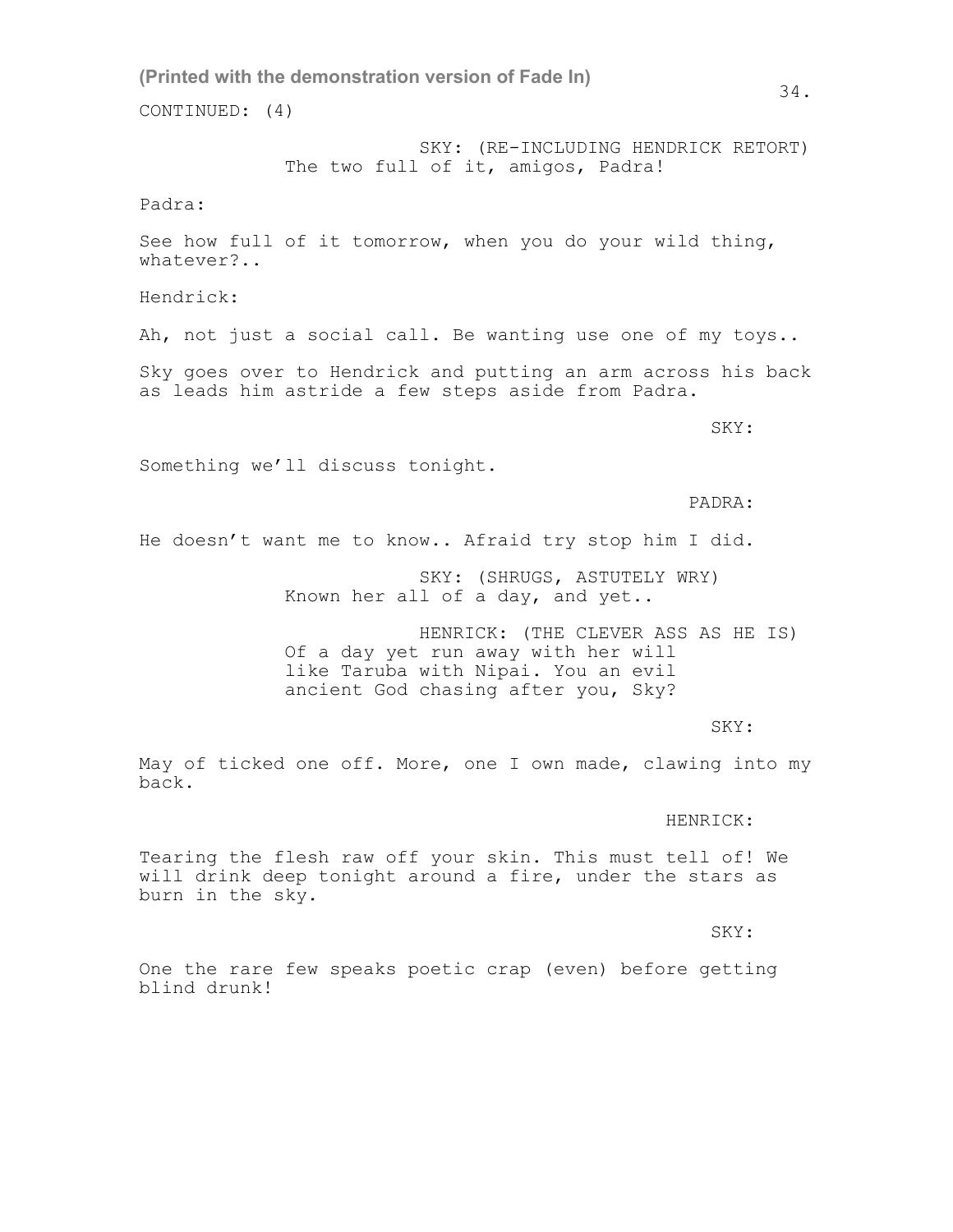EXT. CAMPFIRE AROUND PUERTO IGUAZU - THAT NIGHT

Sky, Henrick, Padra, and an Argentine woman their age, with Henrick, sit around a campfire, discarded bottles of drink, and cans of beer scattered about near an wood bucket, with a few empty cans having been successfully tossed into it. Fire-light glows on their faces in the moonless cloudless night.

Sky:

Was everywhere reviled. Every paper, magazine, newscast, how I..

Hendrick:

Failed her.

SKY:

Pushed her too far. She was a treasure, pop star icon of the nation, world. She was my.. . Besides Kay, the only one really got to me that.. . She gave it all up for me. Universe will never..

HENDRICK:

Forgive first time you ever failed, someone.

SKY:

Fail's putting it mild. She  $8^{\wedge}$ #\$ $^{\wedge}$ ..

HENDRICK:

And it won't be the last time. When you go to the limit, slam through.

SKY:

Real comforting Hendrick. Can't hap-pen again. Won't allow it! Only one take with to past extreme me alone.

Henrick:

But for ratscum as I.

SKY:

Not like lose you either, but you know the ropes, how much you can yank on them til break.. . Do..

HENRICK:

(CONTINUED)

35.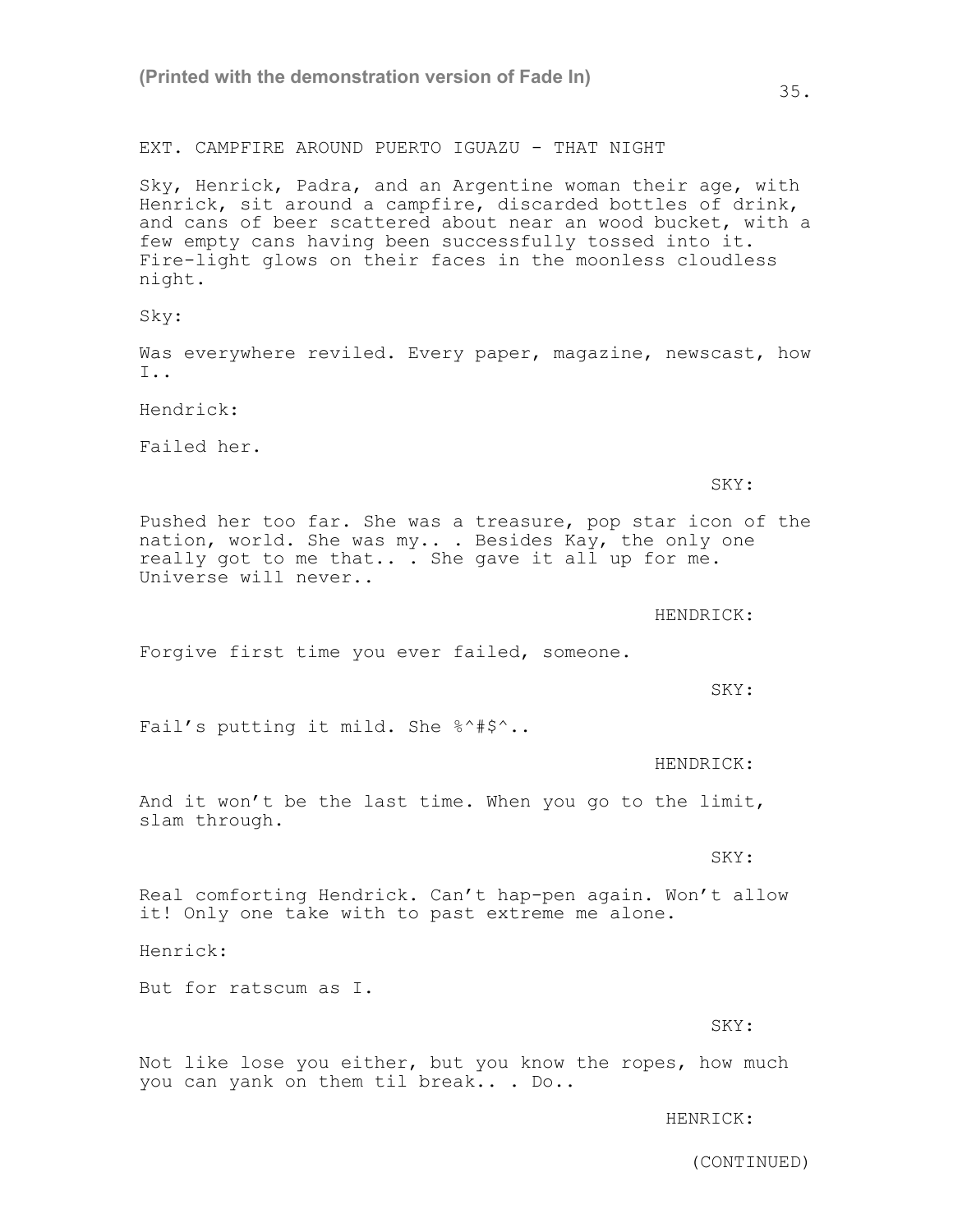Be own damn fault. Had it, coming. The argentine girl: Hendrick goes so far, too. I tell him so. Hendrick, don't go so far. Climbing mountains bare-hand, why? Jump out of airplanes, why? Make contraptions of own mind that leave the ground behind, why? Padra: Like tomorrow's whatever, why Sky.. SKY: Have to live on the edge, to, live. Hendrick: Danger the air he needs to breathe. Don't you think, same was for her. She, took, the risk. Accepted it. In the moment. How as we, so go. SKY: Not of, not had believed so, in me. Padra slides in beside Sky, laying arm across behind him. She pulls him in to her. The argentine girl comes over and knells before them. She hugs both of them together. Hendrick scratch-es his head. At last he jumps up and runs over to them, arms stretched out wide. He runs right into them, and bowls them all over in the big sprawled heap. All burst out in laughter. SKY: You crazy ass of a bitch. Hendrick: Good to hear you laugh again, you crazy ass of a bitch, too! INT. HENDRICK'S ECCENTRIC SMALL HOME - NEAR DAYBREAK As Padra sleeps on a cot in Hendrick's living room, Sky dressed watches her from across room. Hendrick walks in. He's got green khaki shorts with a lot of pockets but is shoe and shirt less. He comes over to Sky. Both look ragged from the previous night of fire-pit drinking. CONTINUED: 36. **(Printed with the demonstration version of Fade In)**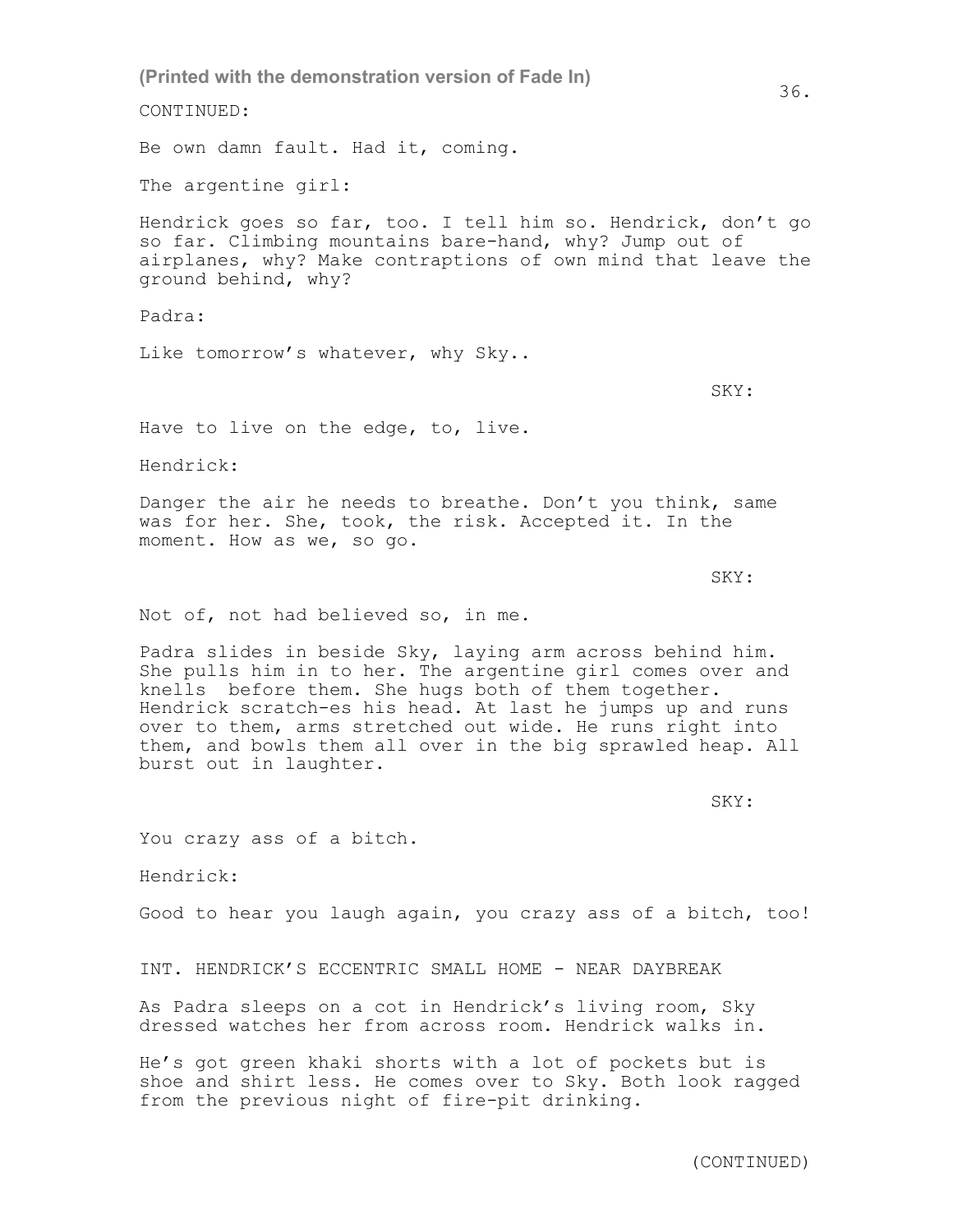Hendrick: Not going wake before you fly. SKY: No. Leave that to you. After help me put the rig in the van, and take it over to the take-off site. HENDRICK: She thinks she's going on with you. SKY: As let her think.. HENDRICK: I think this one will try follow.. SKY: (SMILING) After the stink I make this morn-ing, don't think.. HENDRICK: So, this stunt of yours to do, does have a purpose.. SKY: Ticking off the border security of two countries has it's advantages.. HENDRICK: But don't want to be discovered.. SKY: Not planning getting caught.. No one's seen this rig of yours.. HENDRICK: No, only just got built. In the garage whole time. SKY: And you can tear it apart, and be.. HENDRICK: CONTINUED: 37. **(Printed with the demonstration version of Fade In)**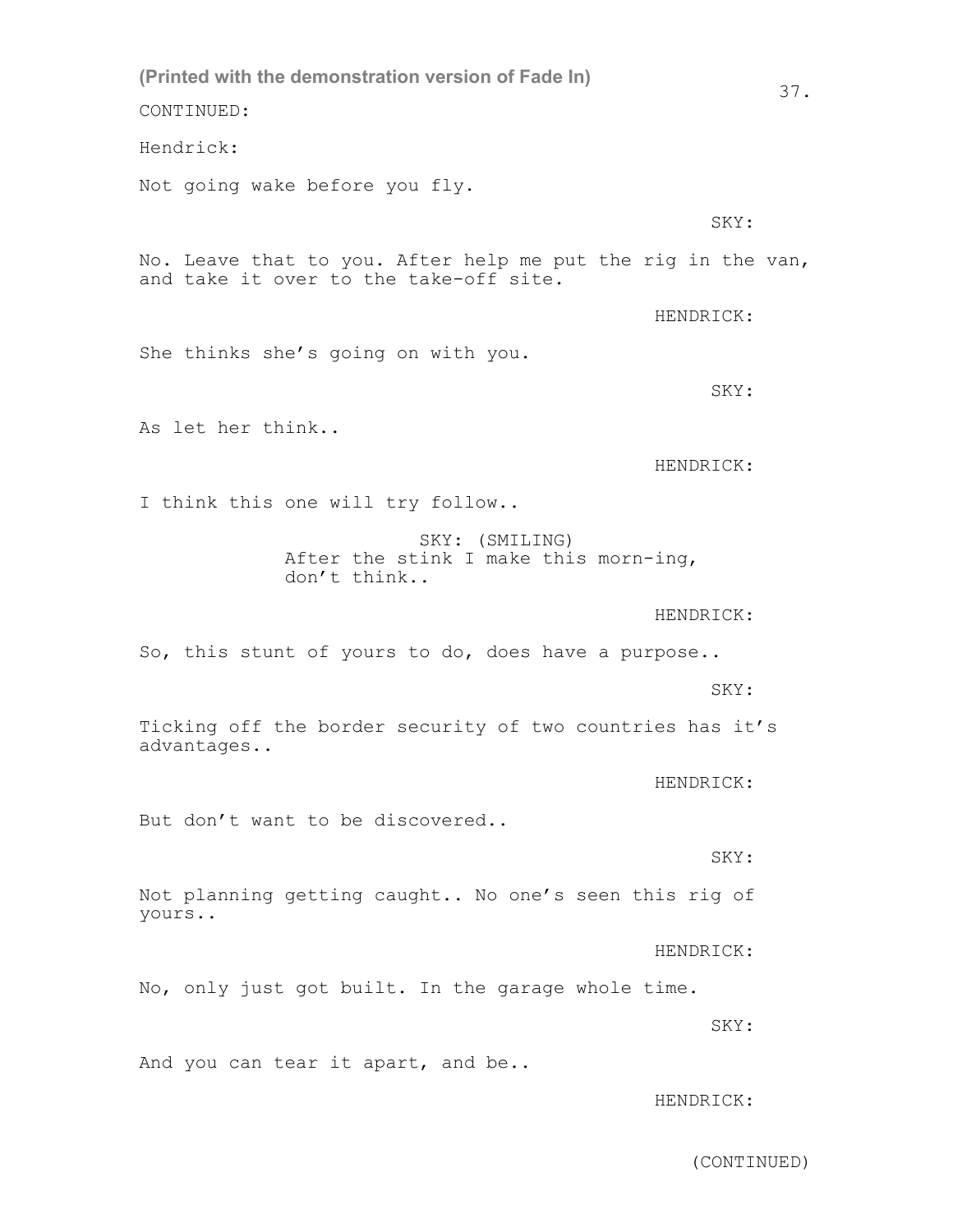CONTINUED: (2)

Totally re-assemble unrecognizable.

SKY:

They may suspect you..

HENDRICK:

A harmless prank, only yourself in danger. With no proof, drop the mat-ter, in no time. Suspect me.., pass off as just one more crazy antic of a bored eccentric brain-iac.

SKY:

Which you are..

HENDRICK:

Sure like to go do too.. .

SKY:

Another time, find something as whack to do together.

HENDRICK:

Hold you too, bro. We got we going. Want to do at sunrise. Leave a note for her, case wakes before I back?

SKY:

Yeah, that you'll be back to say where she's to meet me.

HENDRICK:

Don't she see through stuff, said?

SKY:

Through people, the future. Not through a piece of paper.. HENDRICK:

Why not told me where you be next..

SKY:

You get back, read you like a book.

HENDRICK:

She'll know set all up to dump her.

38.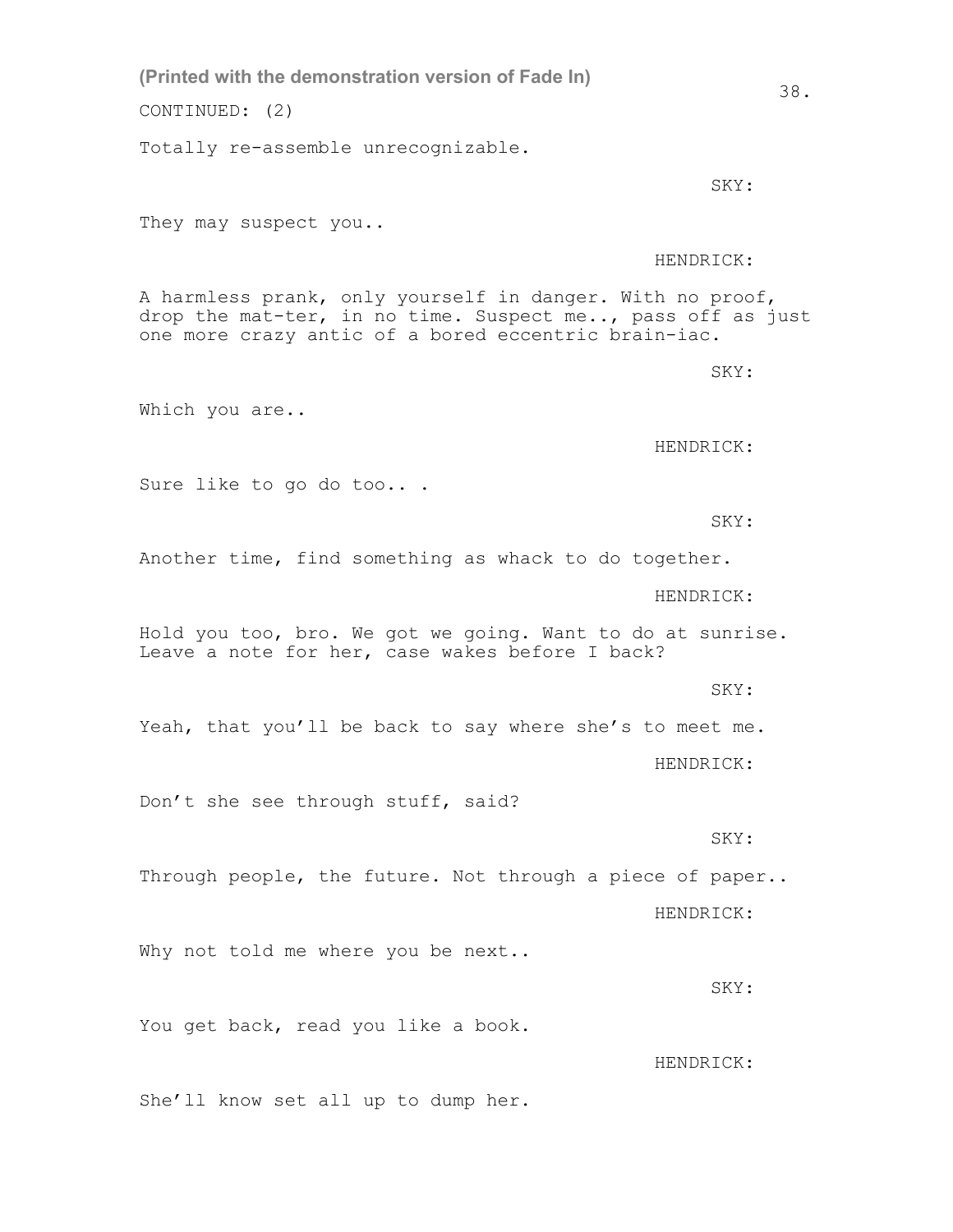CONTINUED: (3)

SKY:

Then, want to dump me, not follow.

EXT. SMALL CLEARING IN JUNGLE NEAR FALLS - HALF HOUR LATER

The white van's parked at a small clearing surrounded by jun-gle, faint roar of the Falls unmistakable in the distance. The van's back door been slid back open. In the van Sky and Hendrick are on either side of a prototype homebuilt (made and designed by Hendrick) ultralight plane.

They work together to hoist it out of the van to the ground. On the ground they unfold it's wings. As lies there, Hendrick jumps up back into the van. He grabs a helmet as covers the entire head. Its got a dark visor as covers the entire face. Its also got a gopro camera attached to the top of it. He jumps out of the van with it in hands. On ground, he flips it across to Sky, who catches it.

HENRICK:

Not going bust up my baby, Sky?

SKY:

Your baby going hold together?..

HENRICK:

Not unless you don't fly her sweet.

SKY:

So I'll fly her sweet. Not worried I'll auger down into Nipai's arms.

HENRICK:

Be your own doing. Your time to go.

SKY:

It is my time to go fly this girl.. When's sunrise?

HENRICK:

Ten minutes. Just enough time, to check over.. . The border fuzz sure are going love this, not.. . Hah.

39.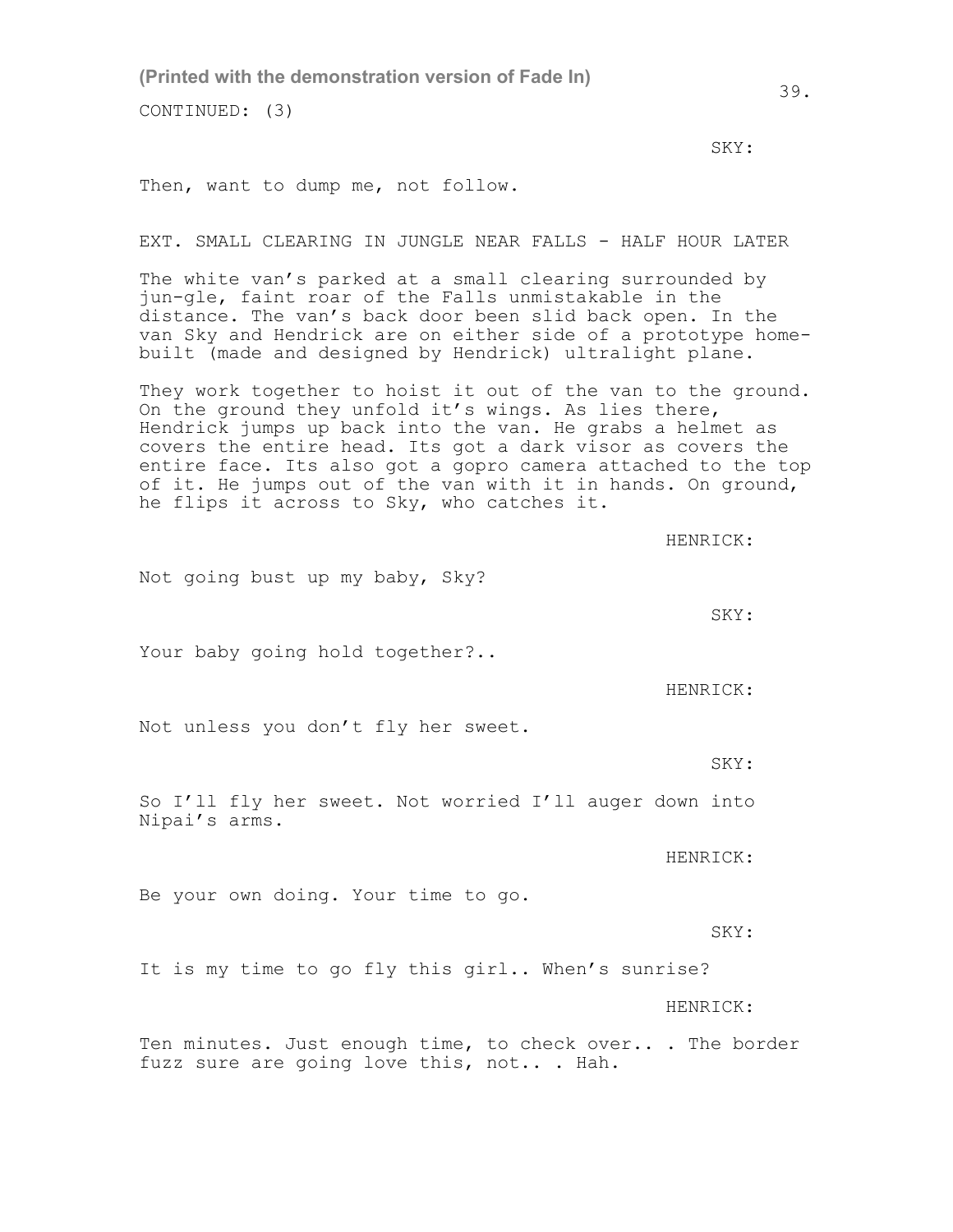## EXT. OVER JUNGLE NEAR CLEARING AND FALLS - TEN MINUTES LATER

The ultralight aircraft rises up out of the clearing, Sky situated inside piloting it, the full coverge helmet and visor making his identity anonymous. He crosses above the jungle skimming just over height of the trees. It carries on along the short ride to the Argentine start of the Iguazu Falls as the sun begins to rise. Sky's sight of the Falls from the craft, under ten feet above them, from the stunning, while the roar of the Falls is deafening.

He carries on along the Fall's divide all the way to the Braz-ilian end of them, then pitches the craft up as does a tricky up rising figure eight of manoeuver, that swoops down out of it to swing around and level ahead to re-face the craft for Argentina. A couple stunned uniformed park security guards already are scrambling on the run to their edge of the falls, waving arms crazily at him to land by them on Brazil side.

Sky carries on his way back across the falls for Argentina. This time though, he ducks the craft over before the Falls, and down so rides along the curtain sheet of them to side of him, far enough out to escape too much spray shooting ahead off them or that as rises from the impact of water below. Even so, the craft is rocking severely, and it takes a lot of sheer effect and adept skill from Sky to keep it together. It drips droplets of water, like it's its own cloud as rains.

At last he gets to Argentine end of it,and swoops up there to rise above the height of the falls and the shoreline. Passing back over land, he passes back over Argentine ground, and the heads of three Argentine security staff waving wildly at him.

Speed of the ultralight leaves them quickly far behind. Sky carries on past the clearing van been, it no longer there..

## EXT. SMALL PATCH OF JUNGLE CLEARING - TEN MINUTES LATER

Skimming barely over jungle top, Sky slows the ultralight, as approaches a small clearing in thick jungle, the white van now parked there, Hendrick leaning against it. Sky lands the craft next the van in the tight quarters of the clearing. She quickly unharnesses himself and stands up by it, Hendrick sauntering over to him, and on by, to it. Hendrick scrut-inizes his vessel, dismayed, at how much frayed it is now.

HenRICK: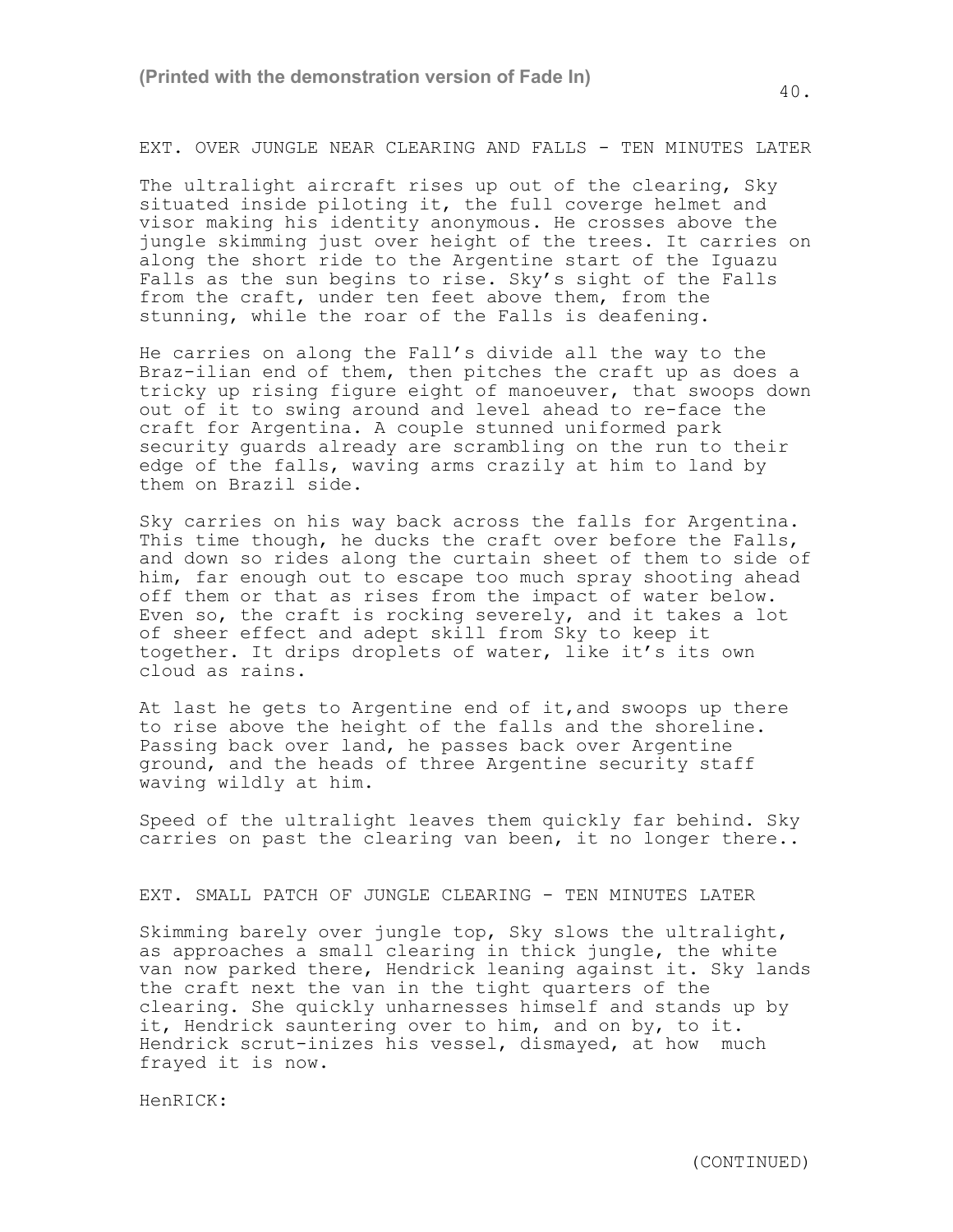CONTINUED:

Flew her sweet??

Pushed some but she, flew sweet.

HENRICK:

How know she'd hold??..

SKY:

SKY:

41.

Had a sense would. Besides made by the best aviation homebuild crafts-man in the universe..

HENRICK:

Bar none!

SKY:

Enough ego stroking for a day. Help get it back into the van. I got go skedaddle. Handle taking back out?

HENRICK:

I'll get the girl, Padra to help. Take take her mind off you.

> SKY: (RUELY GRINNING) My pal, never happens girls and me.

> > HENRICK:

Learn how that works do pass along.

Time come to depart, they stare at each other, handshake. Sky:

See when. Do something crazy, then.

HENdRICK:

Don't come unglued, before.

SKY:

Any more all unglued?..

HENdRICK:

Find way back on top of the world.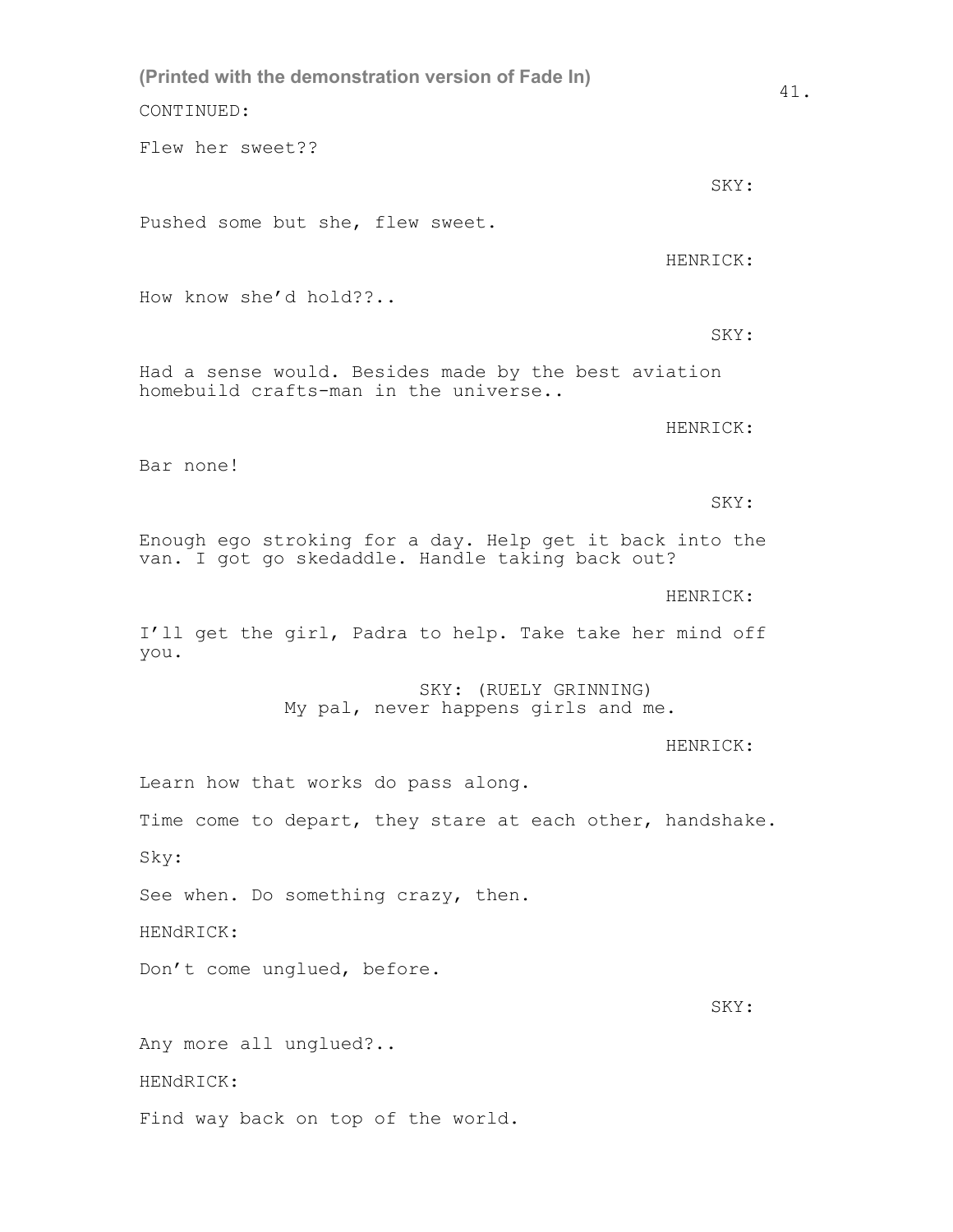SKY: One hopes. Or smash at rock bottom. HENdRICK: (as if not heard last part) Lucky not ran into rock bottom Ni-pai this time! Will find your dad, too. One way or other. Sometime.. And get your Kay back by your side. SKY: Happy you're so positive on that. HENDRICK: Any id where next? Non-specically. SKY: A. hide in plain sight. B. take a long.., hike, onto trail of my dad. HENDRICK: Going meddle into things along the way.. . Don't say, I know, so. SKY: Swear some Padra rubbed off on you. There's things for meddling into? HENDRICK: Always things for! So much in the conquered lands of South America. SKY: Ain't that just so.. HENDRICK: Guarani people here believe is a place where, is, a perfect world. With no conflict and lives neverend-ing. Have always searched for it. SKY: That my bud I shall search for too. CONTINUED: (2) 42. **(Printed with the demonstration version of Fade In)**

HENDRICK: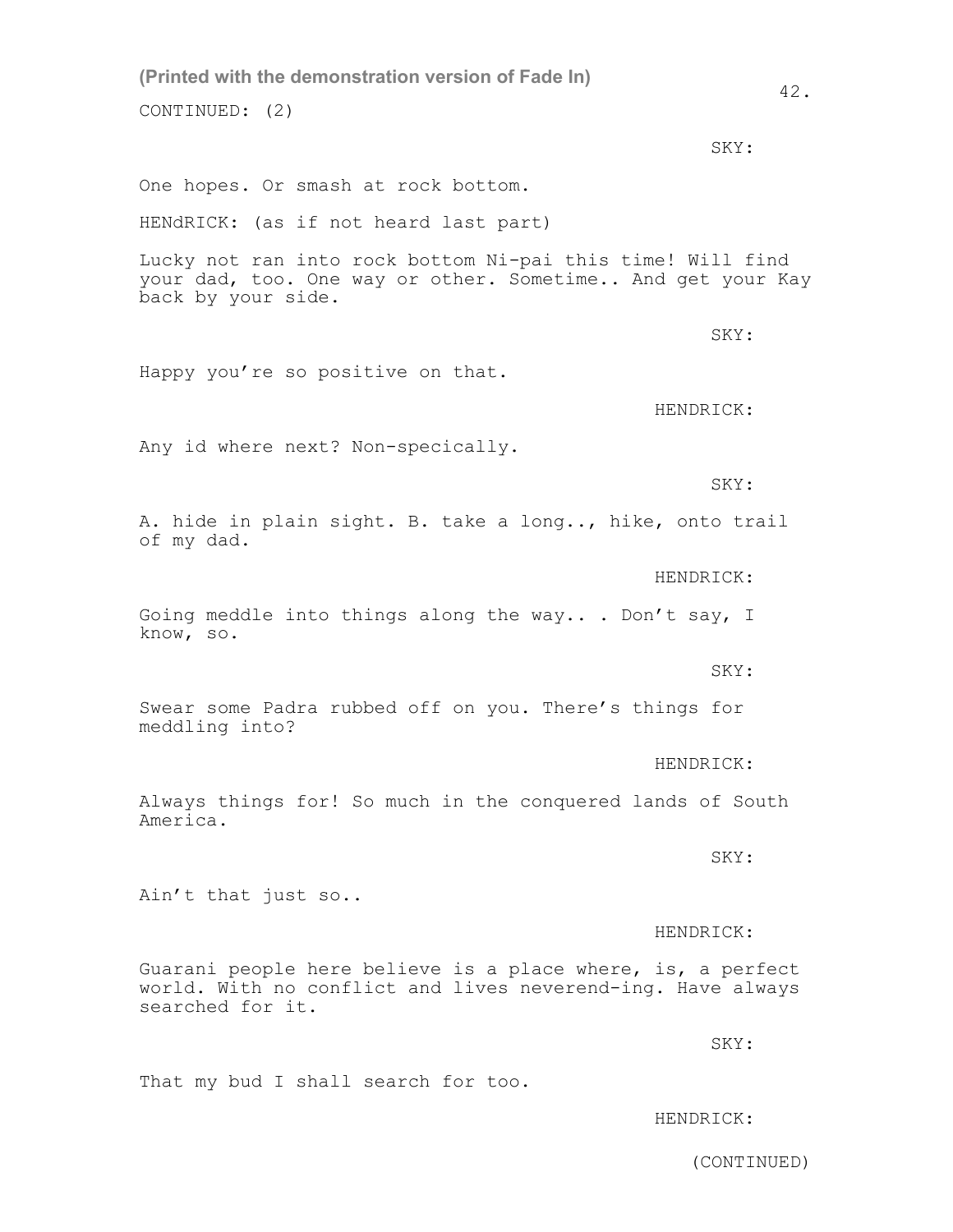Find it, don't let me know. Too per-fect, not be fun. SKY: Joy of taunting danger. Stimulation of senses. Not let you in, anyhow.. HENDRICK: Then sure as not you, as is.. SKY: So forever condemned amigos, we? HENDRICK: Ah but you the man can change that. SKY: If, like keep one foot in, one out. HENDRICK: With a gal hanging off either side. EXT. OUTSKIRTS OF PUERTO IGUAZÚ, ARGENTINA - DUSK Under cover of falling dusk, keeping to side of road, Sky, un-der ballcap and strain of his backpack, hikes the road out of Puerto Iguazu, headed way along highway route twelve, south. As so commonplace to him, a woman driving by, ahead of him stops on shoulder of the road. She waits as he jogs to her. Sky about to jog by, she rolls down window, and hails him. The WomAN, THIRTY-FIVE/spanish accent: Whoa, Jose! Not far fast so. Knows jaguars, alligators, snakes, such? In the dark, likes as chew, you. Sky stops jog. He walks back to car. He leans upon her door. Sky: (grinning) No so easy, me, so to be. Argentine spanish woman: Ones sure, they likes, so more. CONTINUED: (3) 43. **(Printed with the demonstration version of Fade In)**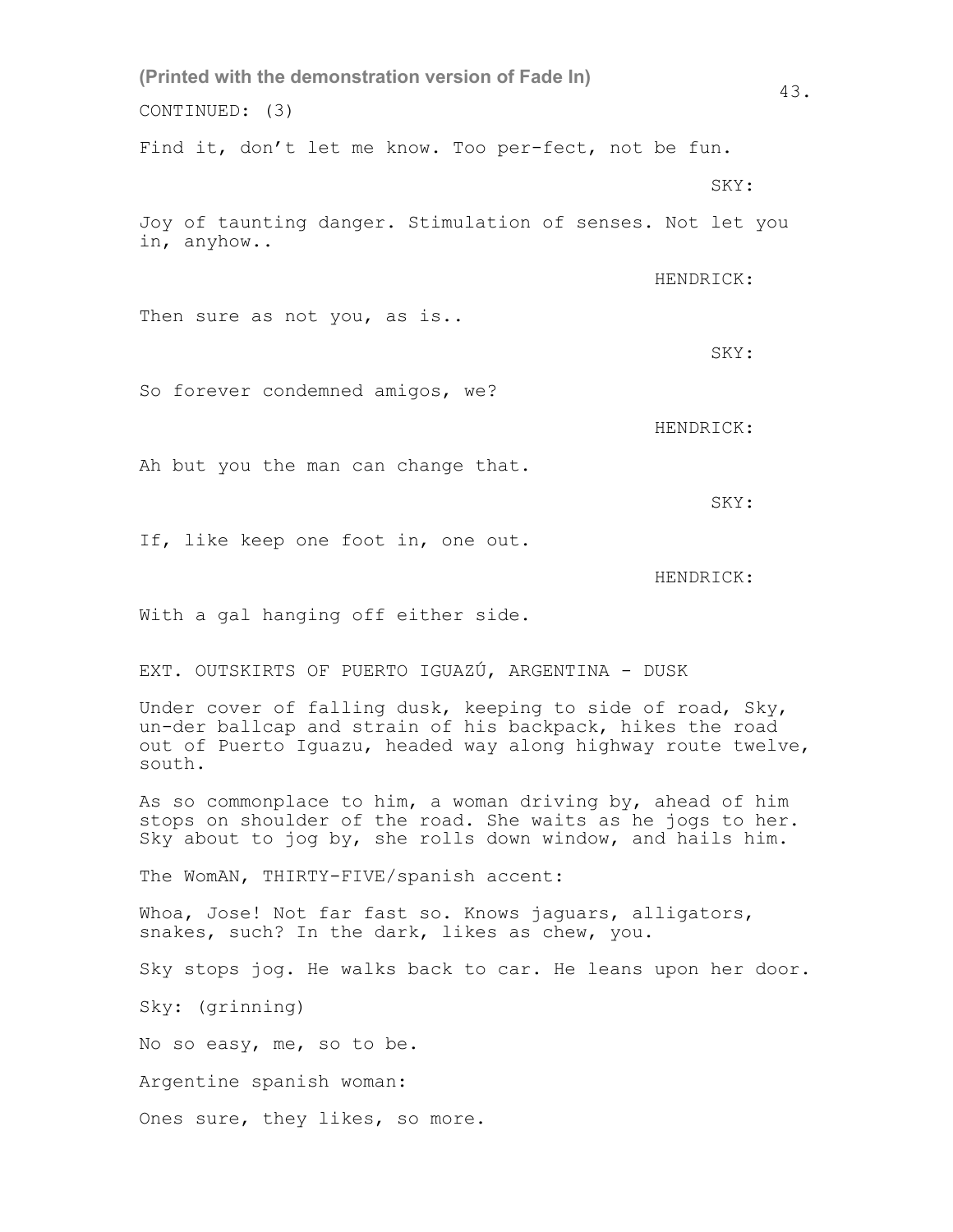SKY: Suppose, a senorita offered a ride. THE WOMAN: For Puerto Rico, I go. Then goes long way for Buesnos Aires. You? SKY: Yryapu, now, Guarani village. But five miles on. Like hike the way. Argentine spanish WOMAN: I can goes with. Visit the night, not idea good. Can stay my car, night to sun shines. Guarani not may want you meet. Eat, as may.. SKY: (JOSHING, BUT TRUE ENOUGH..) My charm crosses all bounds.. She reaches a hand off steering wheel to lay atop one of his. THE WOMAN: (SMILING) This, I feel. Sky gently takes her hand and lifts back to steering wheel. SKY: I know. This, you must not feel.. THE WOMAN: You have a, one, true? SKY: A two true, become but one. THE WOMAN: Your heart, aches, cause.. He doesn't answer but by a emotions hiding, reserved smile. The woman: (still hopeful) No mean, can't play, unknown.. We is, in jungle. Of rule the wilds. CONTINUED: 44. **(Printed with the demonstration version of Fade In)**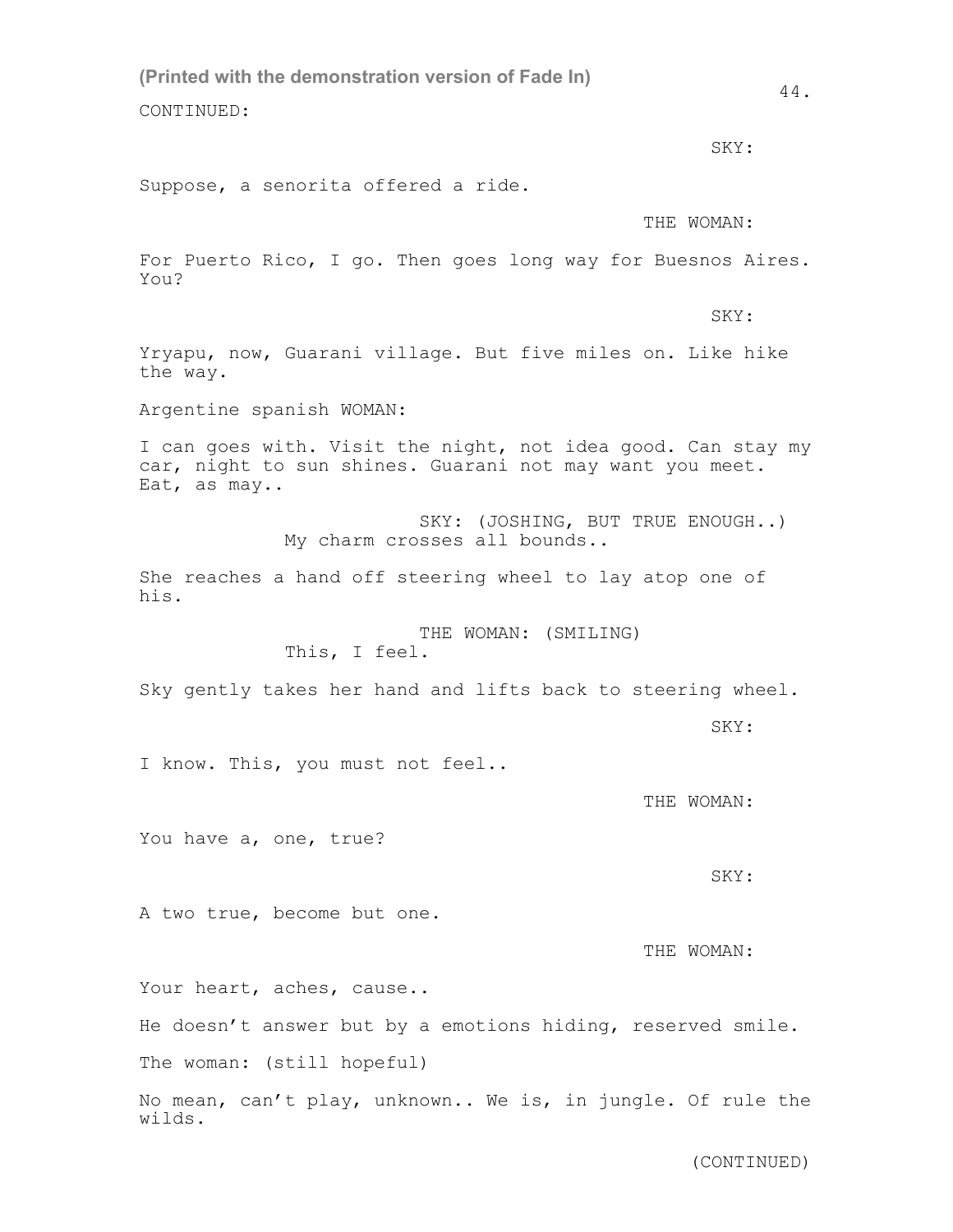Sky observes her. She is rather attractive. He, resists.. Sky: Guarani. Long ago when captured a warrior, held, fed. Let make love. THE WOMAN: Oh you hears. So, most be of life full, when.. SKY: Yeah, when had for supper.. So, me, you, tonight.. . Not be most smart. THE WOMAN: Oh but only long longs ago.. EXT. YRYAPU (GUARANI SETTLEMENT) - SEVERAL MINUTES LATER The Spanish woman drives slows beside Sky, yet hiking along the road to the settlement, that approaches ahead. Several Guarani men are gathered there, some armed, a few with light torches?, a few with large, long, flashlights, a few women in behind. They stare at the odd sight of two Caucasians arriv-ing this late of evening unannounced, especially one on foot. argentine spanish woman: (out window) Think you, through.. SKY: (GRINS) Sure be hospitable. ARGENTINE SPANISH WOMAN: (FIGURING SO) Not sure so, me. You no scare. Do. SKY: Never no scare. Curse or blessing? ARGENTINE SPANISH WOMAN: American thing, is? Both, bes.. SKY: CONTINUED: (2) 45. **(Printed with the demonstration version of Fade In)**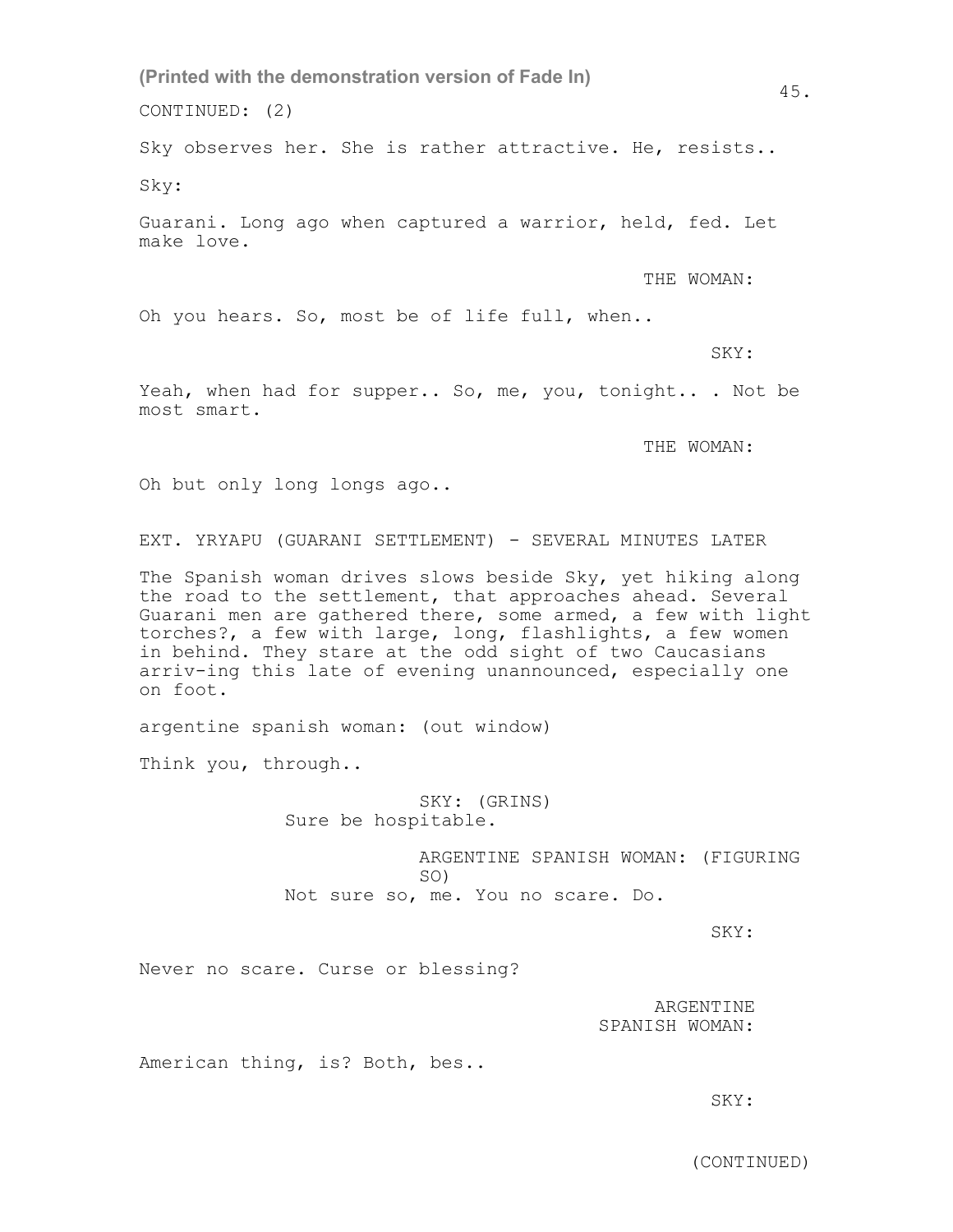No. Me thing, is. But both bes too. ARGENTINE SPANISH WOMAN: Good, anyways. You knows. Sky stares at the dim reflection of himself in her eyes. SKY: Don't know matters, ultimately.. They're coming upon first of the Guarani, first of the Guarani walking up to them, too, stoically guarded, tense. They gather all about Sky and car, she inside braking car to stop. The obvious leader of the Guarani men steps in front of Sky. The women hang back a ways, both anxious and mere curious. SKY: Like stay. With you. Tonight. Coup-le days. Get, know. My father once, five years ago, stayed month with.. Guarani ELDER MAN: (graspy english ??) The David, Anderson? Son? I know he. My home, stay. Good, he. Bright fire. Spirits sharp as claw of Jag-uar. See got, too. Look, of. SKY: Super smart, good man. Want, find.. GUARANI ELDER MAN: Come you, spirit trail follow.. SKY: To, yeah. Something like.. GUARANI ELDER MAN: (UNCANNILY ON MARK) You, one, the eyes, for see. The ARGENTINE SPANISH WOMAN: What mean Sky? Sees thing you, in. CONTINUED: 46. **(Printed with the demonstration version of Fade In)**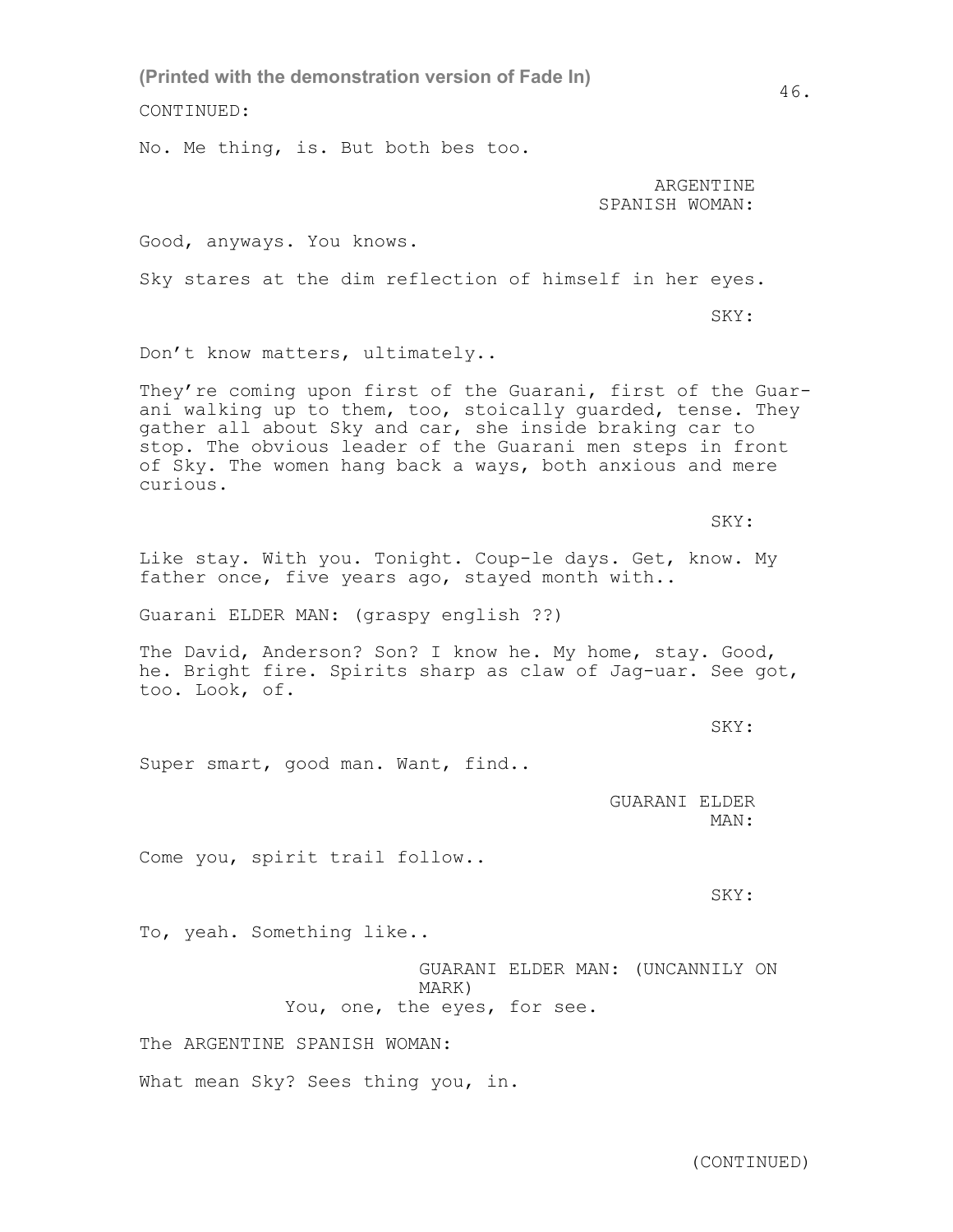SKY: (COVERING..) Way I come across, all.. Guarani elder senses Sky's need of secrecy. He covers him.. GUARANI ELDER MAN: Eye of Jaguar. Eye of he, Sky. SKY: (JOSHING) I can run near fast as, too. GUARANI ELDER MAN: Father, strong of faith what of do. SKY: Too. Brother also. Sis, yet to say. And my mom, sure tootin' her. GUARANI ELDER MAN: Day be, all come. Here. One, all. Sky comes by him. He respectively slides arm about his should-ers as about a close friend, eases them in walk for the town. SKY: Be, awesome. Here, in your amazing world of the awesome. The Argentine woman starts car. She eases it ahead slowly, staying behind the two ahead. Rest of the Guarani men, to either side or behind the car, walk back for the village too. EXT. IN THE GUARANI VILLAGE - SHORT WHILE AFTER While most the men and women are no longer about them, Sky and the Guarani elder, shaman of the community, along with Argentine woman Isabella and some members of his family are so, including youngsters, at entrance to his home. Latter CONTINUED: (2) **(Printed with the demonstration version of Fade In)**

are the most curious while shy or outgoing, of Sky and

Isabella.

(CONTINUED)

47.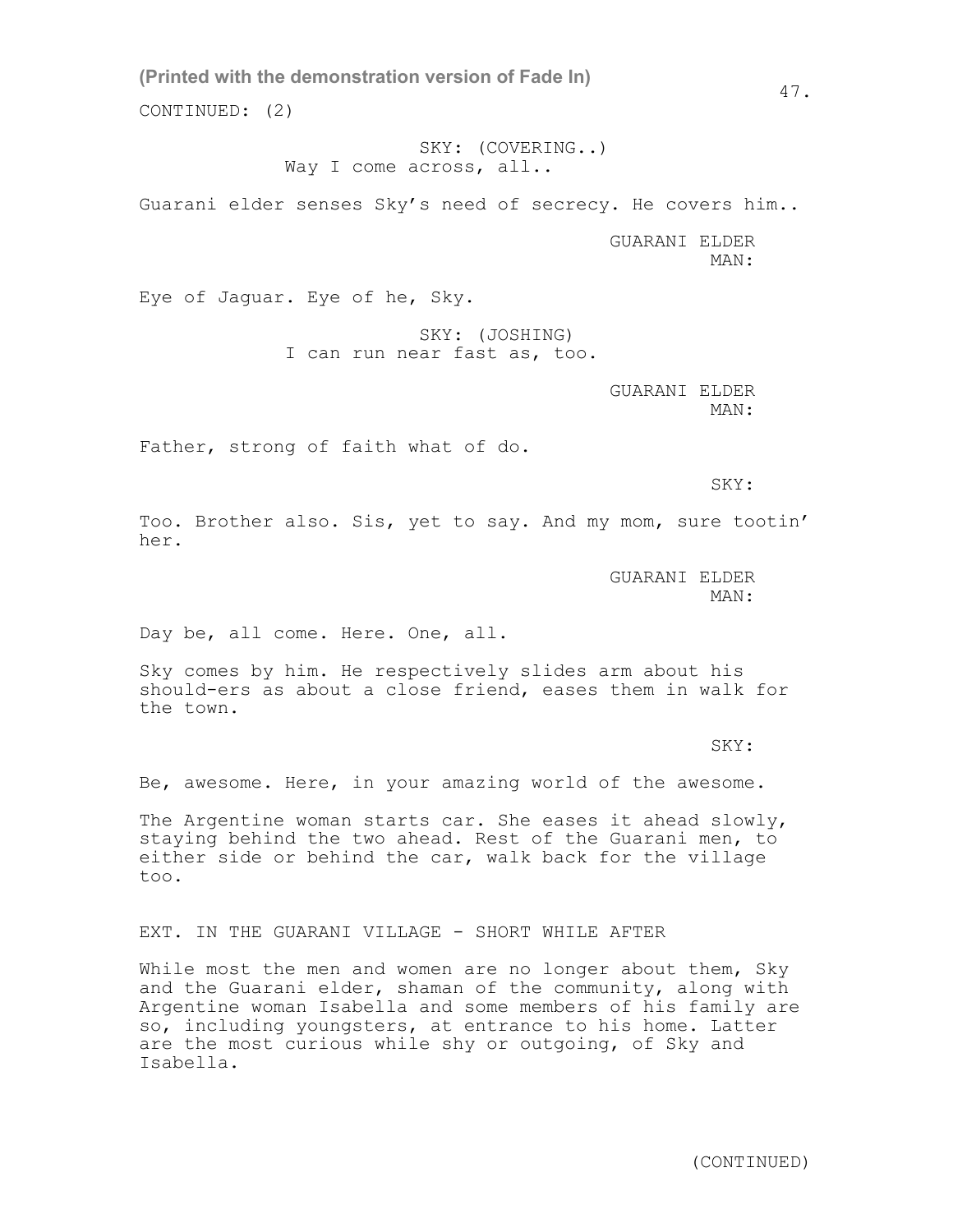CONTINUED:

GUARANI ELDER MAN : (SHAMAN LEADER..) My home, rest. Tonight by fire. Eat. Spirits summon with dance, ceremony. Want know, we. Ways.

Sky:

Yes want know. And what dad of saw, through you, eyes of your people.

> GUARANI ELDER MAN:

The, universe, as he call. He tell me of many things of wonder, too. What the ones in your world who look in the sky far, go saw.

He points to the sky.

Guarani ELDER MAN:

May, among the spirit flames, find, perfect of land, we the Guarani walked of far, long, to go. Spirits in peace at last!

SKY:

Out among the stars. If not under our own Sun, yet..

GUARANI ELDER MAN:

For Guarani, Sun, spirit God: .......... No more now, rest eyes.

Isabella:

Good, sound. Rest, together..

Sky:

She means, together, but not.., together.., right..

ISABELLA:

Isabella. Isa. (signs) If, must..

GUARANI ELDER MAN: (LAST AS PICKED UP) Not like, you, she? "Nice"..

SKY:

(CONTINUED)

48.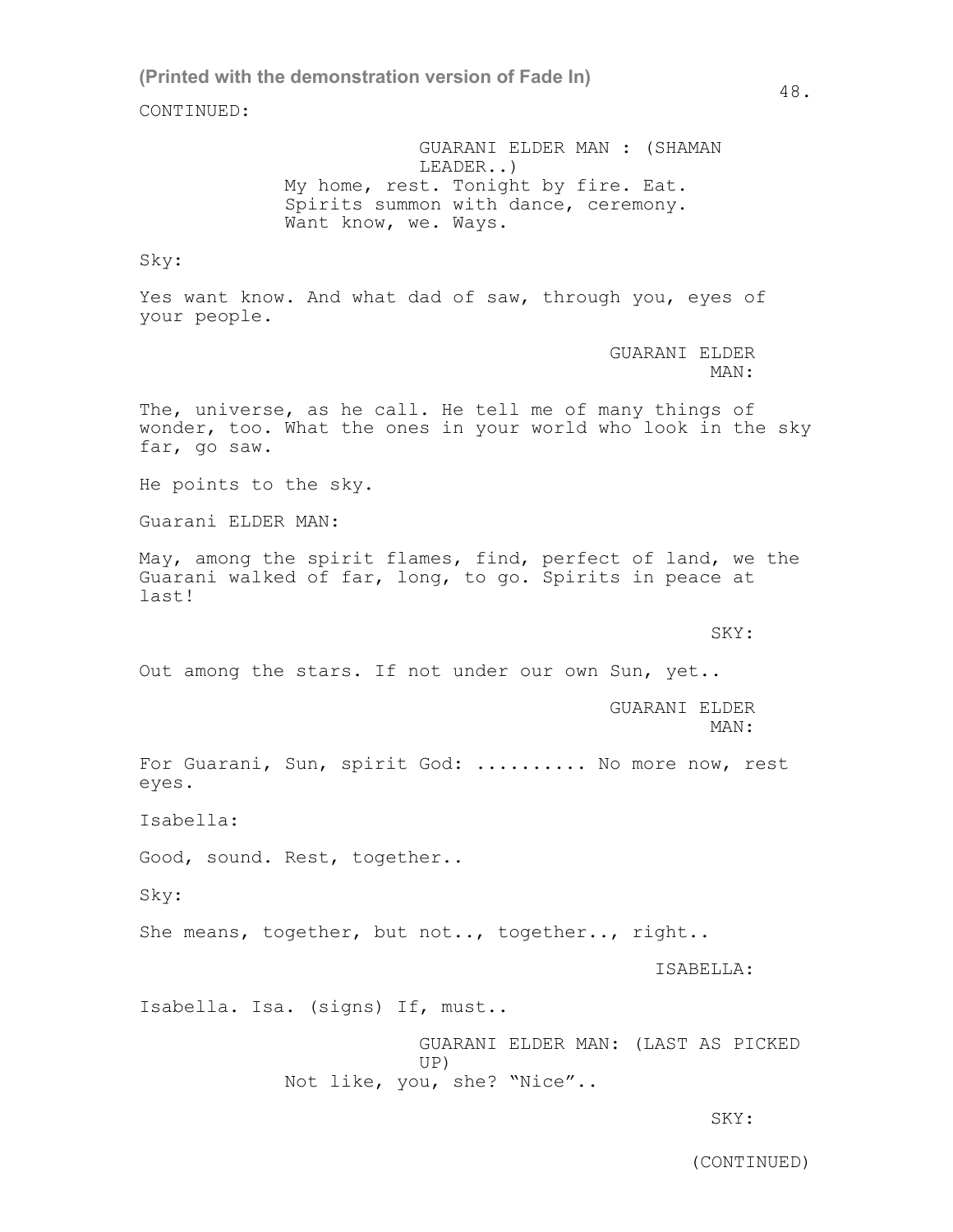CONTINUED: (2)

Nice lot. Like alright enough but..

GUARANI ELDER MAN : (NAME??) No longer Guarani feast on warriors took. After white man of come.

Isabella:

Supposed be fearless, he, too..

In an impossible spot, Sky can only shrug and smile..

EXT. YRYAPU (GUARANI SETTLEMENT) - COUPLE HOURS LATER, NIGHT

As promised, the Guarani have gathered about a roaring fire, Sky and Isabella, guests, the shaman sat by them, Isa's side. Other side of shaman is a younger man resembling him. A young Guarani woman is sat beside Sky. She resembles the shaman too so one presumes she is his daughter.

The younger Guarani man:

You and my father got along well.

Sky:

Super. You speak English very good.

THE YOUNGER GUARANI MAN:

49.

My father preserves our culture. I was trained to run our affairs with the state, to protect what's ours Try regain that taken from us. So much been stolen from the Guarani. The guarani soul, which my father projects burns on bright. It will never be extinguished! My, fight.

The guarani girl, Sky's age, addresses Sky beside her.

The guarani girl (proudly)

My brother is a modern day warrior. He fights with words spoke, on pap-er wrote. With knowledge, he under-stands the spears of today we need. But are small, weak, against world outside wants rule over our land.

SKY:

Consume all until be none. Left be.

The shaman's son: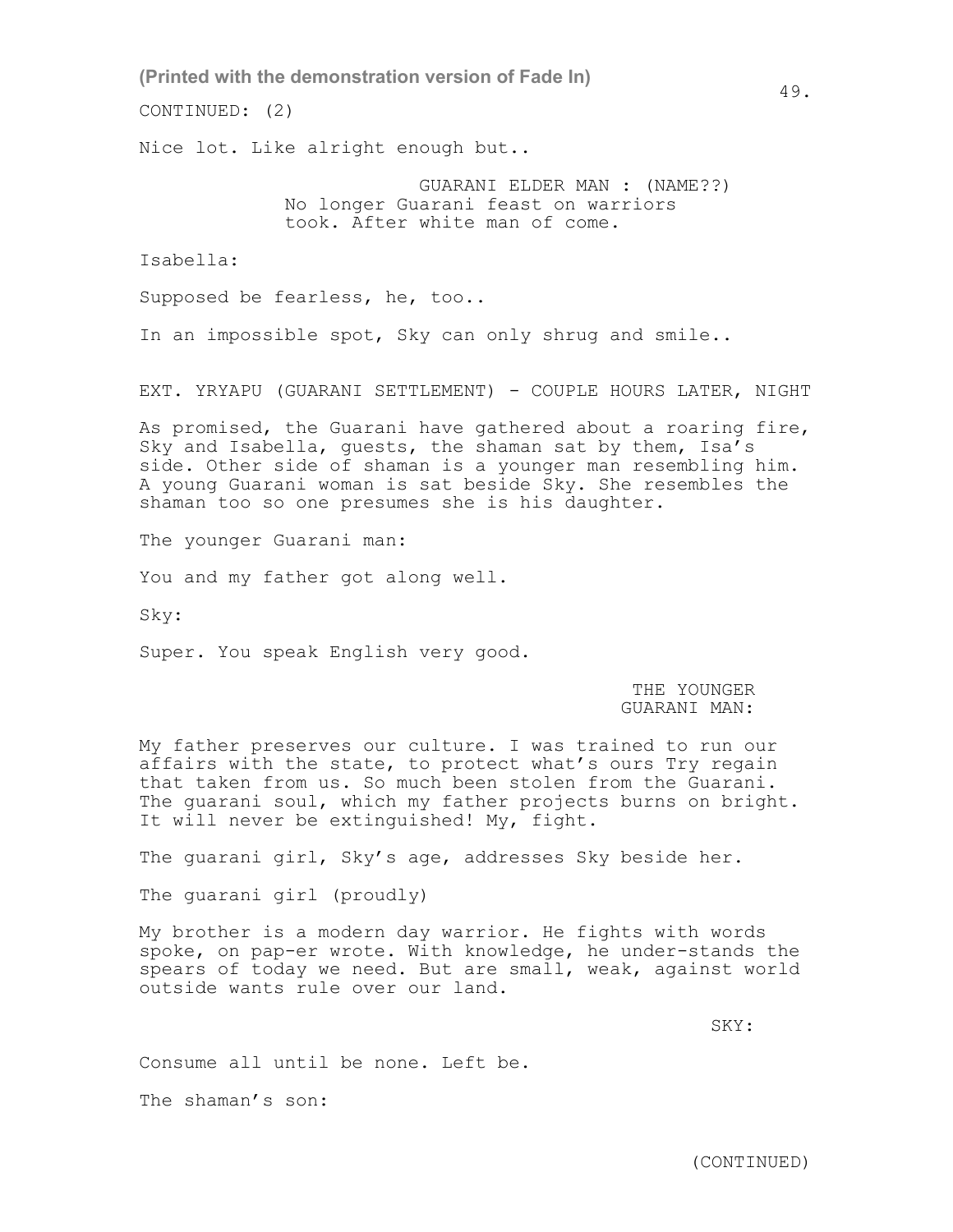Those as see like you are our hope. The shaman: He follows in steps of his father. Sky: That vanish into thin air. Enough about me. Get show on the road? The Shaman, if perplexed by phrase, understands what's meant. He look around the fire at his tribe's men and women, a sign for them to begin the night's ceremonies. THE SHAMAN: Show how world, we, came be. To Guarani eye, spirit. Father of you, talk long to me of want to know. The Shaman speaks in Guarani to his people around the fire. They listen, nod. By his cue, they begin the ceremony. The Shaman'S SON: Father, I'll tell him what goes on. Sky: (smiling) The play by play.. THE SHAMAN'S SON: (IRKED SOME) Yes, play by play.. Isabella: Know of great hitch boat, to you. SKY: For night, day or two.. ISABELLA: See how goes, on, si? Anyways. The shaman: (teasing) Spirit of fearless warrior, strong fire burn, in you. Sees, (she..) Sky (leans ways into him, grins wry) CONTINUED: 50. **(Printed with the demonstration version of Fade In)**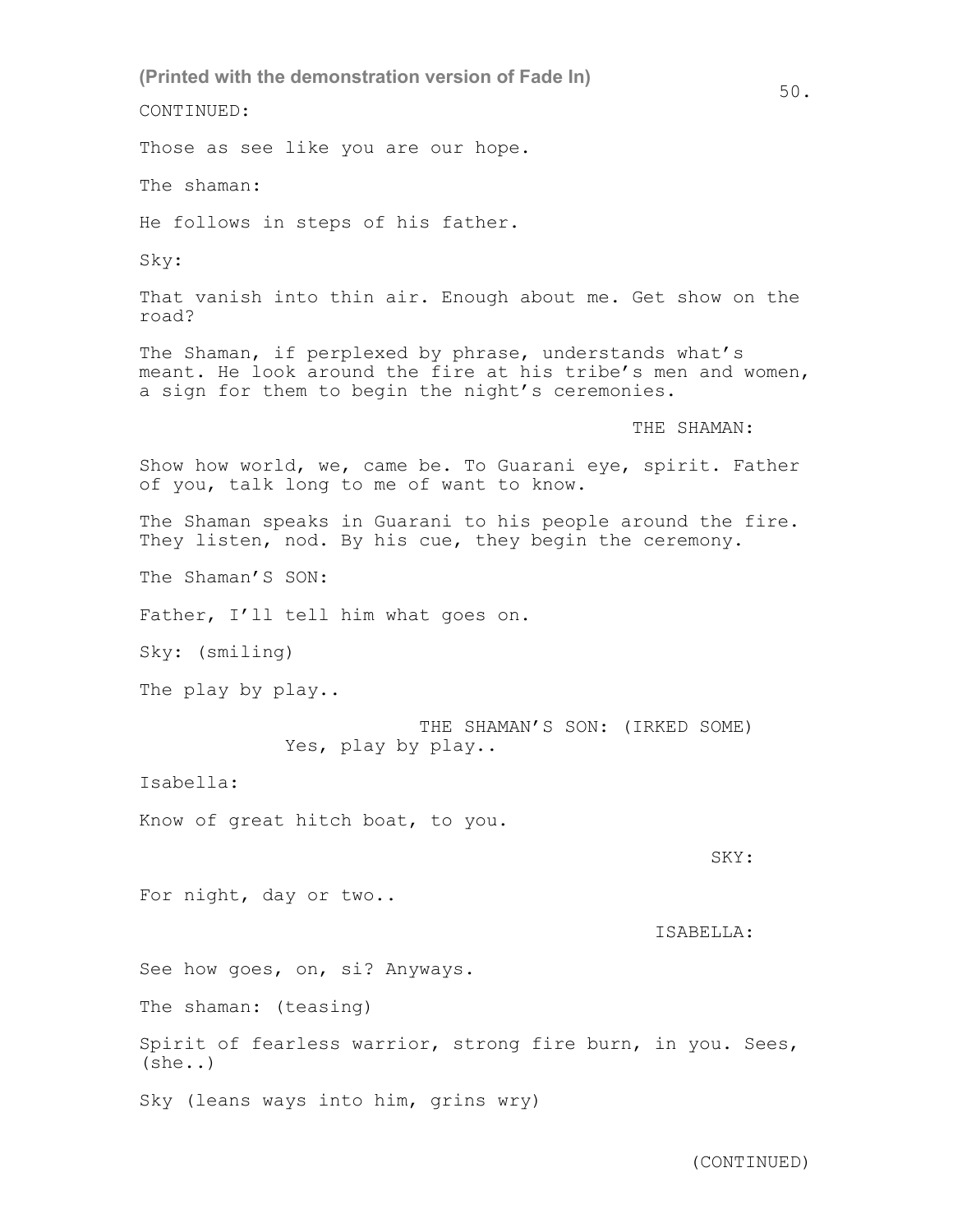Trouble is, they all do.. THE SHAMAN: (LAUGHS) You my friend, blessed, cursed too. shaman's daughter: No torment him, so.. The ceremony: ???????????????????????????????? how exactly does it go, and how find out obscure that. Ancient and modern instruments?.. Skipping ahead.. To after the ceremony. Sky: That was so unreal. Isabella: Amazing. Yes. SKY: More, uncanny. ISABELLA: What is this, uncanny? SKY: Unreal. I mean, more than amazing. The story of the twins.. ISABELLA: Twins not much, unusual.. SKY: I'm one and I've always had a thing about the sun. A psychic saw too, I got some kind bound to it. Later. ISABELLA: Thinks your dad see, too? SKY: Saw was interested in space too. He was involved once with researching the sun with the Skylab missions. CONTINUED: (2) 51. **(Printed with the demonstration version of Fade In)**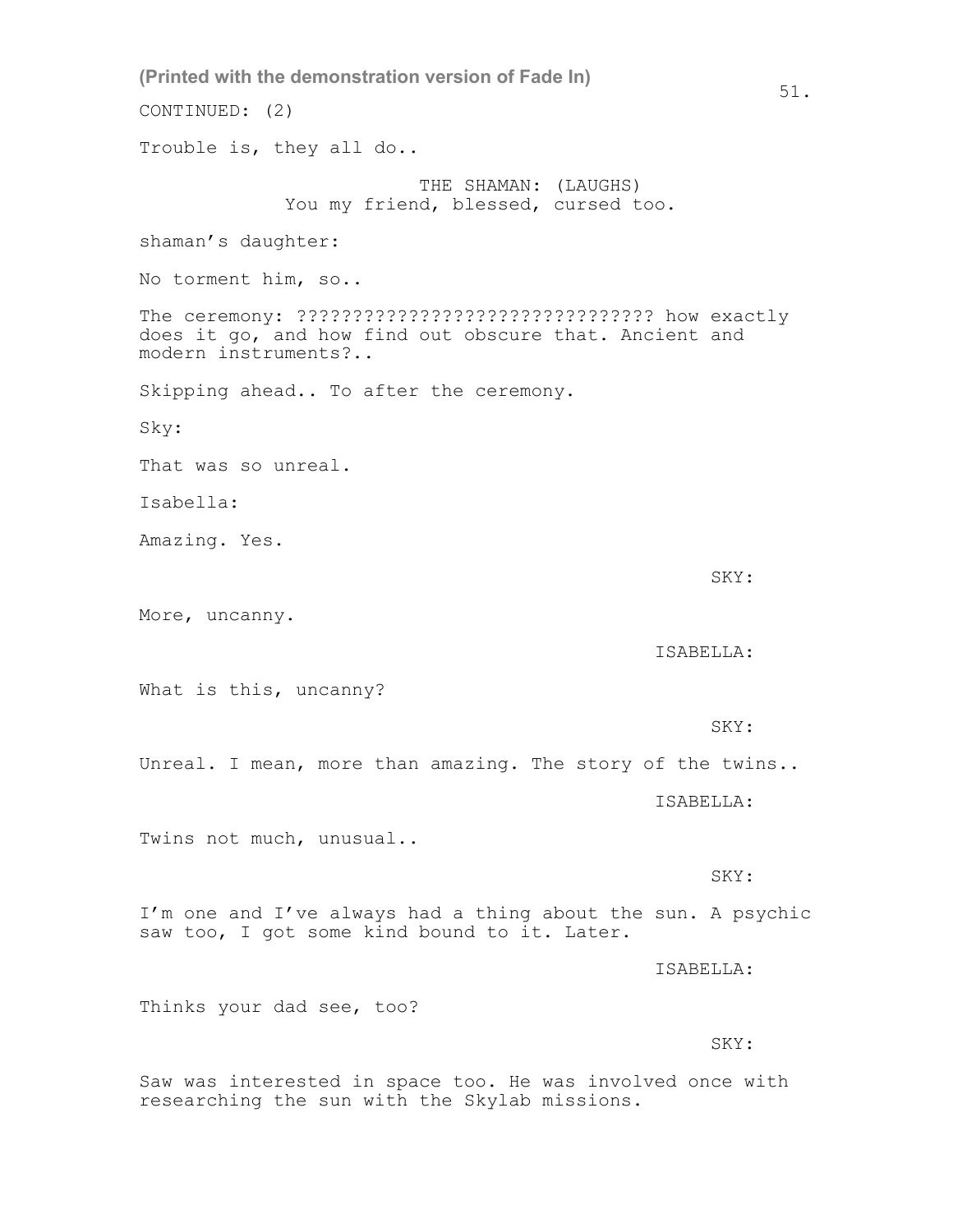ISABELLA: I don't know this Skylab. SKY: (HE POINTS INTO THE NIGHT SKY) First U.S. space station up there. ISABELLA: Your father. One genius of man, si? SKY: Si! ISABELLA: As you. Bright light need know all. SKY: Needs try know all, can be.. . ISABELLA: Wwhere father is, where go you? SKY: On. Got a feeling some weird fant-astic shit ahead for me. Right now, don't know my next step goes. ISABELLA: I knows! SKY: You know? ISABELLA: You comes with me, Buenos Aires, I booked to stay one night. SKY: Buenos way off my way. Got Cerro Armazones, Chile, to get. Buenos Aires be one huge of detour! ISABELLA: Theres? Nothings theres for to go! CONTINUED: (3) 52. **(Printed with the demonstration version of Fade In)**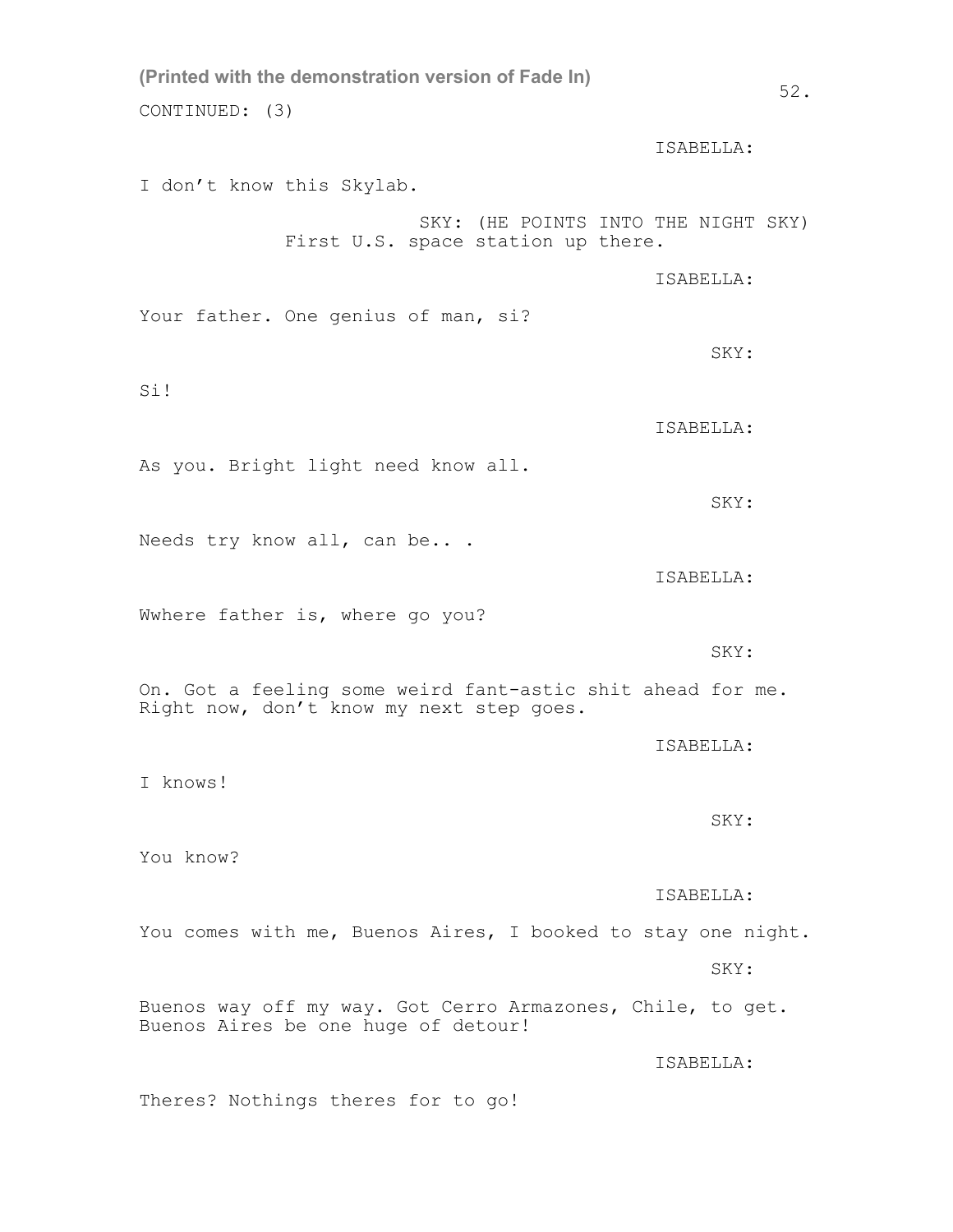SKY: Not, yet. Going be built there the biggest telescope on Earth. See far-er in space than anything, yet. ISABELLA: You's father, thing do with. I sees. But.., thinks you father not of gone Buenos Aires, too? A fore. Not all work, he.. SKY: No, not all work he. Got a point. ISABELLA: We goes from Buenos Aires to Uspal-lata gets we back on ways. Jump wee over border fors Santiago thens.. SKY: Get me back on my way... ISABELLA: Not two sees better from one? SKY: I not diverting you from own life? ISABELLA: I takes times to live, the Argent-ine way. Knows as one, sos you. I takes time now, be with you, Si. SKY: Santiago as far as can take along.. ISABELLA: Take? Mes guide you now. This part. SKY: Okay I surrender. This part you car-ry me along for the ride. No planes to jump out of with me, so be fine. ISABELLA: CONTINUED: (4)

**(Printed with the demonstration version of Fade In)**

(CONTINUED)

53.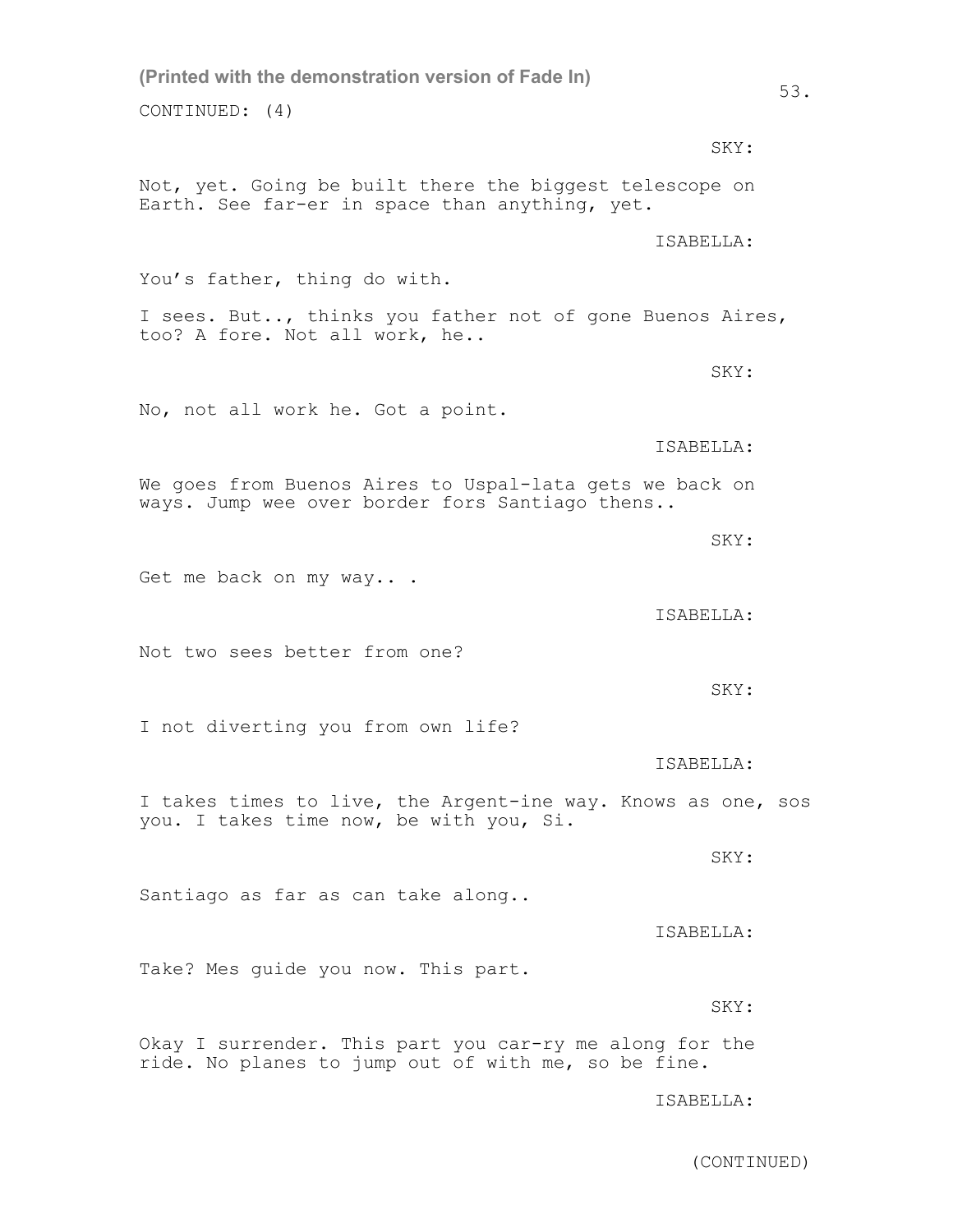What this jump out planes. Why do? SKY: (BECOMES SUDDEN DOUR, LAST WORD) Exactly. No-one but me, need.. Isabella discerns his sudden distress. She reaches her arm across. She lays her fingers at base of his neck on shoulder. ISABELLA: Oh! Hows she... SKY: How's not talk about it, huh! Let's get go. Long drive to Buenos Aires. ISABELLA: (SHE SMILES) Soss. I drives fast. SKY: That the Argentine way, too? ISABELLA: (SMILING WIDER) No worries. As you Americans say. What's it matter you, no fear says. SKY: You always drive fast. Not just.. ISABELLA: Be you here? Si. Not be fault yous. This, at least, satisfies him. EXT. INTO BUENOS AIRES FROM ROAD -FIFTEEN HOURS LATER, TEN PM After a long grueling ride of fourteen hours, plus one of quick stops, Isabella drives her and Sky into the outskirts of Buenos Aires. She is surprisingly sprite. Sky: Drive not wore you out, see. Isabella: CONTINUED: (5) 54. **(Printed with the demonstration version of Fade In)**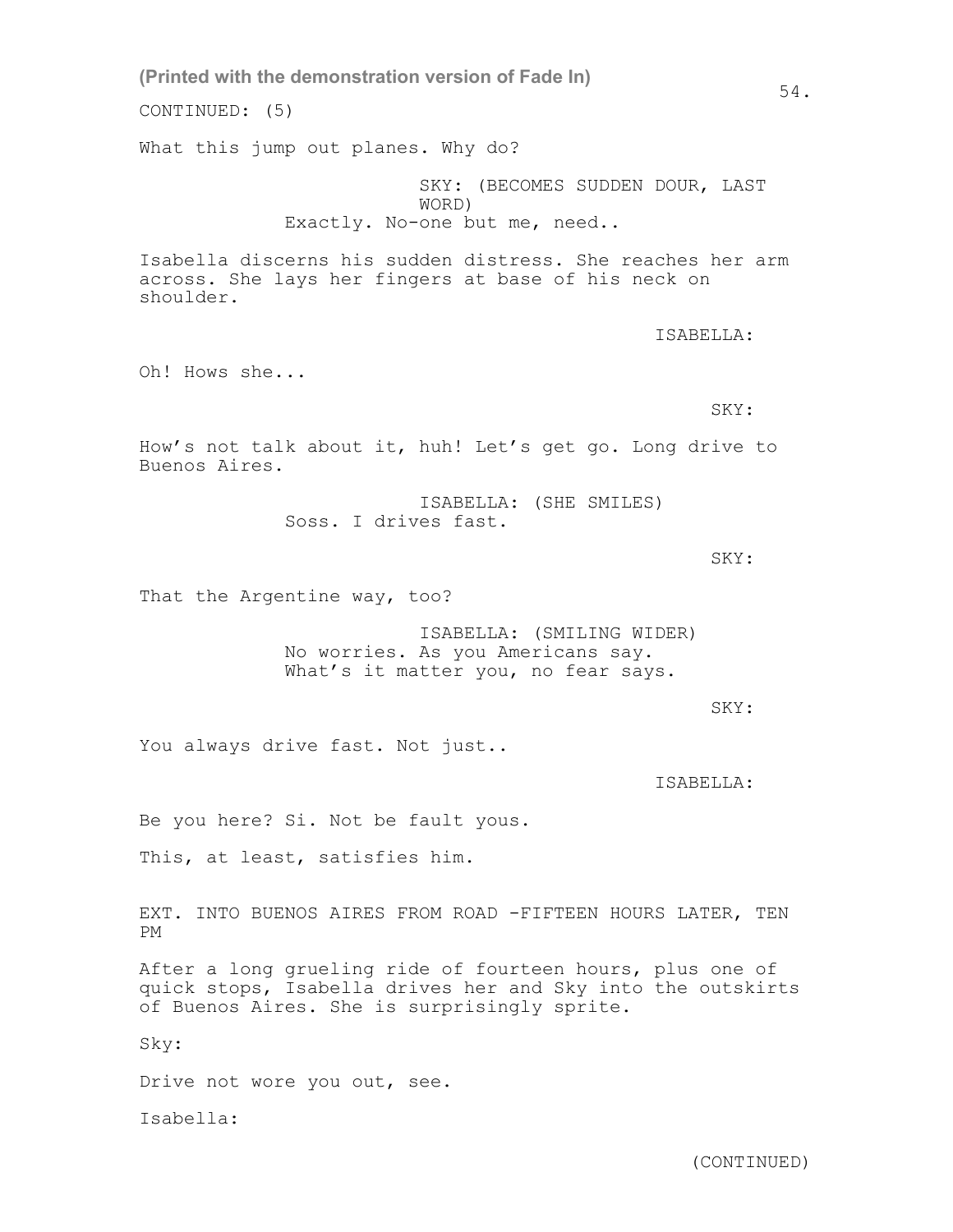No knows why, something being.. SKY: (HE SMILES) Close to me.. . ISABELLA: Wasa going say (not actually), back here, Buenos Aires. Night, young. SKY: You just drove fifteen hours.. ISABELLA: Never too tired for the tango. SKY: You want me tangle. With you? Now? ISABELLA: I bets your father, tangle he lots. SKY: So follow in his dance shoes, too? ISABELLA: Yous one wants know where steps go. Maybes was a lady, in red no. Met. SKY: (SARCASTICALLY AMUSED) Sure my mom like hear that! ISABELLA: Sure yous Kay likes see all girls yous goes, been. Gets know mores yous steps, by. SKY: Tangle it is. But please no talk of Kay. Of listened to her, not be here. Had listened, not so need be here. She begged on the phone from L.A., I not skydive that day with.. CONTINUED: 55. **(Printed with the demonstration version of Fade In)**

ISABELLA:

No can face not listen, someone..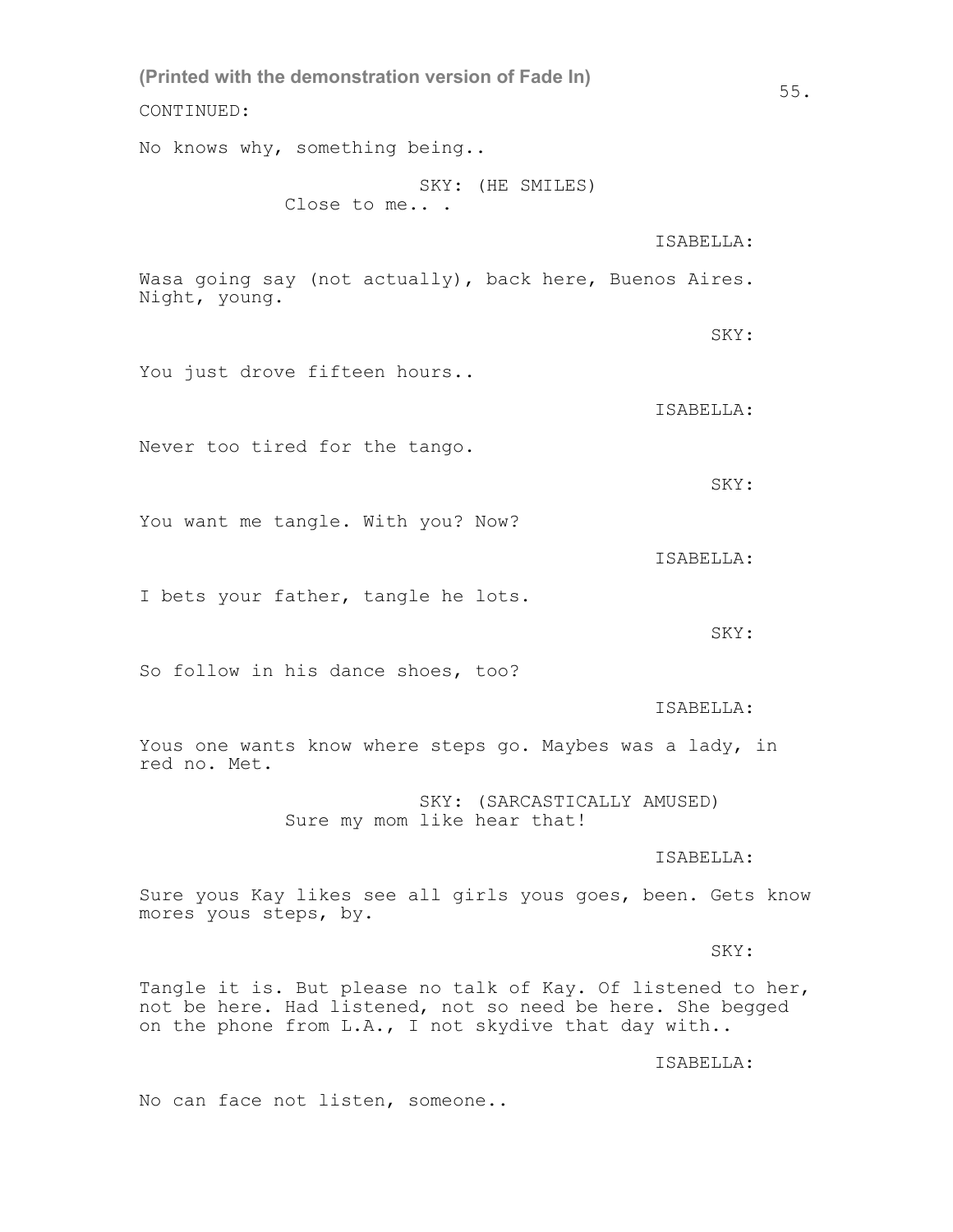SKY: Not someone. One loved as near so. ISABELLA: The tango make forgets. Night this. SKY: It can do that, chips all in for. ISABELLA: Lucky you, knows best where go. As say, authentic soul of find. Is hip theres too. Young as us, like. SKY: Just be like of spot, dad of gone. After twenty like always stayed so. ISABELLA: Think not so. Eats, rest, wine, go. SKY: CONTINUED: (2)

**(Printed with the demonstration version of Fade In)**

Then, go.., already past ten.

ISABELLA:

56.

Midnight, when in the heart the body start want move. Souls sway.

INT. LA CATEDRAL (TANGO DANCE HALL), BUENOS AIRES - MIDNIGHT

In La Catedral, back in Eighteen Eighty grain silo, later da-iry farm, transformed to eclectic ruddy lit, airy romantic of dance hall, Isabella, in hot red tango dress and shoes, leads Sky, in surprising suited male tango attire to dance floor.

SKY:

Great you had the duds. Nothing in my backpack done the place justice. Always got that stuff lying about?

Isabella:

Never knows runs in one as you.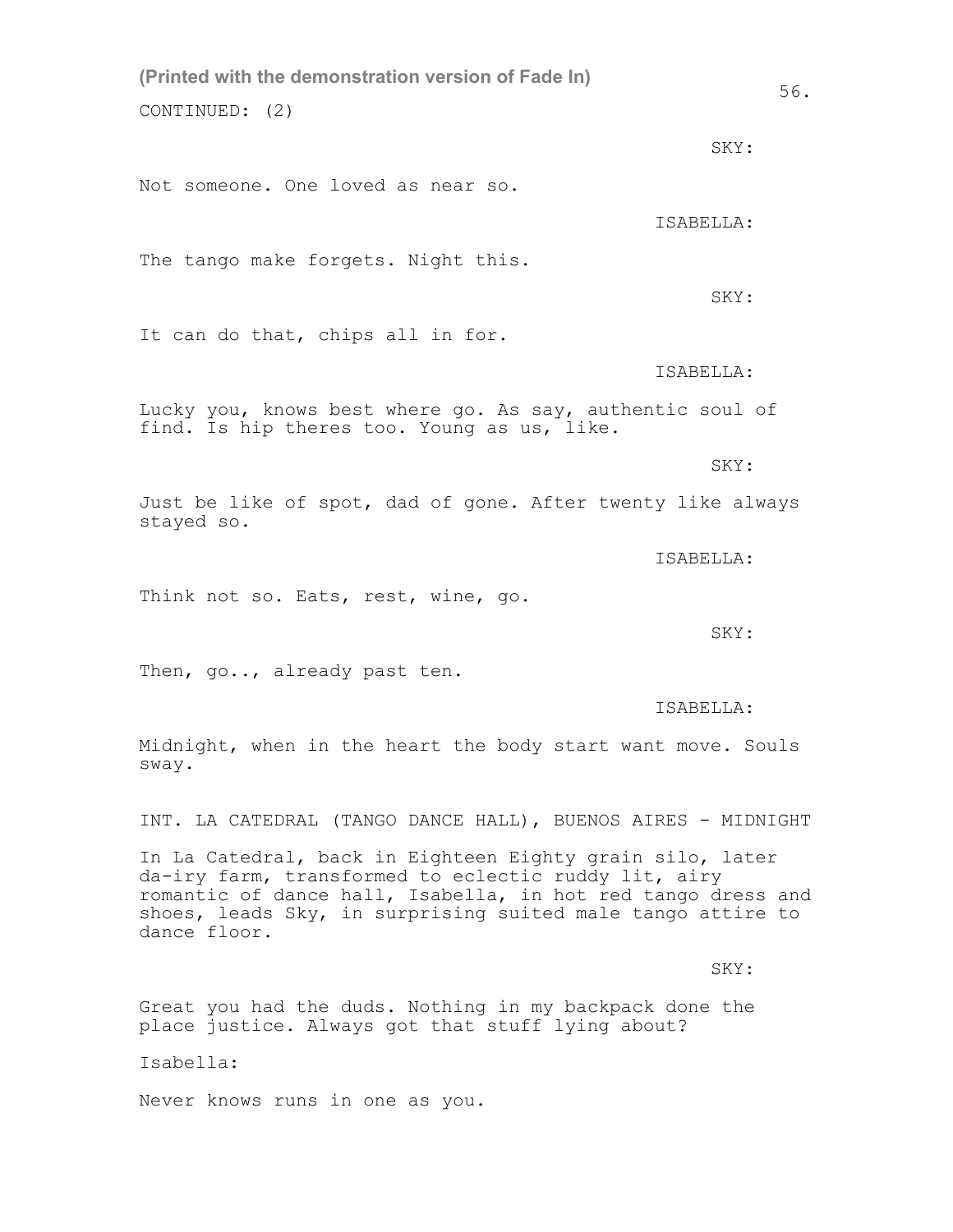SKY: You take this tango seriously. What if I'm lousy at it. ISABELLA: Then I shows how not be. Into the center of the couple crowded floor, as a new tango song starts, they begin to dance a tango. As forewarned, Sky is awkward, and Isabella tries to guide him. He's amused. Isabella: Why you smiles? Focus, no. Sky smiles wider. As so, his movements become smooth, his form and flow impeccable. Isabella is amazed. ISABELLA: Yous a cad. Knows all long. Hows you knows the tango? Sky: Brazil few years ago. This girl.. ISABELLA: This girl, she teach you good. SKY: She was a great dancer. ISABELLA: Now goes make feels me no good. Despite her words, she moves expertly, and they together so. Other dancers on the floor begin back away leaving the center of the floor alone for them as they admire them dance. One lady, thirty-five, in surrounding ring of couples especially studies them. She was the best dancer among the other couples. Sky notices her attention. As song comes to end, he CONTINUED: 57. **(Printed with the demonstration version of Fade In)**

leads Isabella by crook of arm about her back, over to her.

SKY:

Watching us pretty, intently..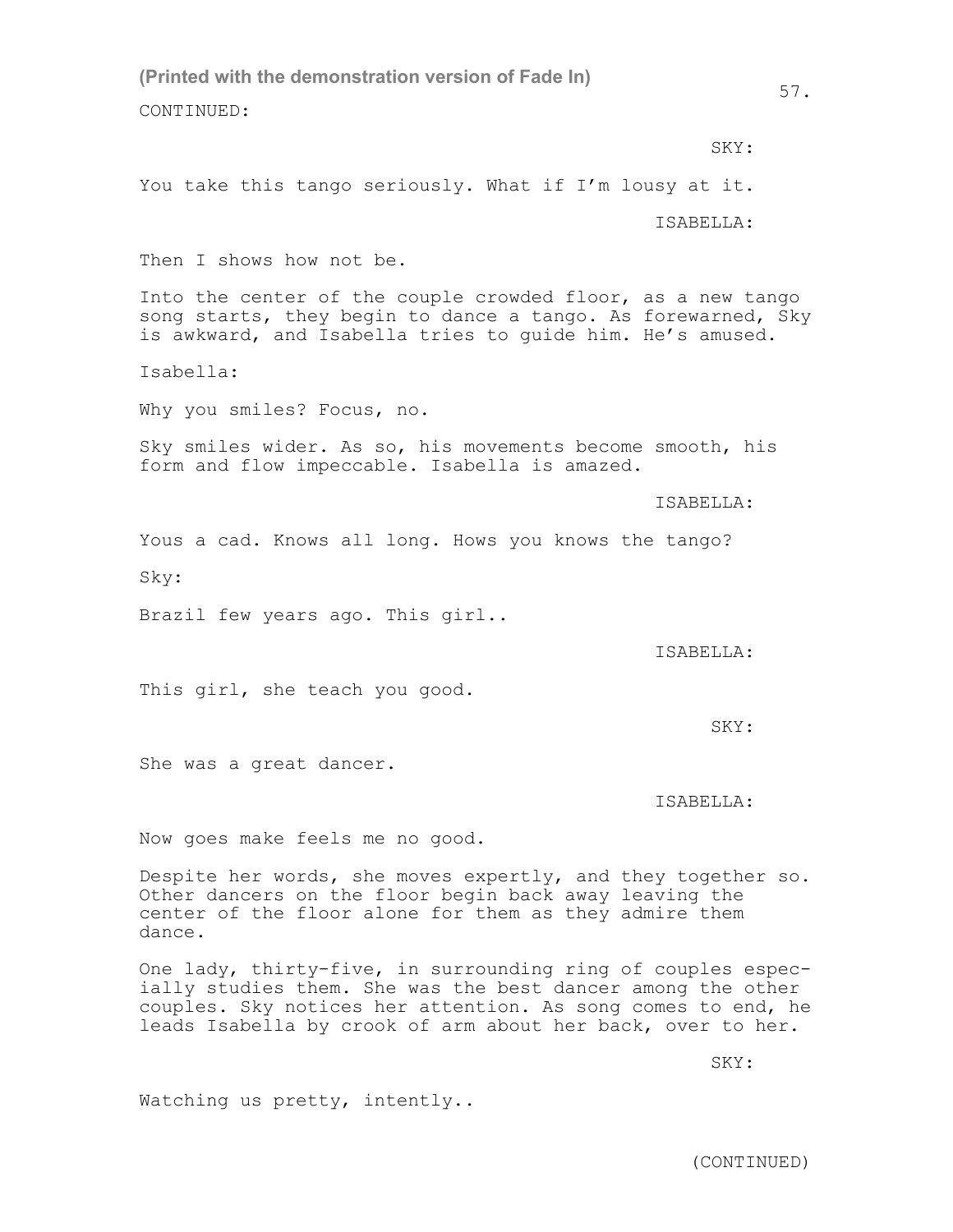The lady: Remind me so of someone.. Isabella:(acutely amused if jealously) Maybes yous father? THE LADY: His father? Here, few years ago? SKY: (AS NODS) Look alike. Talk about the stars.. THE LADY: Always the talk about the stars. But lots a deep consciousness too. SKY: He um talk about, was working on? If were any um, concerns. Problems? THE LADY: (SHEEPISH) Like during the pillow talk, mean.. SKY: Ooh. THE LADY: Ooh. I thinks was divorced.. SKY: Separated.. . A time. THE LADY: I should not of say. Then, to you. SKY: Something was troubling him. I need know! All pieces of the puzzle so.. THE LADY: The puzzle? What is the puzzle? CONTINUED: (2) 58. **(Printed with the demonstration version of Fade In)**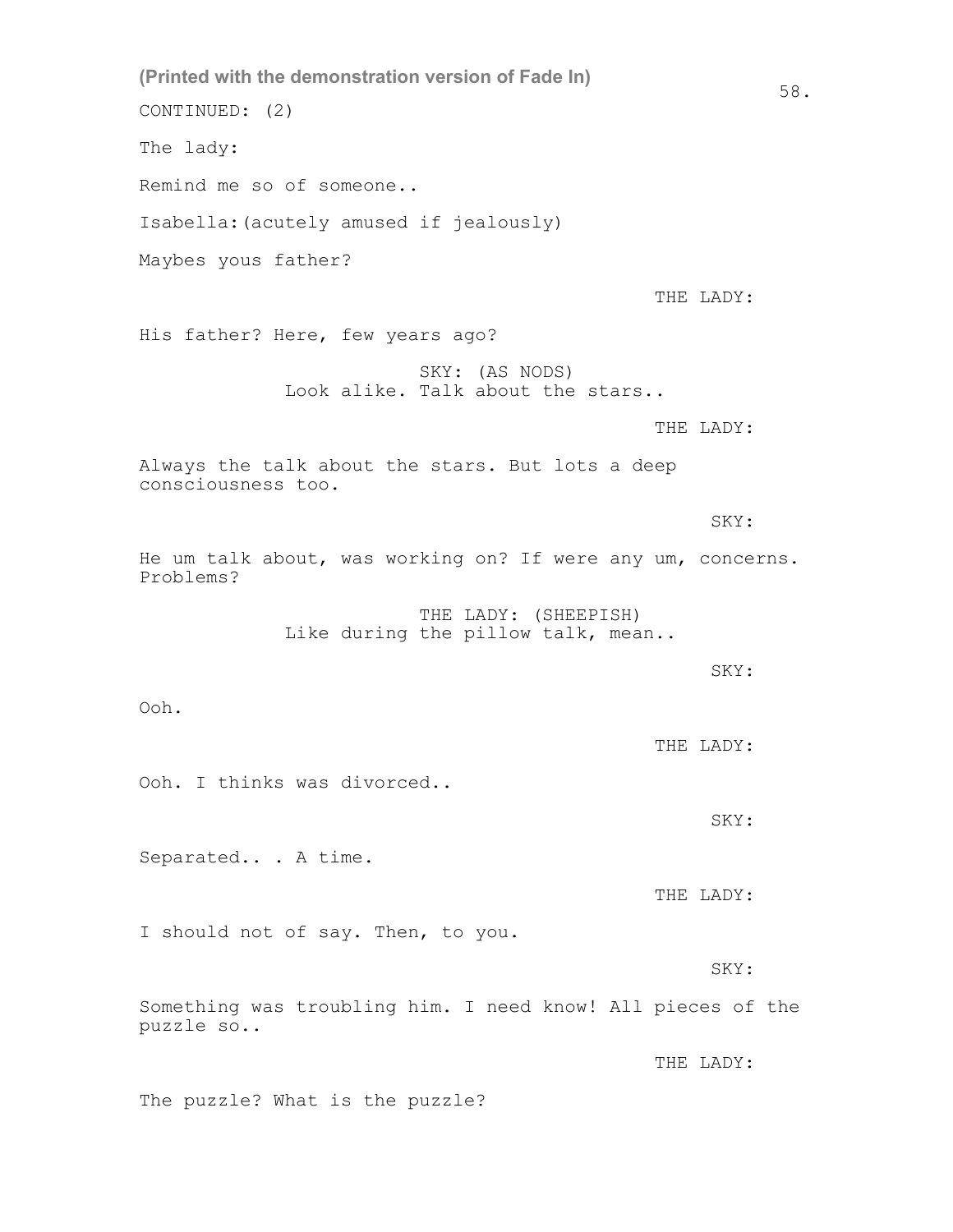SKY: He disappeared four years ago. THE LADY: Ooh! Here four years ago.. Surely not think I.. SKY: You don't seem the nefarious type. I um have a sense, about, things.. Isabella: (satirically chagrin) I tries be nefarious with Sky. He not bites. But for tango tonight. SKY: It's a long story.. The lady: Rachael. Is my name. SKY: Rachael. See why go for you anyway. Beautiful, elegant, bright, bold.. Rachael: Sees so. I must invite you, both you, my place. Talk of your dad. Isabella is not all that pleased. Her sway on Sky slipping. Isabella: Mets we tomorrow. Coffees and wine? Rachael: Tonight. Is urgent, no, Sky? As we rest out legs, with hearts mellow calm after fire of the tango, may-be see clear, to where he goes.., after leaves me. I want know too! Hope with all my heart, he not.. SKY: Yeah. Not, not.. . Hm, the next song's starting.. CONTINUED: (3) 59. **(Printed with the demonstration version of Fade In)**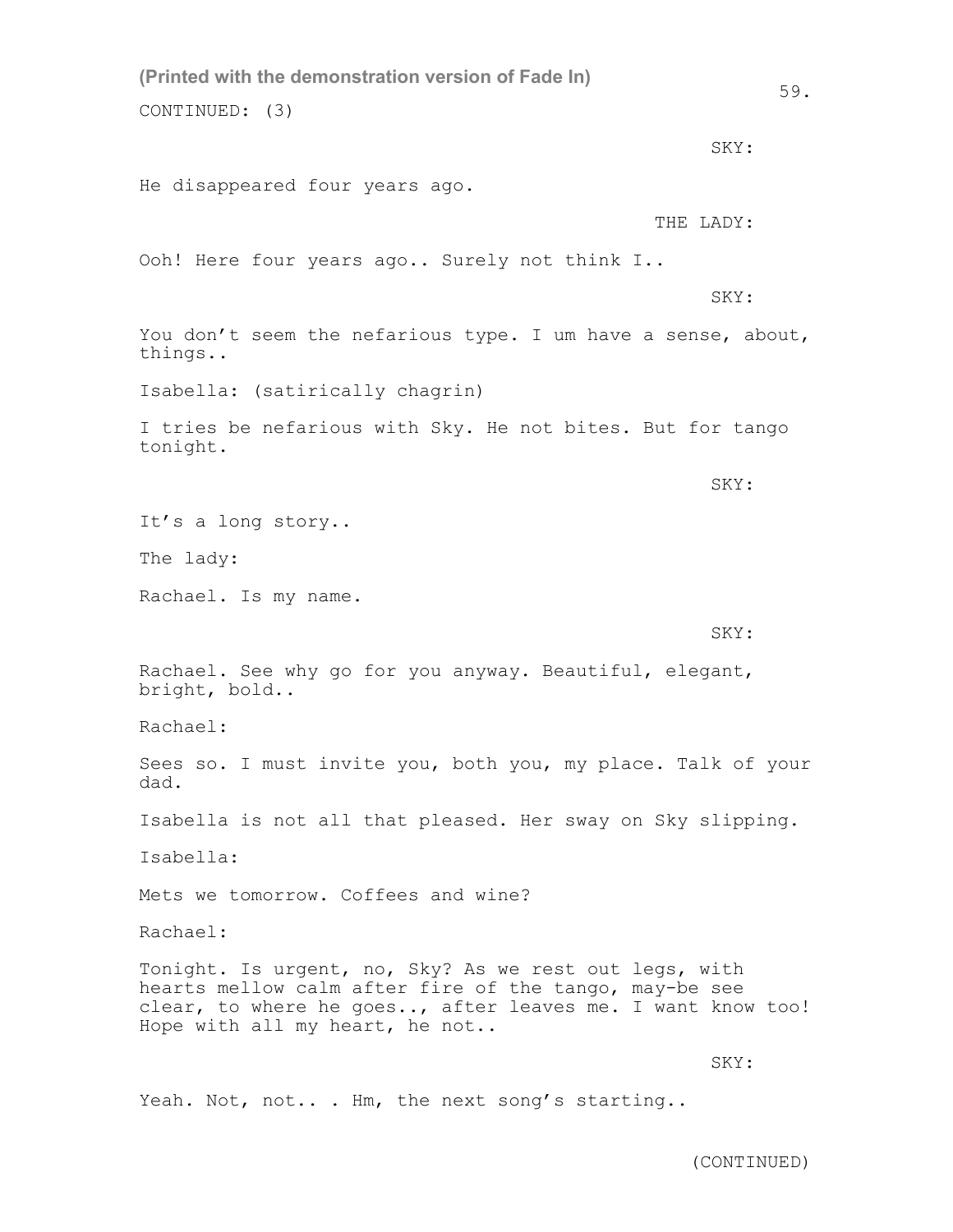CONTINUED: (4)

RACHAEL: (LAUGHING) Yes yes go and tango. Make me more envious how well you move..

Isabella, seizes the chance to lay her arm around Sky.

Isabella:

Yes, tango more, with me.

She guides him back to midst of the dancefloor as Rachael is approached by a man, several years older, to dance with him. As Sky and Isabella tango with graceful intensity, Sky keeps an eye on Rachael and her partner, who's very good like her. He imagines her partner's likeness become his dad's. His imag-ining becomes a flashback of the actual past of his dad and her in dance, extrasensory ability heightened in the moment.

EXT. OF OLD BUT LUXURIOUS FRENCH-ITALIAN CONDO BLDG - FOUR AM

Sky between Isabella and Rachael, stand on the sidewalk beside an old but luxurious French-Italian design condo /which/ building, as their taxi departs behind them. Sky whistles.

SKY:

Live here?! Elegant and, swank.

RachAEl: (she smiles)

As a me.

Isabella pouts. She presses in close to Sky, her side of him. Sky rubs his hand on her bare upper back as so reassure her.

Rachael takes hold of Sky's hand her side, and walks forward, bringing and extending his arm up in chain with hers back.

Rachael:

Come. In go. Not long sun as rise.

Sky takes hold of Isabella's hand as follows Rachael pressing head, his arm extending back as does hers ahead of her. They go to entrance as a train linked by her outstretched arms.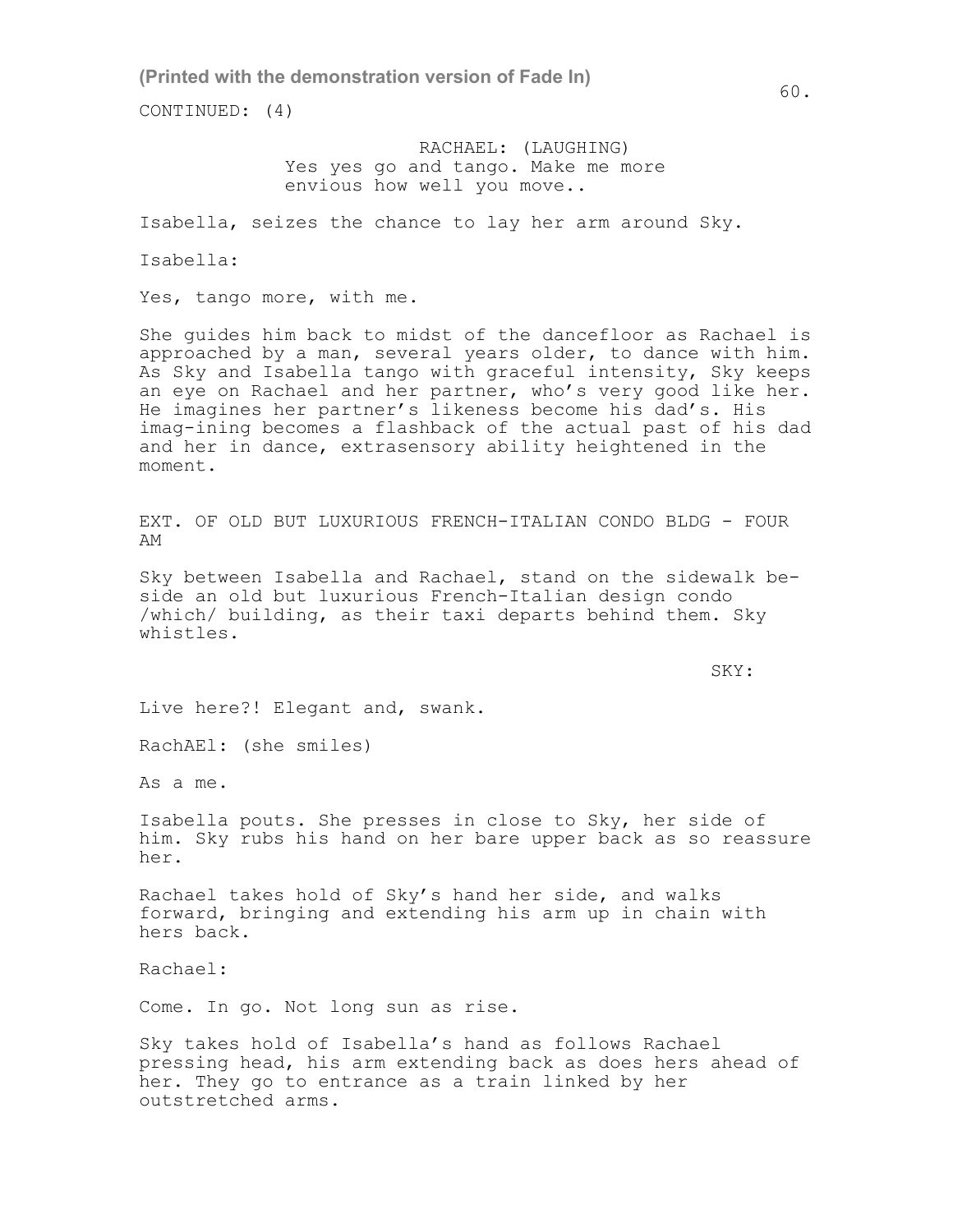INT. INSIDE RACHEL CONDO APARTMENT - SHORTLY AFTER

Racheal, followed by Sky and Isabella, walk, yet in train, into Racheal's posh, brim fill of eclectic taste, condo. View out facing exterior window shows they're high above the city.

SKY:

Sweet digs!

Rachael lets do his hand, to press forward to the window.

Racheal:

No better view of Buenos Aires. Must, come see.

Sky walks over, leading Isabella there too by yet held hands. At the window by Racheal, they gaze out it.

Isabella:

Seem okays, enough.

RACHEAL: (LAUGHING) Only okays huh? Yous father Sky liked a watch the sun rise here. Okays enough he saw too..

## SKY:

He's studied the sun. Designed in-struments for so for Skylab, first space station. Named me after it!

RACHEAL:

Now sees why so fascinate, him. Uni-verse all fulls of these suns too.

SKY:

He strongly thought, some be home to other intelligent societies. He, um, ever speak to you of such? Was working on project or two to find.

Rachael, transfixed, drifts from the window to the elegant oblong high table, with elegant tall chairs about it, in her living room. She droops one slender arm down and rests her hand on top the table. She looks back.

RACHEAL: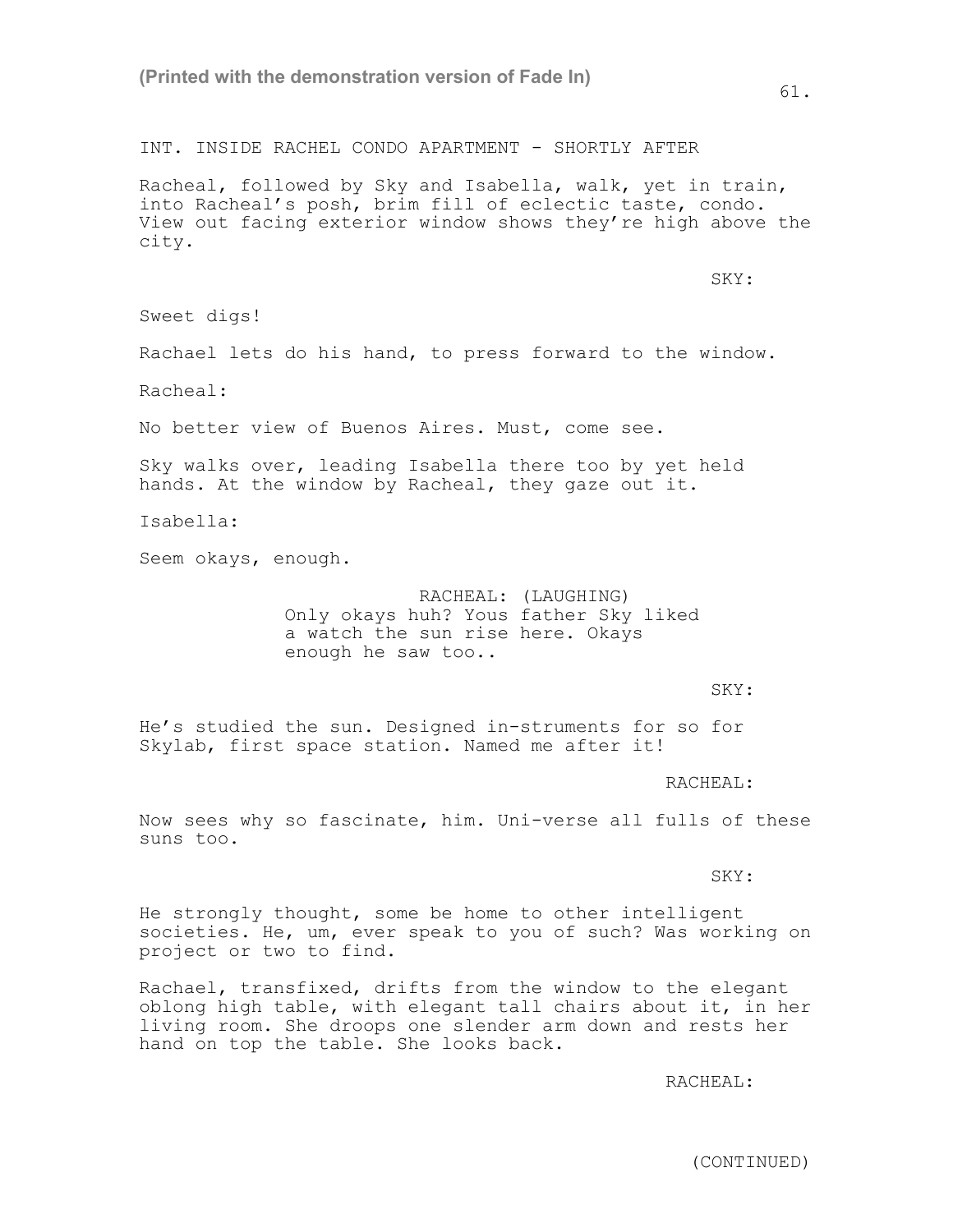CONTINUED:

Comes a here. We sit. Have wine and talk of this deep abyss of space no. It fascinates. I thinks back..

Sky and Isabella go to the table and sit on the chairs beside one another opposite the chair Racheal sits down on, her ele-gant long legs hanging down below.

Racheal:

Now remember. Disturbed he, whys so hard find. But he says to me, he's these ideas of why mays be, these ways too of hows try see.

Sky: (excited)

He tell you exactly what about?!

RACHEAL:

No. Says must be keep a secret.

Isabella: (bit spitefully)

Even ins the pillow talk not says?

RACHEAL: (BEMUSED) Sky, your Isabella seems not ap-prove of me. Like may I comes onto the son as the father think??

Sky:

A I'm not her Sky, and B., though you are most lovely, and all out, could, I know you're also disci-plined. In the tango, in your life. Look at this place, a masterpiece. You took up with dad only because..

RACHEAL:

Like a lost. Of needed me. Much en-ergy churn. You here gets me think, worries not for he, but the family?

SKY:

Us? Seem like watching out for?..

RACHEAL:

Shadows in the bushes? Maybe why not says no more to me, think?

Isabella: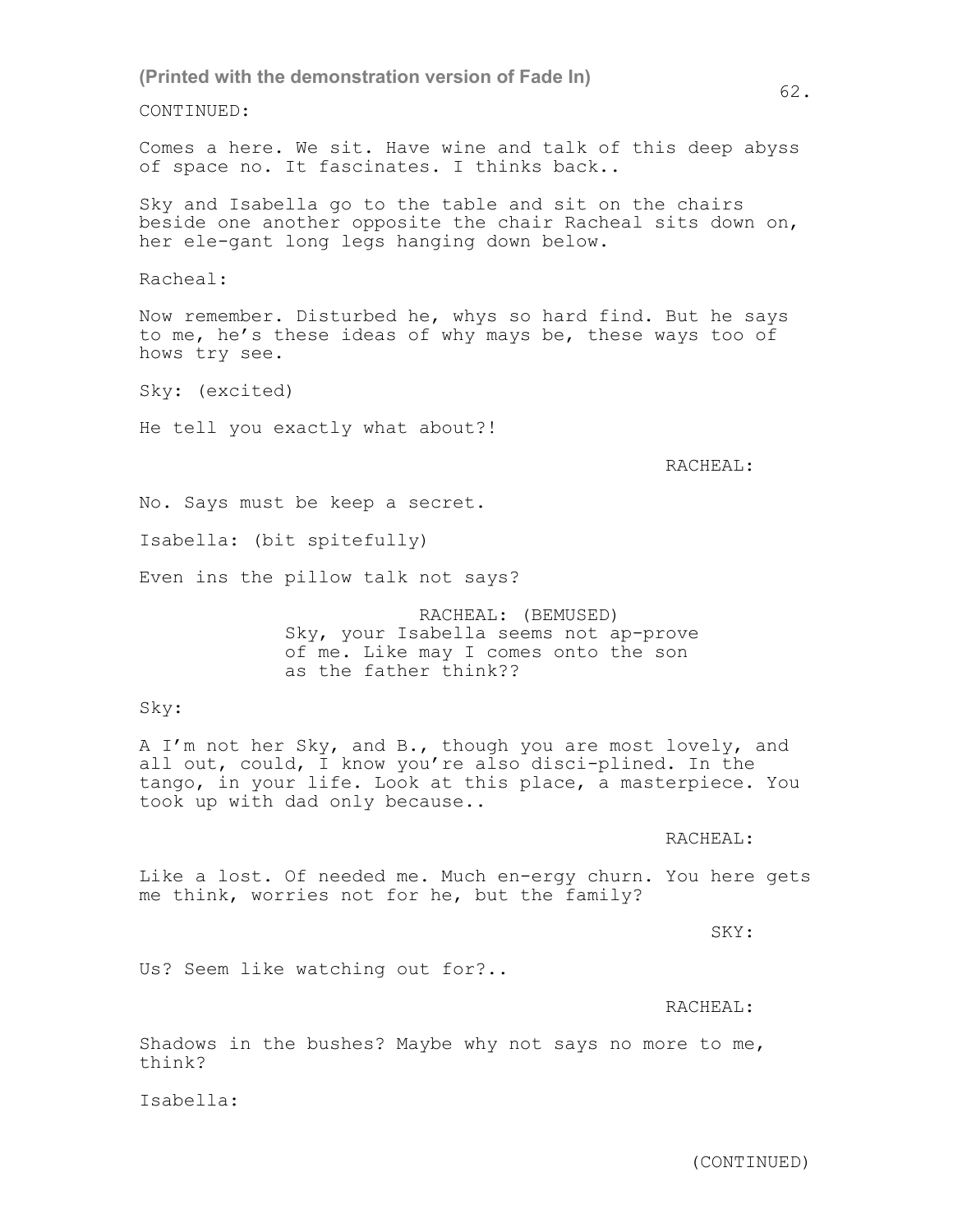Maybe he finds was looking for? And some not like it. SKY: More like an inkling of indication? Not know nothing, can't find him. Umm, how long, he stay? ISABELLA: (SHE SIGHS) But two a weeks. To coast on, says. SKY: Where I be going next.. Rachael: You knows where? SKY: Where the biggest eye into the sky on Earth going be built. IsaBELLA: I got come with. Sees this place. Sky nods, but it doesn't appear convincing to her. ISABELLA: (SMILE IF PLEADING OF ONE) I means it. Got take me.. INT. RACHAEL'S CONDO, SPARE BEDROOM - EARLY MORN, NEXT DAY Sky's dressed, complete with full backpack. He stands at the back of the bed. He watches Isabella sleep on her chest, back bare, the covers pulled up to her lower back. Very CONTINUED: (2) 63. **(Printed with the demonstration version of Fade In)**

lightly, he runs fingers down side of her back, a gesture of parting. He sighs. He turns and goes to the door. He stops there to take a last look back at her, then goes through the doorway, closing the door as silently as can behind him.

EXT. HIGHWAY OUTSIDE OF BUENOS AIRES - EARLY MORNING

Sky hitchhikes by side of the highway going away from Buenos Aires. An eighteen wheel tracker trailer slows going by and pulls to stop off to shoulder ahead. Sky elated jogs to the driver side of the rig's cabin. Sky sees through the rolled down window, a man, late forties, in a ballcap sits there. A young lady, early twenties, is in the passenger seat.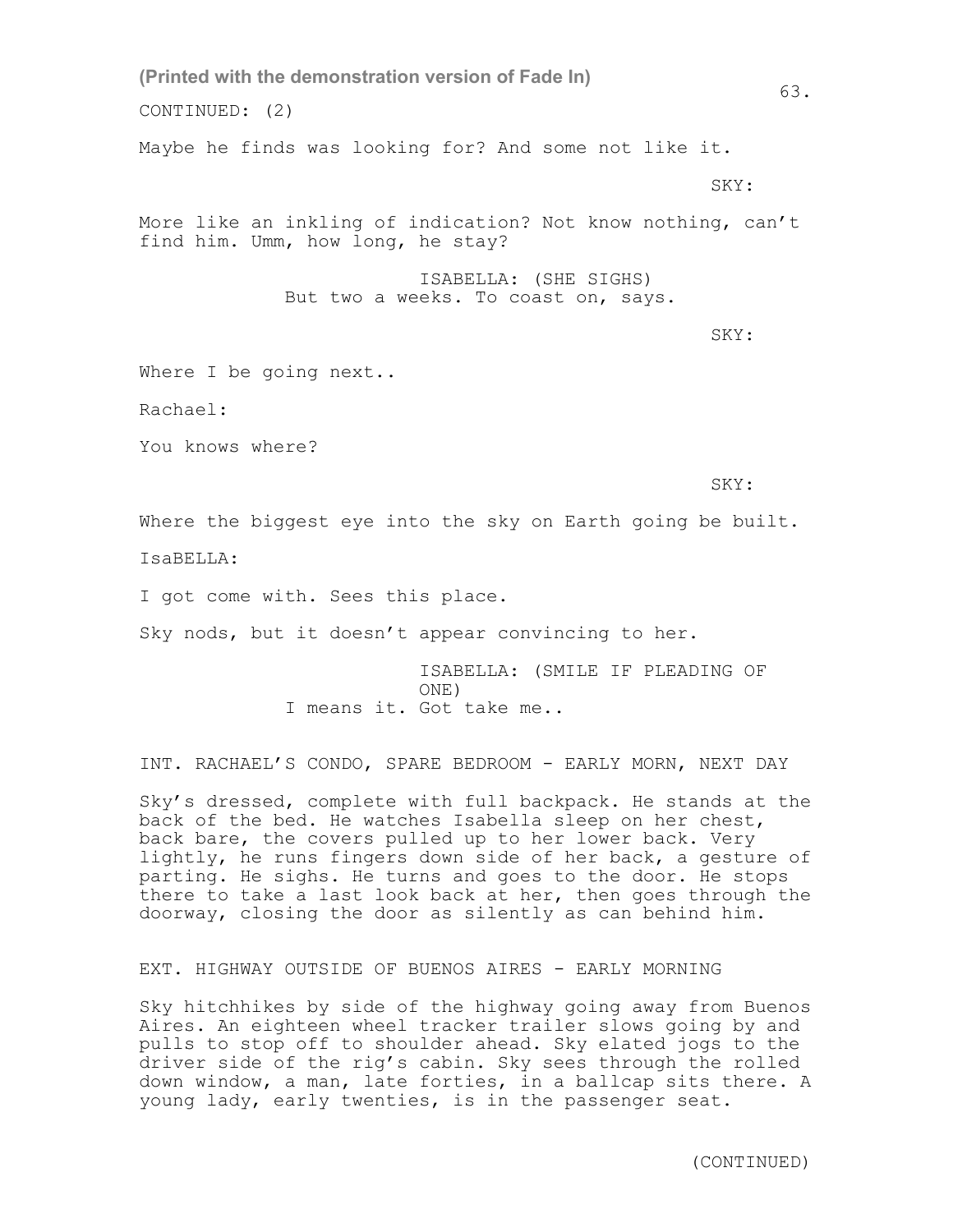Sky: Super can give me a ride. The trucker: Don't thank. Daughter insisted. Afraid have sit between us. Far? SKY: Coast and up to Cerres Armazones. THE TRUCKER: Smack in Atacama Desert? Sky nods as the man opens the door. Sky climbs in and site between him and his daughter, who smiles brightly at him. The trucker: Going to Serena on coast. Not too far off. So why going to the middle of nowhere. Serena least got nice beaches. You look the surfer kind. SKY: (LAUGHING) Have my reasons. And do surf matter of fact. Maybe catch a wave there. Truckers daughter: You must surf with me, then! The trucker: She's pretty good. Why she's tagging along this run. SKY: (SMILING) Then must. I'm a very good surfer. Truckers daughter: Then got teach me how be too! Trucker: Be no shaking that one off. Might as well say yes now. SKY: Only be there, day or two, max.. CONTINUED: 64. **(Printed with the demonstration version of Fade In)**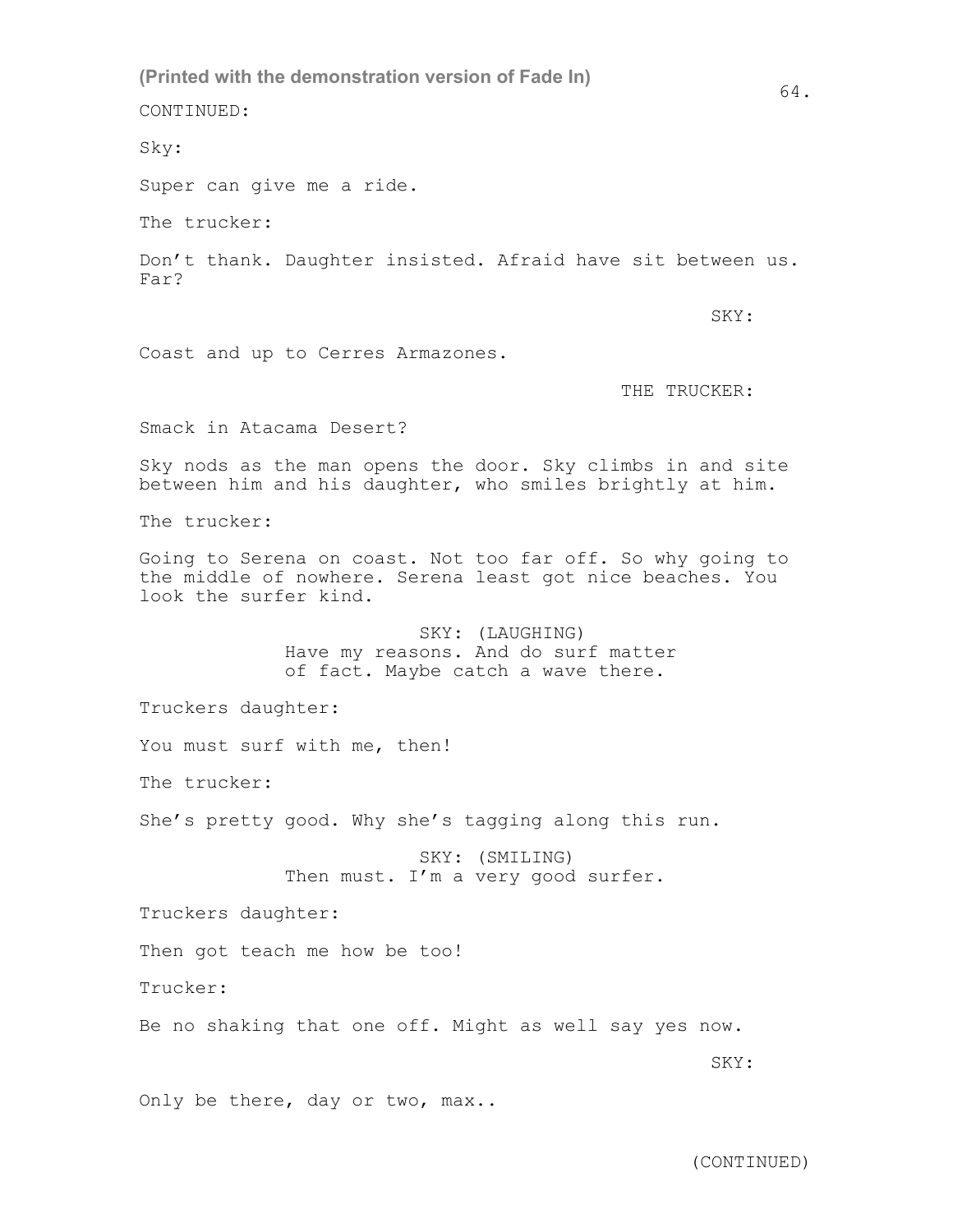CONTINUED: (2)

TRUCKER's daughter, Darcy:

An eternity..

Trucker:

Do believe she's done taken by you.

EXT. SERENA, CHILE, (WHICH) BEACH - NEXT DAY

Sky with rented board, blue, is with Darcy with hers, pearl.

It matches her bikini. They're at ocean's edge. Sky watches the nice waves.

SKY:

Sweet.

Darcy:

Nice of you to say.

SKY:

I mea, but yes you too. Shall we..

She nods. Sky takes her hand, and then runs along with her into the ocean, soon up to waist depth. They lie boards flat on the surface and lie on them. They paddle for the waves.

EXT. ON THE OCEAN - SHORT WHILE AFTER

The two surf in a loose separate tandem formation on the same nice wave. Darcy is good as touted but Sky surfing a line by her instructs her with arms on how she can improve. She tries what says and seems do better. Sky laughs. He cuts his board in back of hers, and deftly leaps off it, right onto back of hers, one hand reaching around to hold her at waist, other arm held out for balance. Amazingly they don't topple, but ride out the wave expertly. At end of it, they dive off the board and vanish beneath surface. They rise back up together.

Darcy:

Show-off!

SKY:

Not the first to say..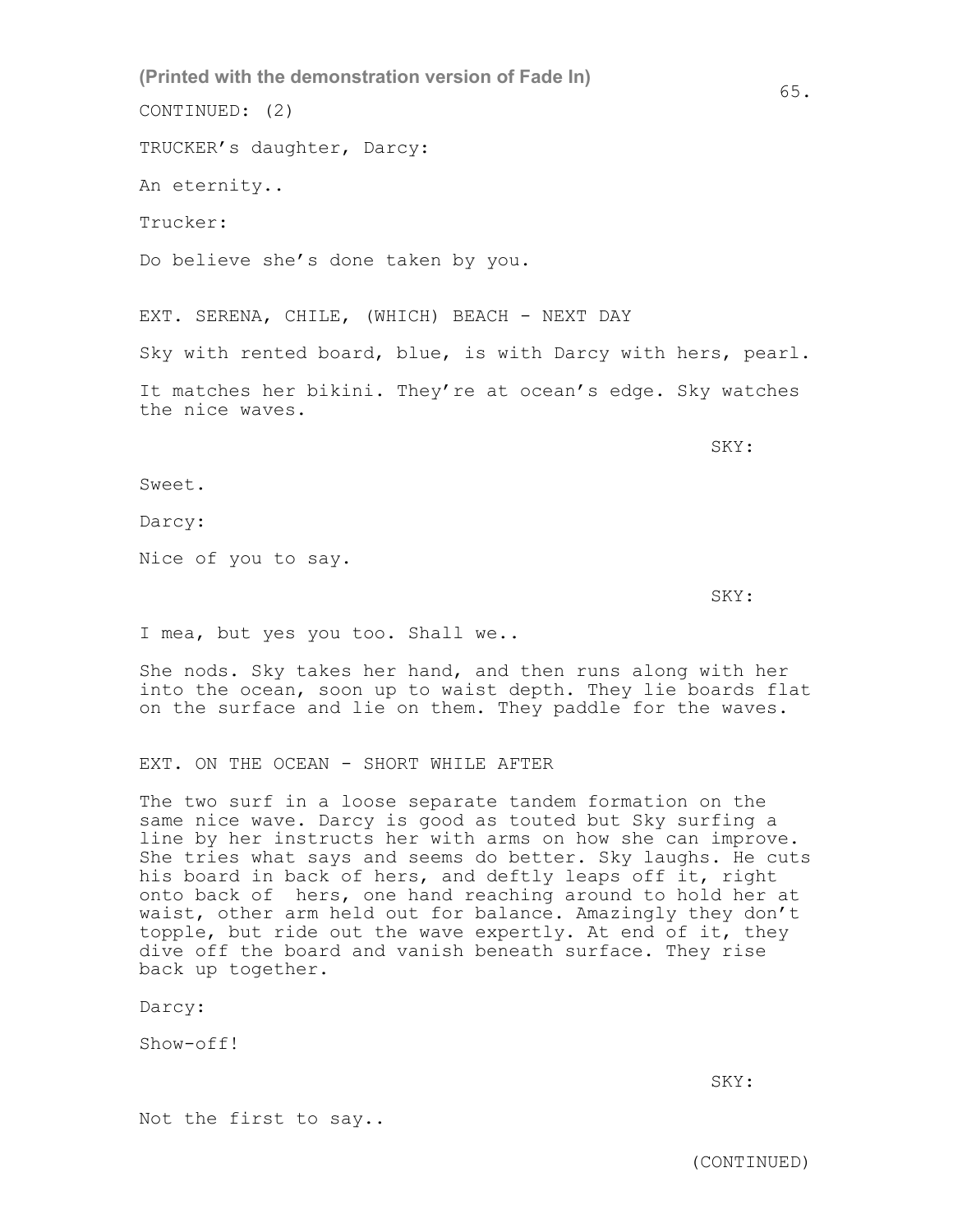DARCY: (BUT JOKINGKLY) Too talented for you own good. SKY: (LAUGHING) Likely so.. DARCY: (SERIOUS A MOMENT) Why not stay with me the week. Why be going off in the desert. Like dad says nothing but wasteland.. SKY: From nothing maybe something.. DARCY: Some kind of riddle? SKY: I'm on the trail for my dad. DARCY: Oh. I'd be lost without mine. SKY: I am the same, sort of.. DARCY: Then you got go. SKY: Yeah, got. DARCY: (BRIGHTLY) Then take me with you too! Sky has a look like, this again... SKY: Love to, but.., I can't. Trail won't stop there. Know it's going be long. Don't want me just lead you on, now do you? However she looks as though not mind. CONTINUED: **(Printed with the demonstration version of Fade In)**

SKY:

(CONTINUED)

66.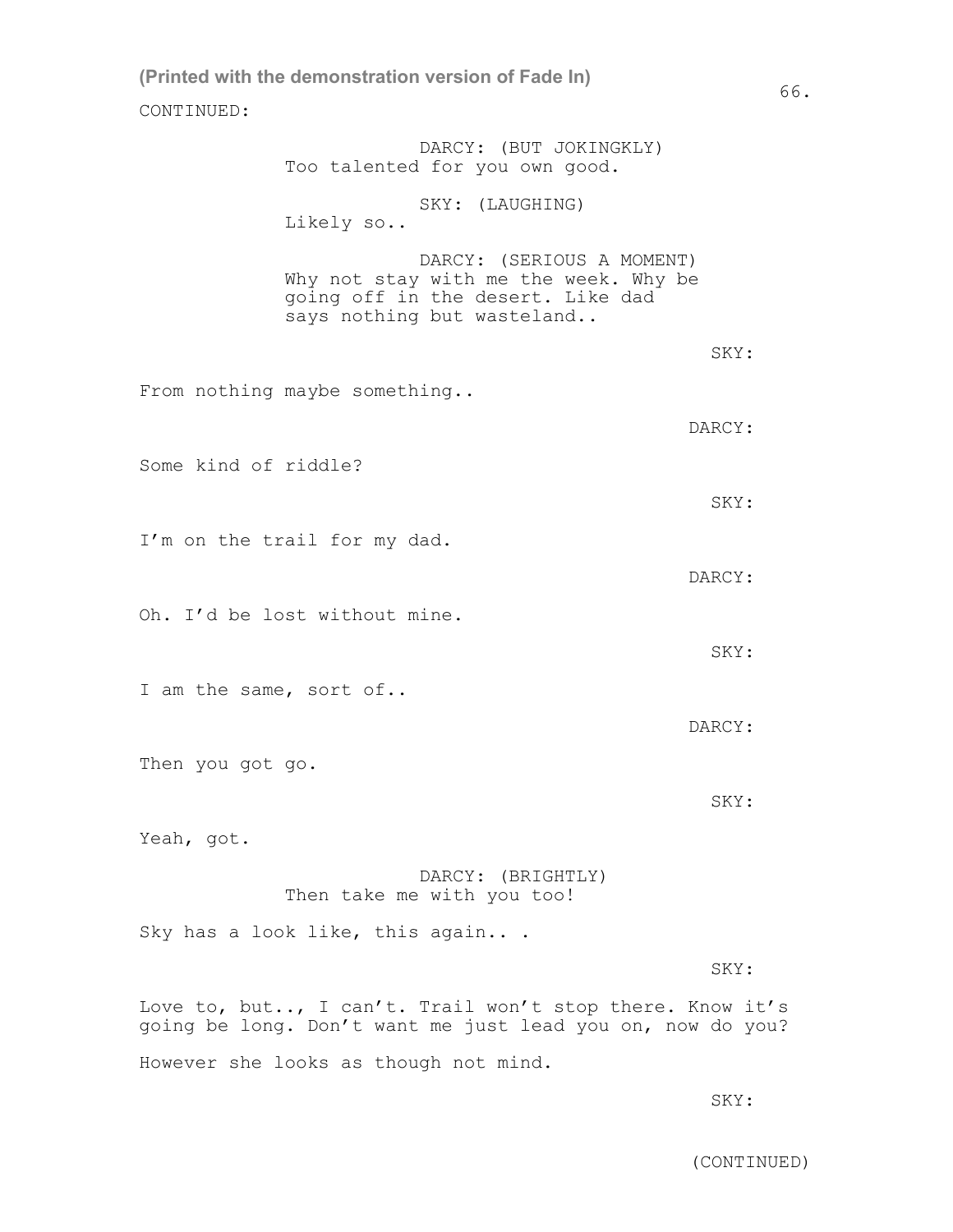CONTINUED: (2)

Best can give is something to re-member me by, helping you now, when you win your first surfing comp.

Darcy: (brightly)

Think can be so good?

SKY:

No. I know you will be!

EXT. (BACK ON THE ROAD, FOR CERRES AMAZONES) - NEXT DAY EARLY

Outside of Serena, Sky's back on side of road hitch-hiking. He hears roar of a motorbike behind and turns to look. Black and chrome bike with black helmeted rider, flashes past him. Ahead few hundred feet it slows enough to do an one eighty and race back down same side of road, no traffic on it near. It goes by Sky again but brakes and swings about on shoulder, spraying gravel. It comes to him, slows to stop. Figure gets off bike, pulling up visor revealing a face identical to Sky.

Jason:

Bro. Expect a dame? Long dark hair.

Sky:

Sure not expecting, you. How find?

JASON:

Never lost you. Been hot on your trail since came down.

SKY:

Little bro trying look out for me?

JASON:

Sure don't seem need much of that.

SKY:

You mean the.. . Not going..

JASON:

Squeal to K? Know better than ask.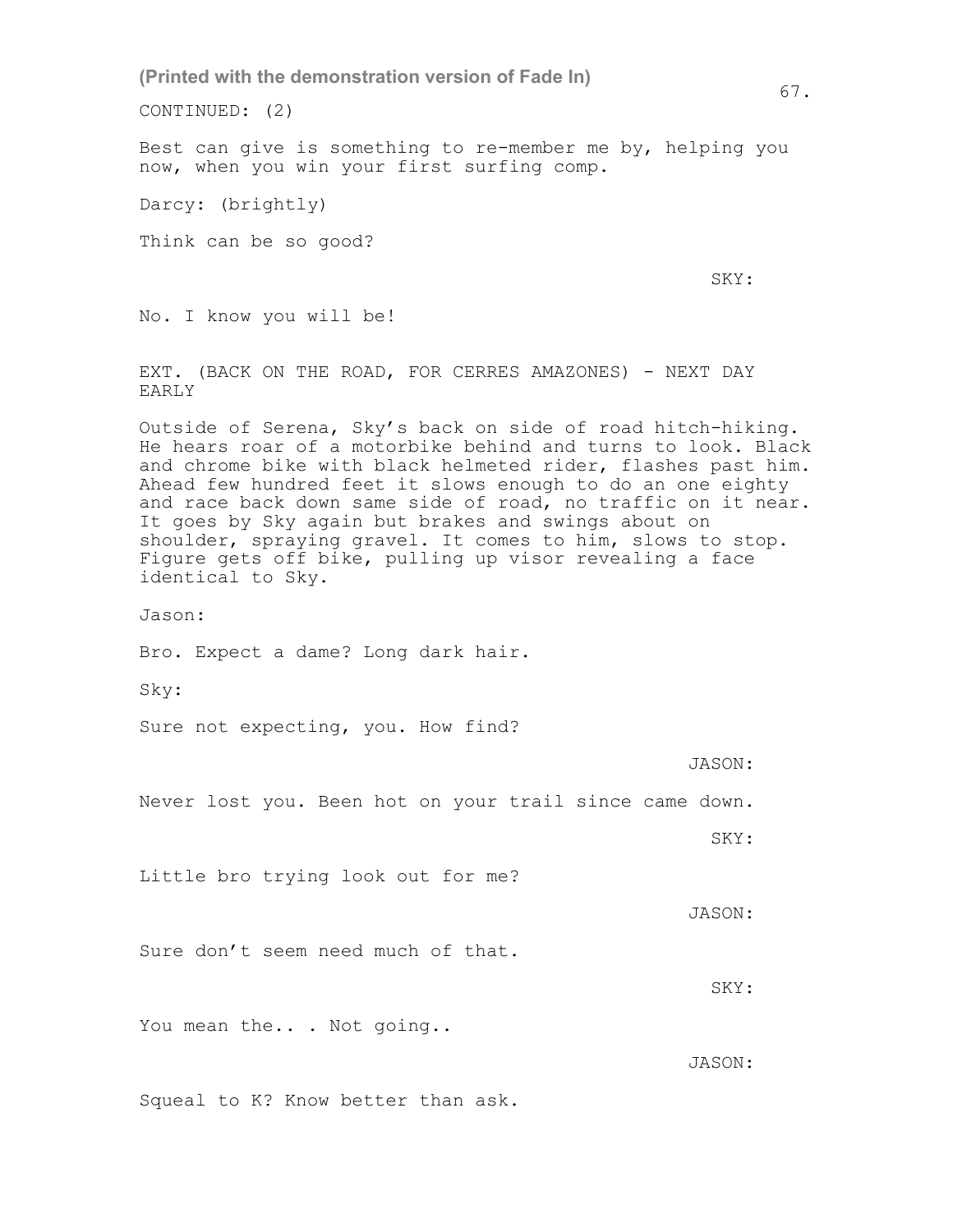SKY: You are, um, fond on her.. JASON: But she's yours, always been.. How she puts up with extreme you.. SKY: (SCOFFING) Like you any less extreme better. See you got a spare helmet. JASON: (HE LAUGHS) Yeah identical. Take it going to where building the Extremely Large Observatory. Just the old observatory now. Going shut that down soon. SKY: So why bother go now? Dad came many times to check on the site, con-sult. Had new ideas wanted explore. JASON: And what be? SKY: Know dad. Tight lip on the top secret stuff. But maybe.. JASON: Of let something slip.. SKY: On last visit here. After left.. JASON: Us. That weird windy day in L.A. . So why we killing time. Hop on. SKY: (SCOFFING) Think get us there in one piece? JASON: (THERE'S AN SHARD OF TONE) Safe as I be with you, in the sky. CONTINUED: 68.

**(Printed with the demonstration version of Fade In)**

SKY: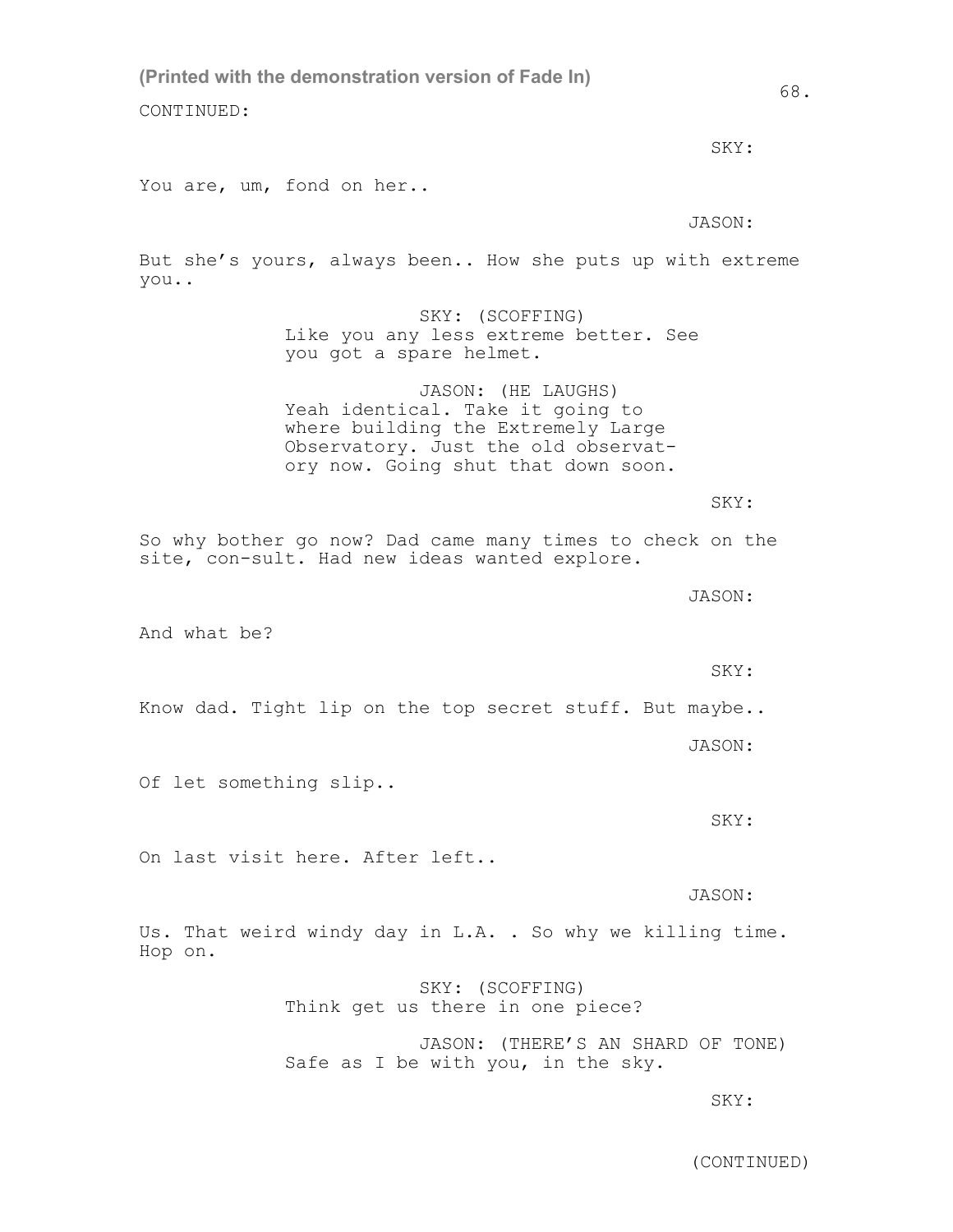Going stick that in me, here, now. JASON: She was a super gal. SKY: Damn it I tried! She blocked me! JASON: Cause then both you of died.. SKY: Could, of. But, I'd found a way. I'm sure I'd.. JASON: (SCAVENGING-LY) CONTINUED: (2) **(Printed with the demonstration version of Fade In)**

SKY:

69.

Look. Once leave the mountain, you got take a hike. Enough on my back.

So it was all her fault?..

JASON:

Fine. That the way you want it!

They get on bike in silence, don the black helmets and lower the black visors. Jason kicks starts bike with a fury. The back wheel spins wildly spitting out gravel as the bike surg-es ahead. It gains speed and races up to high speed off away.

EXT. #1 HIGHWAY APPROACHING PAPOSO - VERY CLOSE TO SUNSET

As Sky and Jase, yet racing bike on the highway as hugs the coast of Chile, now near Paposo, the ocean seen to west, sun dropping to sunset, plays Smoke on the Water, by Deep Purple.

Sign ahead indicates a turnoff for Atacama Desert, at Pasoso. Landscape all about is arid barren, with rolling high bare hills hugging coast and away on inland as far can see. Only flat horizon is to the west at the ocean's edge to the sky. The bike takes exit at high speed and recedes away down it.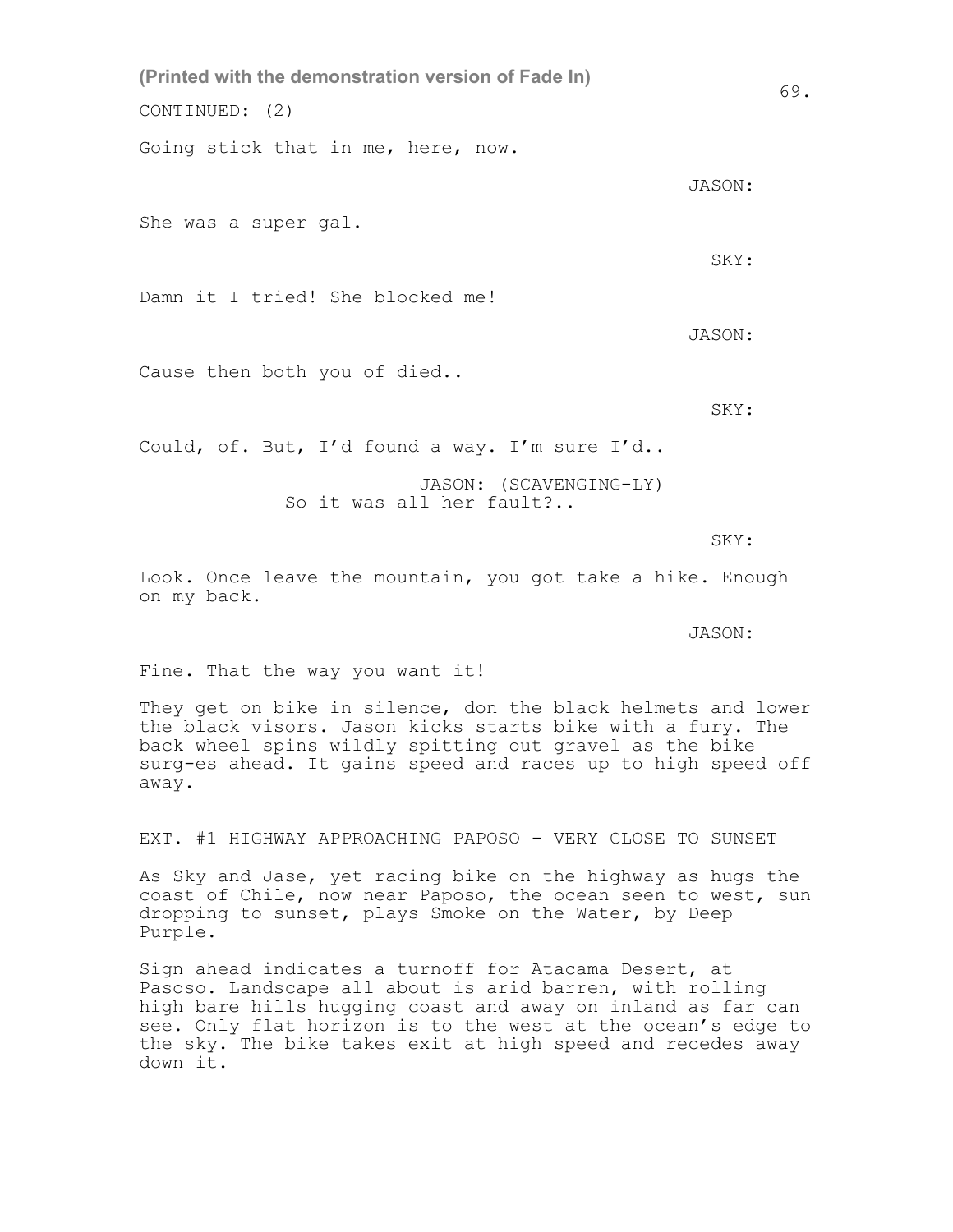EXT. MIDDLE OF THE ATACAMA DESERT - HOUR AND HALF LATER On deserted desert dark fallen road, nothing but barren land in every direction, the black bike near invisible, is parked straddling the middle of the black road. Sky and Jason, black helmets on, stand in front of it by each other. In perfect sync they take off helmets, revealing their identical faces, and hold helmets in one hand of down stretched arms. Jason: (deadpan) Look's promising.. Sky: (quipping) Hot on the trial to nowhere.. On mutual impulse they look up to only light of stars above. JASON: Cero Armazones half hour away, uh? SKY: Telescope be looking up there too. JASON: Proving life does exist out here.. SKY: Yeah, besides us. We'll ask about dad from who's on duty. What up to with the new scope, the Extremely.. JASON: Large One. Not started build yet.. SKY: Peering far back into the past, future, takes time, to set up, ha. JASON: Think maybe left any clues?.. SKY: Where he's got to? Or been..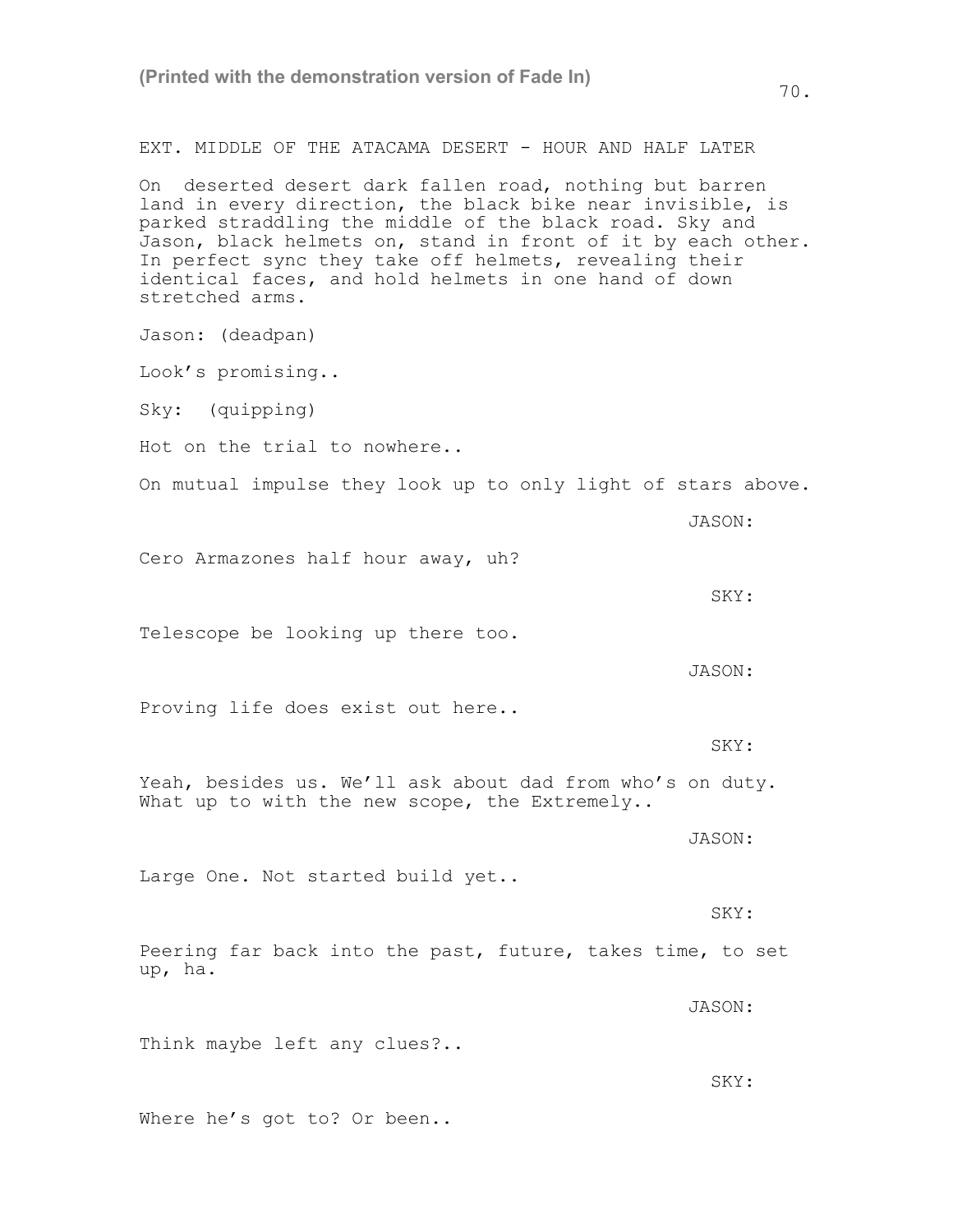JASON: Accosted off to? Or worse.. SKY: Anyway all starts from nothing. JASON: From nothing springs everything. EXT. CERRO ARMAZONES OBSERV (LST USED 2013?)- 1/2 HOUR LATER The black bike with the helmeted twins climbs slowly up last of the mountain, near none at all, road, to near the near sum-mit, faint white in the darkness, outlines of the Obsverator-y. Bleak rock-scape could be mistaken for Mars or the moon. The bike arrives at the facility, and parks by it. The two get off the bike. They face each other near the door for it. Sky: (joking) Drove so fast took us to the moon! Jason: Like where no gals to moon for you. SKY: Like they don't over you.. Jason smiles. Sky too. They're distracted by a fumbling CONTINUED: 71. **(Printed with the demonstration version of Fade In)**

rasp-ing noise behind the door. It's flung open and they see, sur-prised, a woman, age mid fifties but could pass as well less.

The woman astronomer on duty:

Might of guessed. Dave's boys.

SKY:

You know, knew.. dad?

THE WOMAN ASTRONOMER ON DUTY: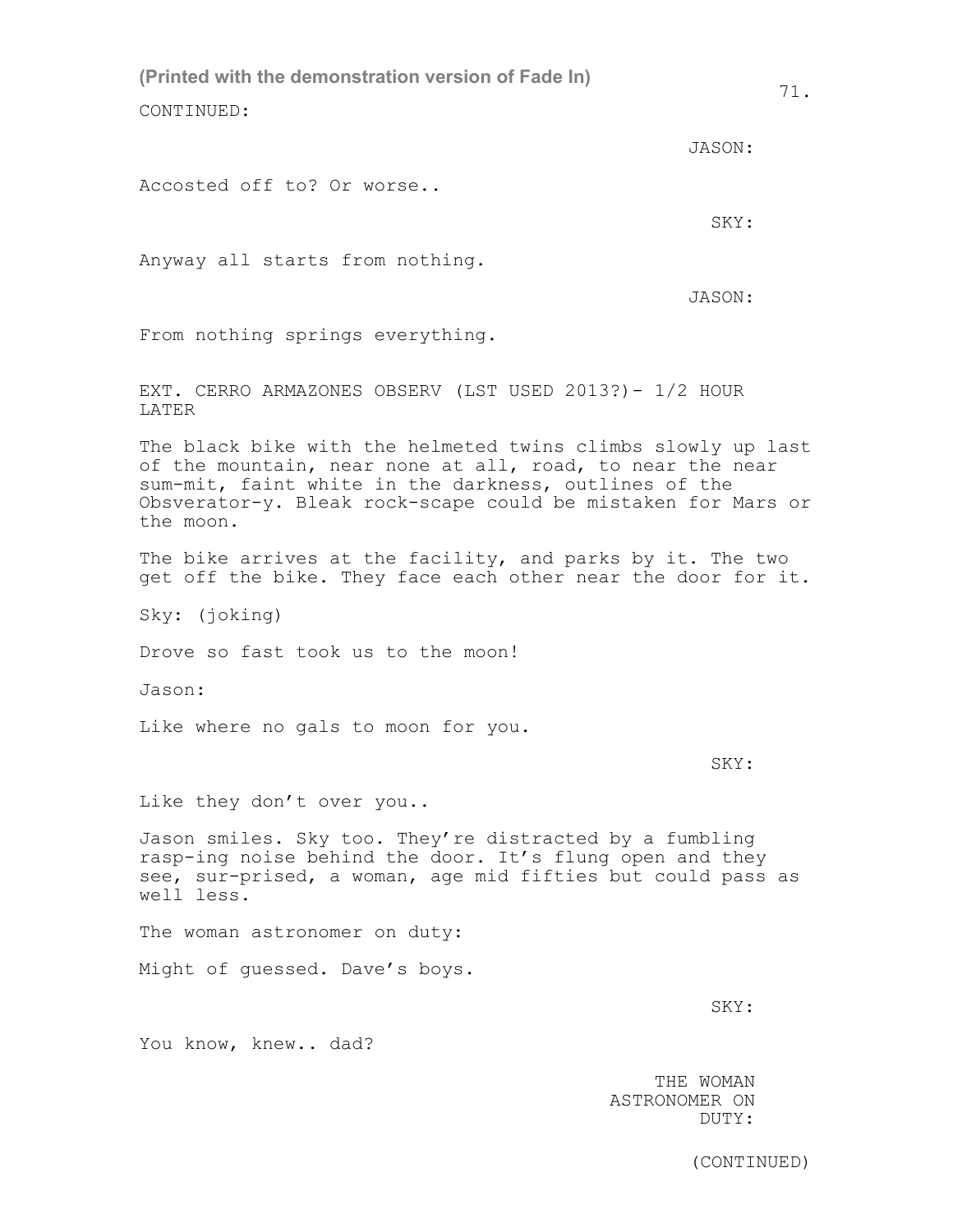CONTINUED:

Who didn't know of his exploits?

SKY:

No, personally..

THE WOMAN ASTRONOMER ON DUTY:

Well why don't you two come in for coffee and we'll chat about it. Im-agine you trying find, like all us!

She comes outside far enough to come between them. She wraps each arm up over backs of their shoulders. Cradling so, she leads them into the Observatory. Door closes shut in behind.

INT. IN THE OBSERVATORY, BELOW THE TELESCOPE - SHORTLY AFTER

She's positioned a small round table and chairs for each them around it, under the large telescope near it's relatively thin stem, bottom protruding eyepiece, where they sit about the table. Coffee in mugs is set out in front of each. One laptop, it's top opened, it on, lies at center of table.

woMAN ASTRONOMER: (Jill Tarter ish?)

So we live in an universe ripe with mystery. Here and places like, and from craft sent to the heavens, we peer for clues as may unravel them.

SKY:

And.., what then?

THE WOMAN ASTRONOMER ON DUTY:

We'll know our cosmic home as fully can and what has to most offer, us.

SKY:

You sure sound like my dad..

THE WOMAN ASTRONOMER ON DUTY:

Guess say shared same wavelengths.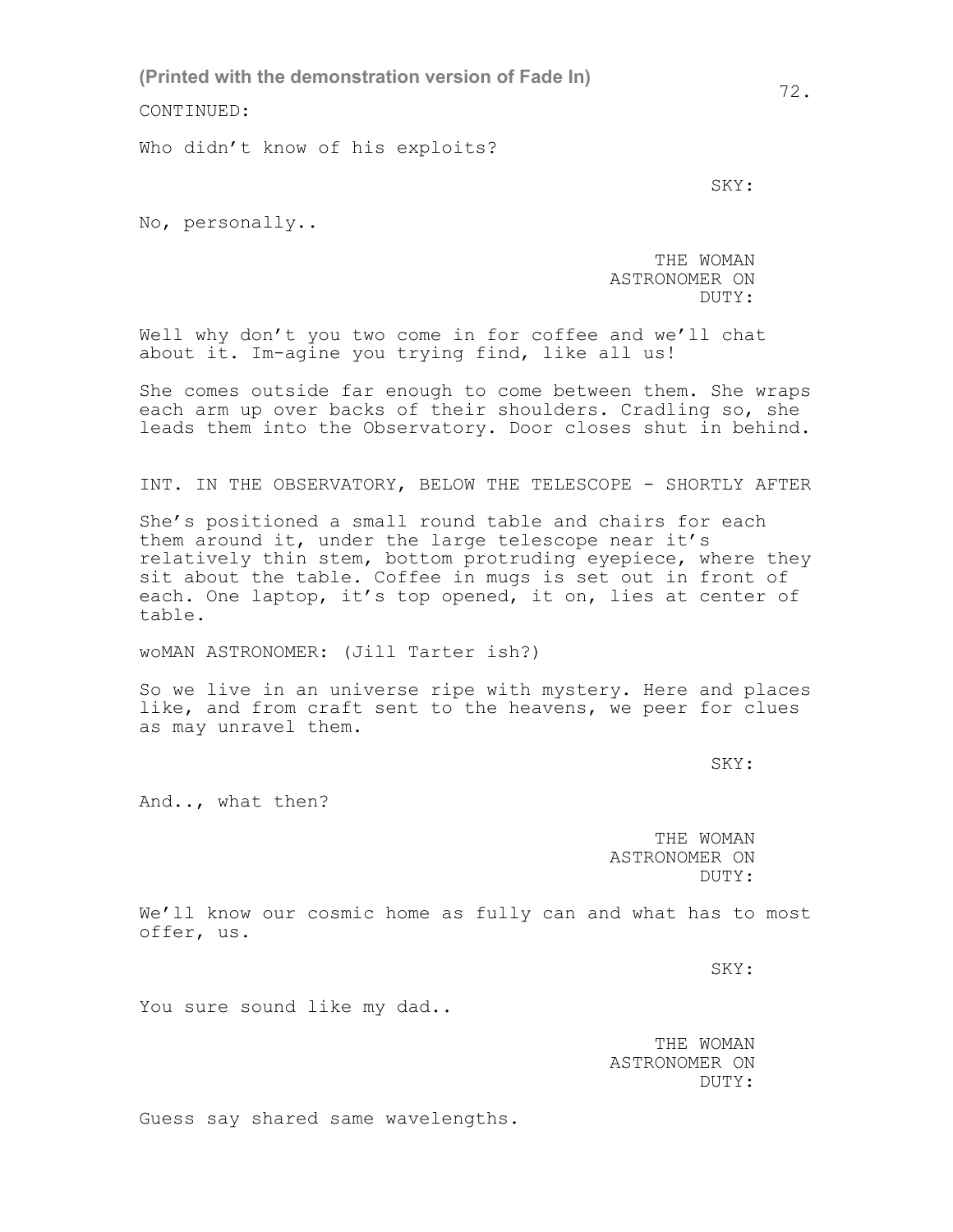| (Printed with the demonstration version of Fade In)                                                       |
|-----------------------------------------------------------------------------------------------------------|
| CONTINUED:                                                                                                |
| SKY:                                                                                                      |
| You worked close with him?!                                                                               |
| Jason:                                                                                                    |
| But not, too, close hope.                                                                                 |
| Sky stabs a look at Jason                                                                                 |
| SKY:                                                                                                      |
| At La Catedral, when we were? How nobody notice? How I<br>not?                                            |
| JASON:                                                                                                    |
| You, distracted and kept head down.                                                                       |
| SKY:                                                                                                      |
| Your head with my face                                                                                    |
| JASON:                                                                                                    |
| Our face. Just cause born first                                                                           |
| SKY:                                                                                                      |
| And you never sauntered over?                                                                             |
| JASON: (GRINS)<br>Didn't look you needed disturbing.                                                      |
| The WOMAN ASTRONOMER:                                                                                     |
| Feel maybe shouldn't be hearing                                                                           |
| Sky glares at Jason.                                                                                      |
| SKY:                                                                                                      |
| Yeah.                                                                                                     |
| THE WOMAN ASTRONOMER: (AMUSED)<br>Guess compliment, Jason, anyway. To<br>think have it, going on, with me |
| SKY:                                                                                                      |

73.

Hope worked real close, on stuff..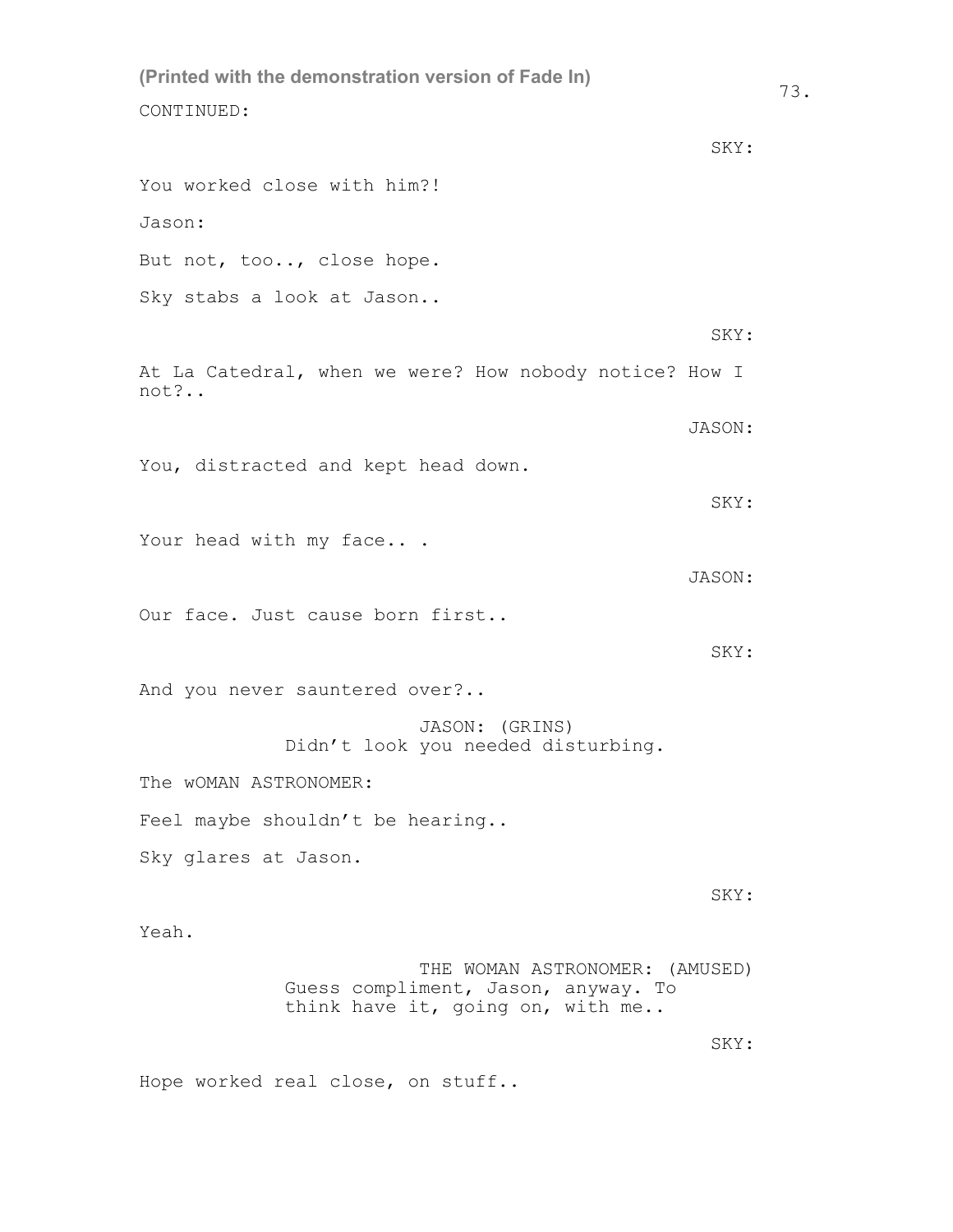THE WOMAN ASTRONOMER: So told his secrets to try decode the deepest secrets of the cosmos? We did have deep discussions late into early morn but always thought he was holding back on, something. SKY: As why of could made him disappear? THE WOMAN ASTRONOMER: Well, one fact so true. Did vanish not so long enough after.. Jase: Fantastic job of, if own doing? THE WOMAN ASTRONOMER: Ah, if did, must been a most com-pelling of absolute need to so, and not of told you, anyone, as to why. SKY: But have talked of the ELT project? What he, you, search for, by what instruments, and, what processing.. THE WOMAN ASTRONOMER: Needed to tease out any.. SKY: Signals? THE WOMAN ASTRONOMER: Any undiscovered facets of the sky not been known before. Especially as determine it's future and ours. Jason: Um anyone else come sniffing about? CONTINUED: (2) 74.

**(Printed with the demonstration version of Fade In)**

THE WOMAN ASTRONOMER: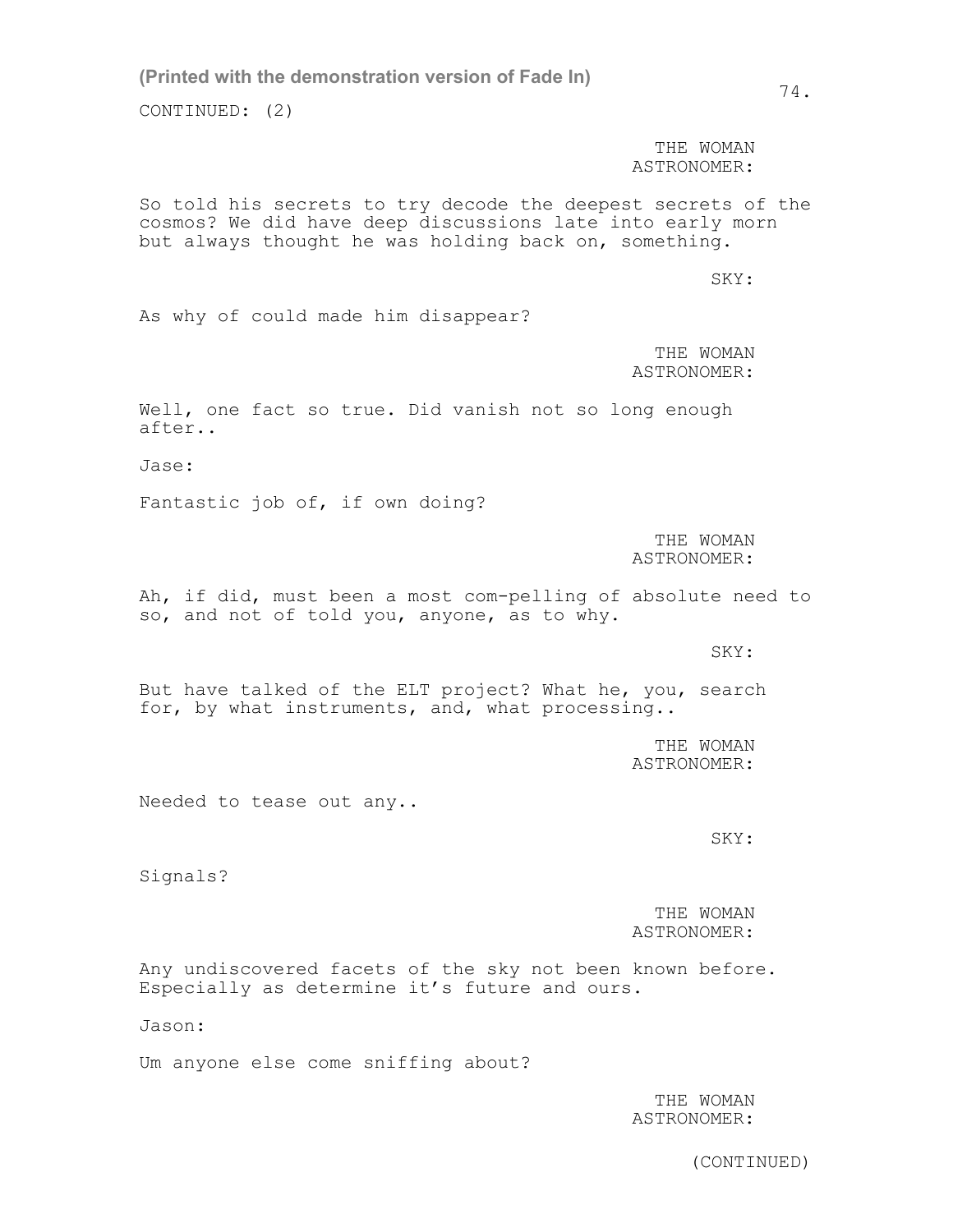Oh right after he vanished, yeah. Sky: Any recent, since?.. THE WOMAN ASTRONOMER: (LAUGHING) Men in black suits and sunglasses? SKY: Ha. But not suppose be so, obvious. But if of have come since.. THE WOMAN ASTRONOMER: Be a good sign? SKY: Not have taken him. Unless.. THE WOMAN ASTRONOMER: Someones else of. Always two sides to a coin. Jason: Ha. Even with twins like Sky and I. THE WOMAN ASTRONOMER: (CHUCKLES) Said you two always been fractious. Sky: Putting it mildly. But as to find-ing our dad, what of happened to.. Jason: On the same page! So.. The woman ASTRONOMER: Boys I'll tell all I can.. Did talk about the instruments the telescope needed, and would have made for it. Got the impression he wasn't entire-ly satisfied. That maybe had an ink-ling of something else could be add-ed. I asked as much, and what such could possibly see or process more. Sky, and, Jason: CONTINUED: (3) 75. **(Printed with the demonstration version of Fade In)**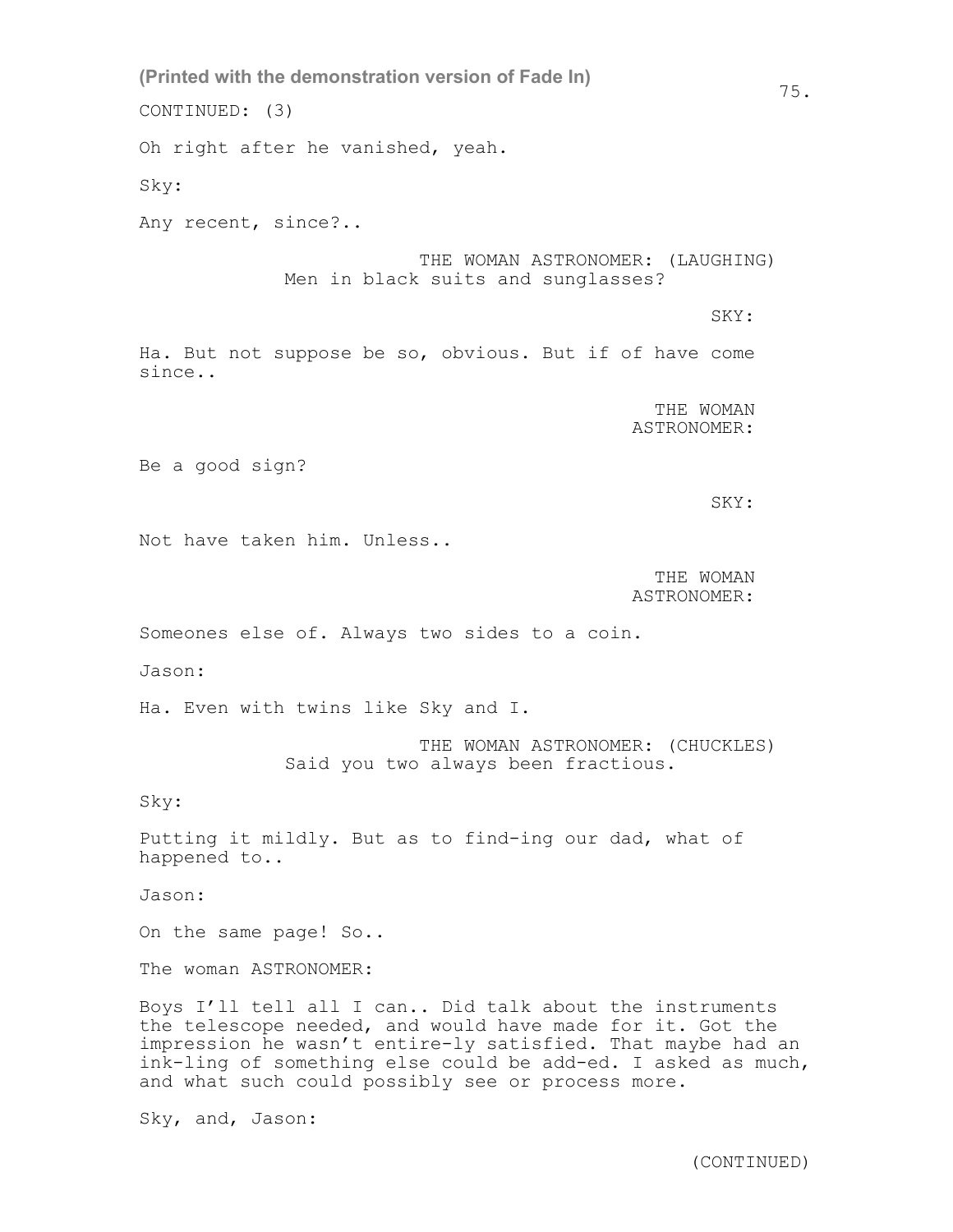And.. THE WOMAN ASTRONOMER: He'd look at me, wryly, reserved. Twinklely like the fireflies in your eyes, but as of constrained. Sky: Yeah, constrained by, what?! THE WOMAN ASTRONOMER: Had put a finger on it, say, fear. SKY and Jason: What?! Sky: Dad's least as fearless as us.. The wOMAN ASTRONOMER: The man of daring exploits. So I'd say, not be a fear, for, himself.. SKY: (CONCLUDING HASTILY LAST PART) Holy crap, whatever be must be big. Always figured have be. More than.. THE WOMAN ASTRONOMER: Let in on secret, slipped once. SKY: (CAUTIOUSLY) Hmm, about.., me? THE WOMAN ASTRONOMER: Yes. That you were, special. Never said exactly how. Got idea though, you could.., see, things. Jason: Beyond me how get anything more.. Sky: (laughing) CONTINUED: (4) 76. **(Printed with the demonstration version of Fade In)**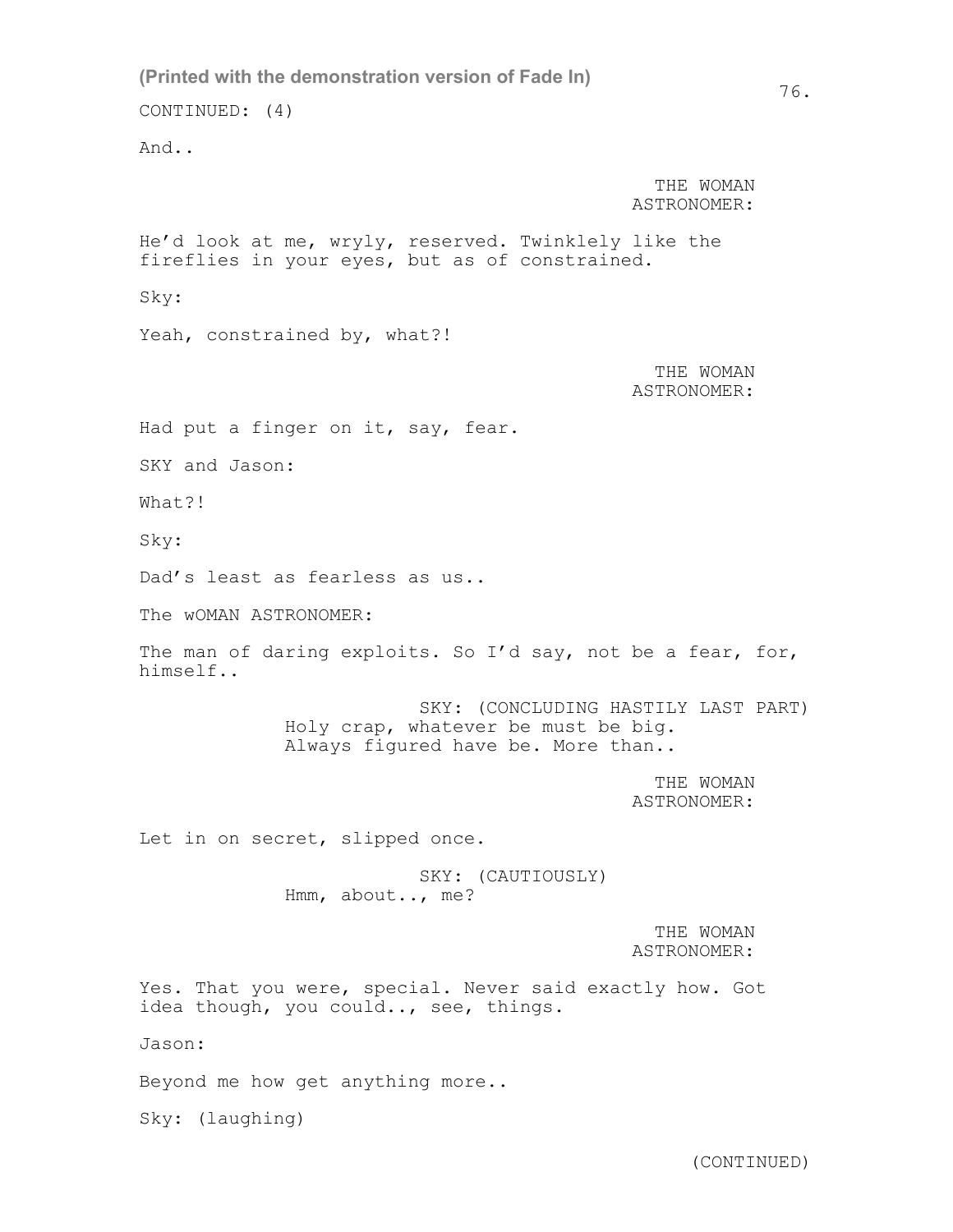CONTINUED: (5)

Hates when got anything over him!

JASON: (REGRETFUL AFTER THE OUTBURST) Least people don't die on my watch!

Sky charges at Jason. He topples his twin onto back, and pins him to floor. He raises arm back to punch him, but Jill, sur-prisingly strong, come over, grabs his hand and restrains it.

Jill:

Boys. Got stick together no matter what beefs, want find your dad.

Sky shoves Jason with his pinning arm, but then, rises to his feet, and grudgingly, uses his pinning arm, to instead help lift Jase back up. Both standing, they glover at each other.

JASON:

One of us going find him alright, but not be together..

JILL:

Really. Going be competitive even when it comes to this?!

Sky and Jase eye one another, sullen, ashamed yet resolute.

Sky:

Got be this way. This time. Even, may be a, good, thing..

JILL:

I don't see how possibly could..

SKY:

Seeing as compete as hard we do..

JILL:

Against each other.. Ever think, together, against whatever is be-hind this, be all the more.

JASON:

He can't handle being responsible..

JILL: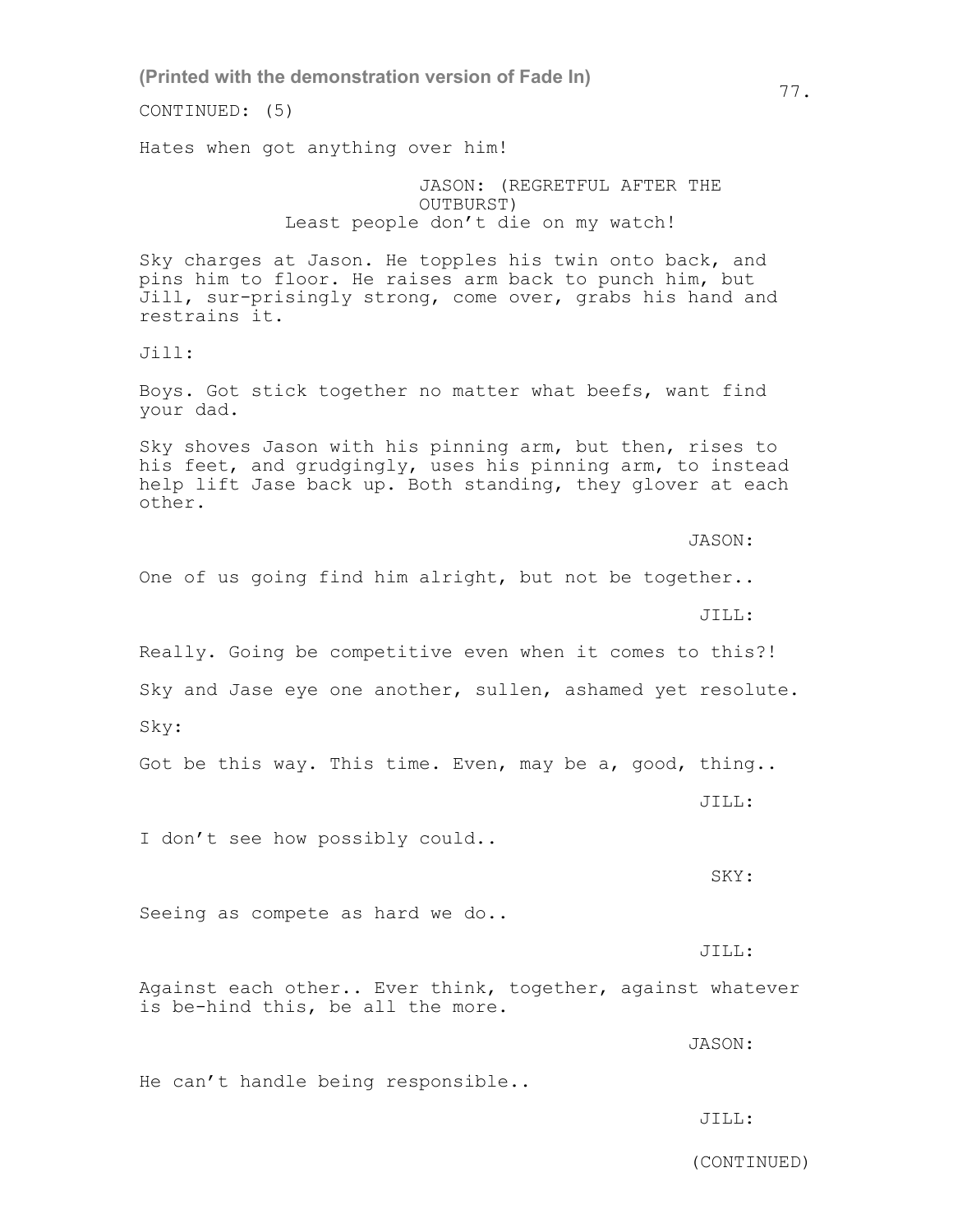CONTINUED: (6)

Chill. Time out. He's, hurting. Got go at alone, no ones to stop you. I'll say no more. Know how I feel. Look long deep, you'd put aside.

SKY:

Say no more?..

JILL:

I'll stick to watching the stars.. Can we at least enjoy this night? Let me show you some of the most wondrous things we're seen here.

> SKY: (BIT OF OLD SKY, BEAMING SMILE) Yeah, hit us with your best shots!

INT. COMPUTER WORKSTATIONS RM AT THE CAO - SHORT WHILE AFTER

Jill with the twin young men are seated in a small room packed with computers and screens, as well as wall displayed space images taken by the telescope. Right now on the display in front of Jill, Sky and Jason her either side, is a large list, which she scrolls down, down, down, through.

Sky:

So spotted a whole bunch of them?

Jill: (she laughs)

Faint distant galaxies. Seen them. They're, everywhere. Back in time..

> SKY: (LAUGHS) Ghosts now of the long ago.. Think any real ghosts been from those..

### JILL:

Know you be meaning intelligent civilizations, come and gone.. . Ha, maybe still around. If ever got any indication so? Well not really.

SKY:

Not really like not absolutely not.

Jason:

Dad seize all over that (shit)!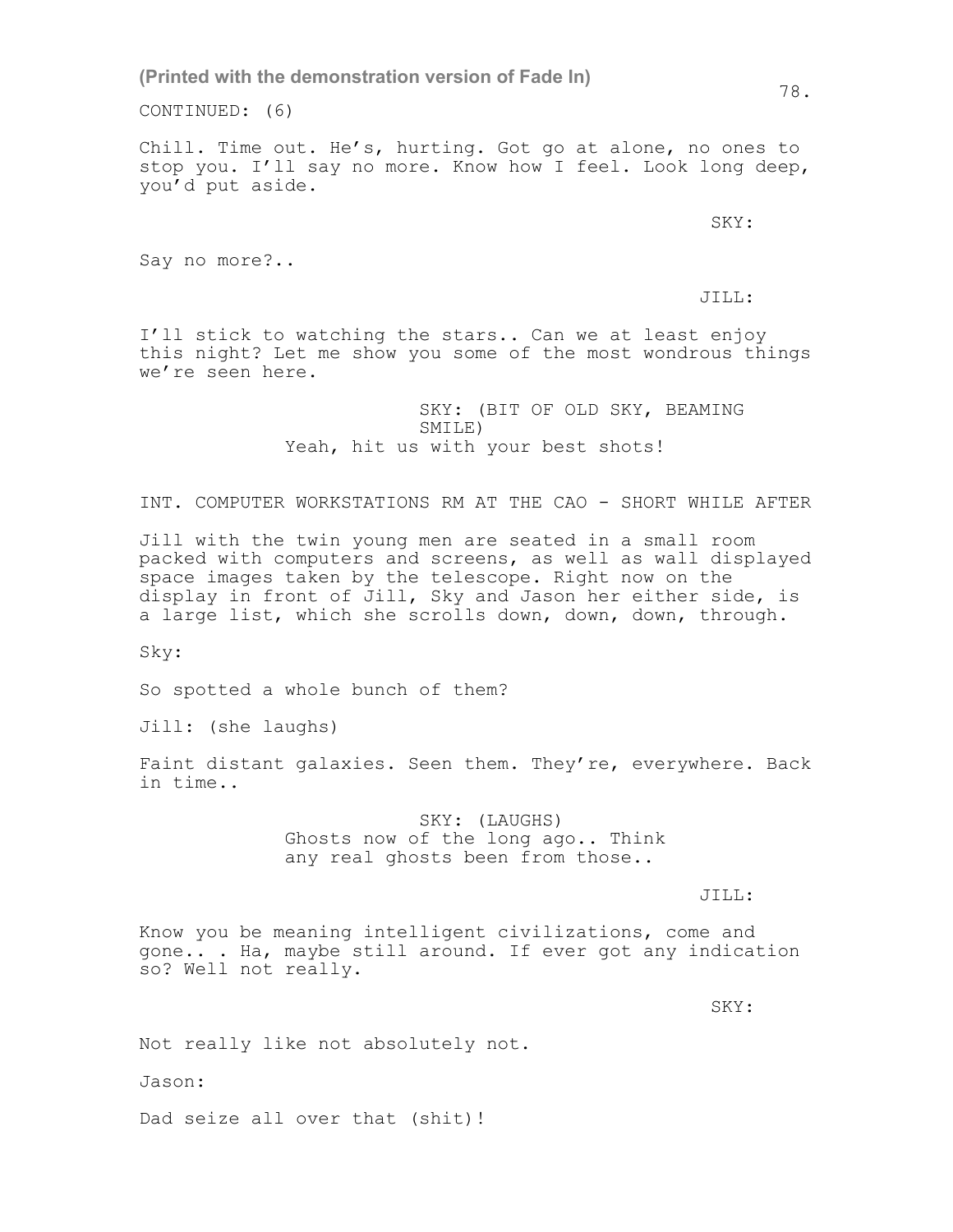| (Printed with the demonstration version of Fade In)<br>79.                                                                                                                                                         |  |
|--------------------------------------------------------------------------------------------------------------------------------------------------------------------------------------------------------------------|--|
| CONTINUED:                                                                                                                                                                                                         |  |
| SKY:                                                                                                                                                                                                               |  |
| He thinks signals may be encoded to look like background<br>noise so very hard to detect as anything, but                                                                                                          |  |
| Jill:                                                                                                                                                                                                              |  |
| that any signal from a transmis-sion source, would be<br>focused into a tight bandwidth line. Be an un-natural clean<br>spike. And this re-veal as artificially projected. Mes-sage<br>be irrelevant. Know they're |  |
| Sky and Jason:                                                                                                                                                                                                     |  |
| Out there                                                                                                                                                                                                          |  |
| JILL:                                                                                                                                                                                                              |  |
| Least at some point in time past                                                                                                                                                                                   |  |
| SKY AND JASON:                                                                                                                                                                                                     |  |
| And                                                                                                                                                                                                                |  |
| JILL:                                                                                                                                                                                                              |  |
| Signal or two, I and your dad dis-cussed, we deemed, um,<br>unusual. Nothing that replicated, so                                                                                                                   |  |
| SKY:                                                                                                                                                                                                               |  |
| May of swept on past by! One shot.                                                                                                                                                                                 |  |
| JILL:                                                                                                                                                                                                              |  |
| Much more like nothing but glitch. You dad did have quite<br>the gleam in his eyes though.                                                                                                                         |  |
| SKY:                                                                                                                                                                                                               |  |
| Maybe onto some way, check it out?                                                                                                                                                                                 |  |
| JILL:                                                                                                                                                                                                              |  |
| If was, never passed along. He would have, have, right?                                                                                                                                                            |  |
| SKY:                                                                                                                                                                                                               |  |
| Not unless, felt couldn't.                                                                                                                                                                                         |  |
| JILL:                                                                                                                                                                                                              |  |
|                                                                                                                                                                                                                    |  |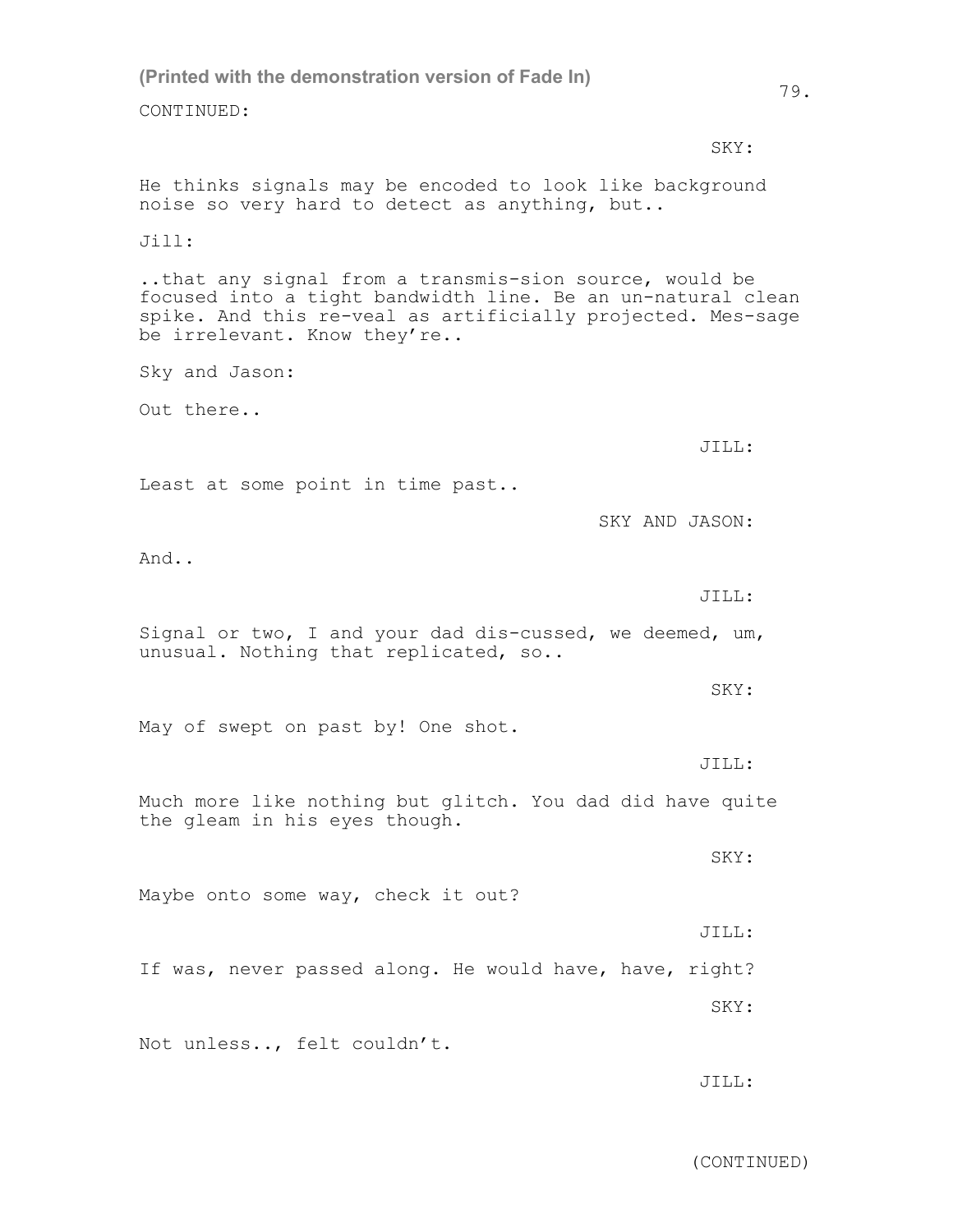Not be able tease a message out of anything anyway. We average incom-ing signals over minutes, so any message be impossibly smeared. Only if had a much bigger receiver capable of handling every one separa.. SKY: ..ately! The ELT! Maybe had idea to piggyback an instrument to that! JILL: Boys men boys.. . Don't you think jumping to conclusions.. Jase: Dad's a genius. Anyone know how.. SKY: ..do, be him! Maybe hmm top secret? Jill: But how ever find out, if, anyway? Jase: Yeah. Sky.. Here at top ofù a mount-ain, with no-where next to go! Sky: (to Jill) He gave you no clues, no clues at all, to where was headed next?? Jill thinks hard and deep as she racks her mind and memories. Jill: Um.., nothing, definitive.. SKY: But got an hint of.. JILL: Guess say. Sure keen on the Easter Island Moai on Ahu as face the ris-ing Sun on solstices or equinoxes. CONTINUED: (2) 80.

**(Printed with the demonstration version of Fade In)**

SKY: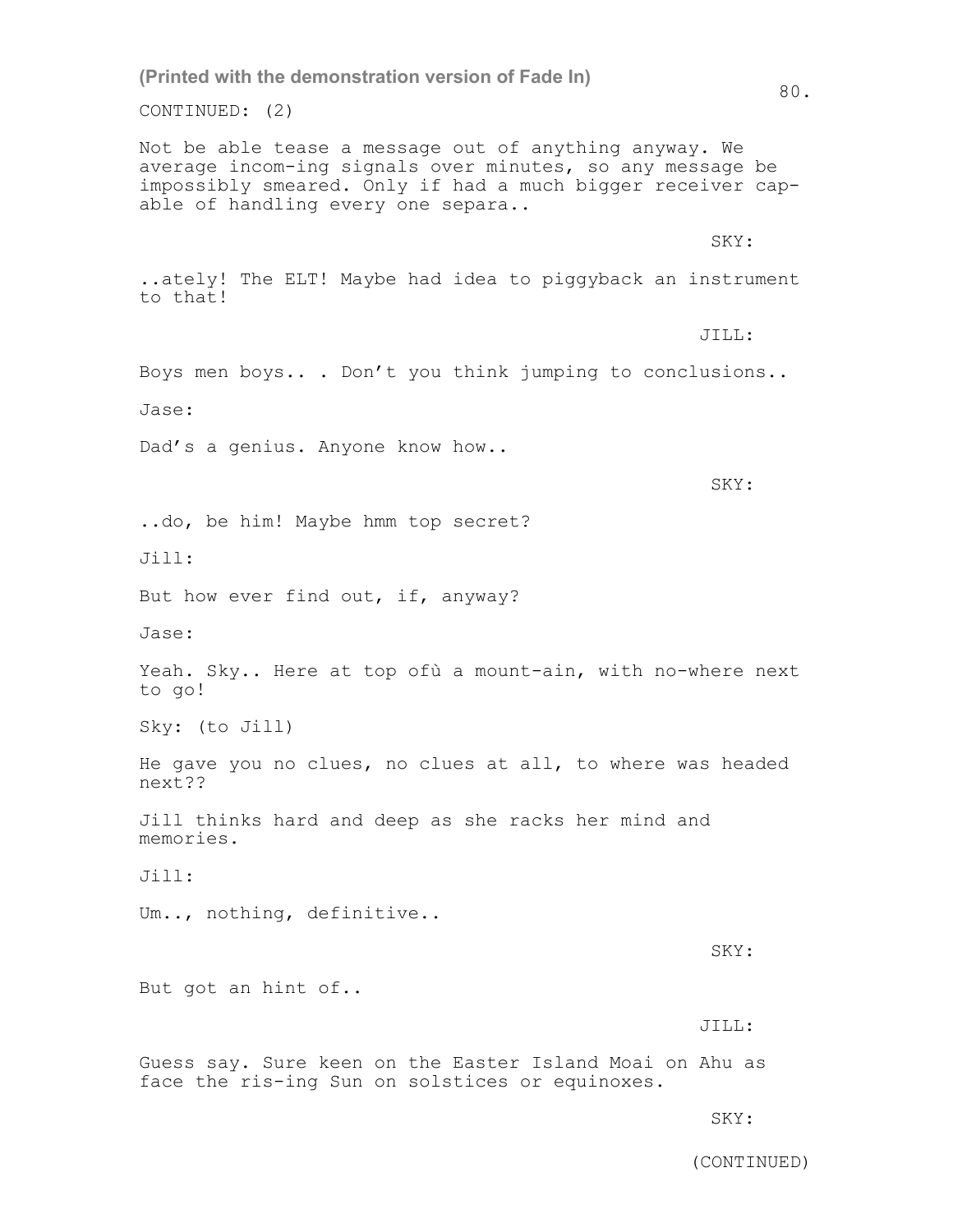Easter Island! Got go there then! Just the place he have gone. JILL: Bit out of the way, huh? Jason: Though scums it like ain't, Sky sits on heap of pro top-dog dough. Sky: (darkly laughs) Been a heap more, if.. JASON: Not gone too far extreme! May have taken it anyway, without. And.. SKY: Never going let it go! JASON: You the one got live with it! Jill: Officially eat my words. See no way you twins going rejoin, yet. But, sometime, you have got !! JASON: Why you be the one to go? Sky: Cause, I'm the one! JASON: Yeah like think so. Just because.. Jill: What's this all?.. Sky and Jason: (cOverinG) Nothing! Personal matter.. CONTINUED: (3) 81. **(Printed with the demonstration version of Fade In)**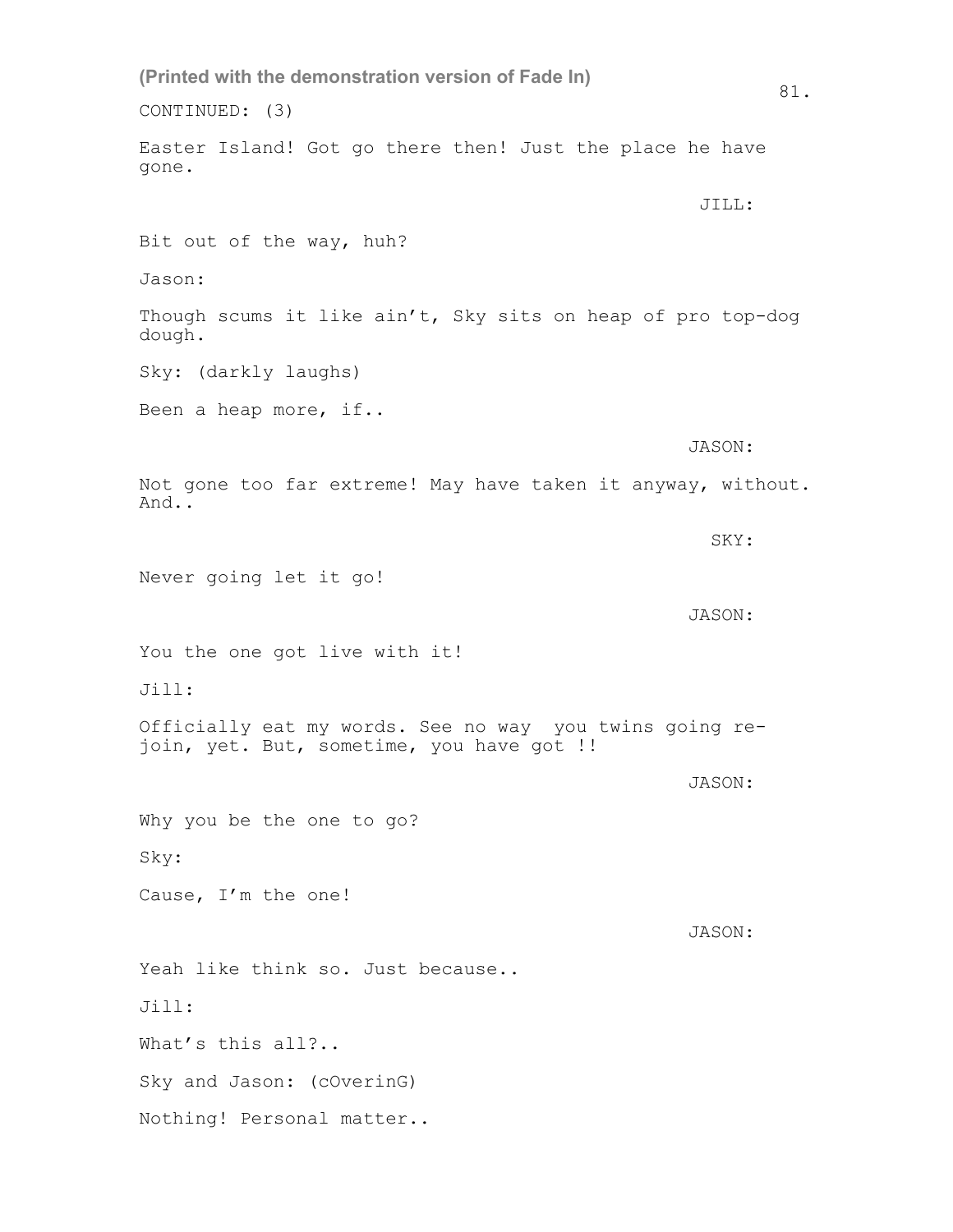CONTINUED: (4)

JILL:

And I should butt out?.. Yeah, I see so. But I insist, a truce while here! So be leaving in the morning?

Sky nods. And Jason, too, but broodingly. -add moreoooooooooooooooooooooooooooooooooooooooooooooooooooooooooooo oooooooooooooooooooooooooooooooooooooooooooooooooooooooooooo ooooooooooooooooooooooooooooooooooooooooooooooo

EXT. OUTSIDE CERRO ARMAZONES TELESCOPE - EARLY NEXT MORNING

Sky, with stuffed backpack on, and Jason, by his bike, with a leaner one on, stand ten feet apart, Jill equally between but off to side so they form a shallow triangle.

Jill:

So not even going ride off the mountain together. I can't take you Sky off in my jeep, on duty here.

Sky:

Never expected. I'll hike til I get a ride. Never a problem get one..

JILL:

This pretty far off beaten track.

SKY:

Any gal in a hundred miles find me.

JILL:

I see. Okay.

She hunts into one of her pockets. She withdraws a small walkie talkie. She walks to him and puts it in his hand.

Jill:

Take this anyway. Sure as heck hope it's not a lady bear comes for you.

SKY:

Surely let me ride on her back..

He smiles with graven mirth and turns. He hikes down the bare road away from them. Jase watches him recede.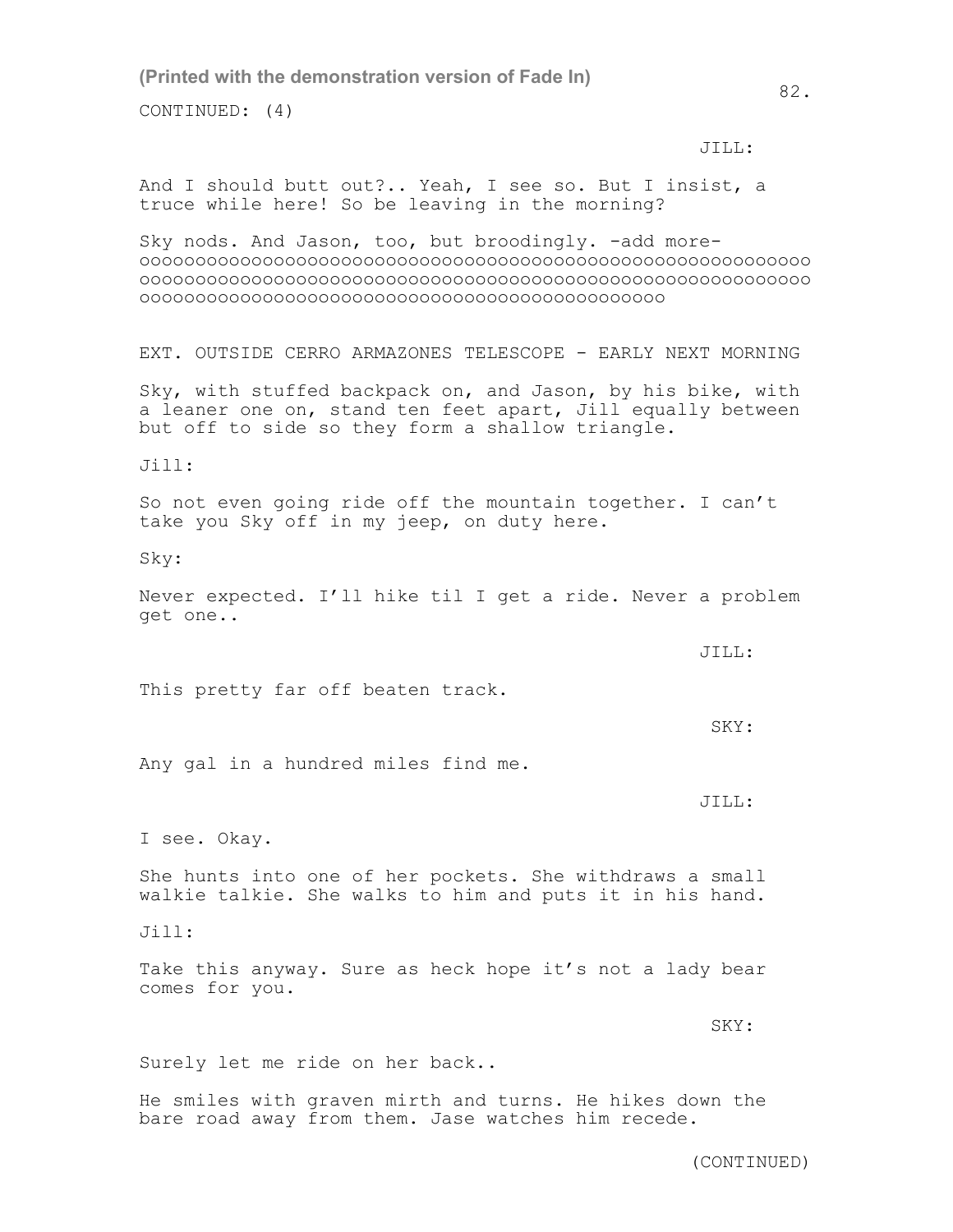He guns motor-cycle to life. He spins it about then slowly rides to Jill. Jason: Don't worry about Sky. He's made of tougher stuff than about just anybo-dy and more even than what he know. Jill: How about you?.. JASON: (HE SMILES) Least as tough. And no one died on my watch yet cause of me, like he.. JILL: Sooner you lay off.. JASON: Needs see can't go push too far. JILL: You any different? JASON: Not, much. JILL: So you got know, can't push him too far, either. He made a mistake. JASON: A lethal one. JILL: Just as easy have been you.. JASON: But it wasn't. JILL: So you all that much wiser?.. CONTINUED: 83. **(Printed with the demonstration version of Fade In)**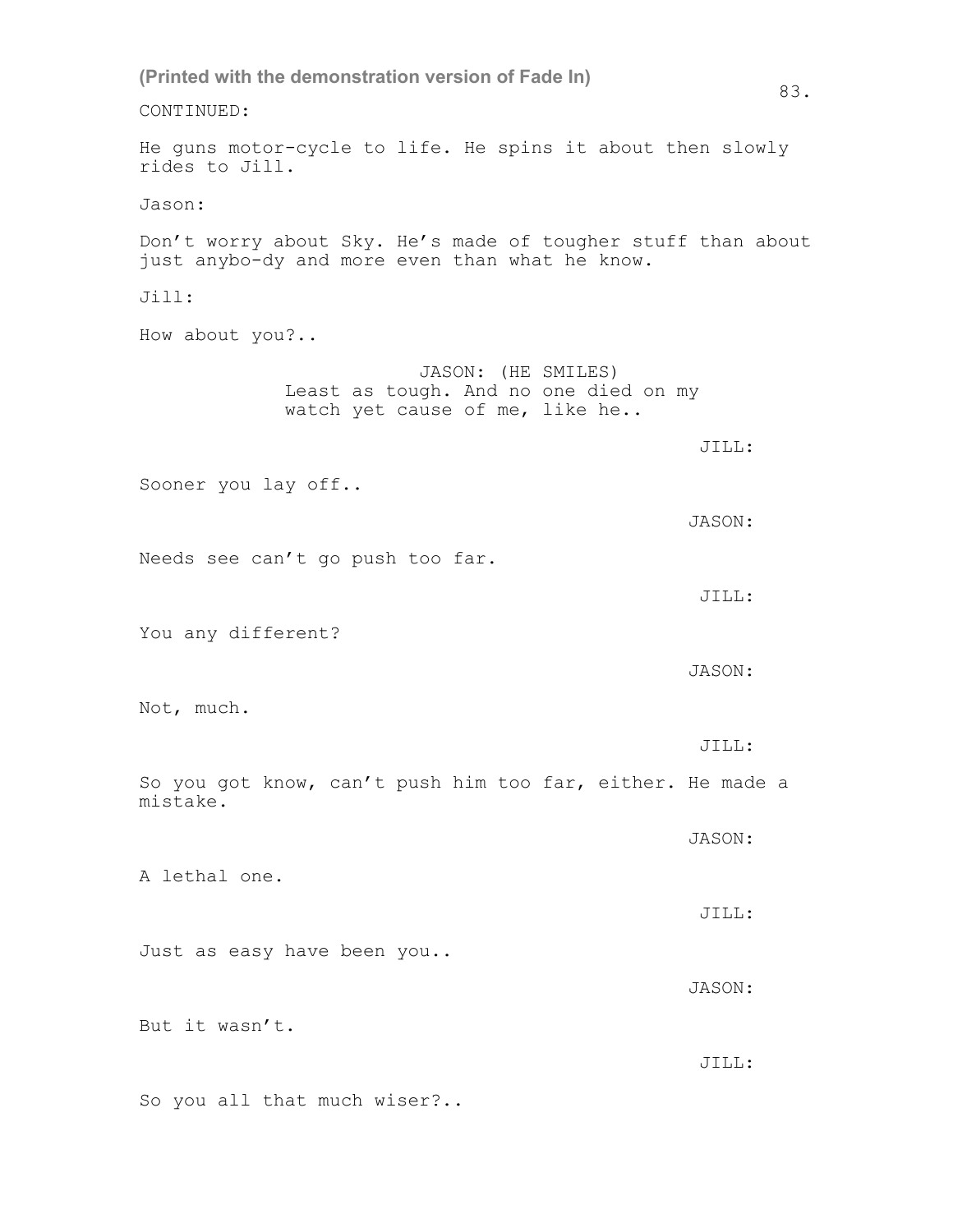CONTINUED: (2)

JASON:

No. I press Sky so he'll press harder on himself. Somehow, he..

JILL:

..could of pulled off saving her? Understand, he so nearly had her..

JASON:

He should have seen..

JILL:

Her shoes about come off, too?

Jason falls silent, realizing gone too close to revealing. Jill however is just comfused by his silence.

Jill:

Only one able see the future could. Even one smart as your dad could on-ly speculate, sometimes wildly so..

Jason looks from her to Sky well down road. Her gaze follows his. Sky trudges more burdened than be but bearing his pack.

JILL:

Sees all too well into his past.

EXT. CERRO ARMAZONES TELESCOPE ROAD - FEW MINUTES LATER

Sky hiking down the road, well away from the telescope site, Jason on his bike races up to and whips on by him. He grinds bike to a stop ahead then eases it backwards to Sky. He stops just ahead of him, and reaches down an arm.

This time, Sky ignores it, and keeps on walking on by.

Jason: (calling after him)

It's a long road, Sky..

Sky stops, and twists to look back.

Sky:

But one I got to travel alone.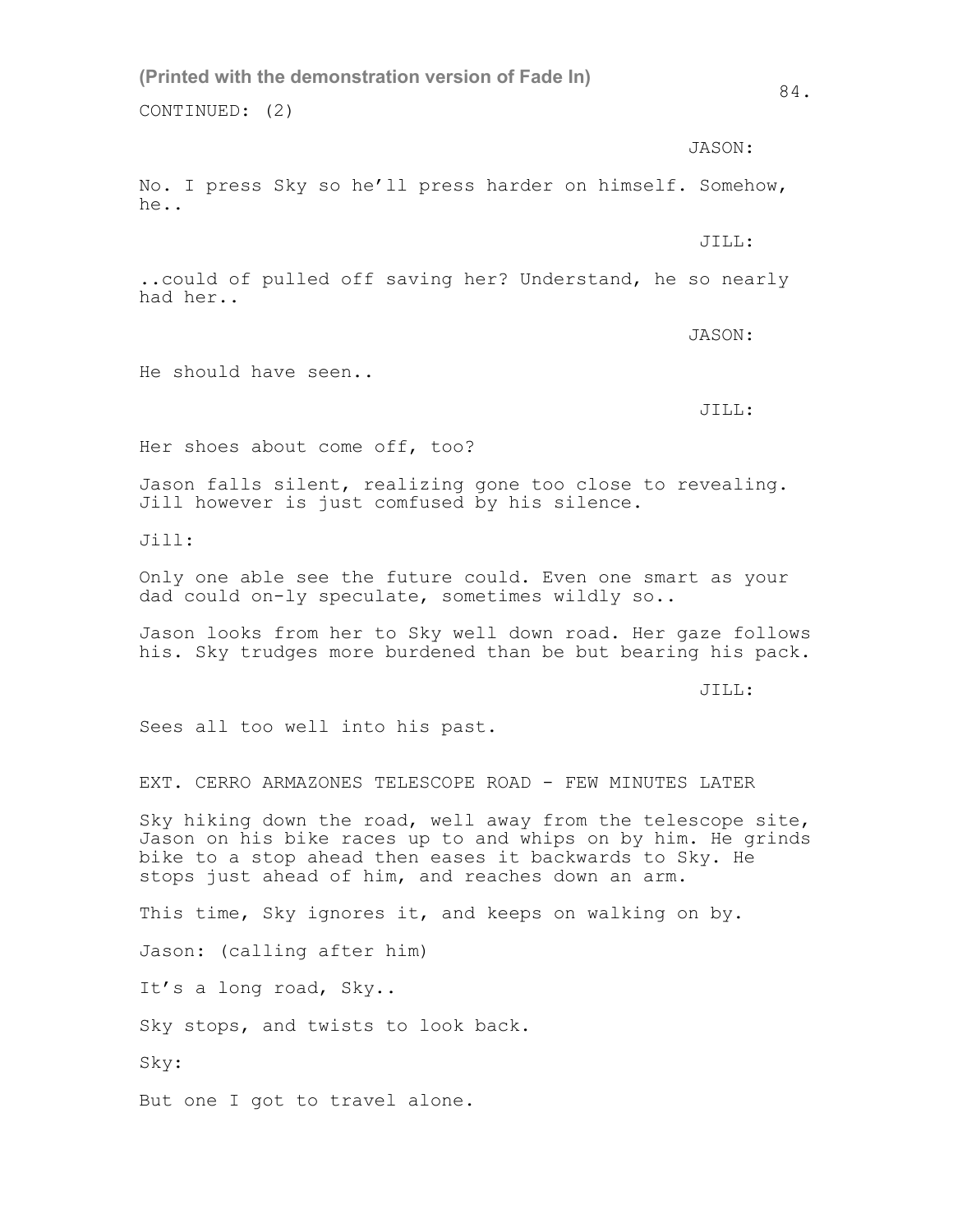(CONTINUED)

# **(Printed with the demonstration version of Fade In)**

CONTINUED:

Could you do that after you get out of this endless

moonscape?..

Give me time to think..

JASON:

JASON:

SKY:

Or, go disappear just like dad..

Que sera sera.., huh?

JASON:

SKY:

Fine, have it your way! Just you get anywhere near to finding him.. Reappear, huh? Let your bro know.

Sky nods. He kicks the back tire, which gives a little.

SKY:

Better get some air in there. Or you'll be the one walking, too..

JASON:

Yeah. You take care Sky.

SKY:

Same too.

Jason revs engine. He swirls bike around Sky in a couple of tight arcs. Then back facing forward, he wheelies it just in front, then tears off down the road like lightning. In short measure, the bike's all but disappeared leaving Sky alone, the rising sun already blearing down on the desert mountain.

EXT. ANTOFAGASTA, CHILE - SAME DAY, DUSK

At the Pacific Ocean edge, in Antofagasta, Chile, sunset, sun just above ocean west horizon, Sky piles out of the passenger side of a dust battered police car. Seated in driver's seat peering out his open door at him, is a cute female officer. Sky bounds around the front of the car to her window, and stands there. She rolls it down. He bends his face in close.

85.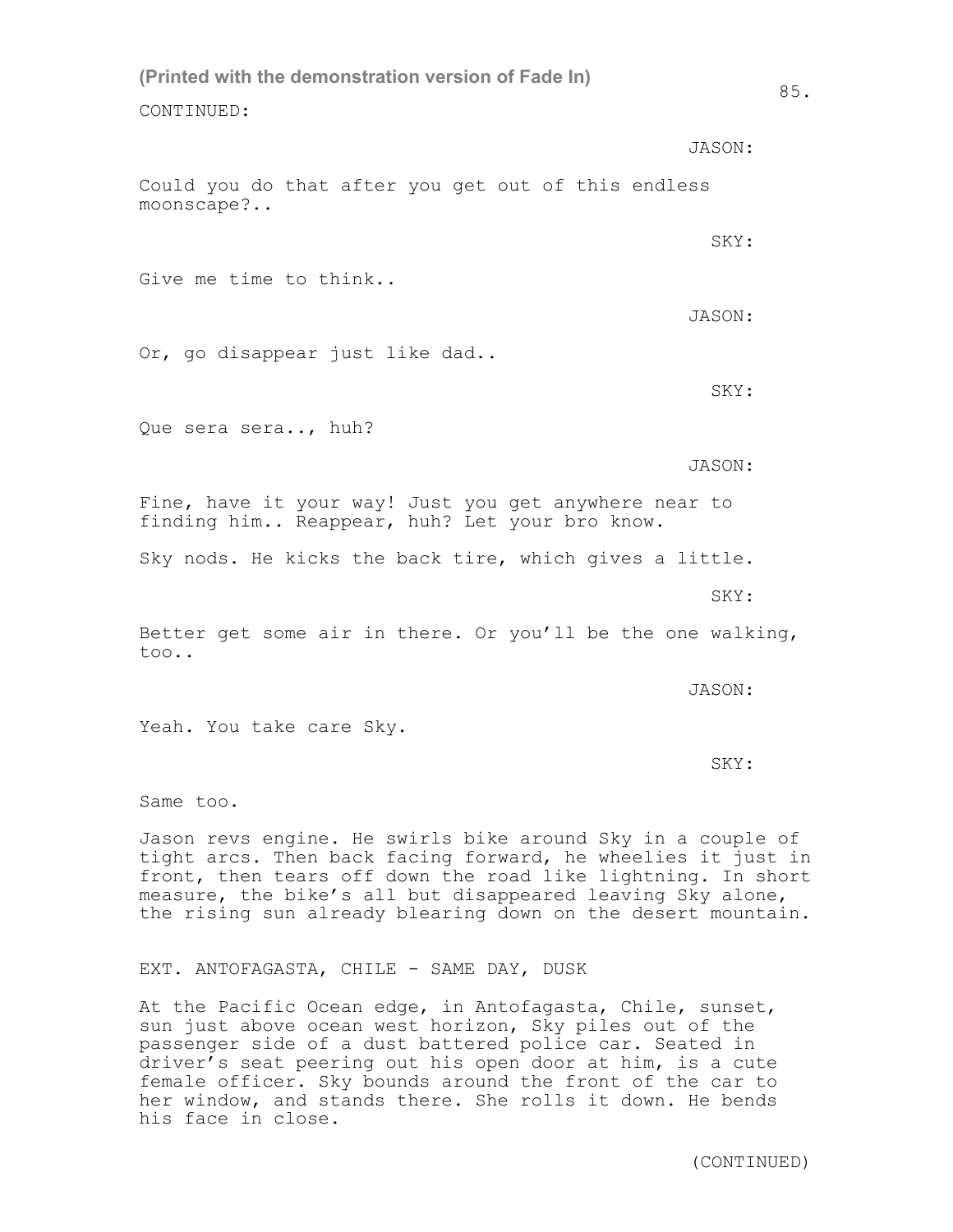Sky: Super you gave me a lift. Never expected see the law out there in the middle of nowhere. Really went out of your way to bring me here. The cute Lady officer: Never see a soul walking there. You looked need be taken for the lift. SKY: Not get in trouble for.. THE CUTE LADY OFFICER: About end of shift. Like think I pulled over and slept in the car. Um like someone keep in touch with? SKY: You.. She sheepishly nods, her face flushing. SkY: Would.., but like be out of touch. The cUTE LADY OFFICER: Ooh?.. SKY: Easter Island next and so forth.. THE CUTE LADY OFFICER: Travelling wanderer.. Any, purpose? SKY: To save the world, from bad?.. THE CUTE LADY OFFICER: You say that only in half jest! You a curious one. But so, compelling.. CONTINUED: 86. **(Printed with the demonstration version of Fade In)**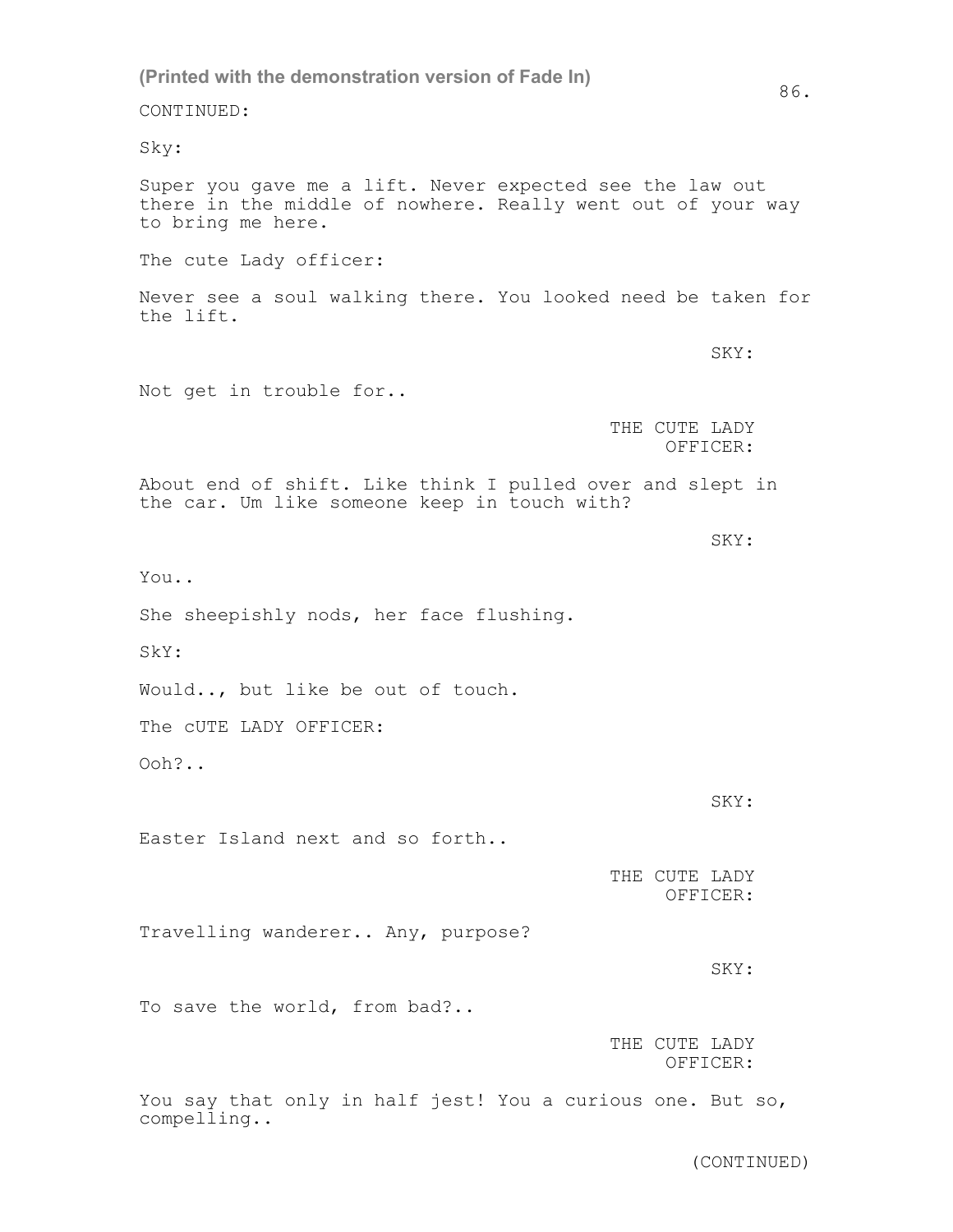Sky reaches in and draws out one her hands. He kisses it. He places it back upon her steering wheel. The cUTE LADY OFFICER: Thanks. SKY: You got a long ride.. I ever.. THE CUTE LADY OFFICER: Return. Look up? Yeah, never. INT. SMALL PLANE AND VIEW OUT OF EASTER ISLAND - NEXT DAY EVE In a small plane flying to Easter Island, seen out the windows near, a surprisingly long runway cut into it, Sky sits in the seat next to the pilot's, a rugged man in sixties. SKY: So flew my dad in, out.. The pilot: Indeed. Remarkable man. More jest in him than a barrel of monkeys. SKY: Any different leaving than coming? The pilot leans back and reflects. THE PILOT: Yeah, more um solemn. Constrained. SKY: Secretive? THE PILOT: Not as chatty if what mean. But seemed found what of came for. CONTINUED: (2) 87. **(Printed with the demonstration version of Fade In)**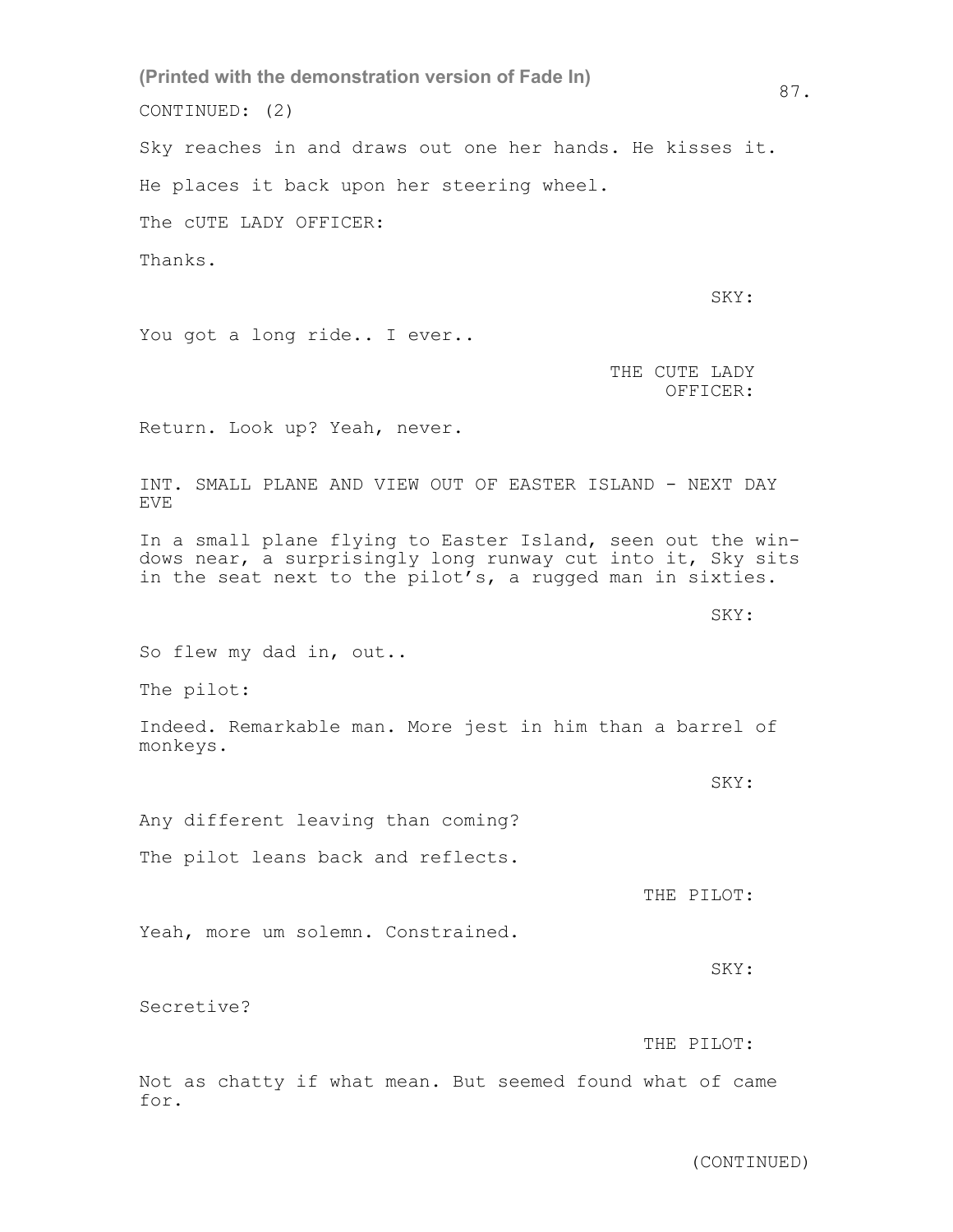CONTINUED:

SKY: (EXCITED) He said what?!

THE PILOT:

The universal. Make any sense to..

SKY:

Me? In any specific sense, yet, no. Sure as going try find out, there..

Sky points down at the looming Easter Island. As if following cue, the pilot starts dip the plane down on a bead for it.

EXT. EASTER ISLAND, LANDING STRIP - FEW MINUTES LATER

The small plane flies low over the lengthy landing strip on Easter Island. It eases down on it and rolls to a stop. Seconds after, Sky pops open the door his side, and, through it, hops down to the runway. He goes to the pilot's side. The pilot opens his door halfway.

The pilot:

Sure in hurry. Why not decompress awhile, and soak in the island. Not everyday one come to Easter Island.

SKY:

I'll give a look over, some. But..

THE PILOT:

I know someone, she'll help..

SKY:

Yeah?

THE PILOT:

My grand daughter, wee older than you. Doing research here. Studies the whole histo bio eco culture..

SKY:

Know if my dad of meet her?

THE PILOT:

88.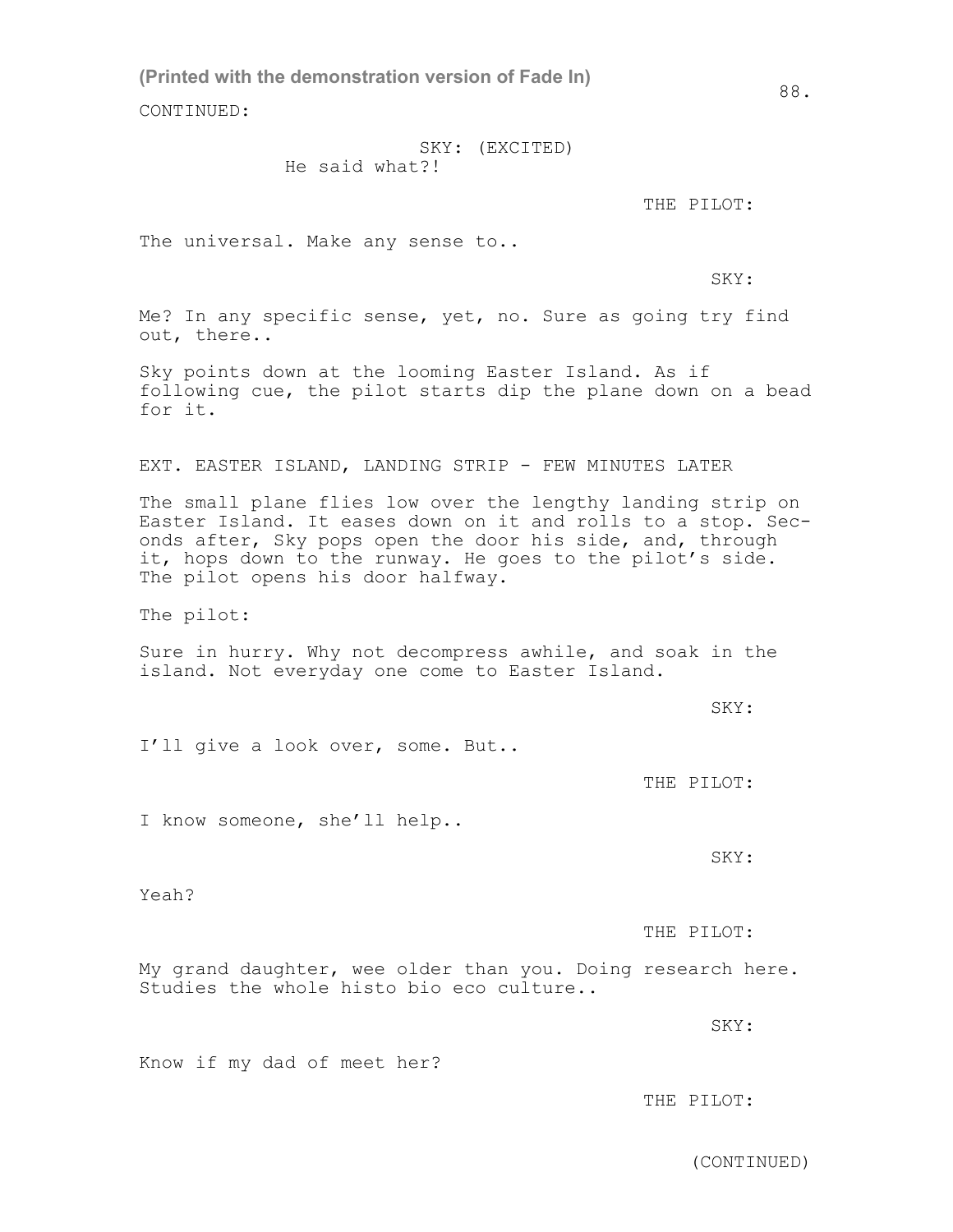Say so. Practically drilled her on all her knowhow about the island. SKY: And you never mentioned til now? THE PILOT: (WITH A GRIN) Not was going to, til had met her. SKY: She got two heads or something? THE PILOT: (CHUCKLING) Oh bright enough! Wait til put this plane to bed, take you as go fetch. SKY: (AMUSED, IRONICALLY WRY) Like she a bird perched somewhere? THE PILOT: (LAUGHS) We'll see soon enough. Mind walk? SKY: Long? THE PILOT: She's at Orongo. Hour by foot from here. Can grab a taxi back. SKY: You, not mind? THE PILOT: Take for doodler? More, you stand it? Something of a climb at end. SKY: I'm the essence of eternal motion! THE PILOT: Hah, see about that shortly.. CONTINUED: 89. **(Printed with the demonstration version of Fade In)**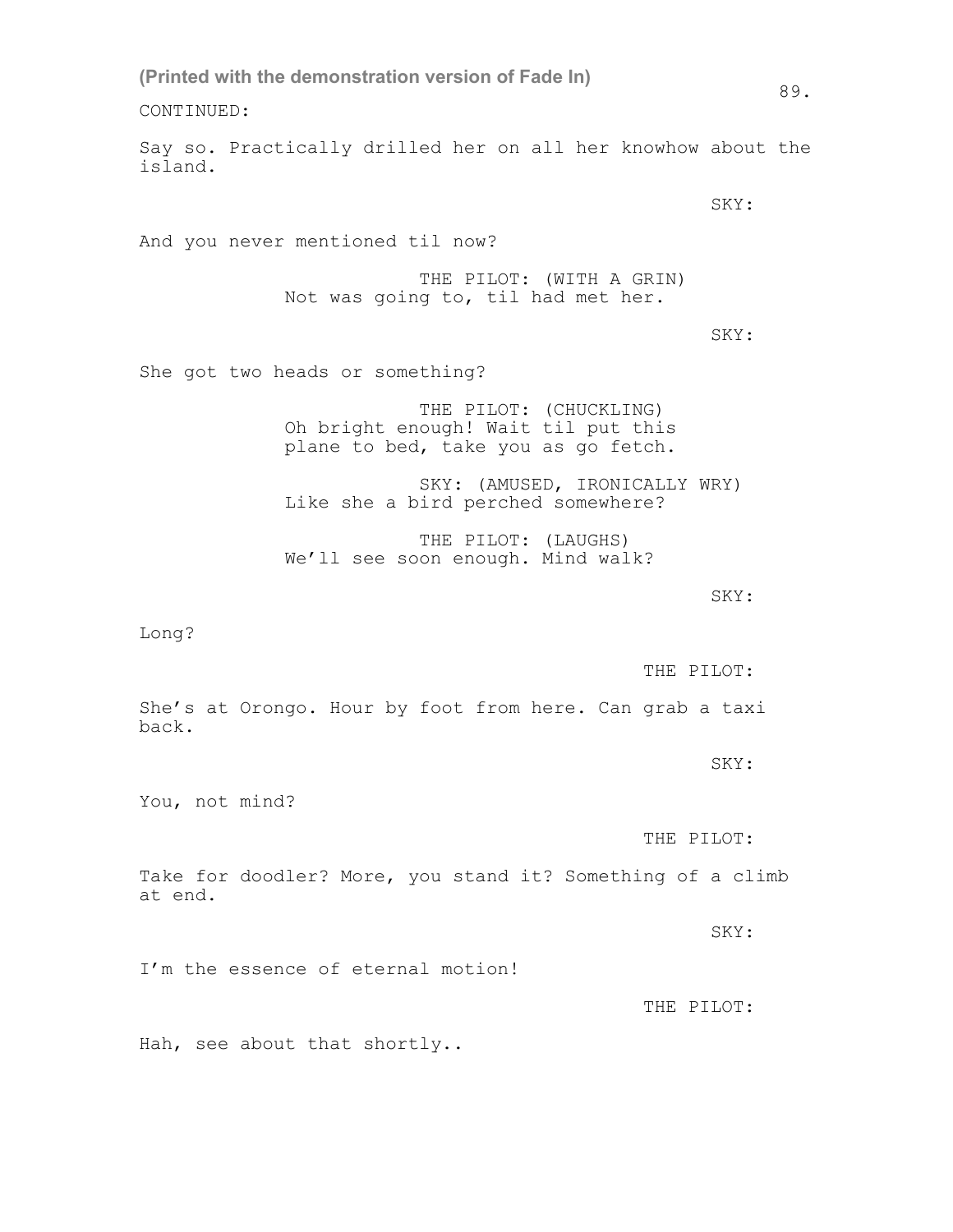EXT. ROAD F. AIRPORT, TWO THIRDS TO ORONGO - FIFTY MIN. LATER

Sky, laboring under heavy pack, pilot not so under light back-pack, walk along side of road from airport to Orongo. Loomed large and high in near distance before them is the nearest pie-crust ridge of sweeping up high side to Rano Kau volcano.

The pilot:

On foot, best way to soak in.

SKY:

Not going blow anytime soon?

THE PILOT:

Only if don't much take to you.

# SKY: (LAUGHS) Volcano or your grand daughter?

THE PILOT:

Both! Don't like being disturbed.

EXT. FOOT OF RIDGE TO RANO KAU TOP, EASTER IS -NOT LONG AFTER

Sky takes a breather hunched on one knee, back pack on ground by as the pilot (GIVE NAME) stands by too, itching get on.

The pilot: (Ricardo?/rick)

Time get back going..

Sky looks up at him. Reluctantly, he slings an arm under one his heavy pack straps and lifts it crocked in elbow as he rises to a stand. He swings pack onto back, strapping it on.

Sky:

Grand daughter climb this a lot?

Rick:

Carrying a pack as heavy, yours. Often enough, got legs of steel.

90.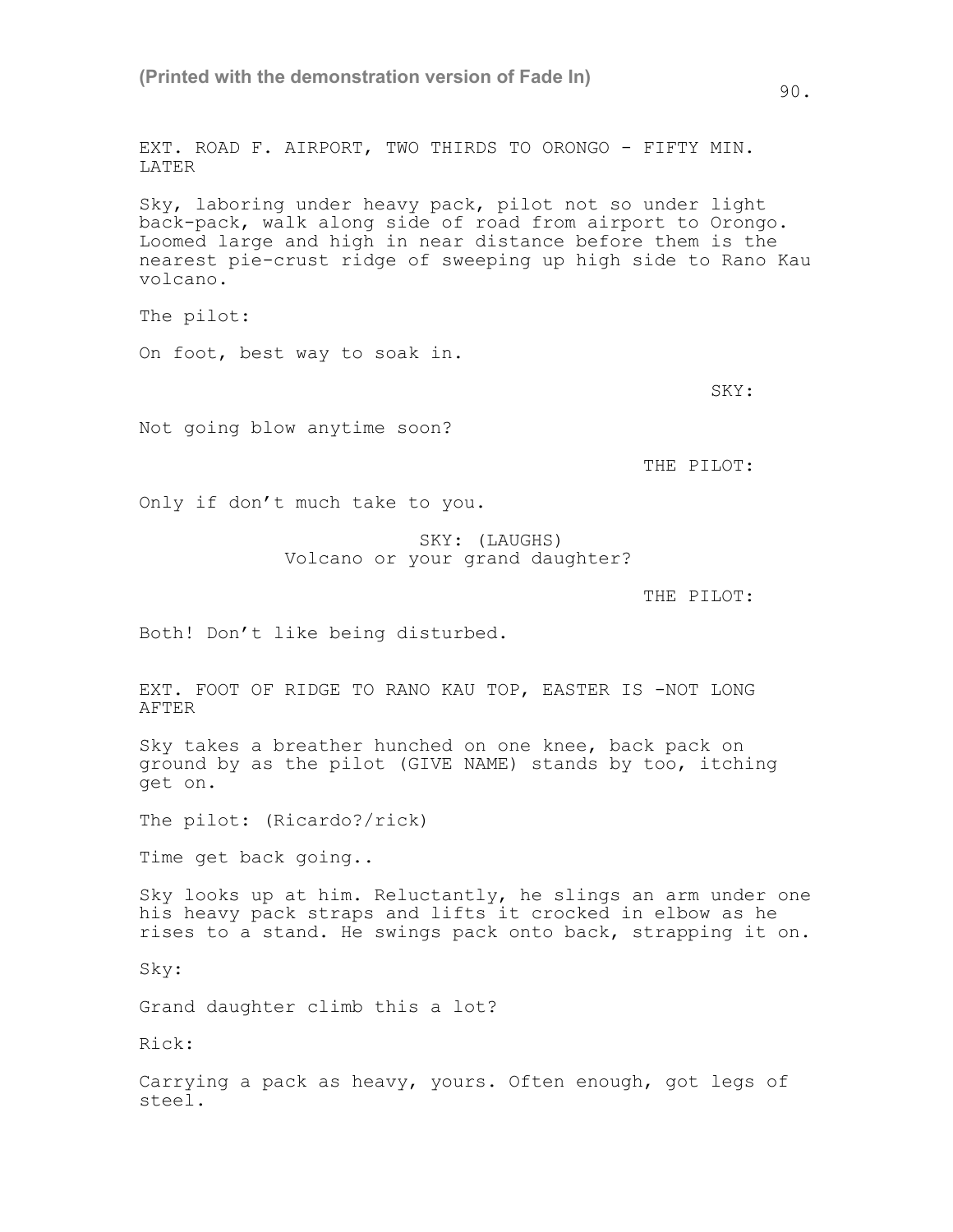SKY: Yeah? Sky daydream sees back of her shapely pliant of steel legs. RICK: (NOTICING SKY'S DIFFUSE GAZE) One them actual part steel. Fall she had. Lucky of survived it. SKY: Oh, was just imaging.. Don't stop her get around! RICK: If only it have! Gets around far too extreme much for my liking.. SKY: (LAUGHING) Same been said of me.. RICK: (HE STOPS SHORT..) And look what of happen.. SKY: I've vowed never put no one else.. RICK: Life puts all on the line. Nothing can do stop. And those, choose be. Sky, stoic, strides by him, goes few yard, stops, looks back. SKY: Coming?.. Rick nods. He trots up and by. Takes some for Sky catch up. Rick: See if you can keep up, huh? Sky surges by him. The next while it's one then the other pressing on ahead the other, up the steep rise for rim top. CONTINUED: 91. **(Printed with the demonstration version of Fade In)**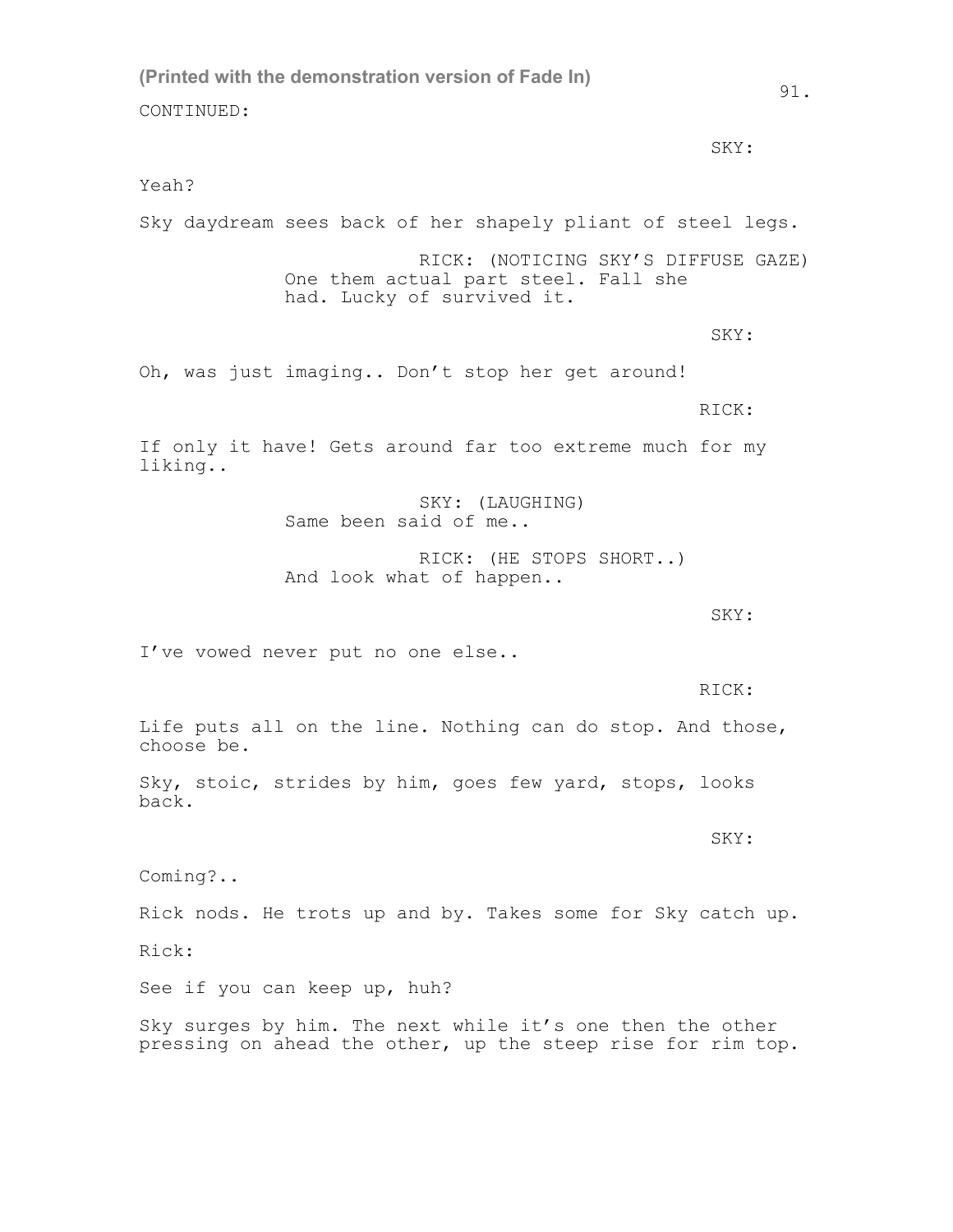EXT. RIM TOP RANO KAU FACING OCEAN - UNDER HOUR LATER

Sky an Rick, even apace, reach the rim top of Rano Kau, near where one ocean faced wall of the volcano has partially collapsed. Sky hefts off his heavy backpack and throws it to the ground. Rick eases his off and lays it down. He points to sag of the collapsed wall.

Rick:

This is where the birdmen came.

Sky:

Birdmen? Come to fly?

SKY:

..to? How so?..

RICK:

Lofty air here indeed if could. No, once a year men or women of high status were selected to participate who'd select lesser ranked ones to do actual climb down remanding of ocean facing west flank, who'd run to shore and swim to Moto Nui, Bird-man Island, just offshore. Each try be the one to gather the first egg of the Sooty Tern. And so forth..

SKY:

Of interest to your grand daughter?

RICK:

In her exploration of the eco cult-

ural become desperate times side of Easter Island, yah. Afraid too in..

RICK:

Darn girl insisted on getting a permit to study the south rim where began the descent. Been crumbling so off limits to anyone else..

SKY:

Just "perching" at top of, right?

RICK:

92.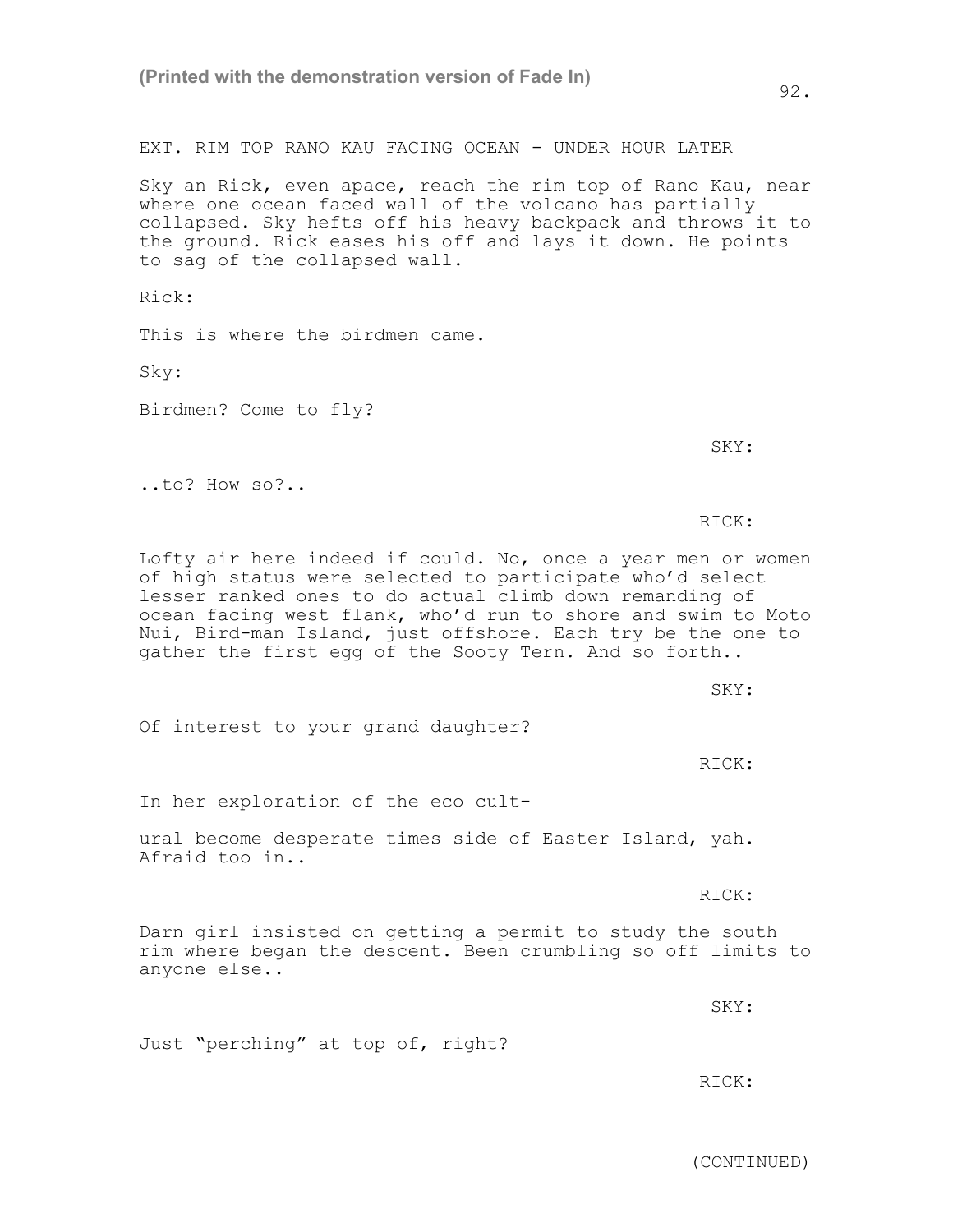CONTINUED:

No emerg calls so guess. We'll go meet. You'll be a special delight.

SKY:

How about scoot quick over, case..

RICK:

See heroic streak not fried too..

SKY:(GRINS NEAR AS BRIGHT AS OLD SELF) Saving peop whole other thing.

Sky sweeps arms down and in each swoops up the packs, tossing Rick his on upswing as slings own onto own back. He hastens strap it, Rick his, then trots for the sagging crater wall.

RICK:

Don't be in too damn a hurry. It's near five hundred foot sharp down!

SKY:

Nimble as a mountain goat here. You, take your care back there..

Rick grimaces hustling to catch up, at last feeling something of his age behind the now seemingly boundless energy of Sky.

EXT. MIDWAY ATOP SUNKEN RIM OF RANO KAU - TEN MINUTES LATER

Getting to park prepared Orango site, as looks down over the south rim, Sky spots Rick's grand-daughter, pretty even from a distance, hunched on bend knees at the bottom midst of it's U sweep, large backpack lain by her. He spies her reach in the pack and pull out a climbing harness, length of rope, and other climbing accessories. He runs for perimeter of the over-look, charging by No Access signs. He scrambles down the tricky narrow ridge for her. Rick runs to stop at the signs.

Rick:

Watch your step, Sky!

The girl seeing Sky race down for her, hastens get her gear set up. She knells over edge and hammers in a first peg.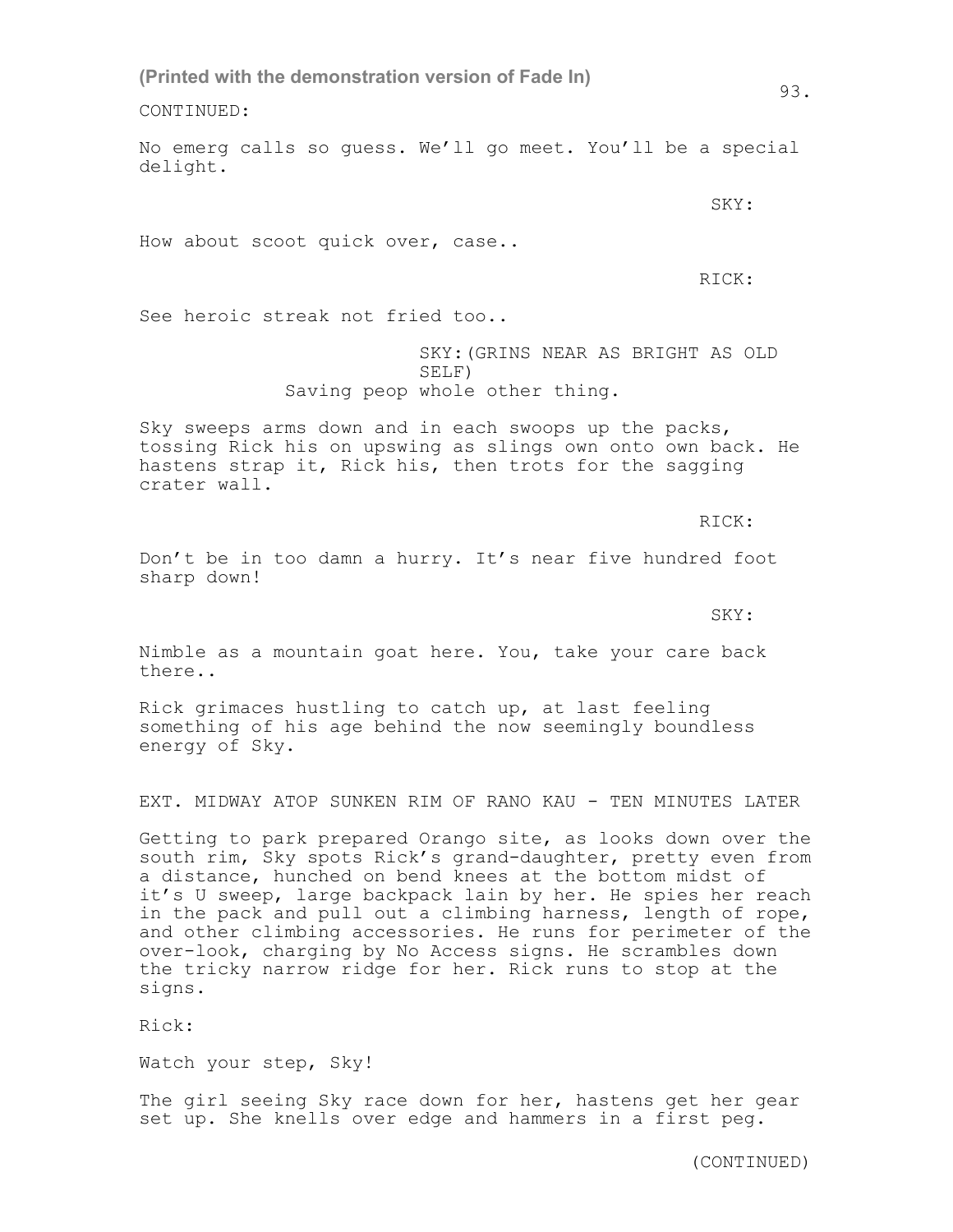CONTINUED:

She loops her rope about her shoulder, pulling end of it through the ringing ring. Sky getting close, she hefts herself over the edge, and slides down several meters of the rope and cliff face, before clamping to the stop. She quickly pounds another peg into the cliff side. A couple of park attendants at the overlook, run up to Rick. They stand there stupefied, daunted not to proceed further. Rick though barges by the two, and starts scramble down with some caution towards Sky.

Sky gets where she descended, drops to knees. He leans over peering to her, twenty feet below, she driving nailing a peg.

Sky:

Hold on there! They'll never let you continue your work, go on..

The girl:

Too late. Already gone too far!

SKY:

No. I'll take the blame! Say a stunt I set up for us. Then thought better of, you come on up now..

THE GIRL:

I can do this!!

Know you can. Not the point..

THE GIRL:

Just because missing one leg..

SKY:

SKY:

Not about! Be the smart girl, are!

THE GIRL:

Brains over brawn?

SKY:

This case, yeah.. I'll not try stop you. It's but for you, to decide..

94.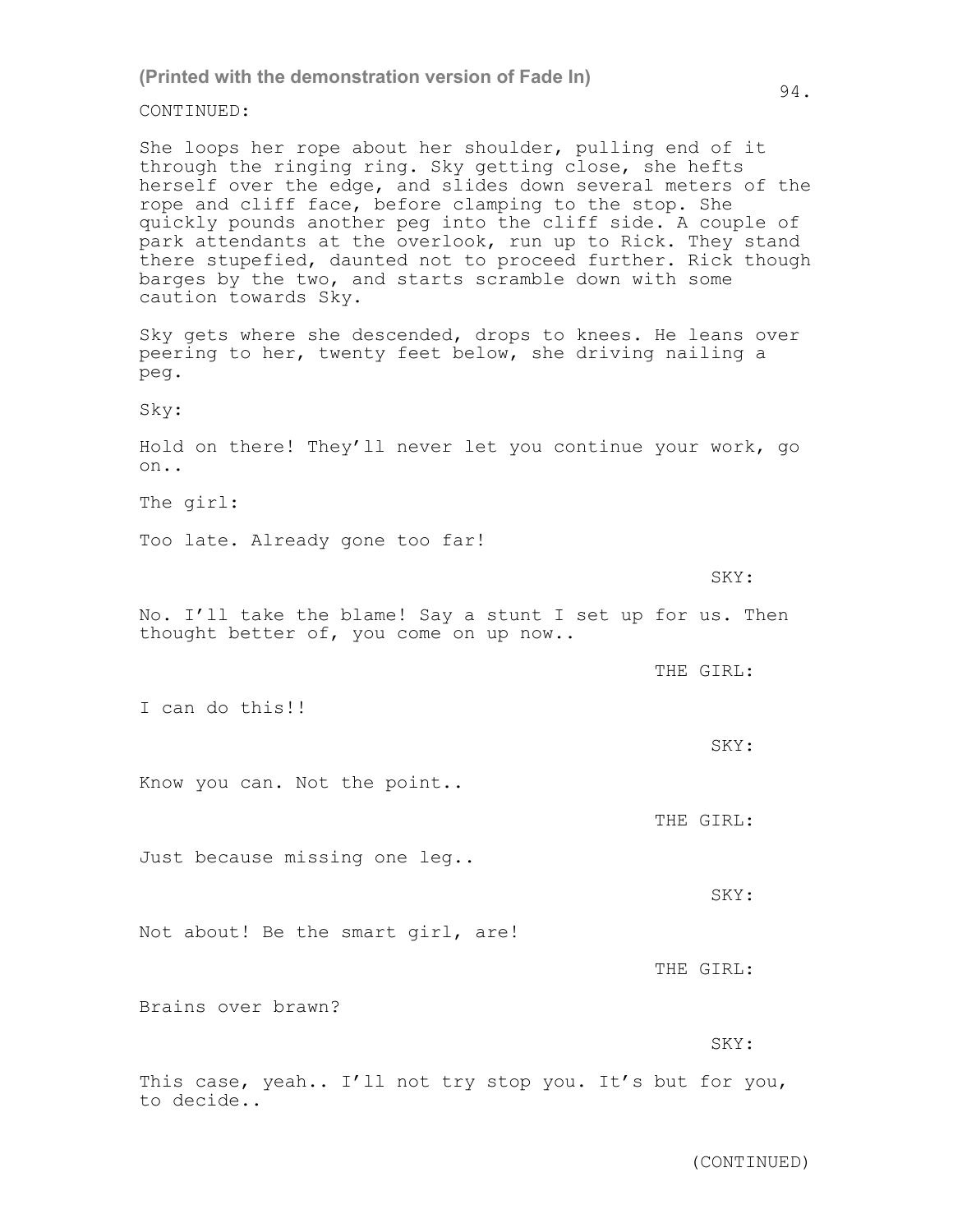CONTINUED: (2)

Luckily, as most woman, she feels an overwhelming tug for Sky. Yet tug to tackle the extreme challenge, thrill lingers.

THE GIRL:

I need the challenge.. . Know how it was, for them..

SKY: (SMILES THEN ABYSS BLUE AS OCEAN) Not the place or time, for.. Wish I'd known when to, stop..

She feels a sudden great need to assuage him.

THE GIRL:

Think buy that, huh? Sky.

Sky brightens, returning the smile, bright as sun. He reaches down an arm despite reaching but a quarter of way to her. Rick comes up beside Sky, but remains silent so not disturb. His granddaughter looks down, sighs, then with heavy arms begins to climb back up the cliff. From look-off, the park attendants finally carefully begin pick way down for them.

She climbs to reach of his hand. She places free hand in his and holds it motionless few moments til he squeezes her fing-ers, light. With his assist, she clambers last way to top.

Sky wraps arms around her, holds her, then lets an arm drop. He guides her with other about her shoulders from edge into arms of Rick. The park attendants are only a few yards away.

Attendant: (shouting)

Crazy?! What think? Much danger..

Sky steps up in between her and Rick and the attendants.

Sky:

A stunt. My doing! Set it all up. Never was she going all the way.

ATTENDANT:

You expect us to believe.. . Hey, I of seen you. TV. You and that star girl who fall. Say your fault she..

Rick: (interceeding)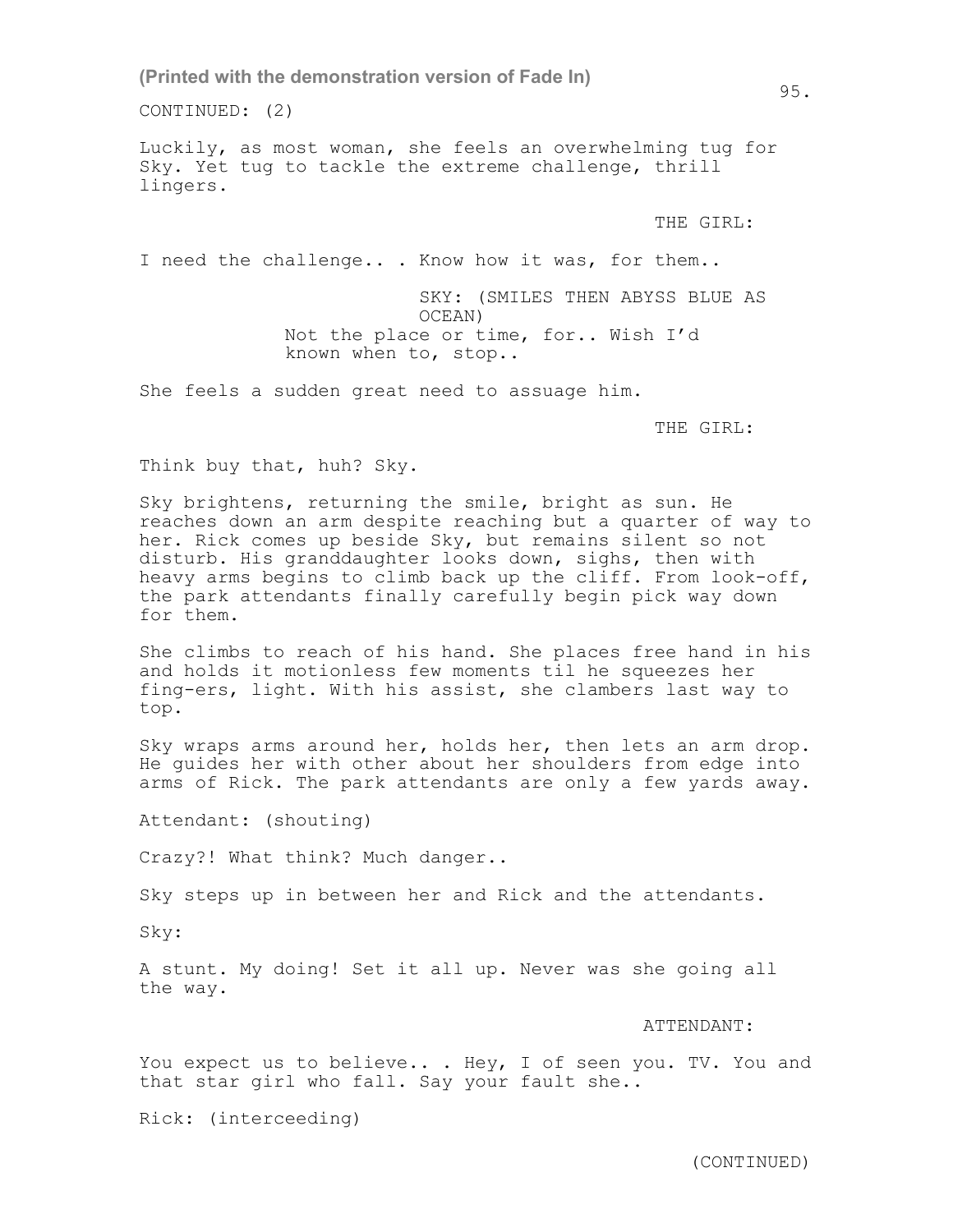My grand daughter climbs superb well! Never in no danger, this. ATTENDANT: She only got one real leg.. The girl slips out from her grandfather's embrace. She raises her other leg and taps its lower half artificial part. Audrey: As good. Run circles about you. Rick: She sure as can! AtTENDANT: (taken aback) Never meant say, crippled can't do, stuff. Look, promise never try this again.., will not take action. But can't allow you back to this part of Rano Kau! OFF L-I-M-I-T-S ! Have do your research elsewhere! Audrey: Should gone on, done it all, then! Rick: Audrey.. The Rapa Nui were driven to extremes by the extremes of the deprivation of their environment.. You, girl, need not be!! AUDREY: Wanted get into their psyche, so.. SKY: Driven. Been there. Leads to tragedy. AUDREY: For the few not of made it.. But all held the dream of conquering. Rick: The lesser class conscripted to do. They not the choice say no, as you. CONTINUED: (3) 96. **(Printed with the demonstration version of Fade In)**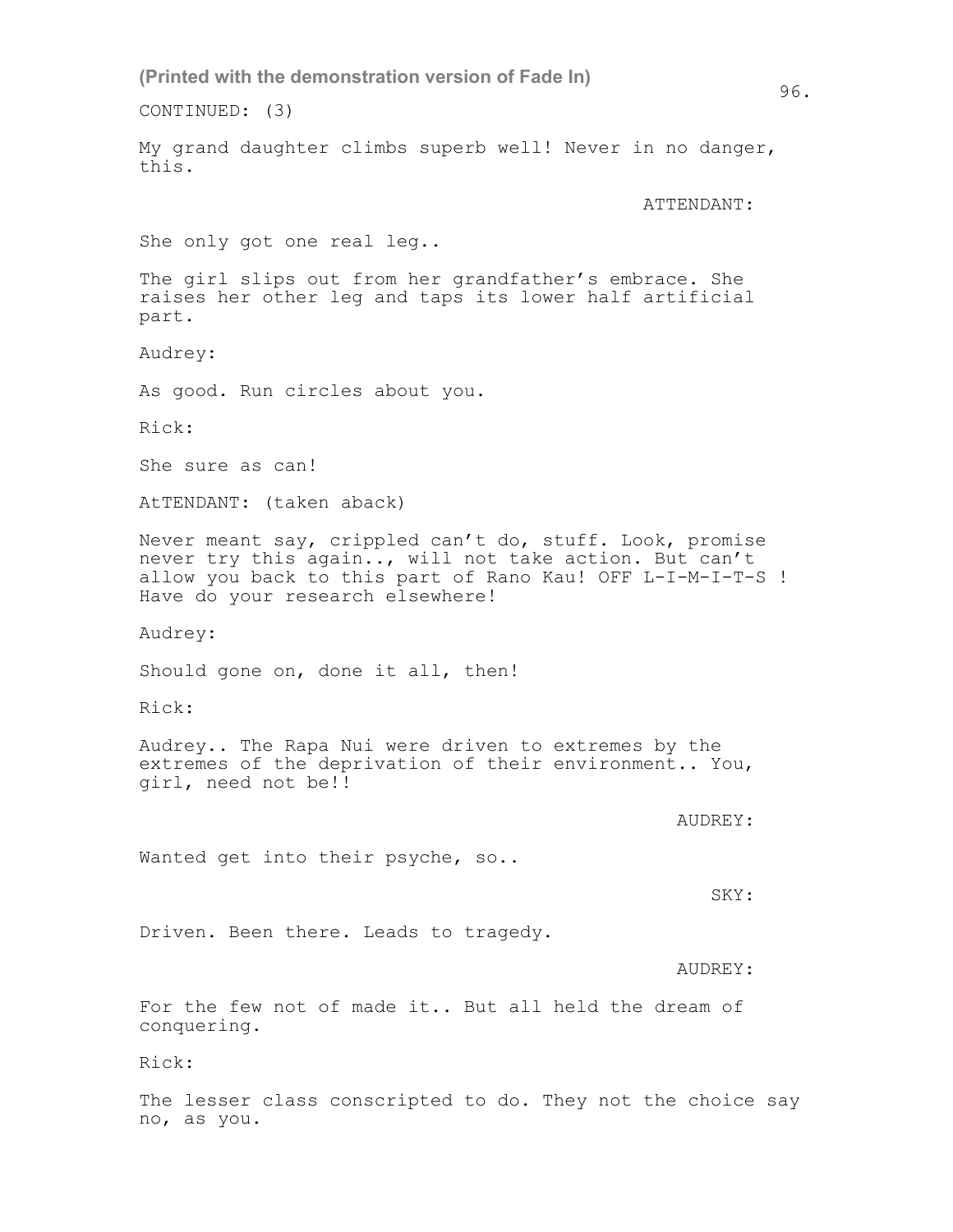CONTINUED: (4)

#### AUDREY:

Yeah but once were, have felt..

Sky:

Most alive.. Hah, my own curse..

ATTENDANT Two:

Hear any I said. Its over, any this. Promise never try again..

Audrey:

I.. Yes. Over. Okay. Satisfied. Not try ever again descend Rano Kau.

ATTENDANT:

Okay. Now all you get back up to the look-off. And watch your step!

EXT. SM TRAILER (AHU AKIVI, EASTER IS) LATE PM, MARCH 20/ 2013

Sky and Audrey sit outside a small trailer situated in sight of the ocean facing seven Maois on their shared shelf of pedestal at Ahu Akivi. Closer to the Maoi, is a cluster of onlookers, some sitting in folding chairs set up, with food and drink and blankets, cameras, some on tripods, and such.

SKY:

Left us. Not want see, too?

Audrey:

These Maoi as face the Fall Equinox at sunset this eve? Guess thinks im-portant we see that together alone. What your father saw too, with me. So curious, he, to know all about.

SKY:

At your upside down world, start of spring back in L.A. . Of wondered why needed make these to see, too.

AUDREY:

To commune with that as brings the light of life, that floods to warm and offset the cold black of night.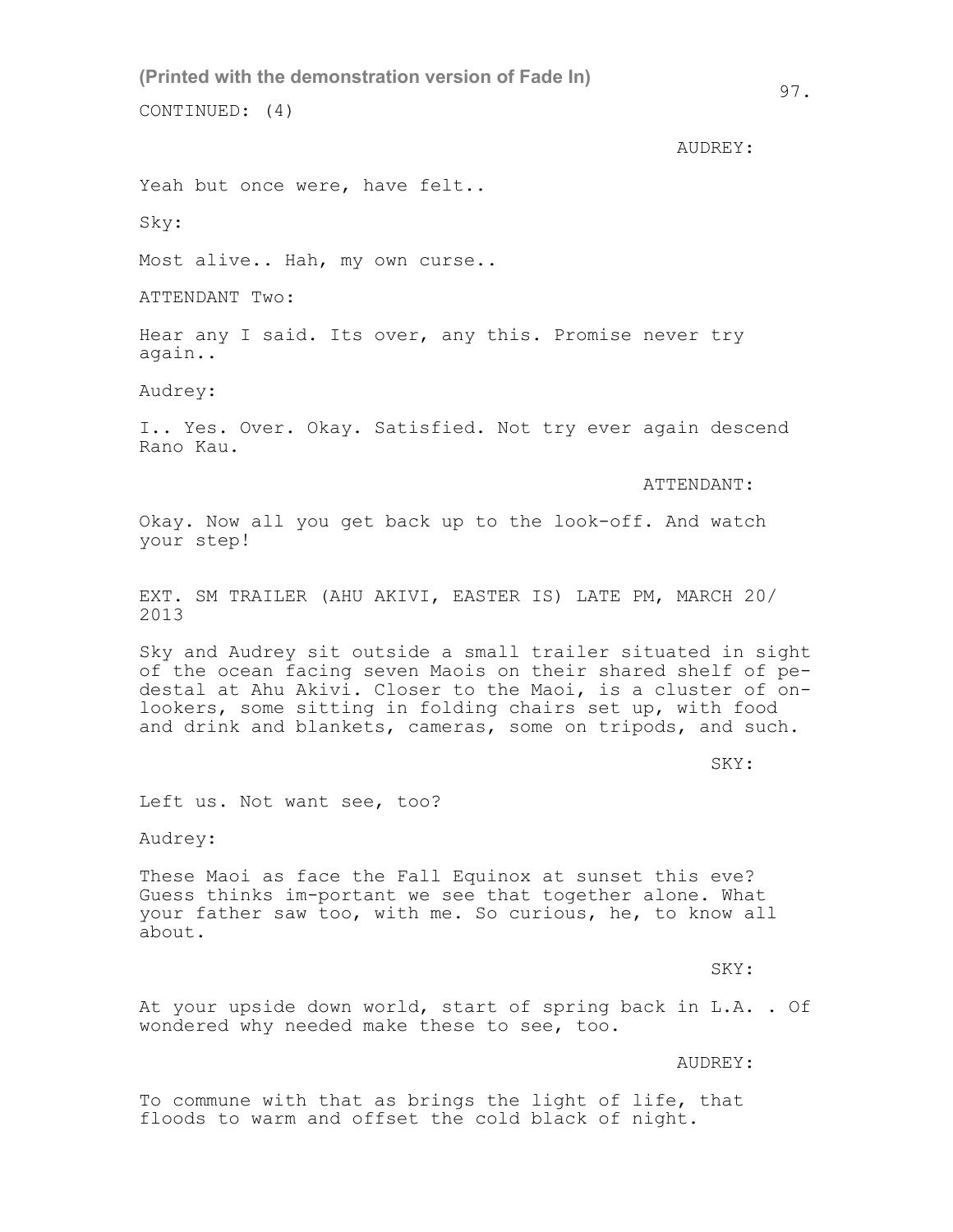SKY: You know you're a poet at heart? AUDREY: A romantic.. How about you?.. SKY: How can not, Easter Island at Equin-ox at sunset, with the Maoi, and.. She, as well as Sky, is surprised, gone so far as.. AUDREY: Me? All three limbs of me. SKY: All your limbs including how make that one too as lovely on fire as you inside. AUDREY: Wait. You waited me to go on, climb all the way down, back there? Yet? SKY: You'd of made it, but.. AUDREY: Yet a tinge of doubt, that other girl, you had her, convinced?.. SKY: Could do anything, as good as I.. AUDREY: But couldn't.., after all. SKY: (FALLING SILENT AT END) She took the fall, because. A tinge of been the difference between.. CONTINUED: 98. **(Printed with the demonstration version of Fade In)**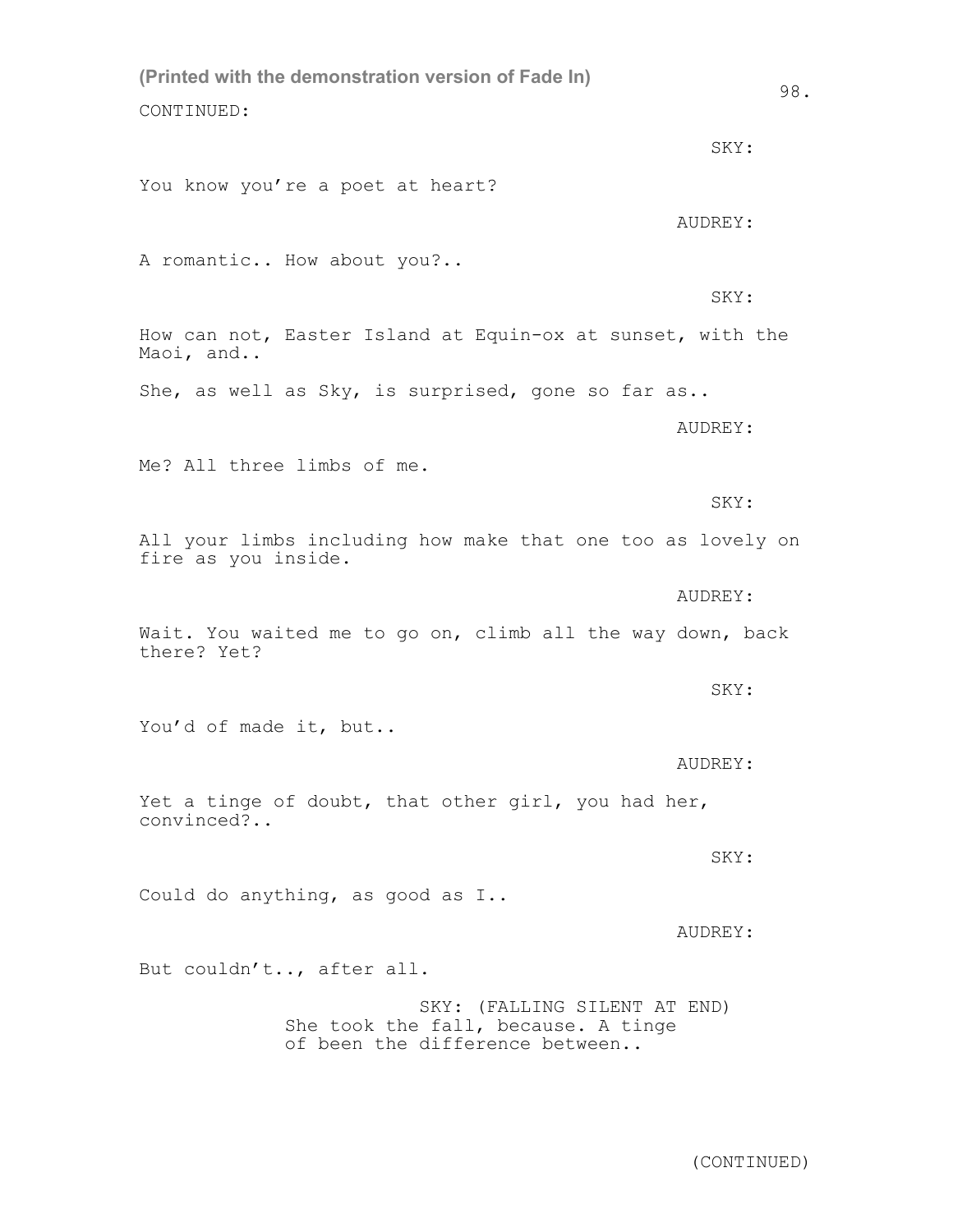She lifts up her chair, goes over and slides down to sit on Sky's lap, real and artificial leg hooking over his thighs, her lower legs dangling just off the ground off them. Sky rubs each hand down her real and artificial leg, equally. Sky: Gnarly nice legs.. Audrey: Nice of you to say. SKY: This can't do too far, know... AUDREY: How long going take, get over. Go-ing stay in own purgatory forever? Look at the Rapa Nui. They descend-ed into the hell of their own mak-ing. But look at the extremes they took to keep trying, believing.. SKY: The Birdmen ritual.. AUDREY: Yep. And look at your dad.. SKY: My dad?!.. AUDREY: He had such a live fire in his eyes glazing into that same sunset even as something so deep in him was burning him alive from insides.. SKY: You could tell, was? AUDREY: Yeh like what you got. Of different sort sure but the burning as so. SKY: CONTINUED: (2) 99. **(Printed with the demonstration version of Fade In)**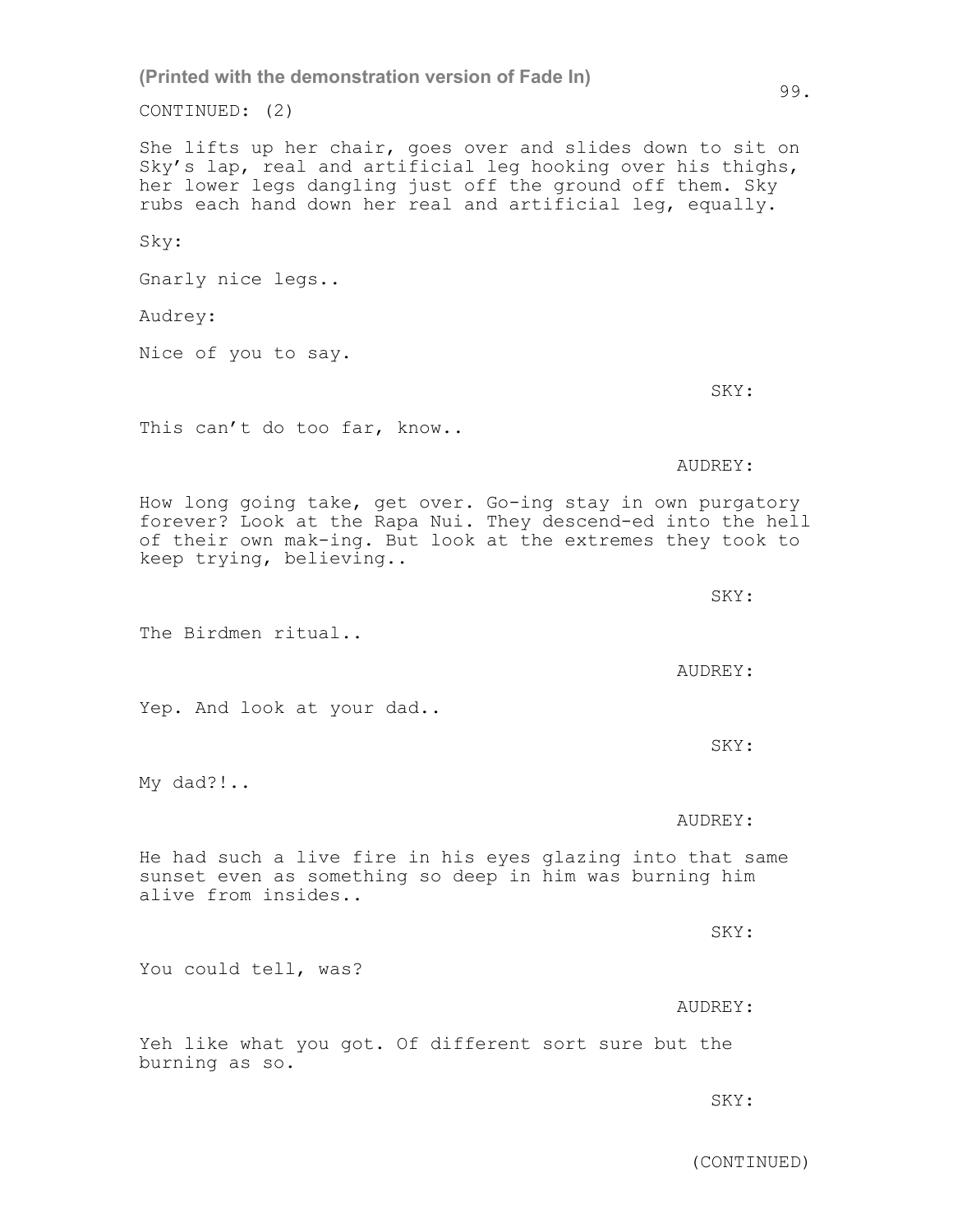Any mention where off next? Rick flew him to Lima know, but after? AUDREY: Machu Picchu. Fascinated so of it. Made swear not tell, not even Rick. SKY: Wanted no one on trail! After Lima. She looks into his eyes gazing already ahead to the way for Machu Picchu. She twists deftly up and kisses him on lips. AUDREY: Stay in the now with me. Tomorrow's whole other universe of time away. SKY: How can you already feel so connected with me.. AUDREY: That happens with you? A lot? Sky nods. Audrey: Well. Hardly none to me.. Sky: Always been super focused? AUDREY: Yeah. Turn-off think? ..Not you? SKY: No same. But know not where leads.. AUDREY: Back to your dad? SKY: CONTINUED: (3)

**(Printed with the demonstration version of Fade In)**

100.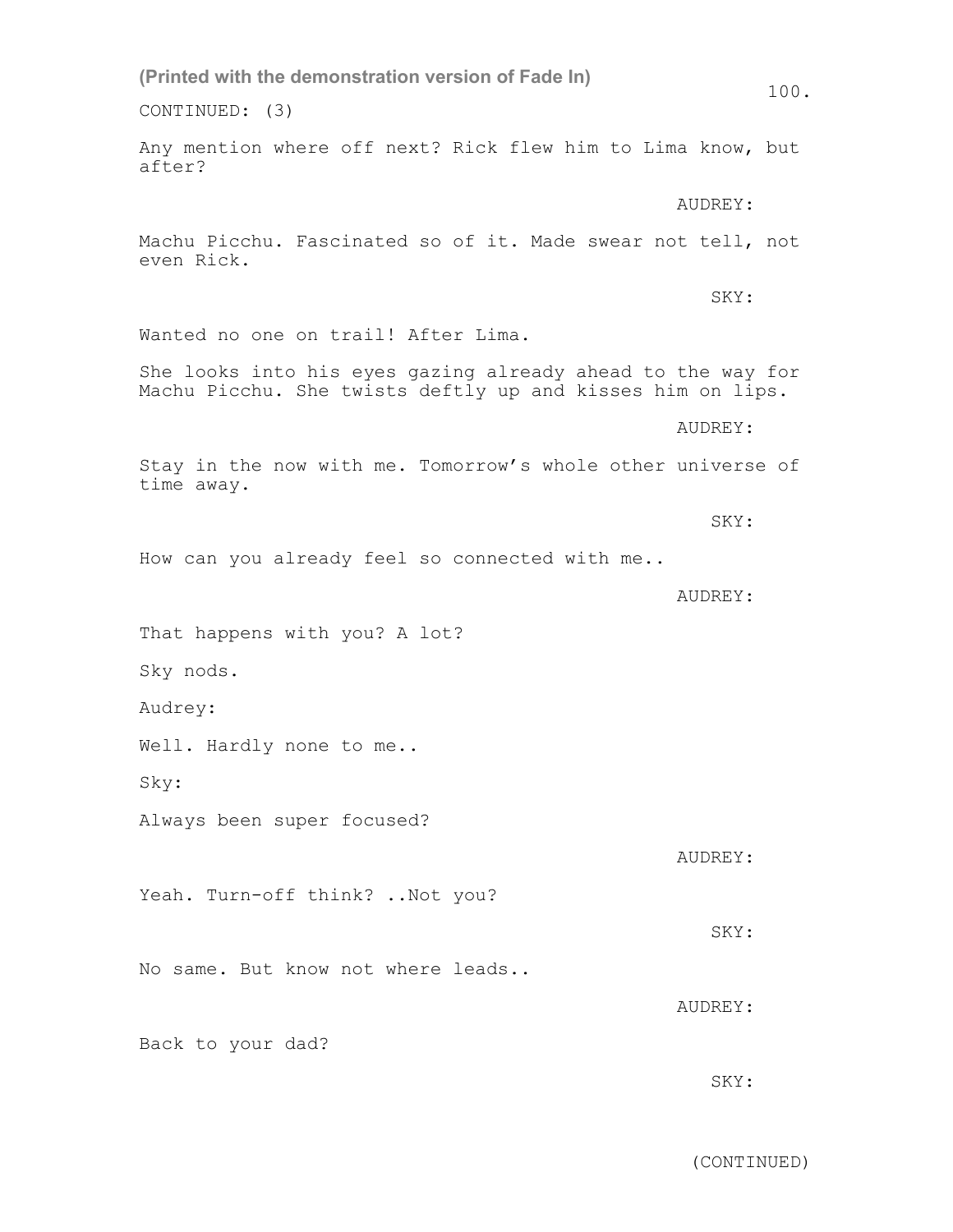CONTINUED: (4)

Sure hope anyway. He sure as seemed know where he was heading.

AUDREY:

Oh, the where's that.

SKY:

Connecting us to the stars and the worlds beyond ours, near and far.

AUDREY:

Just that huh? And you feel a need go bigger, somewhat?..

SKY:

Hmm. Never heard anyone prognose me that way before. Maybe, so..

Audrey smiles, and rubs along his hips beneath her thighs.

AUDREY:

Rapa Nui sure wanted connect to our star. Maybe why come here, to feed on that great urge to bolster his.

> SKY: Wow. Extremes went through aligned to extremes of his past and future.

EASTER ISLAND AIRPORT - EARLY MORNING, NEXT DAY

Seated at side window, plane low above ground yet, taken off from the Easter Island runway moments go, Sky looks out wind-ow down towards a visible road below, where clearly seen is Audrey lying on her back on it's shoulder. Her head and torso is propped up by her extended arms behind as she watches the plane, him, through his window. She lifts up her half artifi-cial leg, extended long from the thigh in her short shorts, and waves it back and forth, a parting for him. Sky smiles. He waves his hands before his window on back down to her.

I/E. Sky's view out plane & of Plane c. Of Lima's -5 hrs latr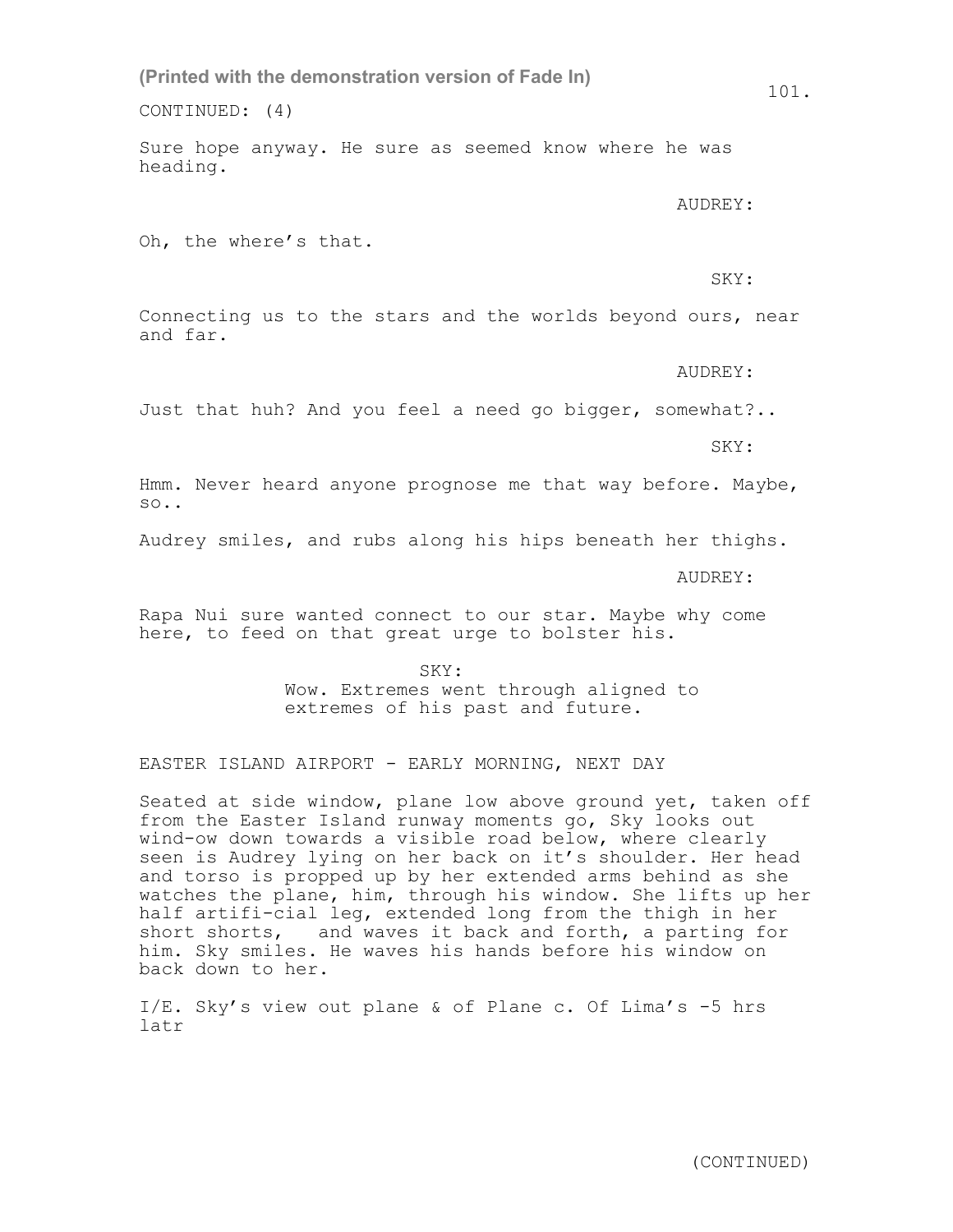CONTINUED:

Lima, Peru - J Chavez International Airport (LIM). Sky watch-es from plane the airport and its surrounding low spreads of ship and truck cargo container spreads, and of cars and vehic-les, and of warehouses and light industrial and commercial en-terprises as the plane descends for it flying low over this landscape. Just back behind in the harbour? is a floatilla of ships. View from runway sees plane on last approach to it then its wheels grounding down on one of its landing strips.

## EXT. LIMA, PERU - SAME DAY AT DUSK

Leaning hip against his hotel room's forth story balcony rail-ing, Sky gazes across upon the historic downtown district of Lima, Peru. The sun, low over the Pacific Ocean to the west, drops towards sunset, casing a magically amber glow over all.

> SKY: (IN WONDER) Alone time for once. No distract-ions but view from very room Dad stayed here. Just had follow my vibes, here. Trail getting warm?..

He hears noise inside around the hallway door into his room, like someone stumbling against it. Super alert, Sky bounds into his room through the open balcony doorway, and to the other door. He hears someone, heavy set, run down the hall away. Sky unlocks the door and whips it open, and jumps out into the hallway, looking way the someone had fled. Already out of sight.. Sky scratches his head. He spies a mark on the door, like something been pressed up against it..

# Sky:

Huh. Wonder, listening in? So trail not only warmer, getting hot! Got have watch my step here on. And def-inite got stop talking aloud..

INT. SKY'S LIMA HOTEL ROOM HALLWAY

Sky's room, hallway door, swings open into the hallway. Sky winds around it into the hallway, dressed to go, backpack on. He looks down at the watch he's wears on a wrist, three am. (Hear faint on soundtrack too 3 AM like earworm in his head).

Sky: (amused imitates matchbox 20..)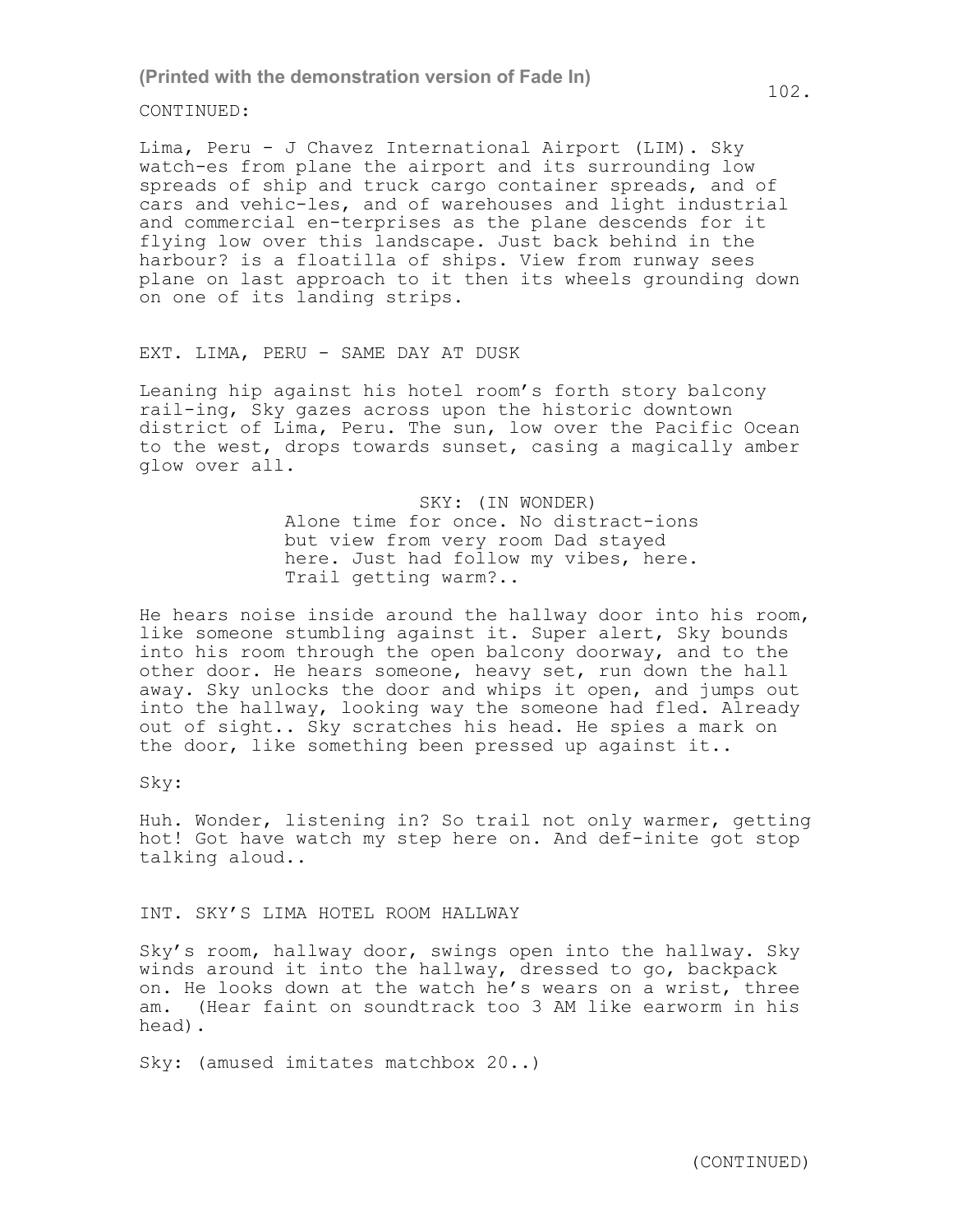CONTINUED:

Kay here, she'd say, baby, it's three AM, I must be lonely.. when she says baby well I cant help but be scared of it all, sometimes

..rain gonna wash away I believe it Always scared for me, me none so! Want succeed got tread, careful, though. Dark of night, slip away.

INT. THE (SAME) LIMA HOTEL - SOON LATER

Sky's in the elevator going down. Button depressed is for a service floor, one below lobby that elevator slides down past by. At the service level, door opens. Sky stealthily exits.

EXT. OUTSIDE NEXT TO BACK OF THE LIMA HOTEL - SOON AFTER

At discrete unlit back door to the hotel in yet black early morning, as used by service and delivery staff, Sky exits. He deftly quick melts into the nooks and croonies of the deepest shadow, soon invisible to any might of seen him depart.

EXT. NEAR LIMA (LONG DISTANCE) BUS TERMINAL - ONE THIRTY PM

Sky peeks discreetly out dilapidated curtains of window of a run down hotel (if one?) room to the Lima bus terminal across the way. He checks his watch: 1:30 PM.

SKY:

Got catch the two PM, not be seen.

He closes the slim crack between his curtains.

SKY:

Luckily I bought just for..

He looks back at bed inside where lies a native seeib lady's white sombrero, high peak, wide brim and quite big dun shawl.

SKY:

Dude goin look like one big ol'lady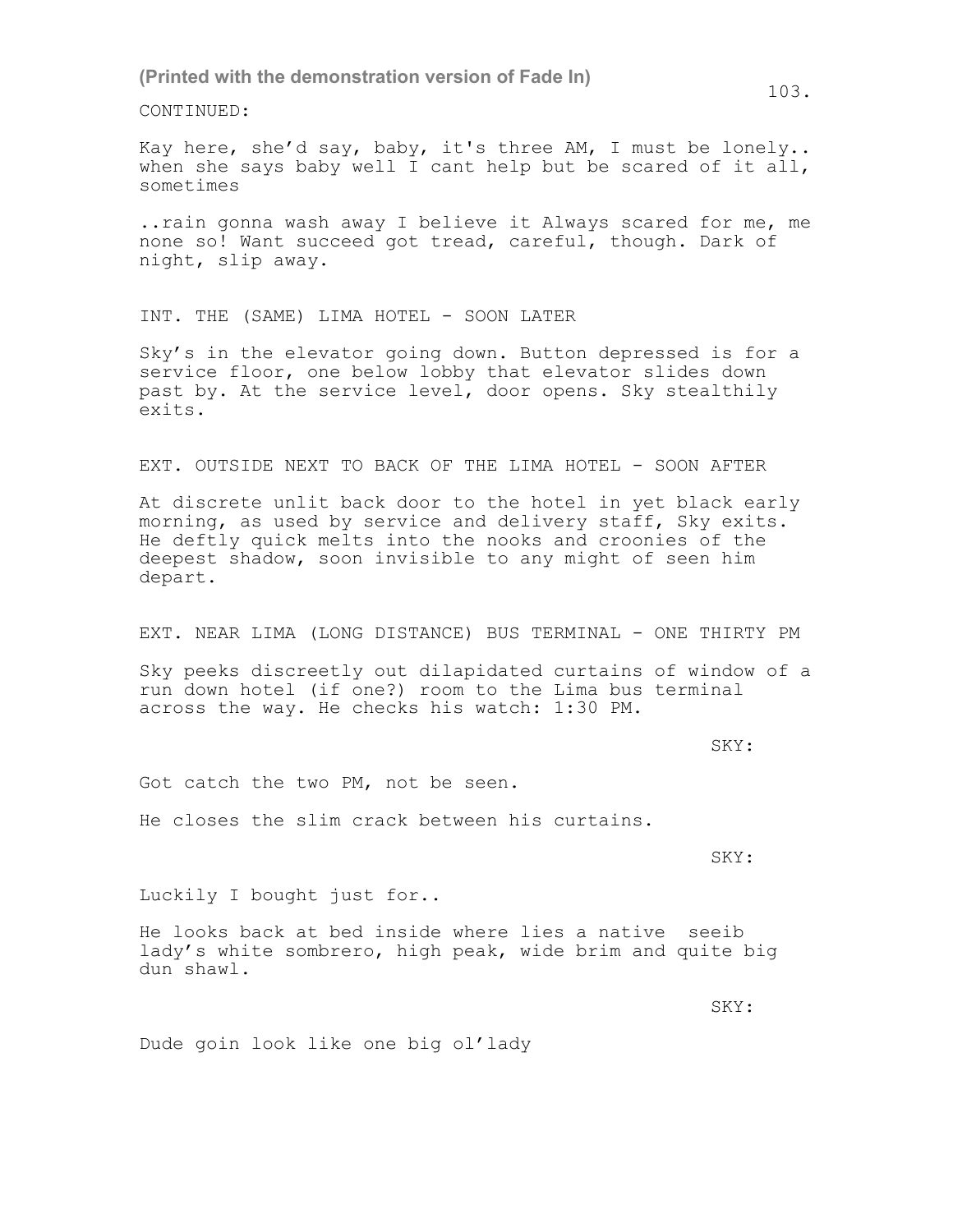EXT. LIMA (LONG DISTANCE) BUS TERMINAL - JUST BEFORE TWO PM

Chin tucked deep, face hidden under sombrero and top of the shawl, and by rest, backpack and his body so he seems a hunch-back hulk of elderly Peruvian woman, Sky feigns laboriously shuffle the last yards to get about to depart bus to Cusco. In exposed fingers clutching shawl shut, he holds his ticket.

INT. INSIDE THE (CRUZ DEL SUR, BUSLINE) BUS - MOMENTS LATER

Sky in get-up shuffles down aisle for back of the packed bus, driver peering back at him oddly. Driver checks watch. Seeing it's two, he's compelled back to getting the bus going. Young Peruvian girl seated at back stands to let Sky have her seat. Sky smiles at her. She gasps. He puts finger to his mouth.

Sky:

Ssh! Long story. Tell you on way..

The girl, around his age, smiles back fondly at,on him.

INT. BUS ON LONG HAUL TO CUSCO - SNIPS FROM TWENTY-ONE HOURS

Not sure what what.. Mountain passes, tricky precarious bends, narrow in-between leeway, desolation landscape..

Midway of the long twenty plus hour bus ride to Cusco (now two or three in the morning), bus on narrow strip of road as-cends through a mountain pass. It winds about a sharp bend as a truck appears going opposite direction. On bend they pass each other, only few inches in-between them, bus dangerously near its own narrow road shoulder and the chasm beyond..

Inside bus, bus hits a bump and sways in for the truck. Their sides rasp against together, shooting sparks off their metal skins into inkiest black of night. As most the bus passengers yet sleep uneasily, Sky wide awake catches the girl as she stumbles. He lowers her to lie on his lap. She's anxious.

SKY:

We'll get there okay. The girl his age: How be sure?

104.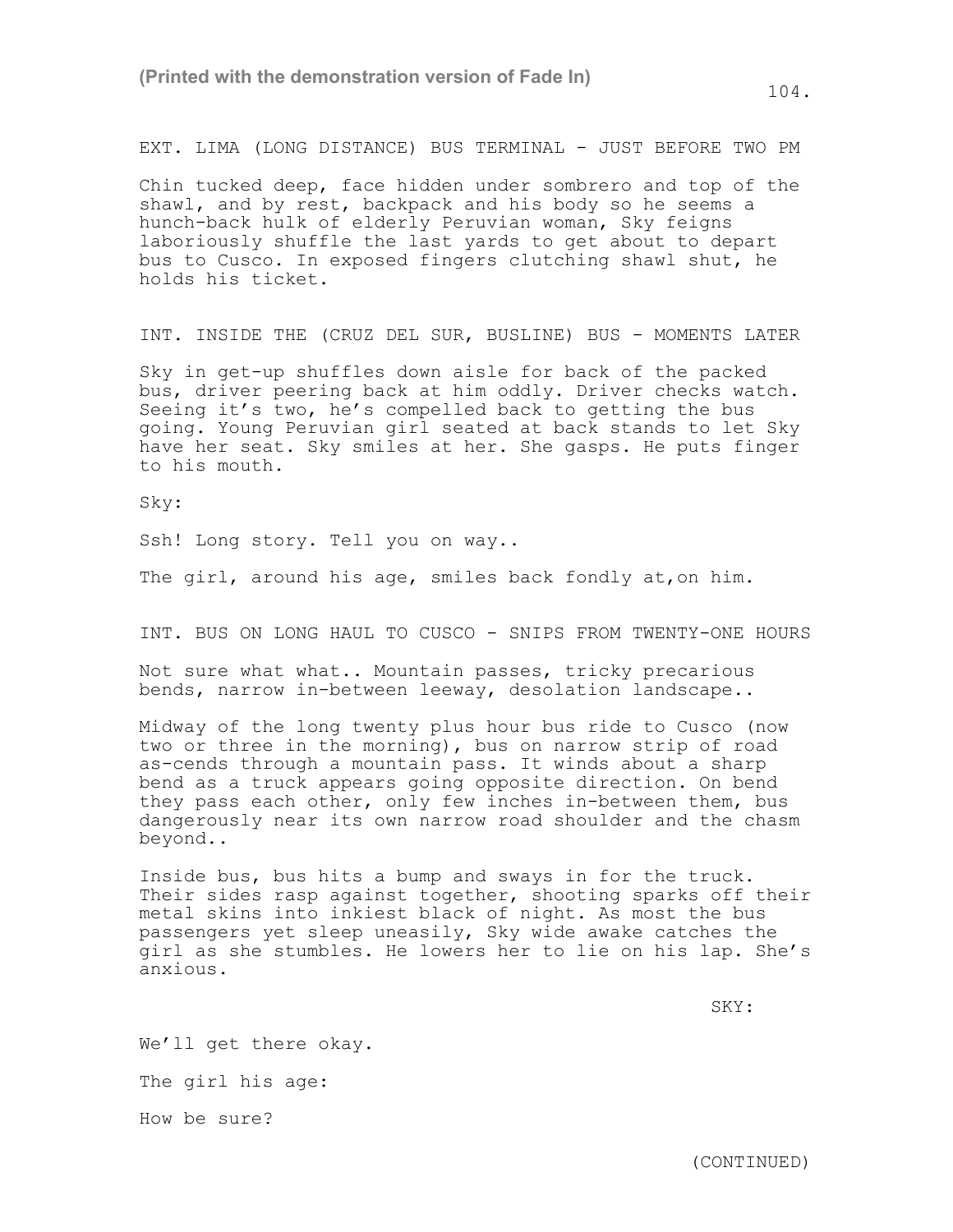SKY: (SMILING RADIANTLY) I see it. So.., know. As unrational sounding that, she relaxes, somehow reassured. She becomes rather instead scrutinous of him in his disguise. THE GIRL HIS AGE: Why you dressed as... SKY: Ssh, not so loud.., huh? She nods. Sky: (in low voice) Searching for my missing dad. Bad men may of something to do with.. The girl: You afraid, them? SKY: No. Never been afraid, anything. But not stupid enough let anyone.. THE GIRL: Sneak up on? SKY: Something like. Do my dad no good.. THE GIRL: They get you, too! SKY: Yeah. My dad's a very smart man.. THE GIRL: Too? Smart enough not be of caught? SKY: CONTINUED: 105. **(Printed with the demonstration version of Fade In)**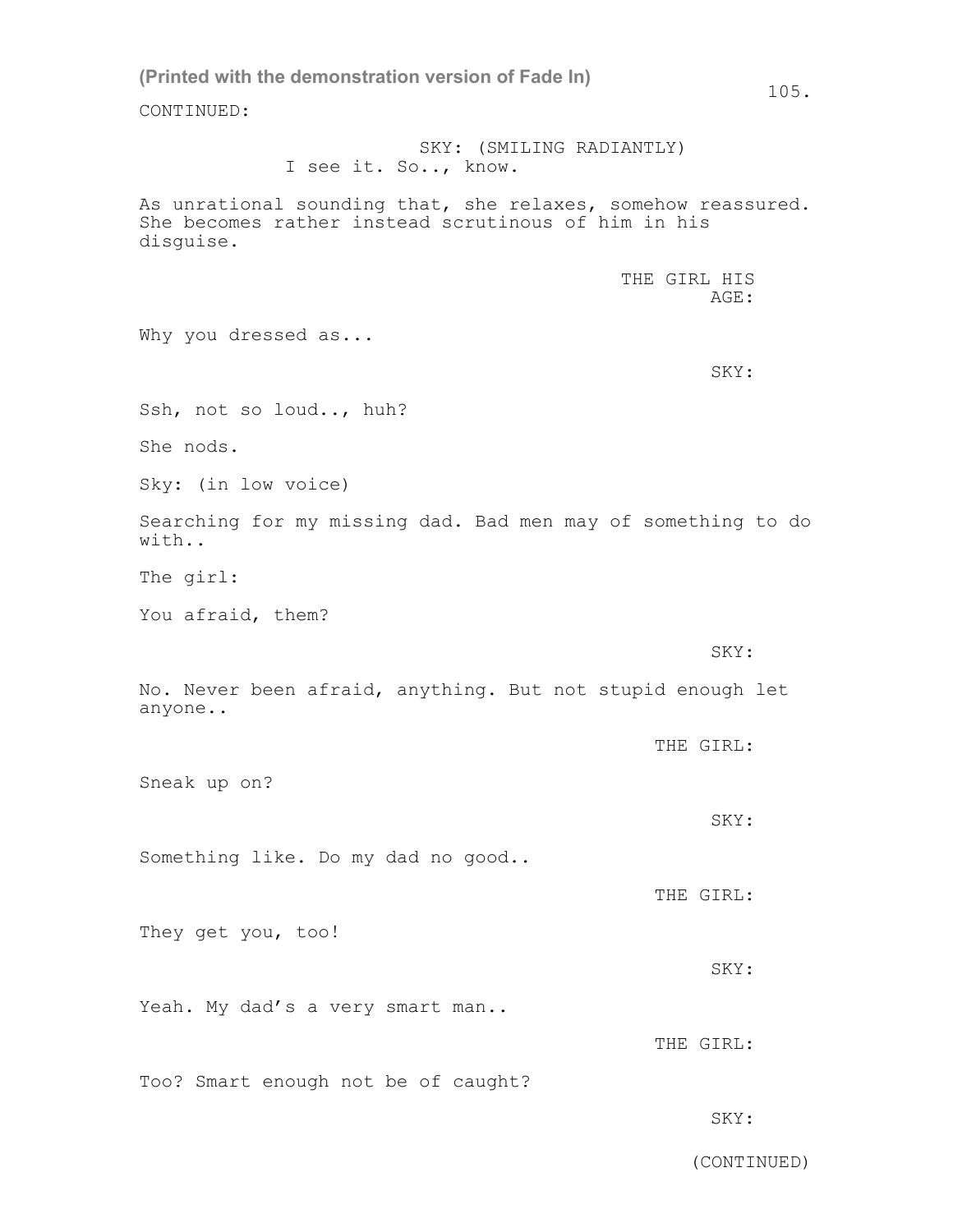I sure hope.. Bus swerves taking wide turn around next bend, tires on abyss side straying to the shoulder. Sky cups her hands inside his. SKY: Relax. Be okay. Once more she untenses. The girl: Dad went Machu Picchu? I a guide many times. Come with me, I show. SKY: Play my daughter til out of Cusco? THE GIRL: Can do! I show you way after not be seen. Get out of you disguise, get I see all the real you, then.. Sky rolls his eyes. The girl his age: (offended) Why you do? Sky: Every girl see wants see all of me! The girl blushes. He leans over to whisper in her ear. Sky: Let know who am. Sky. Can't tell. The Girl his age: (brightly) Me, Añallaw Chaska! Quechuan, um, Incan, for: how wonderful, beauti-ful, sweet - very bright star! SKY: Indeed as you are, Chaska. Chaska beams. CONTINUED: (2) 106. **(Printed with the demonstration version of Fade In)**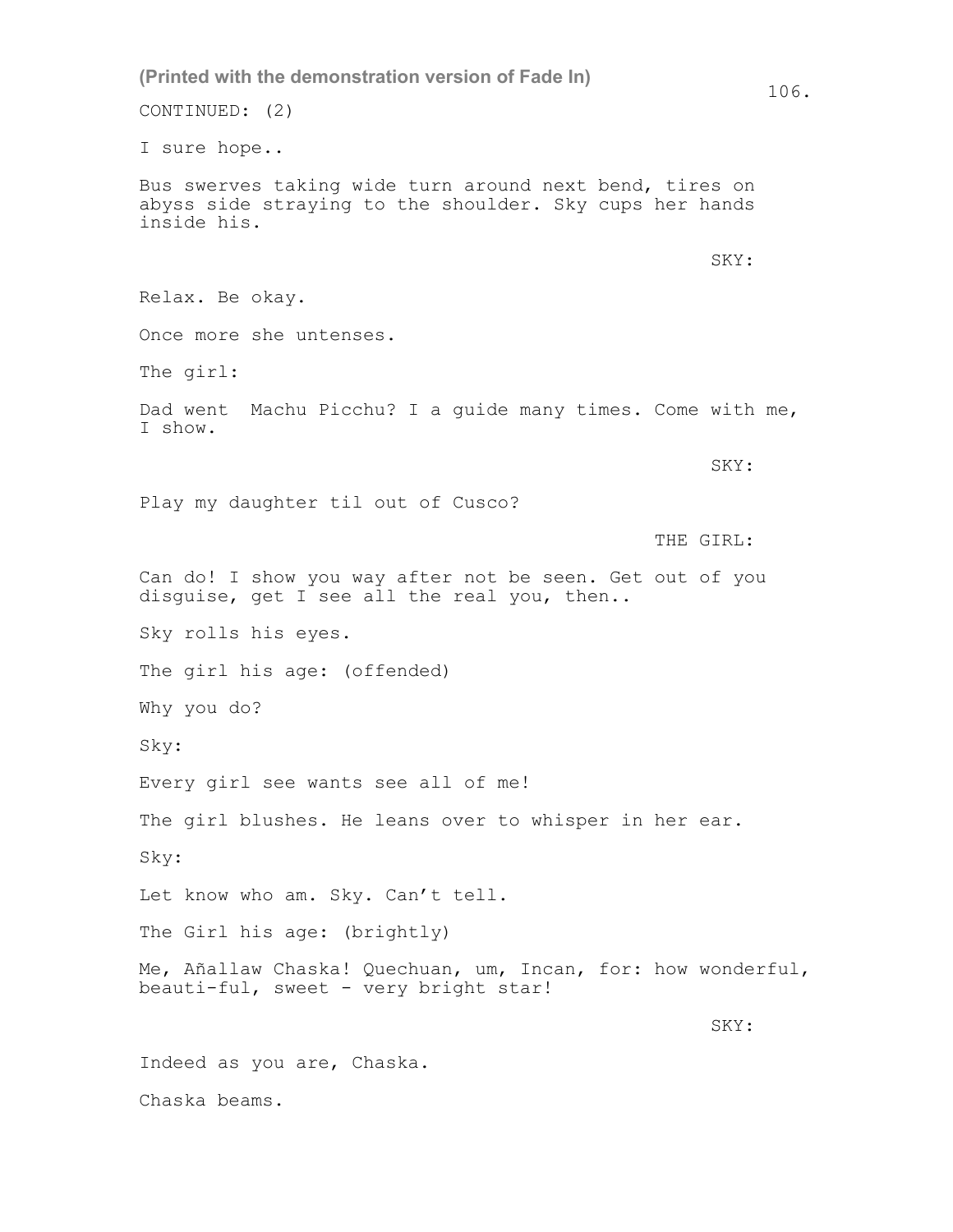EXT. BUS ARRIVING AT CUZCO - TWELVE HOURS LATER, ELEVEN AM

The bus rolls slowly along into Cusco, it's tightly woven wide expanse of low rise Spanish design buildings. Its surprisingly fairly congested with people and such and vehicular traffic, parked and moving, given its remote location.

Bus enters historic center of Cusco, its Plaza de Armas, and parks before the Iglesia de la Compania de Jesus church here.

Passengers on the bus pile out of it. After all others have departed, Chaska, feigning to support Sky in his disguise, "helps" him off the bus. He hunched, limps so supported away from it. Sky points at the church. She leads them that way. Sky's discreetly alert eyes picks out a couple of heavyset, muscular, suited men, eye the deserted bus. As the next bus arrives in behind it, reyes divert togrins at Chaska.

Sky: watch it closely. As they begin pass through church doors, Sky

Clear. Found our sanctuary for now.

Chaska:

No sanctuary for my people, ago..

Just inside the church they stop and view the vaunted church. After a moment, Sky leads Chaska by her arm off to one deep recess of the church, obscure to watchful eyes, should enter.

SKY:

Dad been fascinated by. One civil-ization, culture overturned by..

CHASKA:

Invaders.. History, he like?..

SKY:

Yeah, more so future, history..

CHASKA: (RETORTING) How can so be so? No history there.

SKY:

107.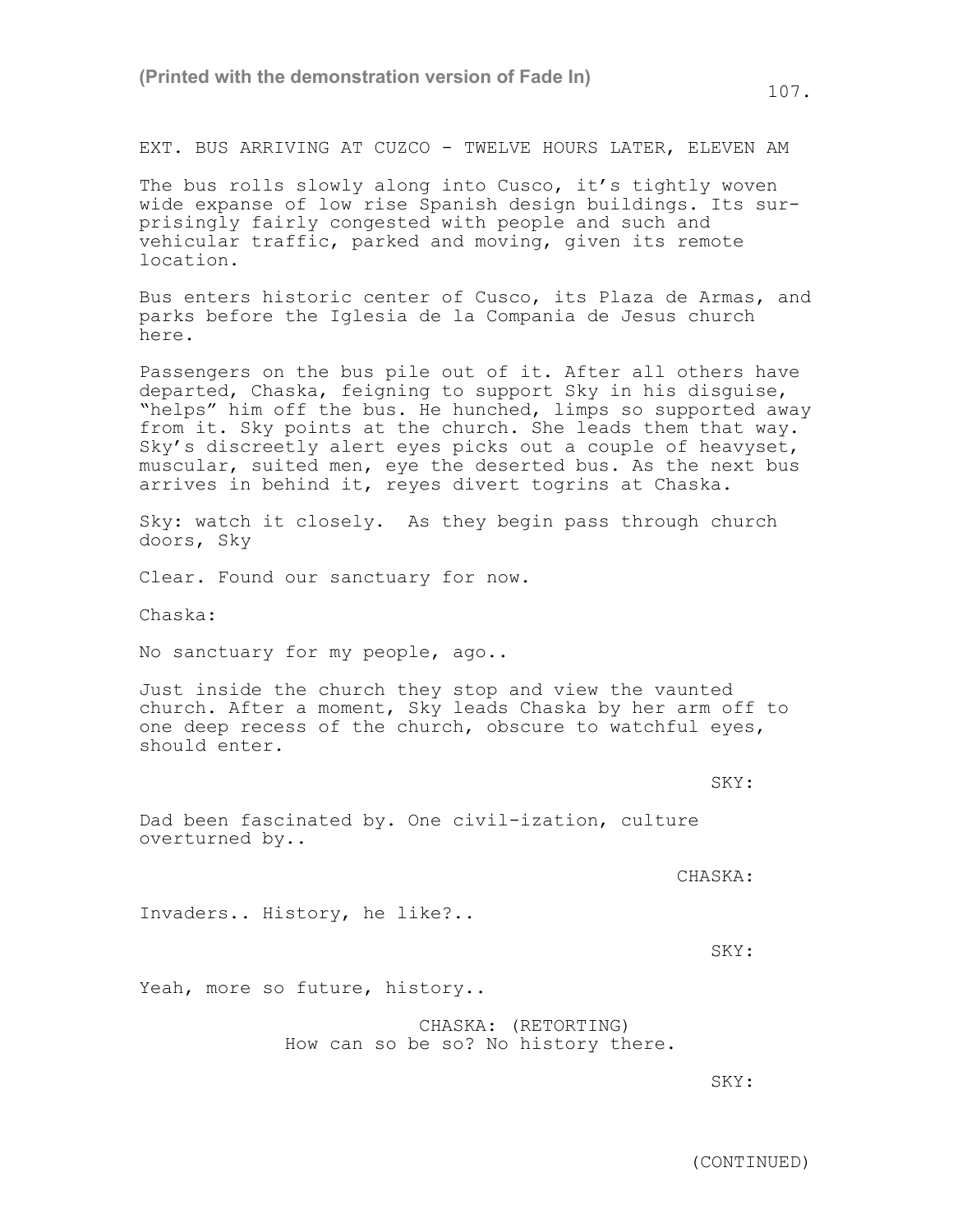CONTINUED:

Has the habit of repeating, huh? Even by strange new ways of..

Sky eyes carefully observe all about.

SKY:

Like having a hand helping it un-fold best possible, too.. (pause) Um, any private way out of here?..

Chaska: (brightly)

Ah, so sees need me, the more!

INT. SAYA WASI BED & BREAKFAST, CUSCO, PERU - THAT AFTERNOON

Opaque curtains shut, Sky, yet disguised, and Chaska walk in-to the third, top, floor room of the Saya Wasi Bed and Break-fast, five minutes from the Plaza de Armas. View out the ob-scurity of curtains sweeps paranoramically over across Cusco.

Sky walks to the near full wall of window, and stands before the curtains. He opens them a sliver and gazes at Cusco.

Chaska: (middle of room, chuckles)

Going keep wear now inside?..

Sky twists enough to look back at her over one shoulder.

Sky: (twists head to look back on her)

Til of left Cusco. So heart of the Incan Empire, before the Spanish.

CHASKA:

Heart, and mind too. And the soul.

SKY:

Yeah. Here their Temple of the Sun. My father have explored.. There we got go, next, see, before move on.

Chaska walks to Sky. She stands just to side of him, slightly behind. She puts near hand inside under his disguising shawl, and runs her fingers from shoulder top on down his near arm.

CHASKA:

(CONTINUED)

108.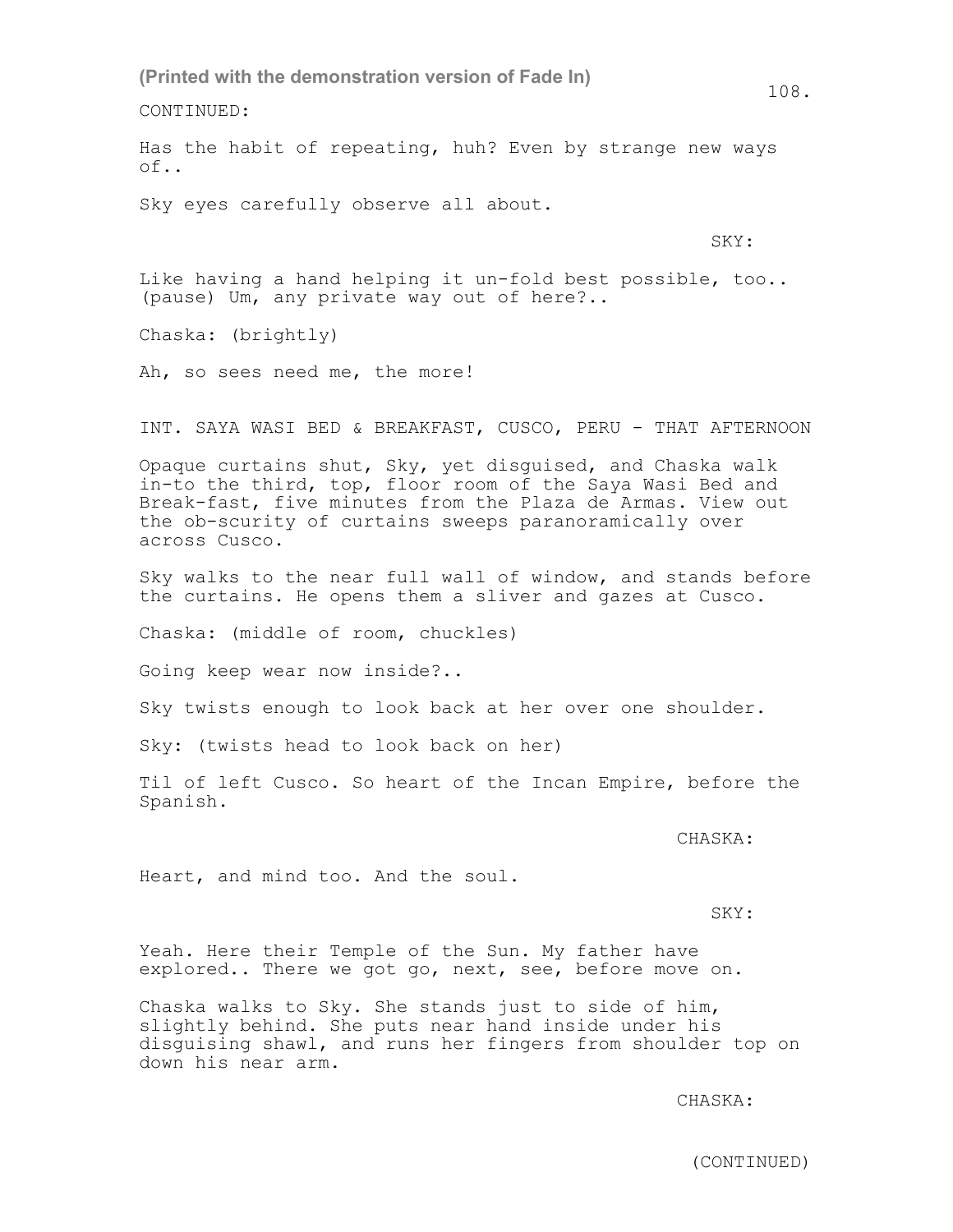CONTINUED:

You work out lots!

Her hand runs down his lower arm, wrist. Her fingers mesh into his, so she holds his hand. Sky brings his far hand across and runs it down her arm, pressed to his other arm.

SKY:

Same so you.

Gently with free hand, he peels her fingers off other hand.

SKY:

Um, got to get planning the route.. . Now though, can you tell me all know about Coricancha, the temple?

She bounds back to the couch in the room, sits. She pats the couch by one hip where for Sky to seat close beside her.

Chaska:

Come sit, and I tell all know.

EXT. CORICANCHA (INCA SUN TEMPLE/SPANISH CHURCH) - SUNSET

Sun hovering just above the local Cusco horizon, Sky in same undercover guise, Chaska lending him by hand as Sky feigns a laboring gait, they head for Coricancha, the Incan holy site that contained their Temple of the Sun for Inti, God of the Sun, highest of their gods along with their God of Creation.

The remanding, precisely tight, stone brick foundation of it, topped above by the overbuilt Spanish built Church of Santo Domingo, appears radiantly gleam in the red amber sunbeams, like a time warping reflection of its former gold clad past.

In Sky's inner eyes, he sees site transform to its true like-ness of its past, walls actual clad in gold, one story wall enclosure running again along top the outer edge of the found-ation, stepped to main level, layers of prepared stairs of land shelves off in front of all. He whistles.

Chaska:

Whistle at shadow what was??..

SkY:

No, at seeing of what was..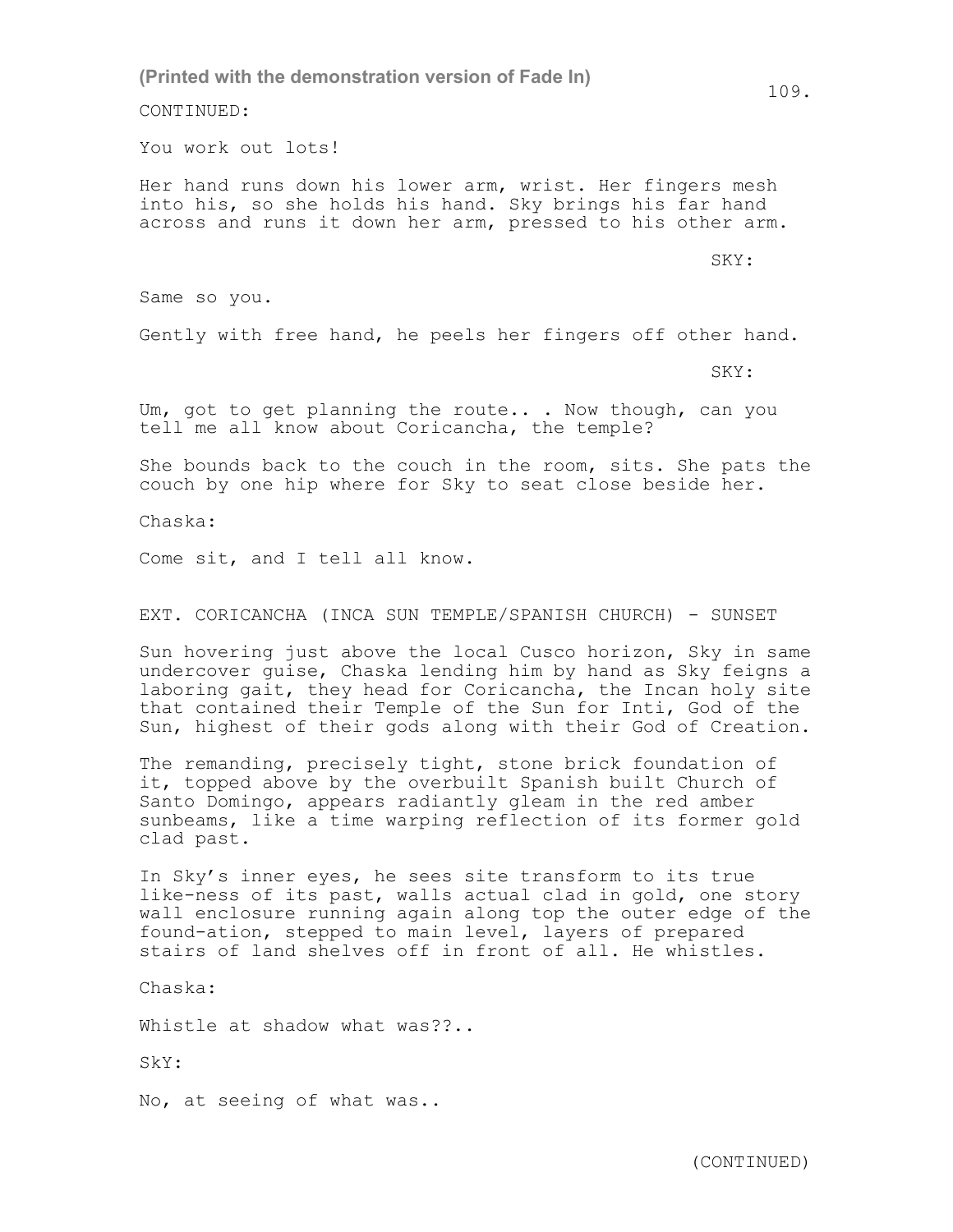CONTINUED:

He envision more what like lifted in sky above his spot peer-ing down on it. He sees radiating out from the complex, the forty-one sacred ceque (zeq'e) lines, roads as represented the sun's rays as lead to over three hundred sacred sites. Chaska words (next) "plunges" him back in present beside her.

#### CHASKA:

No get you. Oh could see the past!!

Sky struggles to contain blurting to her, he sometimes can..

SKY:

Um imagined what was. Depiction seen.. Let's get inside, before anyone get a close look at us!

Chaska nods, but curiously like answer sounded suspect. She shakes head dispelling notion he'd "saw". She hastens them for complex. Sky looks about for any as take notice of them. Assured none, his face withdraws within to deep thought.

Sky hears inside own head:

Wow. Not happen before! See things but not from right out of my body.. Maybe the stress on me, from..

He drops his head gloomy sullen as sun passes below horizon. Chaska observing him, hugs her arm more snug about his waist, as they enter into the complex.

Chaska: (2nd line jokingly to lift)

Something burns in you, I see. Not the malaria. Here can let go um, at the Temple of the Sun, brings life, restore hope, of the future yet be.

Sky summons a smile for her if smudged sad with recent past. On the soundtrack plays the first verse of the first Sunman theme song, SUNMAN, by 7 MIle Stare (and me).

The song, Sunman:

Oh comes one day................. The sun will shine ............. With such a bright view ......... Of the future to see ............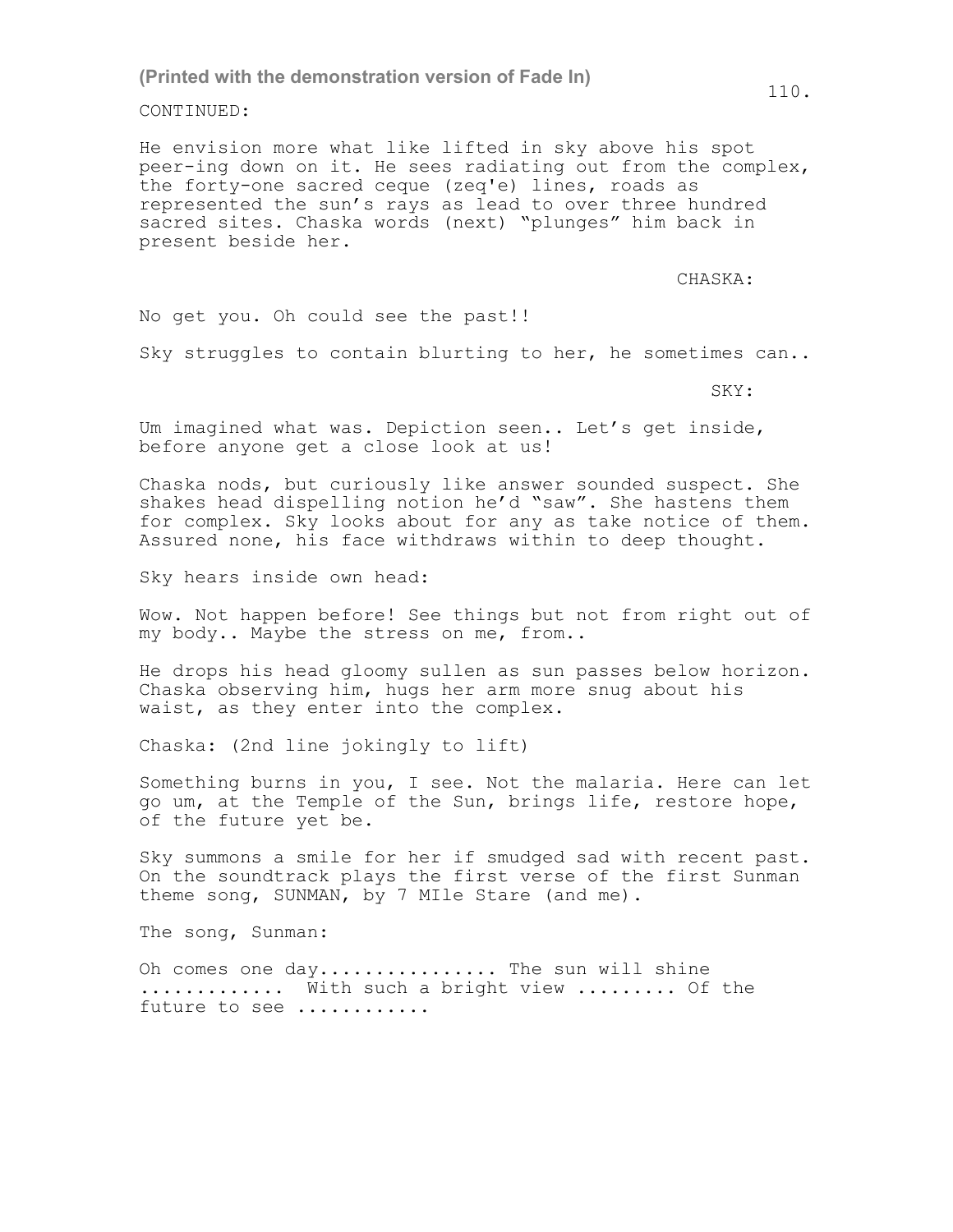EXT. INTERIOR OF CORICANCHA, TO SUN TEMPLE PART - SOON LATER In Coricancha, Sky and Chaska rove the main floor hallways to, in turn, in, through and out, what's left of the temple chambers. Last one they approach is the Temple of the Sun. Chaska holds back Sky just before entering it. Sky: (amused) Your God Inti object we barge in? Chaska: Not feel the energy grow each step. Sky realizes had not in darting about. Still, he tries sense. SKY: (QUIPS RUEFULLY) Me, of all people not to have.. CHASKA: What? SKY: (AGAIN HIDING FROM HER HIS GIFT) Mm. Respect ancient societies. Beliefs. Your ancestors of perceived such. Should of cleared my head.. CHASKA: Now doing, feel it not as me, too? Sky feels a sensation of force radiate electrically within. SKY: (GRINNING AT END) Feel something. Mind, maybe be you. CHASKA: (SCOFFING RETORT) Think so what, I, feel just be you? SKY:

Ladies have said. But no, yeh, some-thing else too. I should

CHASKA:

Tell? What not should tell to me?

not tell..

SKY: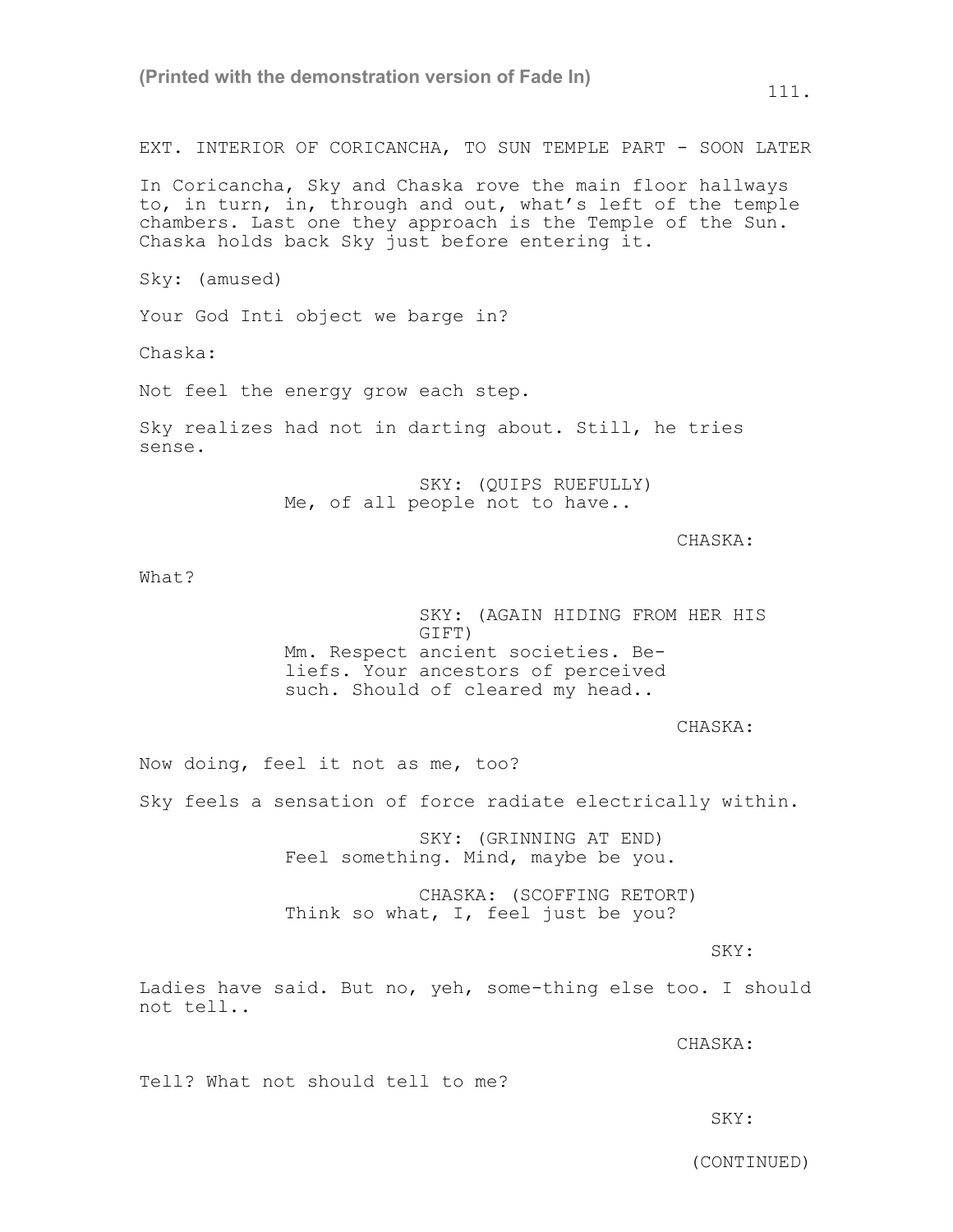CONTINUED:

I'm kind of special.. . Maybe way more than I even realize, yet..

Chaska stares at Sky incredulously. Sky purposely grins, while annoyed at himself had come clean. It works.

CHASKA:

Have me on do! So not feel nothing!

SKY:

No no, some something.. Go in, now?

CHASKA:

Hope you Inti not fry you as toast.

INT. INTO/IN TEMPLE OF THE SUN IN CORICANCHA - MOMENT LATER

Sky and Chaska enter the current barren square space, bounded by one story high walls built of squarely rectangular, broad stone bricks, precise line laid, tight fit without mortar, as contained the Incan Temple of the Sun for their Sun god Inti.

The group of six tourists inside pass by on way out. Sky puts his hand into hers and steps with her respectfully slow ahead the several feet to the center of the room. There they stand.

> SKY: (TRULY AWED) So here radiated in every direction the Incun empire, like the Sun..

Chaska:

..god Inti shone and ruled over it.

She shakes as electrified from within. Like body overcharged, her legs buckle. Sky sweeps arms down faster than she falls, catches her. He holds her suspected below him, she facing up towards him. She looks up thankfully dazed, shaking ceasing.

> SKY: (LAST NOT QUESTION BUT STATEMENT) Like bolt of lightning through you. Really felt, Inti's presence? Happens to you, feel stuff others not.

He eases her up but she flings arms about his neck, anyway.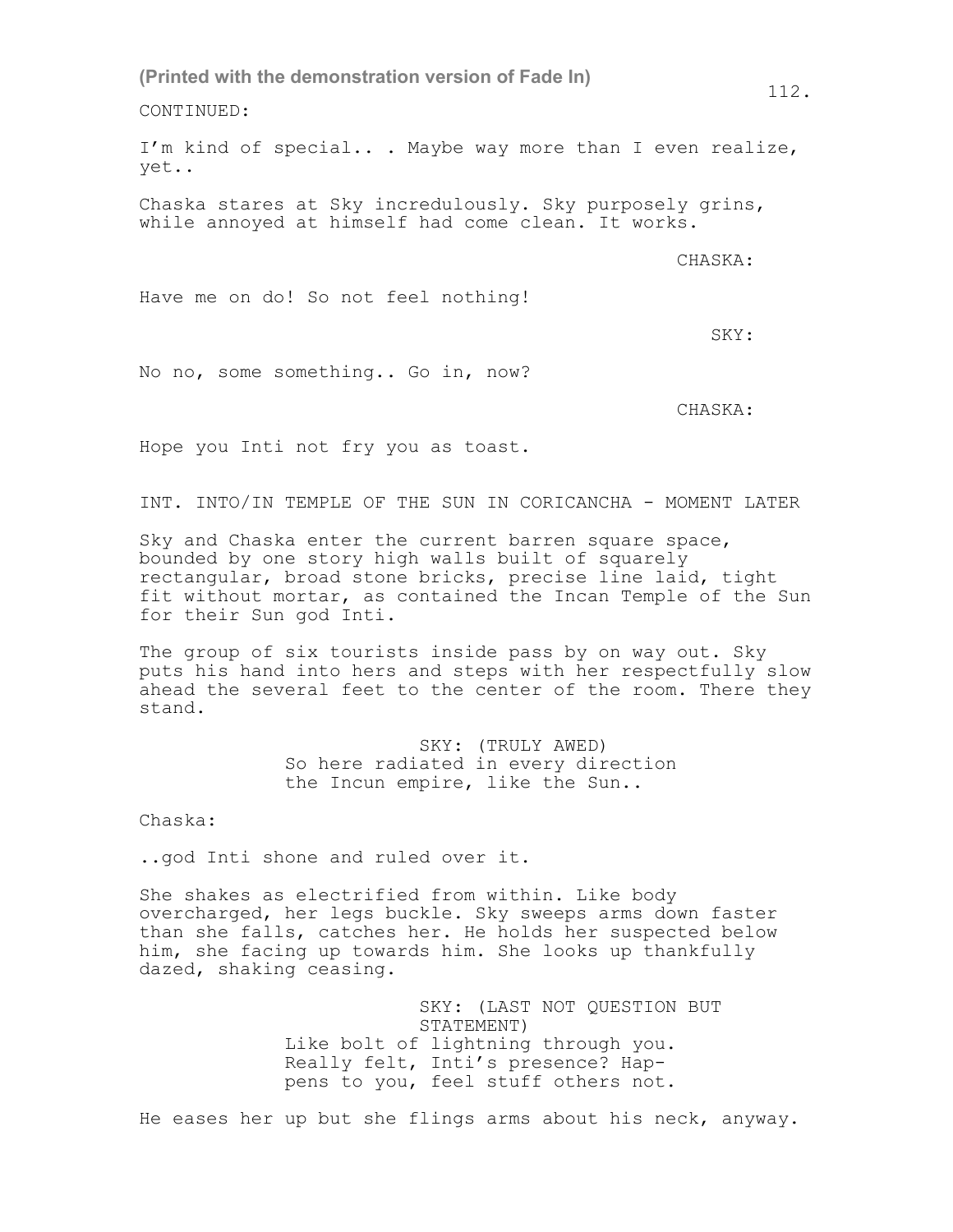CHASKA: You, see it. Not only cause I.. SKY: Like brick drop off a shaken truck! Sky hugs her in to him. SKY: Yeah, sense things. Sky tries concentrate hard. He again feels the out of body sensation of rising, straight up a body length where hovers. He "sees" the Temple of the Sun like been, worshippers of Inti clad in sacred garment, gathered about him, staring up at him, eyes squinting like staring at the sun. He's brought "back" to ground but Chaska tugging at his disguising shawl. Chaska: (whispering) Two men, big men, watched, us close, backed out, odd like. You in a spell there, not see? SKY: Ah, yeah. This is not good.. CHASKA: Why not just got you here.. SKY: Too public a place. Looks like no longer need this guise.. He takes off hat, shawl, holds them in arm pressed to side. SKY: We got split up. You hang in with a group of locals as leave, try not be seen. Where meet up with later? Chaska: Saksaywaman. Midnight. Big place.. SKY: Anywhere be there, I'll find. CONTINUED: 113. **(Printed with the demonstration version of Fade In)**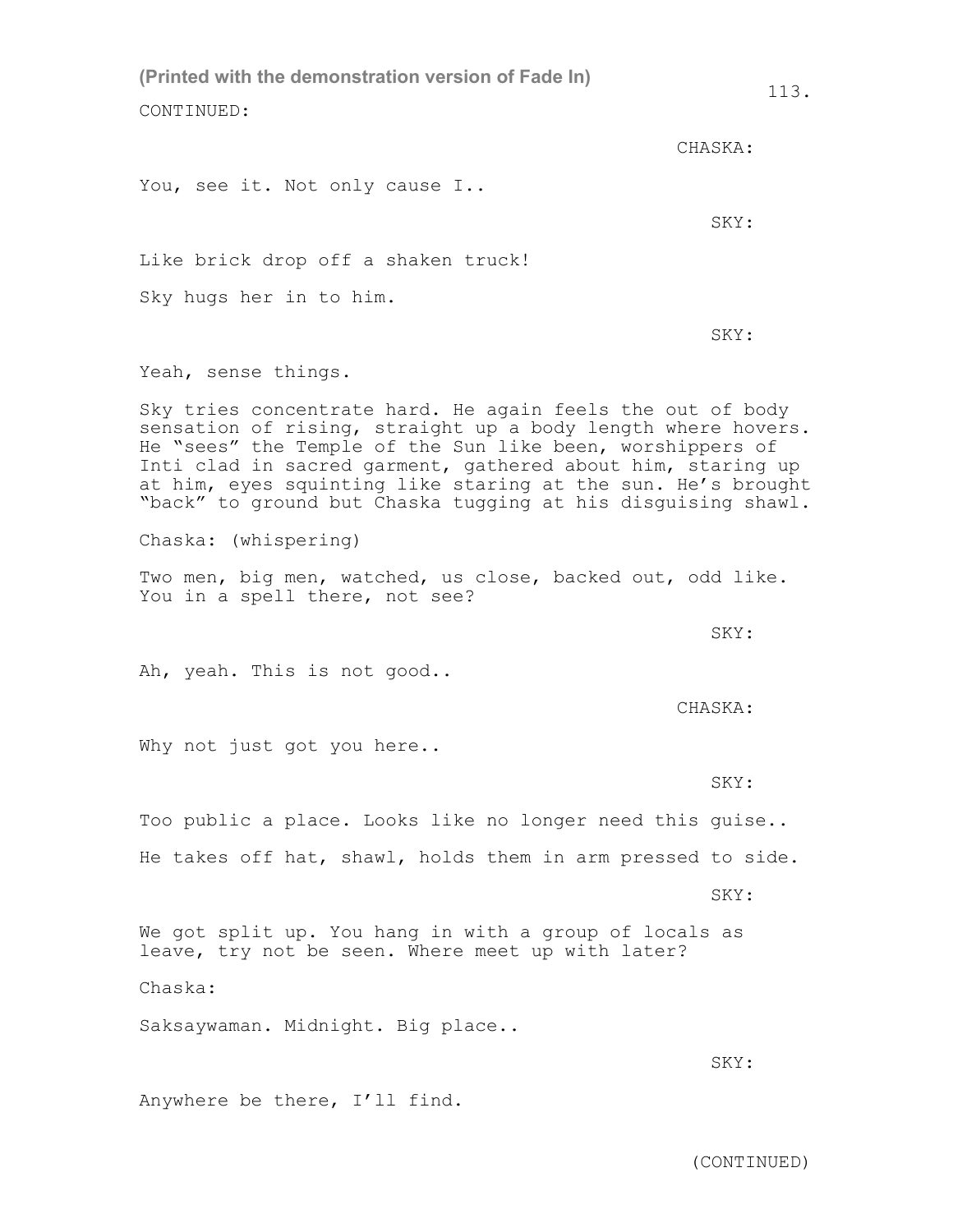CONTINUED: (2)

CHASKA: (SHE SCOFFS) Have nose of the puma, too?

SKY:

Stealth of, and eyes of the condor.

A group of tourists enter the Sun Temple, followed by several locals. Sky takes the shawl and reverses so its inner side, with a different pattern is seen. He wraps it about Chaska.

SKY:

Now's your chance.

Chaska:

What about you??

SKY: (HE GRINS AT END) Give you few moments get clear this place then going bolt. No way keep up with. I'll lie low til we meet.

He places hands to her back, and nudges her into the group of locals passing by them. Reluctant, looking back, she joins the loose bundle of them, blending seamlessly in among them.

Briefly on soundtrack, as the locals depart, Chaska towards back of them, yet gazing back on Sky: Flatline By Fire Tiger: https://soundcloud.com/carys-selvey

Flatline by Fire Tiger:

I'm seeing red, I'm feeling blue got me turning purple, all for you, for you..

EXT. TEMPLE OF THE SUN CHAMBER - FEW MINUTES LATER

Sky's back alone in the chamber, near the door out. He sucks in a deep breath, body ripplingly poised for action. He darts out through the doorway.

EXT. JUST OUTSIDE ENTRANCE TO THE SUN TMEPLE - MOMENT LATER

Sky glances both ways just outside the chamber. He spots one way, two big men in suits, surprised by his fast exit and lack of disguise. They walk toward him. Sky smiles at them. He charges off the opposite way. The burly men race for him.

114.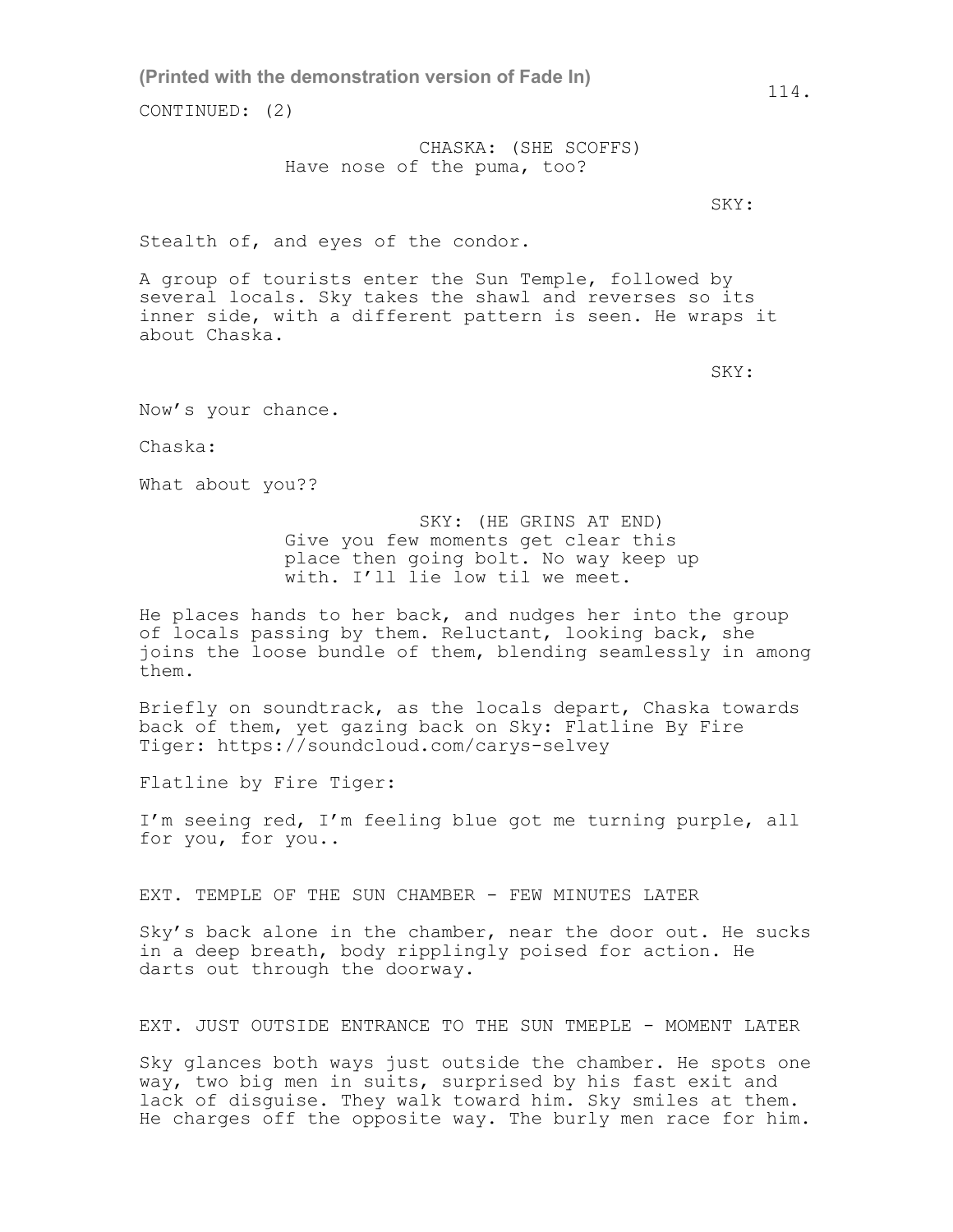EXT. START OF CHASE SEQUENCE THROUGH CUZCO - SOON LATER

Just outside the complex, Sky well ahead, the puffing burly men stop as are joined by two other men, these lithe of form, and looking not much older than Sky. One of the big guys hast-ily fills them in, He points towards Sky. Right afterwards, after nodding back, the two young men dash on after Sky.

EXT. CHASE SEQUENCE THROUGH CUZCO - SOON LATER

Ensuing chase by foot and other means through streets and buildings of Cuzco. (TBA particulars). TO: at end, Sky darts into building first entered at Cuzco: the Iglesia de la Compania de Jesus church. Aged priest spying him, hastens over.

The Priest:

Out of breathe son. Be of need?

Sky:

A refuge right?

THE PRIEST:

Yes. Want refuge? No questions?

SKY: (SMILING) May you so oblige?

THE PRIEST:

Certainly, you appear one stellar.

SKY: (GRINS) Funny should so say..

THE PRIEST:

How so, my son?

SKY:

Ah ,no questions... Afraid got rush this along padre. Two, maybe four men going enter in a moment and..

THE PRIEST:

You were never here..

SKY: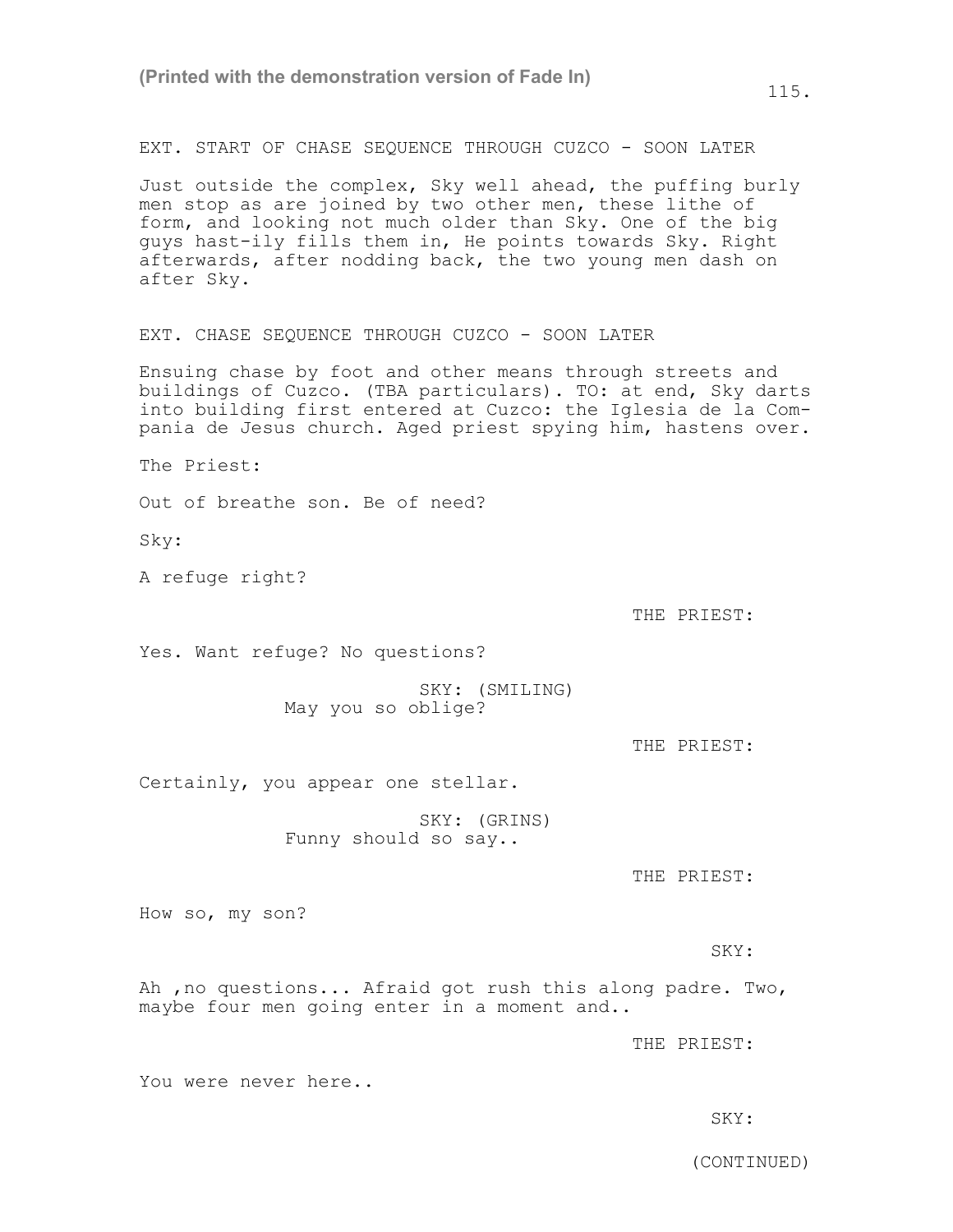CONTINUED:

Yeah.

The priest huddles an arm about Sky, and hastens them off to an a small chamber off the main expanse of the church.

THE PRIEST:

Be safe here, stay as long want.

Sky nods. The priest walks out, careful to close the door and lock it. No sooner done, and walked from it a short ways, all four of Sky's pursuers huffing enter the church. Seeing the priest off to the side, they compose themselves and make look as stroll unhurried to him. One of burly men addresses him.

Burly Man:

See young guy run in here short time ago?

THE PRIEST:

No. Not a soul of one. Done something dreadful wrong, he?

BURLY MAN:

No, need talk with, urgent matter.

THE PRIEST:

Well. If see like get hold of you..

BURLY MAN:

No, no, not necessary. We'll find.

THE PRIEST:

Because I can call, if..

The burly man backs away like feels openly exposed here.

BURLY MAN:

No, no, fine. We'll manage.

EXT. SAKSAYWAMAN RUINS, CUSCO, PERU - MIDNIGHT

Chaska, head shrouded from sight by a face scarf, midnight, stands secluded behind one rock pillar several feet higher her, of one support door (doorless) of throughway at Saksaywaman. She shivers. On soundtrack, reprises song: Flatline.

(CONTINUED)

116.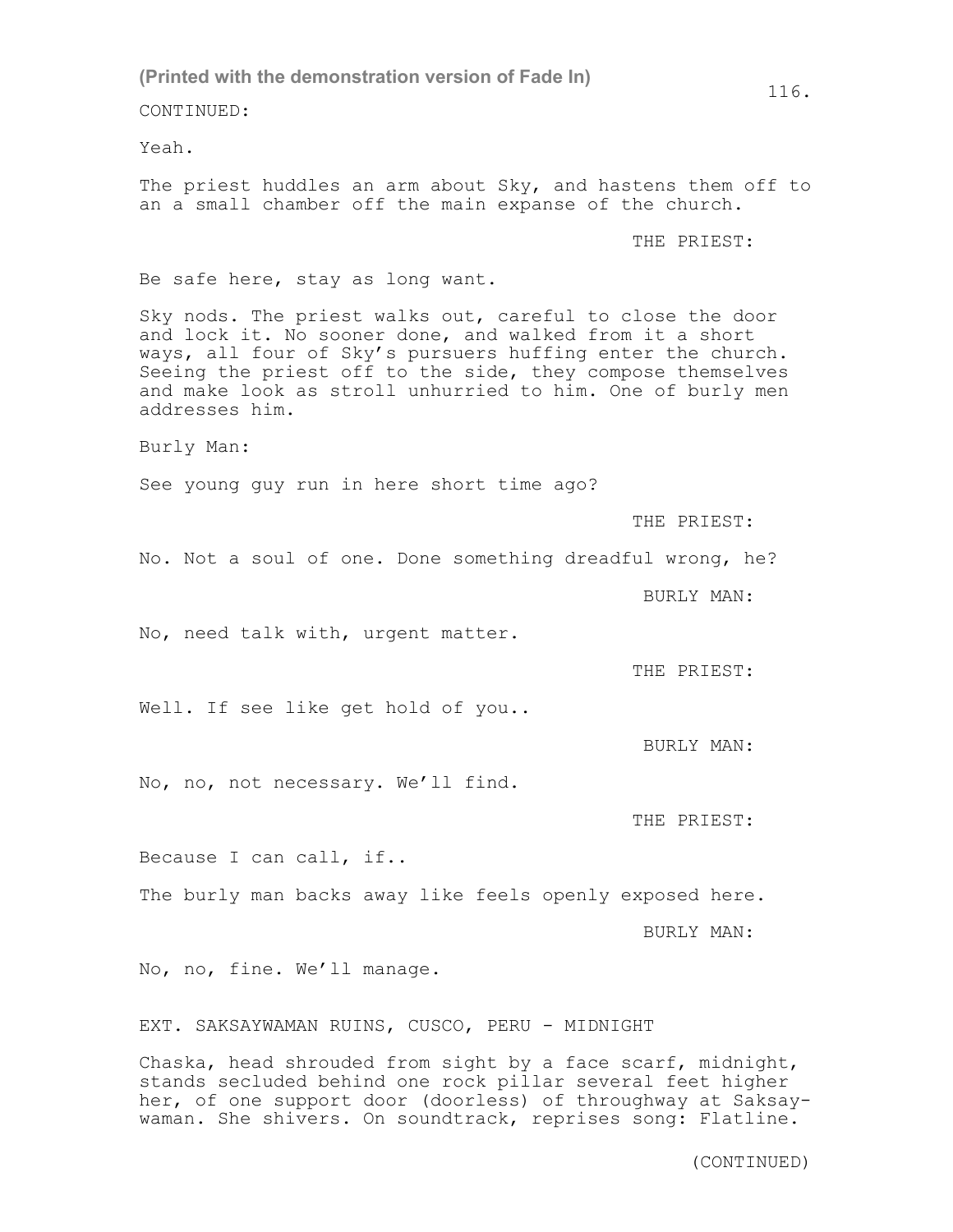FLATLINE BY carys selvey: (ways in it) ..All of me, is you to be That remains til I Its killing me, it's killing me It's bringing me back, to life I sac..ri..fice Anything you want & anything I got I choose to call you mine cause I I Won't let this love flatline. She gets out her cellphonbe, turns on to checks the time. As she looks down, Sky flips over side low wall with ease despite heavy backpack to land by her. He grabs he phone, and, looks about on ground. He spots a fist size rock and grabs it. He places her phone on the ground, and smashes it, and picks up the remains, stuffs it in a pocket. She's torn between outage and joy. Chaska: You here!! Why the.., do that?!1 SKY: Like as not on way here right now. CHASKA: Oh the phone. Never thought! Had to smash it? Couldn't just of took the batteries out?.. SKY: No time for finesse. We got go.. (he pauses clouded recalling Zacy) You should bail. I can go it alone. CHASKA: No clue get there unseen? I'll get you there like a puma in the night. Sky hears the shuffling of feet of several people on the run within hearing distance heading toward their spot. Her too. Chaska: Follow me. Think can keep close? CONTINUED: 117. **(Printed with the demonstration version of Fade In)**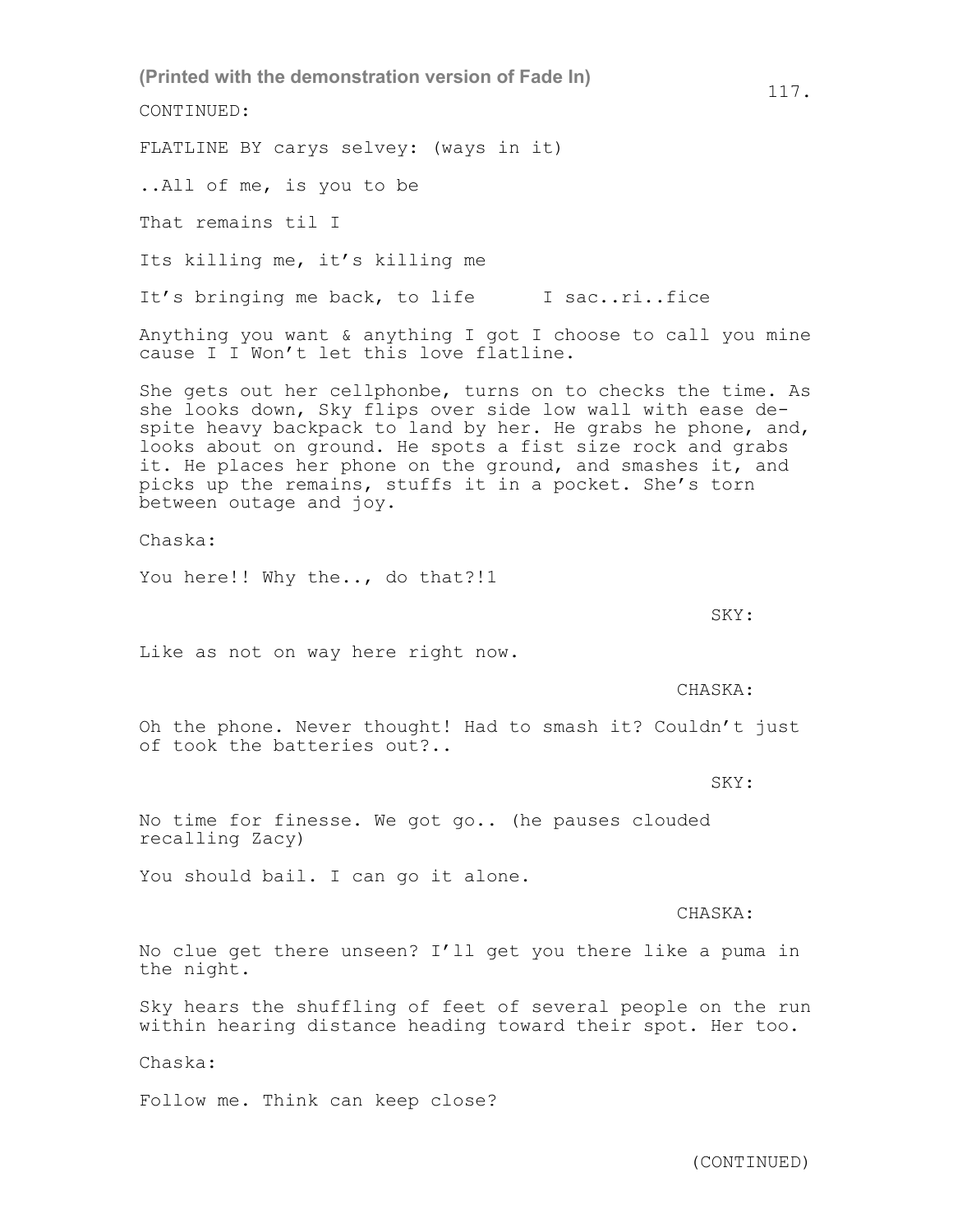CONTINUED: (2)

He grins, rather broadly assured. She scolds him a sour look before darting down the passageway heading from the throughway. Sky hastens to catch up, and keep close, to her. Though they scramble, they do so nearly silent. They hear the footsteps closer behind all out running. Chaska ducks through a side passage, Sky on her heals, and to a hidden niche of the rock labyrinth. She hunches on her knees there, Sky hunching snug overtop her. They hear the footsteps, heavyset ones and lighter ones, of several, run along the main passage they'd just been on, and right on by where they'd turned off it. Their footsteps recede into the beyond distance.

> CHASKA: (WHISPERING) For Inca was House of the Sun. Sometime must see with me when sun is up. When not chased by bad men! Big festivity here on Inti Raymi day.

Sky:

Owe you that one. And..

CHASKA:

New cell! Try not break that one! Anyway was down in dumps before you showed up. Broke up with this guy.

SKY:

Had breakup too. Of the worst kind.

She feels him stiffen, shake. She twists her torso about underneath him so her chest faces up, against him, suspended by her arms wrapping around back of his neck. On the soundtrack:

Flatline By carys selvey:

..It's bringing me back, to life I sac..ri..fice

Anything you want & anything I got I choose to call you mine cause I I Won't let this love flatline.

EXT. ON THE WAY TO MACHU PICCHU - JUST BEFORE DAWN

Sky and Chaska hike along side of a road for Machu Picchu. When a car approaches, they duck from sight in the tress and vegetation. After it passes they go back to the side of road.

ChASKA: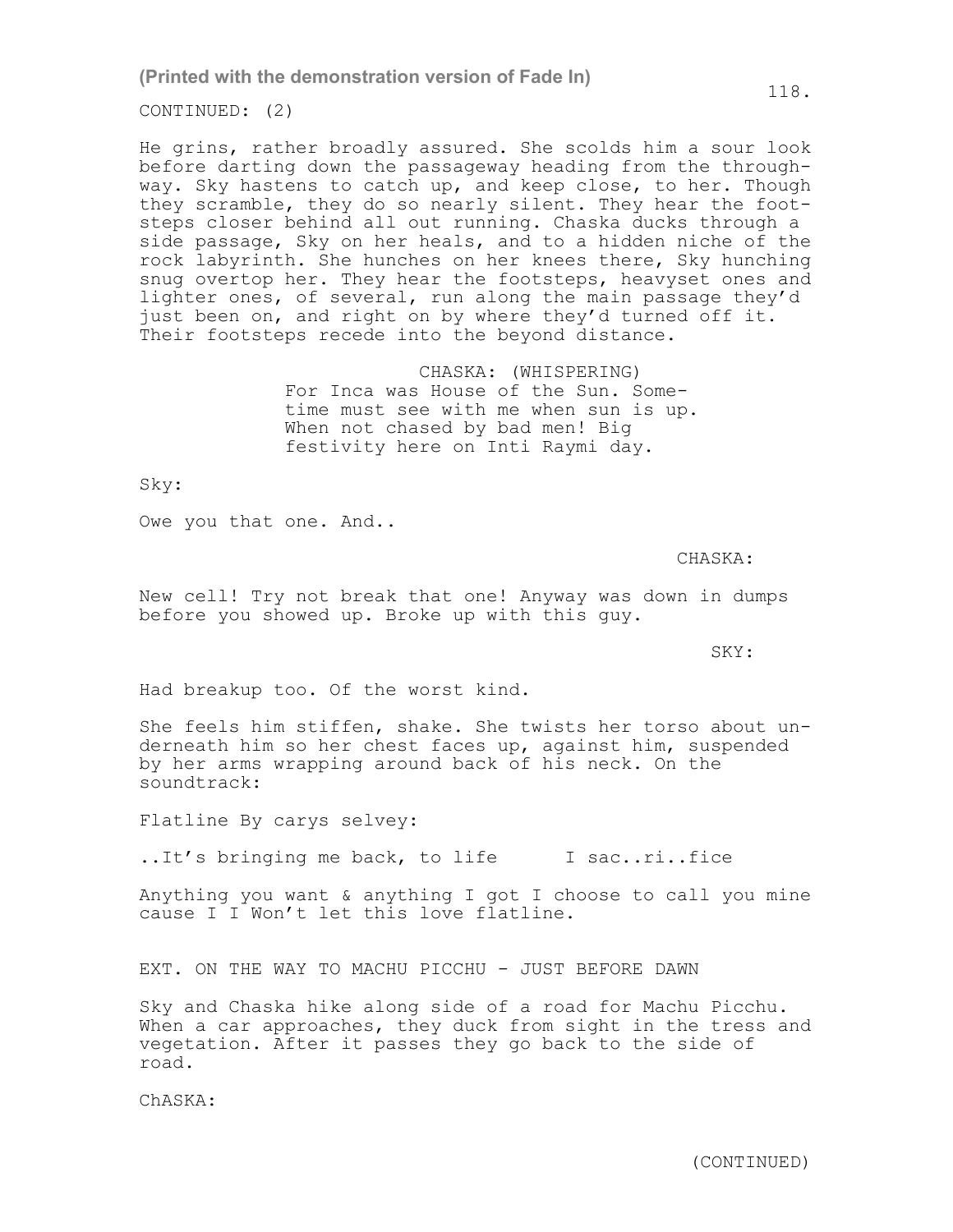Next truck, I try hitchhike. You hide. I'll see if it okay then get. Sky: So why again not already on trail? CHASKA: We get ride to Chaski trail. Not much long. Not much used. But four day trek from there, no too hard. SKY: Imply I'm soft? Cause definite not! CHASKA: No say it easy.. Beautiful way too. SKY: So funny, got near same name as. CHASKA: Chaski means messenger. They ran this trail and more, connecting parts of the Inca world. Like you my Chaski. Together names make for bright star, messenger. Like me you take so way, meant, as be.. . SKY: (QUIPPING BUT WITH SOME AWE) So myth-thoo-logical ! Sky sees how she stares so intently in his eyes. In his mind: SKY: (HEARING IN OWN MIND) Here go again.. Remember, Kay okay! On the soundtrack, perhaps, song You by Something Like Kites. You by Something like kites: Cause I'll be right next to you to you to you & I'll be right next to you to you to you & I'll be right next to you to you to you.. Instinctively he gets his cell phone from pocket, battery tak-en out of it. He glazes at it. Chaska glazes at him do so. CONTINUED: 119. **(Printed with the demonstration version of Fade In)**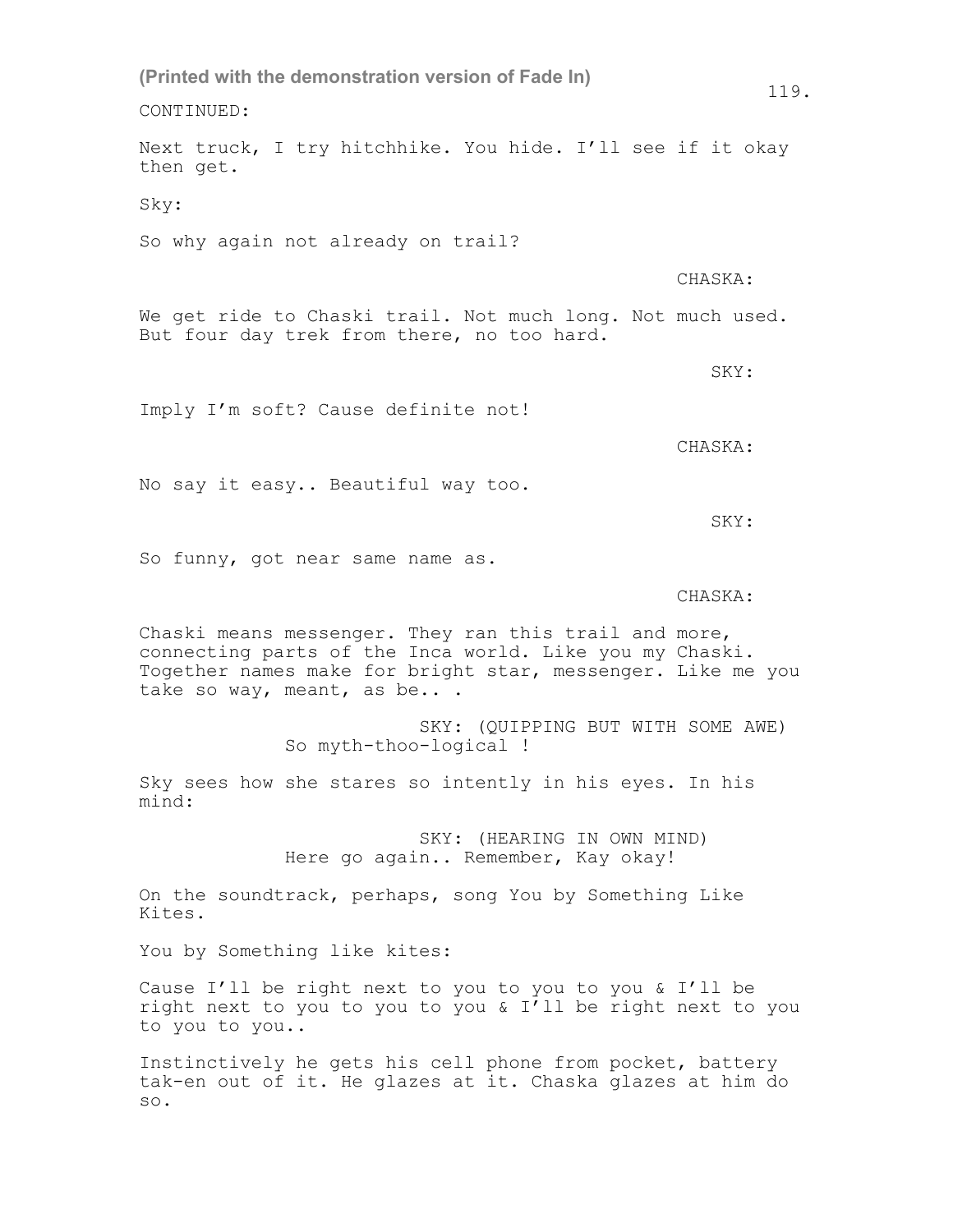CONTINUED: (2)

CHASKA:

Why took out? No can use, anyway. Who you call so need, from here?

They're interrupted by an open back truck coming into view.

Sky grins, deftly stuffing his cell away. He darts back behind cover. She glares at his disappearing back, then turns face the nearing truck. She steps foot unto road, one hand on hip, other hitchhike gestured, she smiling brightly.

EXT. START OF CHASKA TRAIL, HUAROCONDO, PERU - LATER THAT DAY

The truck been seen, with Chaska and Sky, sitting together in its open back, amid produce packs and bags, rolls slowly into Huaracondo. It comes to a stop at the edge of town. Sky gets up stiffly, stretches. He bounds off the back. He reaches back an arm as Chaska rises to squat. She takes his hand and hops off but falls into his chest, he bracing arms about her.

Chaska: (catching her breath)

Oh swift as say. See stay on trail?

Onwards.........

EXT. ALT TAKE OF ABOVE IF CAN SET JULY 16-20 - LATER THAT DAY

The truck been seen, with Chaska and Sky sitting together in its open back amid produce packs and bags, rolls slowly into Huaracondo, which instead of being uncrowded is packed with people, the local Peruvians dressed in ceremonial clothes.

Truck comes to a stop at the edge of town. Sky gets up stiff-ly, stretches. He observes the throng all about with wonder.

He bounds off the back. He reaches back an arm as Chaska ris-es to a squat. She takes his hand and hops off but falls into his chest, he bracing arms about her.

Chaska: (catching her breath)

Oh swift as say. See stay on trail?

Sky: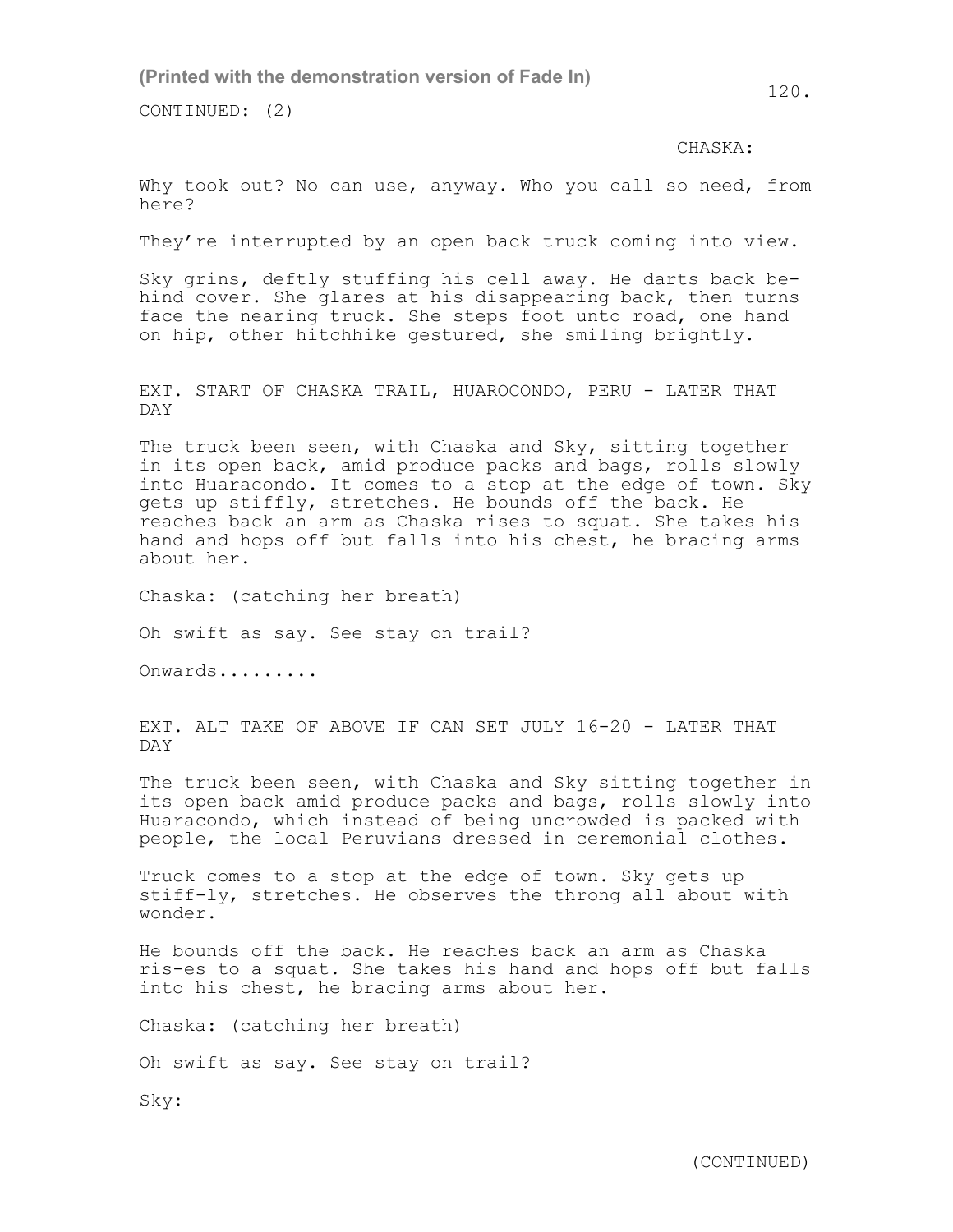CONTINUED:

This mass of peop, middle of no-where, first got duck about here.

CHASKA:

Never a now-where to the Inca. Not the Spanish too, not today with the Festival Del Carmen.

SKY:

Anywhere find clothes to blend in?

CHASKA:

Cousins here. We go. See what got.

She scampers in among a thong of the festival goers. Starting lose sight of her, Sky hastens for her and catches up. Togeth-er they wander through the crowd, Sky blocking his face with hands as much as can. Chaska leads him to a side street. They weave from there taking turns as needed down more streets until get to one where she trots for a home dwelling there. Sky trots up to, then along, with her, until together they stop before it. Chaska takes his hand and leads him quickly around to the back of the house and to its back door.

## CHASKA: (LAUGHING) You can breathe again!

Sky grins. Chaska turns to knock but door opens before her hand hits door, and she stumbles forward, catching herself from falling on the ten year old boy staring up at her.

The boy:

Chasa??..

(shouts behind excitedly)

Chasa here! Chasa's here! Come see. She with some guy, too.

Sky stoops and shakes the little guy's hand.

Sky: (beamingly)

How yah doing? Mr. little man.

The boy beams back as his mother with one daughter, thirteen, amble up to the boy and threre stand by him.

The mother: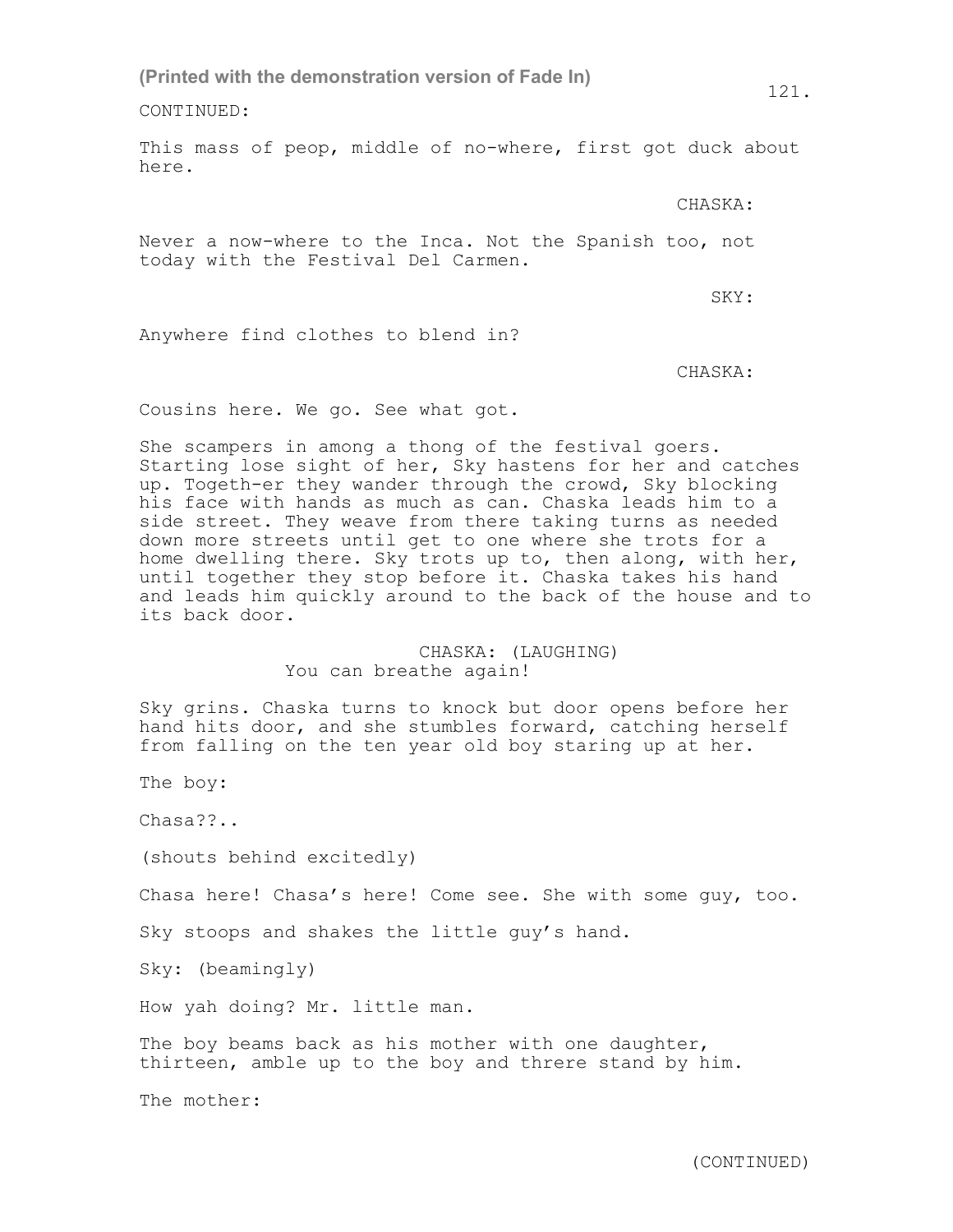CONTINUED: (2)

Chaska? You bring a boy with too?

SKY: (SMILING BROADLY) Better put, the fine young lady Chasa brings a fine young man with her.

The mother though charmed is also annoyed by his cheekiness, digging hands into her either sides of her bent elbow arms.

CHASKA:

Leave this to me, okay? He a new friend just met Auntie. Wanted me take here to the Festival. Thought, maybe help us dress special for it?

Her aunt:

You maybe. He, big strong boy.. Mm, husband as left, clothes and all, maybe something fit from him. I go see. Come in, rest. Eat breakfast.

Not waiting, she turns on heels and scurries into the house. Her daughter stays put, intrigued by Sky as the boy buzzes a-bout him too. Chaska notices.

CHASKA:

You always, center of attention..

SKY:

Yeah. Always. Never been otherwise.

EXT. FESTIVAL DEL CARMEN, HUARACONDO, PERU - HOUR SOME LATER

Sky and Chaska, dressed in traditional man and woman wear for the festival, he with white mask with painted on face with a thin unsettling smile, in hand, she, face covering black lace face shroud, are ushered out back door by her aunt, once more her boy and girl hovering about Sky. Sky gives hugs, lifting up, setting down, first the boy, then girl. She titters. Sky smiles at the aunt. Chaska grabs his hand and pulls on him as strides away. He follows, drawing up beside, her grip on hand not lessening. Sky lifts joined hands up before them.

Sky:

Have let go. Got put masks on.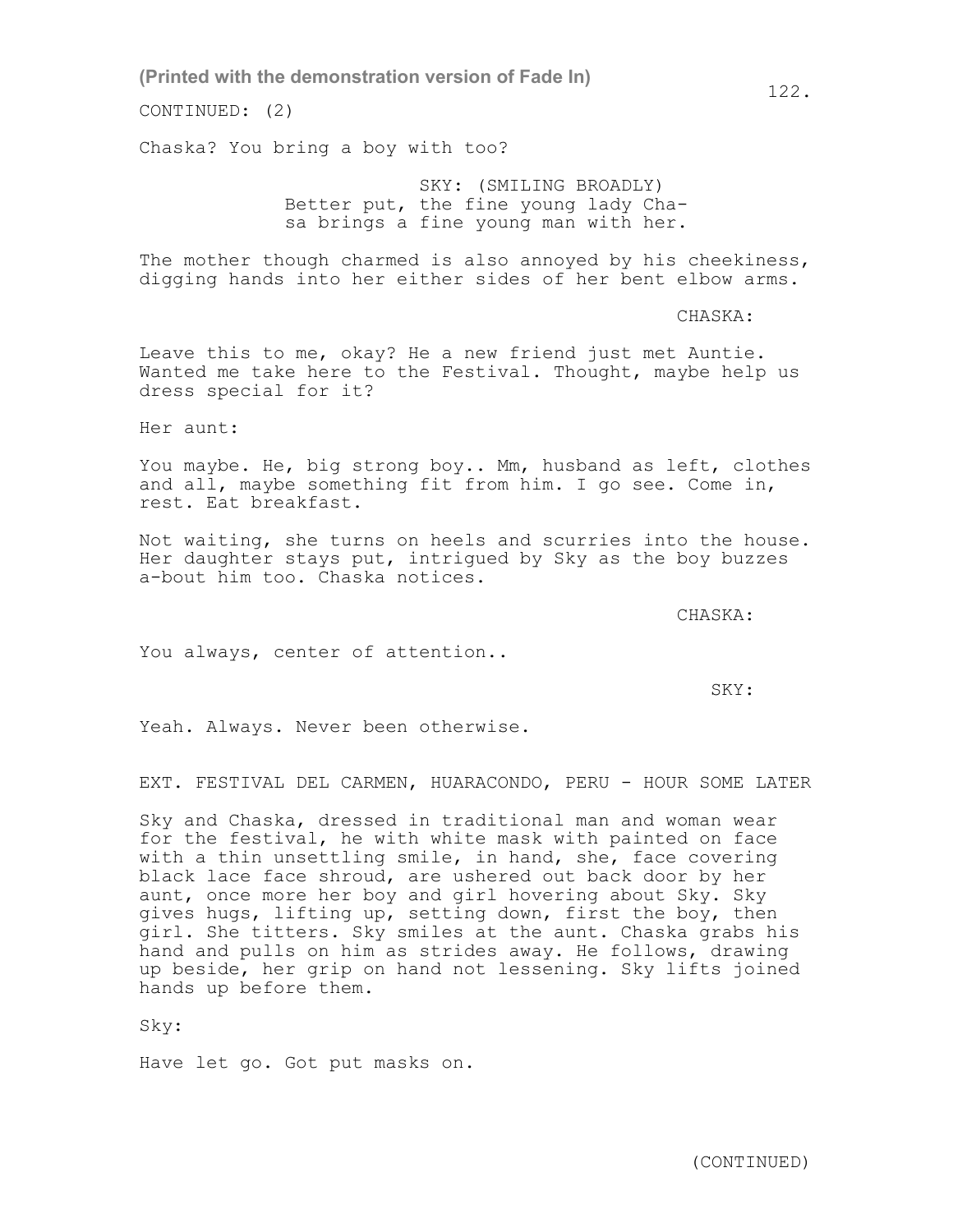CONTINUED:

She reluctantly lets go. They don respective masks as head back out front to the road, where there's several other folk in festival clothes streaming one way for the Festival's hub.

Chaska:

Hope you know how to shake a move!

SKY:

Going need to??

Sky can tell she grins beneath view. Next she dashes down road. Sky runs after her. They race together out of view around the corner backtracking the way they'd come here.

EXT. PROCESSION THROUGH NARROW HUARACONDO STREETS -SOON AFTER

Sky and Chaska run along a narrow road for intersecting one where emanates noise of numerous people walking. Getting to it, they see first folk of a long procession pass in front of them. Density of people grows further down street they peer. Chaska trots into the stream of people for its most crowded source. Again Sky catches up. He grabs her hand, halting her.

SKY:

Supposed keep a low profile?..

Chaska:

Where more the center of attention?

SKY:

Got logic of a mad girl. Like it!

CHASKA:

But got dance like want that too!

Sky ticks his head at her puzzled.

CHASKA:

You see.. . Come..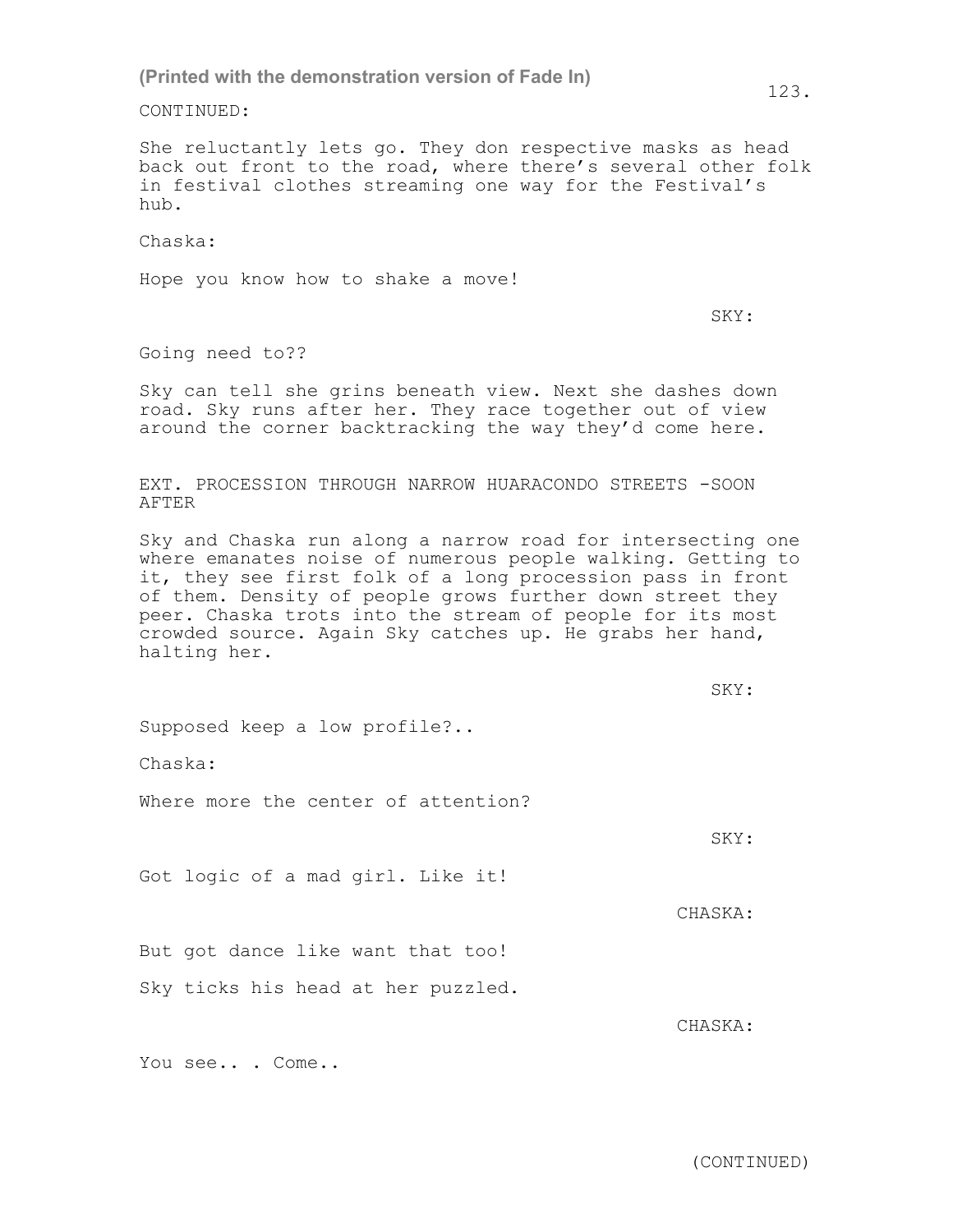CONTINUED:

Again she races off. Sky after, even he, hard time catching. Yet, off to either side, he spots, the men been chasing them, all four, two to either side of the road, scanning the crowd, they dressed as festival goers too, but not so convincingly. Sky purposely brushes biggest goon of them. Though the thug glances at him, ticked, he doesn't recognize its him, Sky. Sky quietly laughs once clear enough past on by.

CHASKA:

Why you laugh! For fun of the run?

Sky:

They here. Passed them. Not a clue. Like couple more, thick of things. Be the ones really well hid, best. Others trying flush me out to them!

Chaska sucks in a breath, sudden frightened, blood run cold.

CHASKA:

Find you, ..us, now, sure!..

Sky pulls her in to him. He kisses her on top of her head.

SKY:

No. Cause going stay invisible.. . As same fabric of fabric, blend.

..What could be so important, not want me find about my dad, here, and Machu Picchu??..

CHASKA:

Your dad, important a man?

SKY:

Brilliant of important, man.

CHASKA:

And you, too.

SKY: (GRINS) I'm smart enough..

He says as they arrive at deepest of thong gathered near a tall statue of the Virgin carried on a platform by a few men.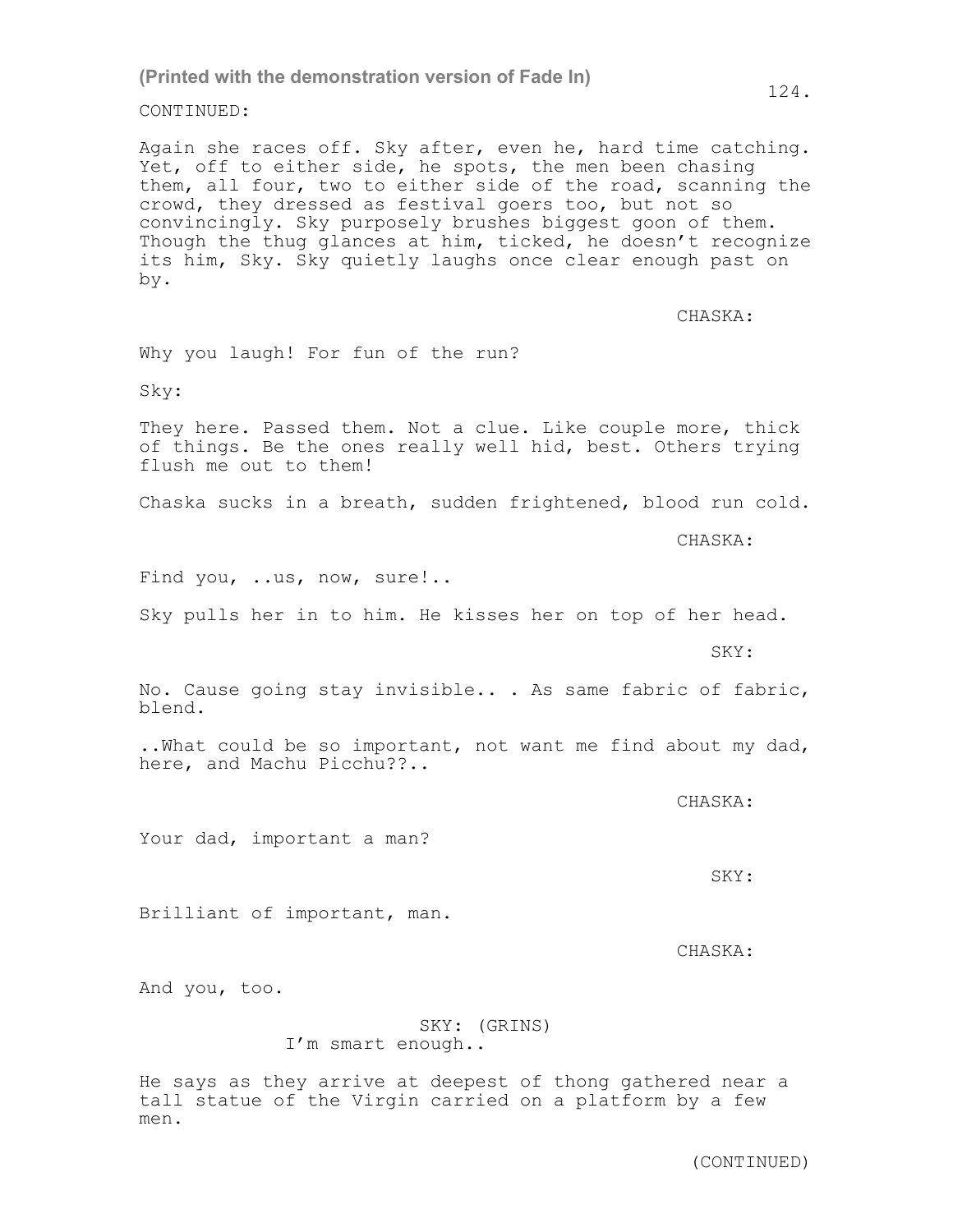CONTINUED: (2)

Some men in costume, masks as Sky dance brusquely before the statue along street sides as others shout, chant and revere the stature. Some woman like Chaska have their faces covered. Sky aligns by bunch of the masked men, Chaska by, off his inn-er side. Sky watches men awhile then imitates their prancing.

> CHASKA: (WHISPERS IN SKY'S EAR) The Virgen, called here Mamacha Carmen - she patron saint of Mestizo.

She notices Sky pick up expertly taunt dancing of the men.

ChaskA: (whispers to Sky again)

Good good you do. Carmen, she bless-es you, all we here, scares away demons from afar, sure! Hopes keep bless, more hard be for you, see..

Sky sees, as masked dancers start frenzy with daring athletic of aerobic leaps into the air. They appear try daunt fearsome animal costumed figures standing on balconies of buildings alongside the road. Sky peers (chagrin under mask)at Chaska then smiles beneath it. He leans in to her, and whispers.

Sky:

Notta problem..

He daringly leaps into air and does a back flip. On one balcony, two costumed Sa'qra take keen notice of him. Realizing overdone it, Sky settles seamlessly into the chaotic but bit less extreme cavorting of the masked men. He notices the two been honed on him, gazes turn to another of the masked dancers other side of road, as does his vigorous dance antics.

Sky dances around Chaska. As he passes behind her a second time, he whispers into one her ears.

SKY:

Two up there, in costume.., don't stare, part of the welcoming party.

Chaska takes a glance, as fleeting can, up to them. Sky dances back around her, and again whispers from behind.

SKY:

Lucky dude, there, doing his best impression of me. We stay cool, get by the other four, got it made!

125.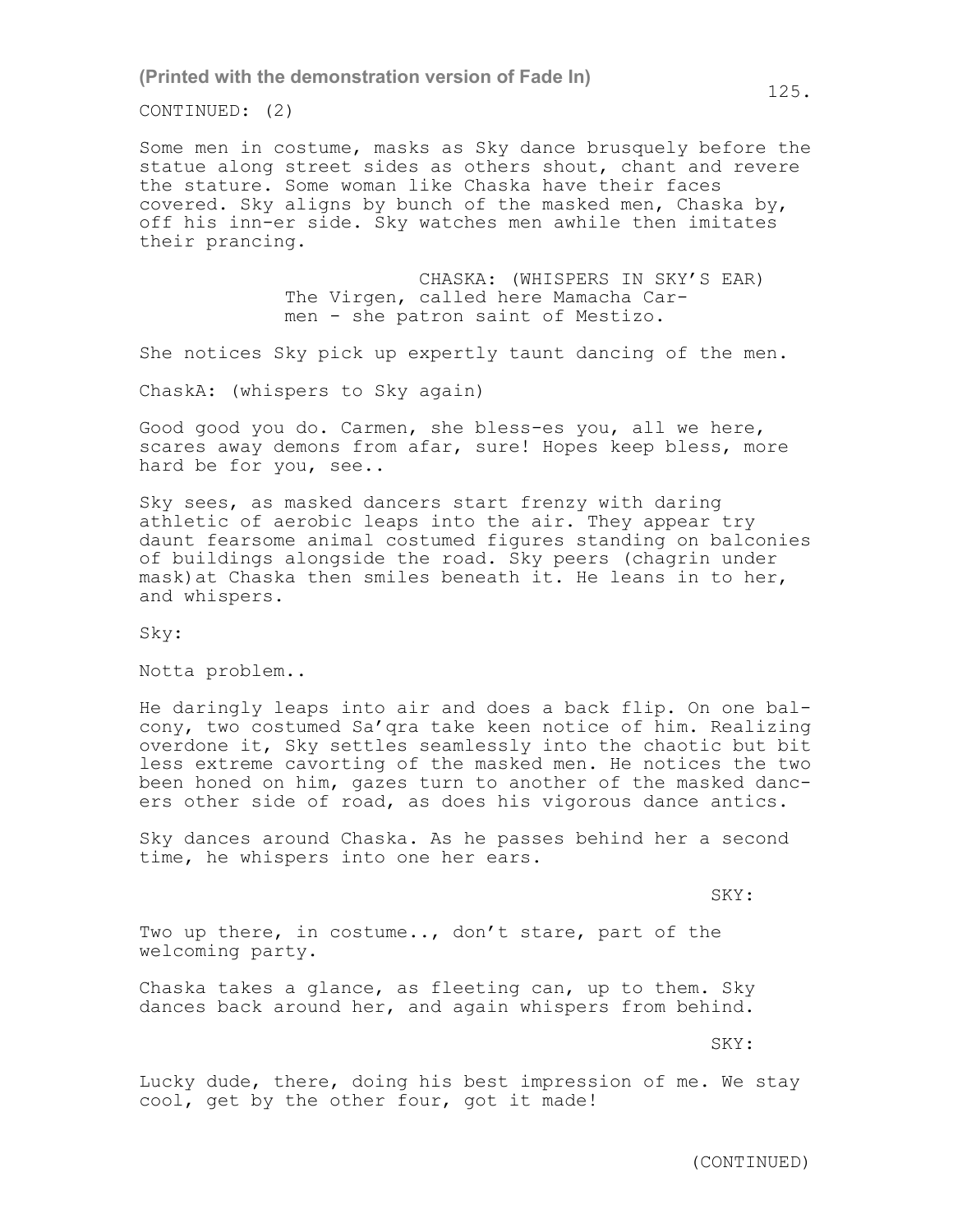CONTINUED: (3)

Sky peeks up at the balcony, disconcertingly sees the two costumed figures head inside. Making as like part of his dancing, Sky swoops up Chaska in his arms and twirls her about and about as he speaks to me.

SKY:

They're coming down. Other dude too overdoing it like I could. Know I'm a real show-off sometime! Going get too close quarters for comfort. Got to ditch this procession.

Sky sets her down. She grabs his hand, and pulls on it as she heads off toward a side street away from the parading mass. Sky half pulled, half following own volition, goes with her.

Chaska:

Go to main square. All going, be so full soon. We be as lost.

SKY:

Sounds like a plan. What on when?

CHASKA:

There the good they battle the evil for all to see.

They out of sight from the parading now, Sky takes off his masked face smile, to reveal his real one beneath.

SKY:

And the good always win, right!

She withdraws her mask. They stand in place facing each other. She throws arms around him and kisses him on the lips. As she backs away, Sky rubs fingers over the lingering sensation of her kiss left on his lips.

SkY:

Offering encouragement like that, sure don't hurt the cause! (pause) Got put these back on..

She nods, pulls on mask. Sky puts his over his smiling face. This time she leads them ahead leisurely, putting her hand in his and swinging them back and forth. Sky stares at her.

Chaska:

Go slow now. Far ahead others yet.

126.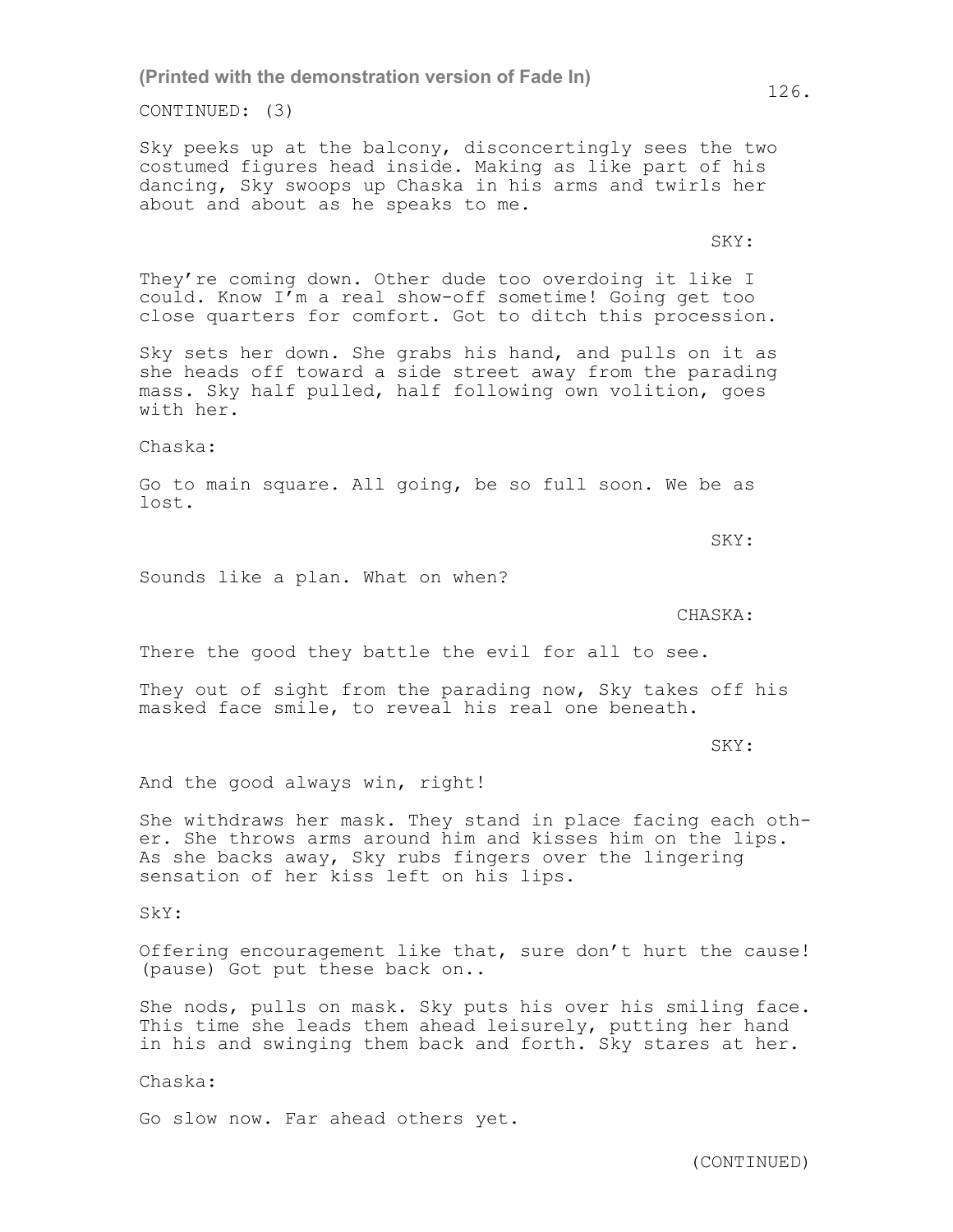CHASKA:

He? Your dad. You see.

Sky strains harder to, see. He "sees" his father spot a few men behind, and hastens his paste. They hasten theirs. At a corner, his dad dashes for and around it out of view. The men chase for him but strain to retain their gap of seconds back.

Men came behind, chased after him..

CHASKA:

They catch him?

SKY:

SKY:

Eluded them, far as I can see. Around that corner, there.

Sky races for same corner to go around it as dad had. At it, though, he stops, turns, waits for Chaska to run to him. This time he grasps her hand and leads her down the side street.

CHASKA:

Think had anything, on him, then?

SKY: (VOICE TWINKLING) And may of hidden along the way..

He stops, trying see-feel-sense, and Chaska bumps into him. He's seized by tingling energy. He whips off mask and beams.

SKY:

There. He ducked around next corn-er. Hid there as the men ran past..

Chaska:

**(Printed with the demonstration version of Fade In)**

CONTINUED: (4)

Snail pace relaxed, his freed mind strains see anything this place sparks into view in his extrasensory mind. Sight of his dad striding same way along same road appears, mask in hand.

> SKY: (LOOKS WHERE OWN FEET STAND) He walked.., right here, alone.

127.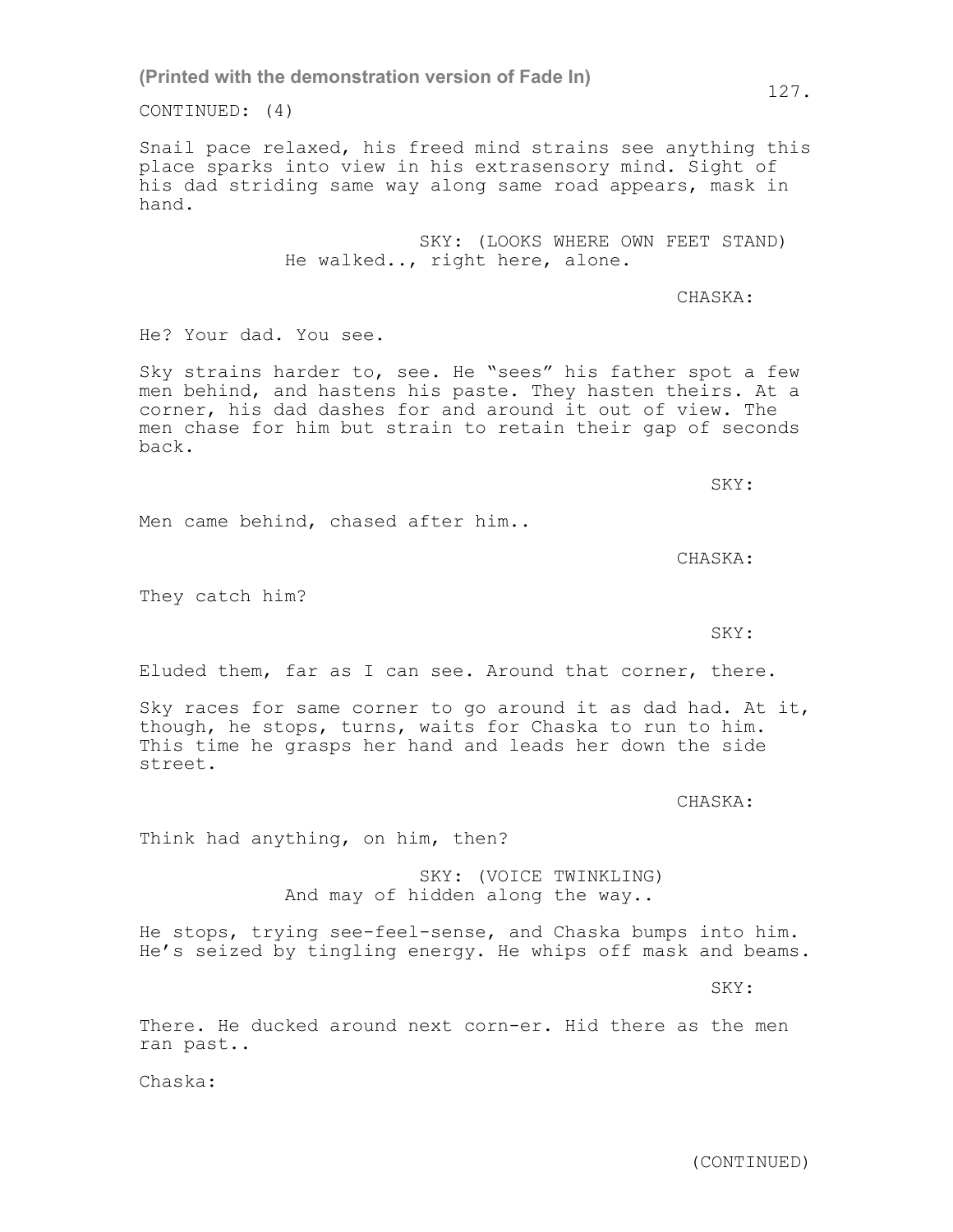If not caught here, have come back for it, anything he of hid. SKY: No matter, I get close enough, I may, see, what. CHASKA: You are someone, special.. SKY: (RECALLING ZACY) Sometimes, don't matter a whit! And crap still happens. Big crap! CHASKA: But, ultimately?.. SKY: Like ultimately, I save the world from all claustrophobe? CHASKA: Would you so try, against all odds? SKY: I'm not afraid of anything. Anything, but, that itself.. CHASKA: Cause yet people close can get.. SKY: When too full of sure. Which why, when I leave Peru, got go alone.. And, you, never let on know a clue anything at all "special" about me. Chaska is about speak but Sky stabs a finger to her mouth, hearing running footsteps ahead about come around a corner there. He grabs her hand and darts them for the side road one down. They run down it, then into a gap between homes there. There they crouch down together low. A loose tarpaulin beside them, Sky pulls overtop them so it covers all view of them. CONTINUED: (5) 128. **(Printed with the demonstration version of Fade In)**

CHASKA:

But someday, come see me again?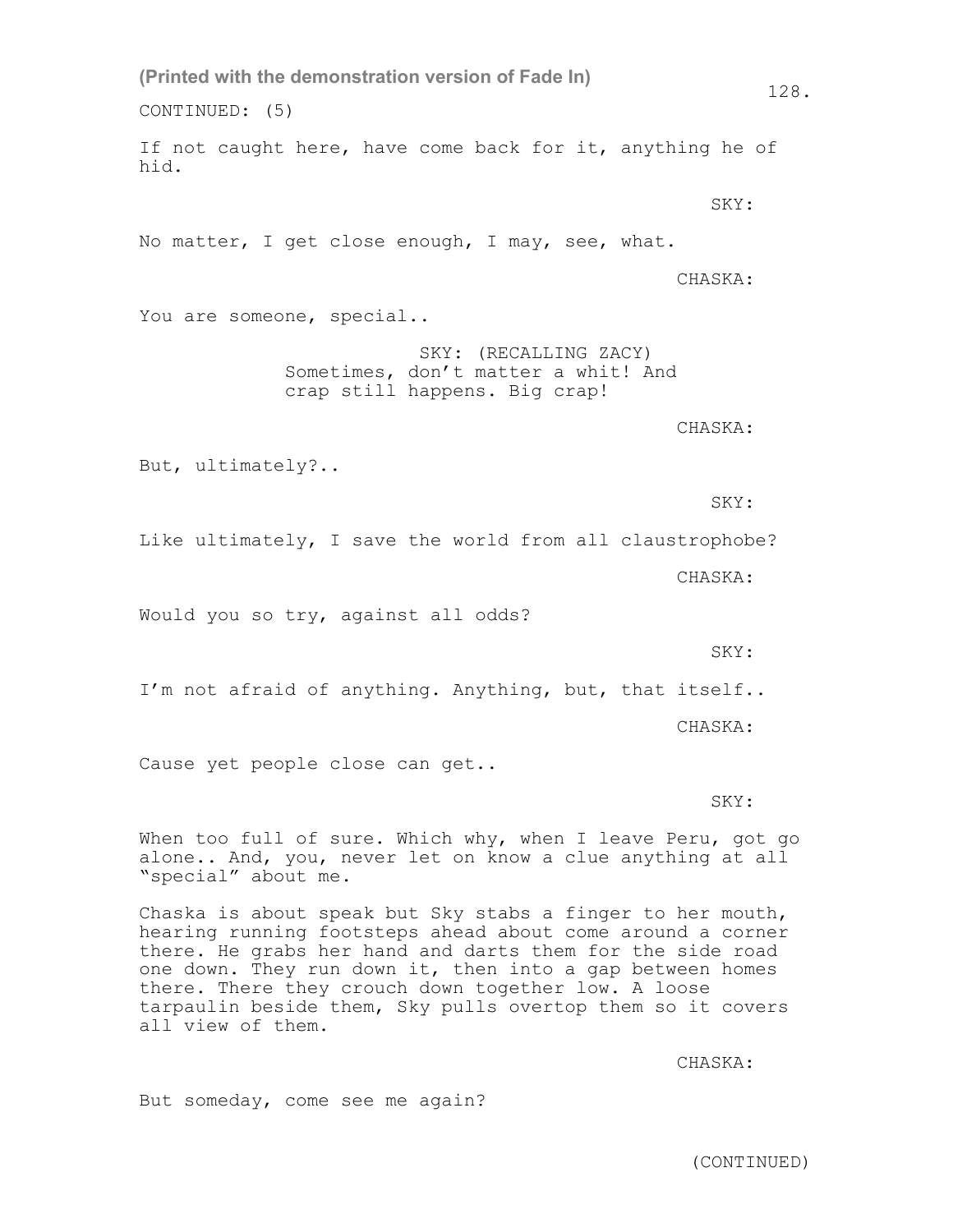Sky smiles. He kisses her on her forehead, and hugs their crouched together bodies closer together. SKY: If the cards so ahead lie. Huh. CHASKA: So you believe, in fate? SKY: You know there's this one girl.. CHASKA: And she's the, one, for you? SKY: But maybe the one can never have. CHASKA: Cause be too dangerous.., her, too? SKY: (SMILING WRYLY THEN SERIOUS) Known you all of two days and here are, being run down. You tell me.. Should never have got you involved. CHASKA: Live life by reflections of regret, regret your life but, fill, will. SKY: (SMILING) How Yoda of you! Why got get you out this quick. To have no regret, to, reflect on, will, have I.. Revelry's interrupted by sharp noises way men had gone. On side-street one up, bins and such being picked up and tossed. Sky: Time to go. Giving area once over. He rises and lifts her up with one arm by him. Lead by him, they run farther down the road. CONTINUED: (6) 129. **(Printed with the demonstration version of Fade In)**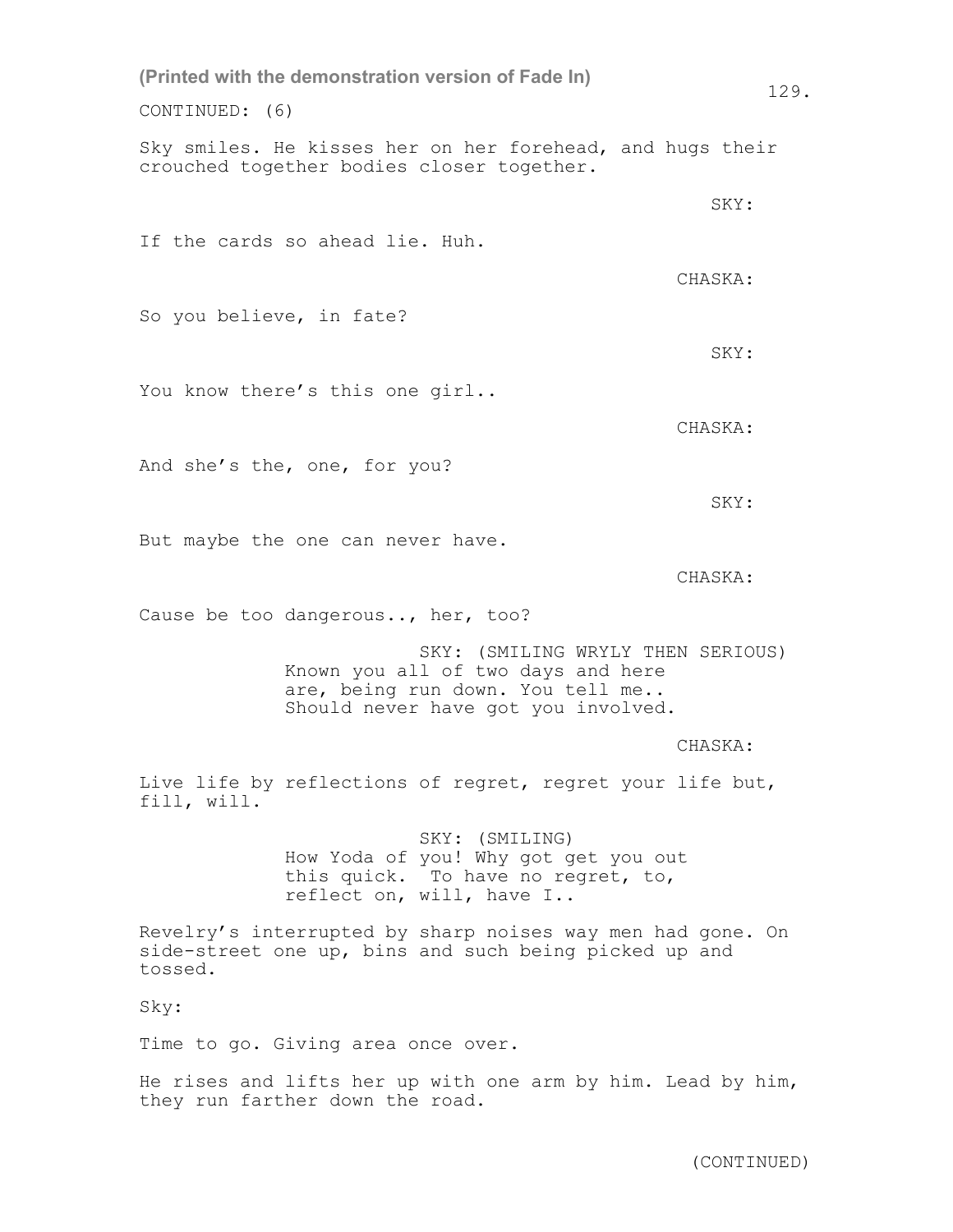CONTINUED: (7)

Turning corner at the next intersection street, Sky spots a glint of sun off a small object lodged into a tight flush crevasse in a wall of a dwelling. He veers to to, and close in, sees it's a flash drive from a computer. He digs nails into the crevasse, and by sheer strength of his muscled arms and hands, yanks the hard-drive free. Chaska runs by him, eyesdrawn to the drive?

> SKY: (ELATED) Kind my dad uses! Imagine all this time, and no-one noticed, till.

Chaska:

You came along. Like meant, be..

SKY:

Lot things my life so. Good, bad.

He hears down street the men about to reach far corner up it. He grabs her hand again and runs linked so with her, them out of sight around the corner down the intersecting side street.

SKY:

Anyone else know, lives by square?

Chaska nods. She slips her hand over his and guides him.

INT. ROOFTOP, OVERLOOKING THE SQUARE - HALF HOUR LATER

Sky and Chaska sit on a dwelling rooftop overlooking square, surrounded by several native Guarani family members, seated.

In the square, the paraded festival participants are gathered before the stage erected there, where, costumed Guarani sing, dance and portray mythological clashes as their warriors of good fend, and chase, off evil spirits and horrid monsters. Chaska looks to Sky. He raises mask so can see him directly.

Chaska:

Will be you? To chase away demons?

Sky: (smiles, with sad tinge)

Got chase away my own, then, see ?...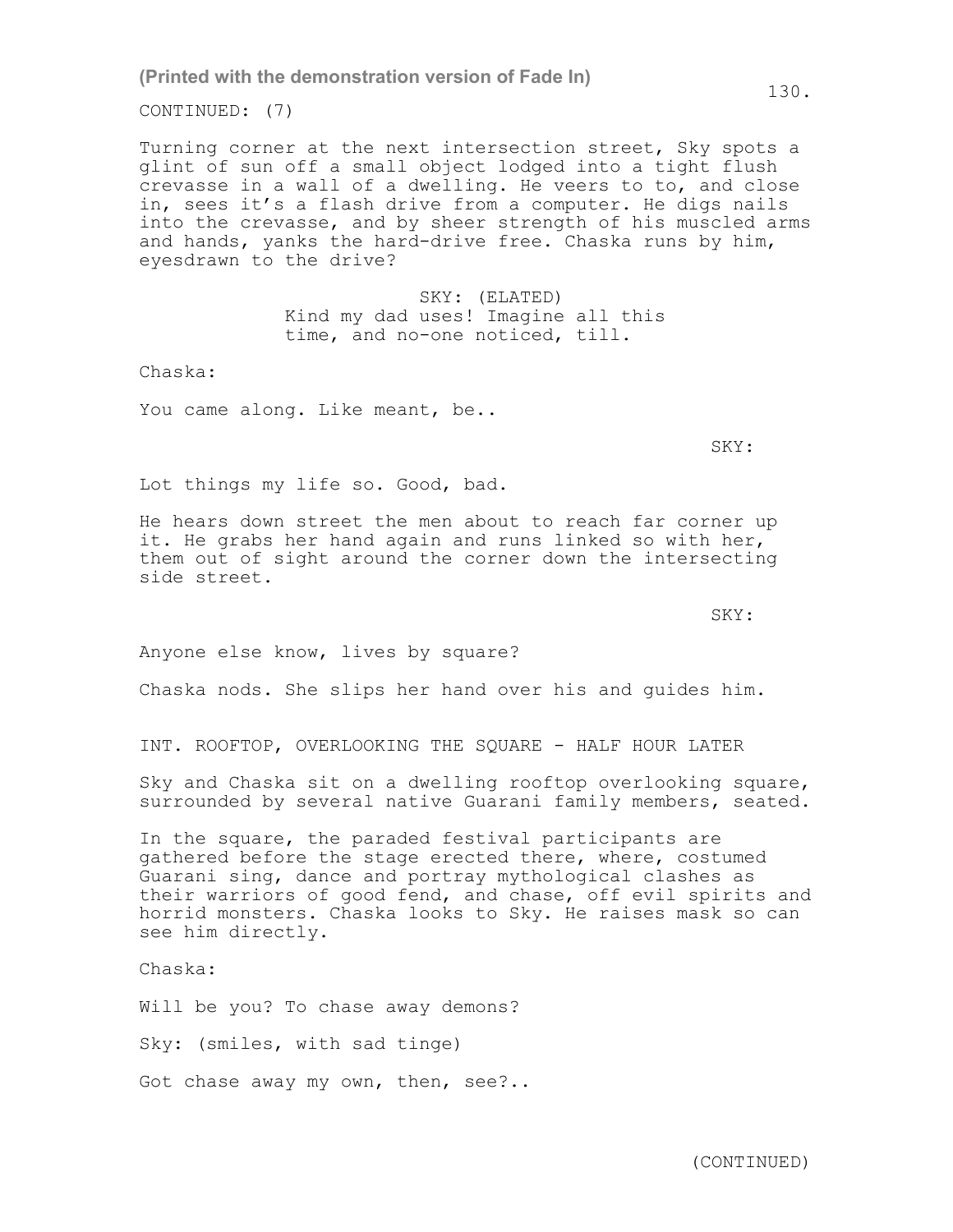He pulls down mask thankfully over his re-hidden face. Unseen teardrops roll down each his eyes, remembering. Like she sees through, she tenderly holds and squeezes his fingers in hers. Soundtrack: ..Yes, I'm ready for the storm.. EXT. HUAROCONDO TRAIL TO MACHO PICCHU - EARLY NEXT MORNING Near start of trail, Sky and Chaska, with heavy backpacks, hike, rain teeming down. They are alone. CHASKA: No one supposed trek here on own. not pay for. Like, outlaws we.. SKY: Lucky rain delayed official tours. Never catch. Three days invisible. CHASKA: Not stop them, coming after.. SKY: Why, got make tracks! Up for it? CHASKA: If it's with you.. SKY: Stop that! CHASKA: What? SKY: Falling for me. So.. Told, how is. CHASKA: Not falling for me, any? So.. CONTINUED: 131. **(Printed with the demonstration version of Fade In)**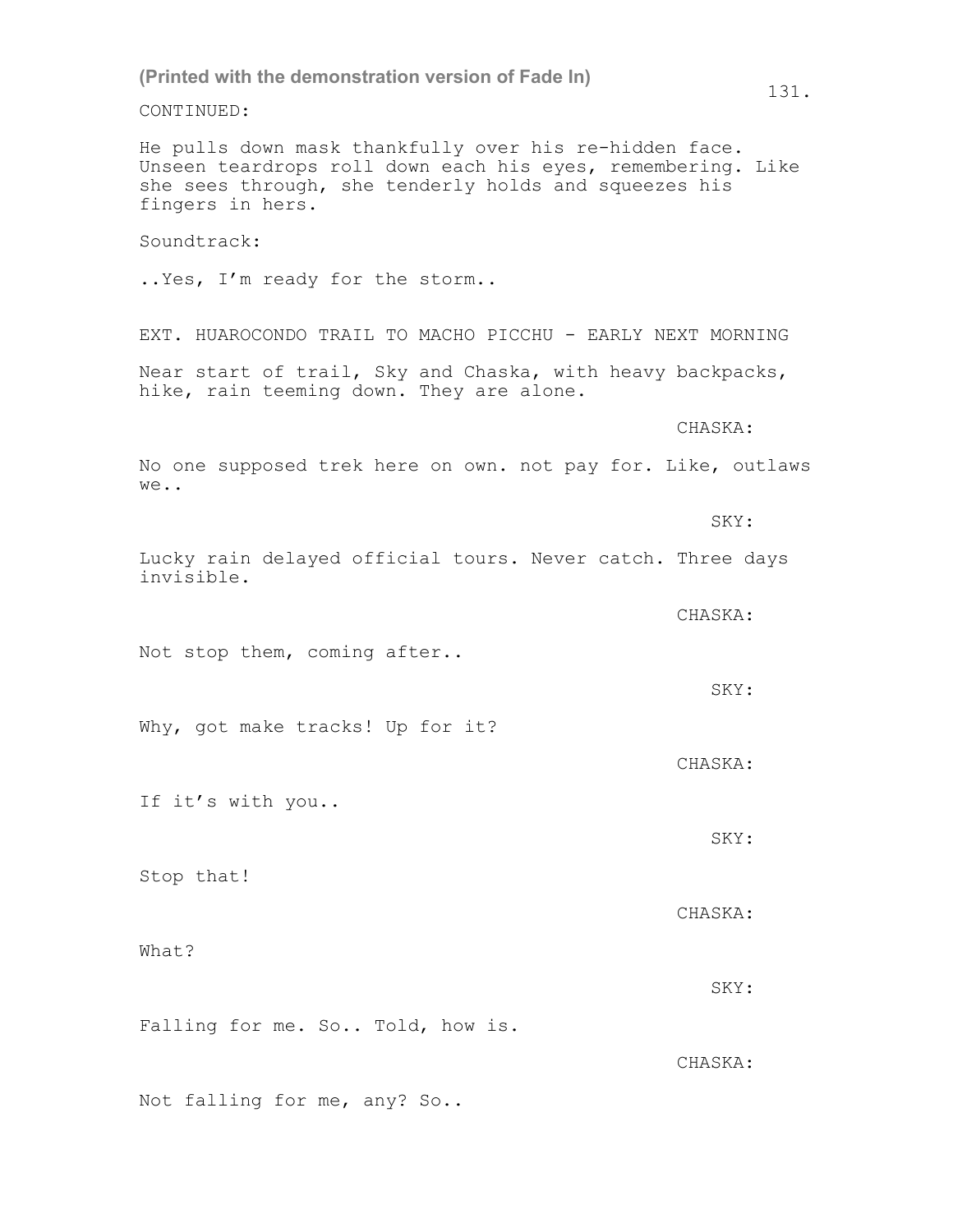SKY: No matter if I was.. CHASKA: Matter to, me.. He presses her to one his shoulders. He points to his heart. SKY: Have a special spot, in here. CHASKA: Among how many more, too.. The rain teems down harder than ever. SKY: Got get move on to keep warm until can set up camp. Going freeze soon. To Gate of the Wind ------------------------------------------------------------ -- Beginning from the funeral: CONTINUED: 132. **(Printed with the demonstration version of Fade In)**

EXT. STACEYS FUNNERAL, BLUFF OVERLOOKING LA - FEW DAYS LATER

On a cemetery spread across a cleared canyon-top buff overlooking the downtown basin of Los Angeles, it's raining hard. Down on the large crowd of those gathered for Stacey's funer-al, notably of exquisitely, if now soaked to the skin, attir-ed stars despite their fancy umbrellas, and personal attend-ents holding them, and, of an annoying horde of paparazzi and entertainment and news media crews (latter just a few degrees less intrusive). Unusually hard, as near never even rains at all in L.A., and especally at this time of year.

Hovered nearest the open grave: stands, at head of it, a minister with grey open trench draped over shoulders at it; Stacey's closed casket lying by one side, ready to be lowered into the ground; and Sky, center, by other side of the grave, hunched on crutches, his shattered ankle now in a cast.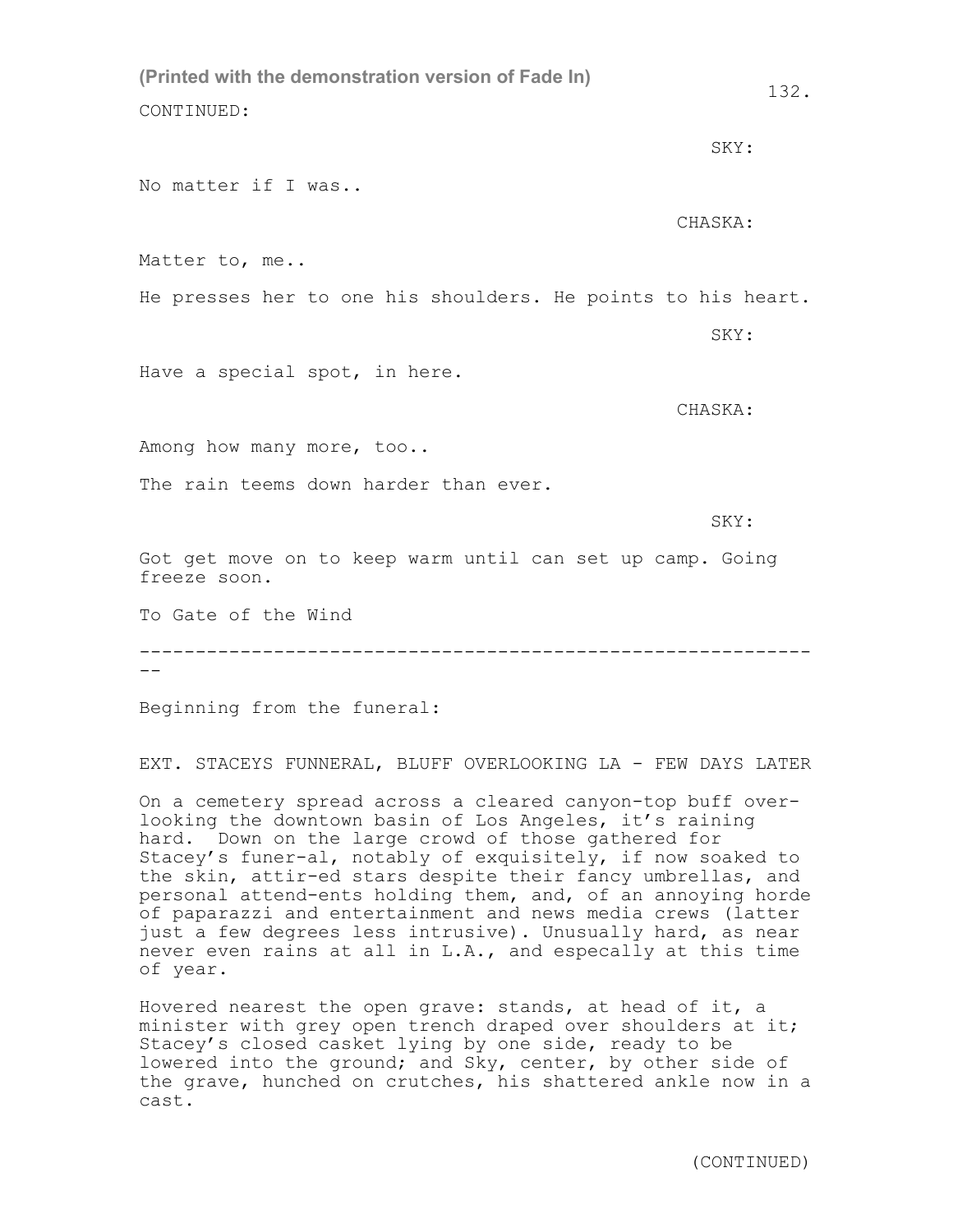CONTINUED:

About Sky are the parents and close family and friends of hers. When they peer across at him, hard as the steel, they glare. Right by Sky though, to one side, is Reece, and on the other side is Kay. Next to her is Sky's twin brother Jason.

Behind Sky is his mother Gloria with his younger sis, Jacks. Behind, is Sky's reclusive uncle, Nat, brother to his missing dad who disappeared suddenly when the boys were sixteen.

The Minister:

And now we shall lay to rest Stacey Anna Zane. A most blazing of flame. She will be sorely missed, not just because of her great talent express-ed so wonderfully in movies and in her hit records, not only because of her zest to embrace and overcome the most extreme of challenges..,

The minister cannot help but glance at Sky, conflictedly, with a look both stab and sympathetic commiserate nod.

THE MINISTER:

Including..

He now looks around about with utmost disdain, alone, at the media and paparazzi horde as have pressed in tightly behind the intimates beside the grave, their still and television cameras spearing down on it and the families of hers and Sky.

#### THE MINISTER:

The glaring harsh exposure to those as hounded her, so chose find solit-ude, escape, from media and indust-ry bondage in freedom of ephemeral air. Not even because her last act upon this mortal veil was the most heroic, the sacrificing of all, her own very life, for whom she loved.

#### THE MINISTER:

It's a tribute to the loved ones gathered here that they have al-lowed all you attend, laying aside justifiable condemnation, so that the world can for one last time witness the gleaming light as once lit, and yet from the heavens burns on from her, so gloriously emanat-ping from her heart and spirit ever-lasting. Which out shone through her eyes, smile, grace, as a beacon to all her fans, and admirers. Even begrudgingly to those as would judge her ruthlessly and profit from so. And not least, as radiated the very most brilliantly to those as most closely knew and loved her.

133.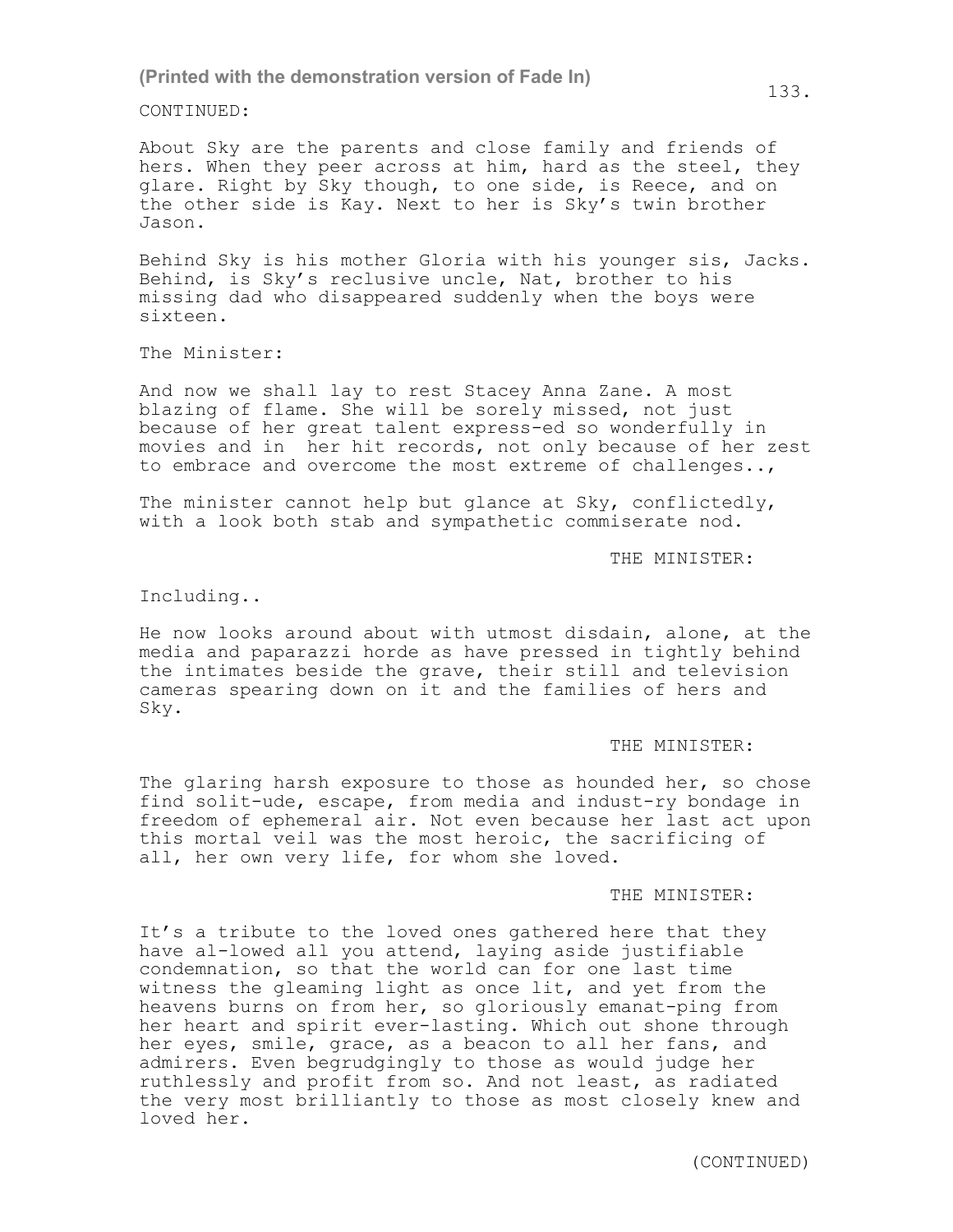CONTINUED: (2)

Minister regards her family, then Sky, lingering gaze on him as recognition that he, at the end had loved her most of all.

On soundtrack, Take Me To Church begins (2014/15 hit song).

THE MINISTER:

(addressing Sky, family, and pointedly the media)

And despite those as condemn this young man Sky, for having her reach beyond the limits of her Earthbound existence, blinded by his faith and confidence in her and as so that in himself if forged of reckless aband-on, and of that as lay combined in them adjoined, it was only by this tragic accident that we have come beknown of the full breath of mort-al love, hers, whose origin lies not in the dust of ourselves but in the endless expanse of the skies. That infinity of love that knows no worldly bound. As clutches not self-ishly fingers dug deep stubborn..

Some action here to interrupt briefly the monologue..

THE MINISTER:

..In(to) the Earth. The earth into which we now lie the body of, but where her immortal spirit shall never be confined, Zacey Anna Zane.

The attendants lower the casket. Remarkably the pouring rain stops and a sliver of the dark clouds parts and reveals patch of blue sky wherein the sun lies. It shines a mistily diffuse beam down on the casket lid. Beam widens so includes a moment Sky within it. It doesn't however un-cloud his soul.

The minister notes the oddity of the like directed ray of sun there which narrows into a thin laser trace of beam as clouds close the gap which reflects off of one of Sky's eyes, alone.

He's not alone in seeing: Reece, Kay and Jason, detect so too and also how, it doesn't seem to penetrate through into him as always the sun had, and been radiated back out as bright.

Kay concerned, slides across to him, and hugs him close. Jas-on watches closely his twin brother. Reece respectfully backs off a few feet, hopeful that Kay can relight a spark in him.

KAY:

134.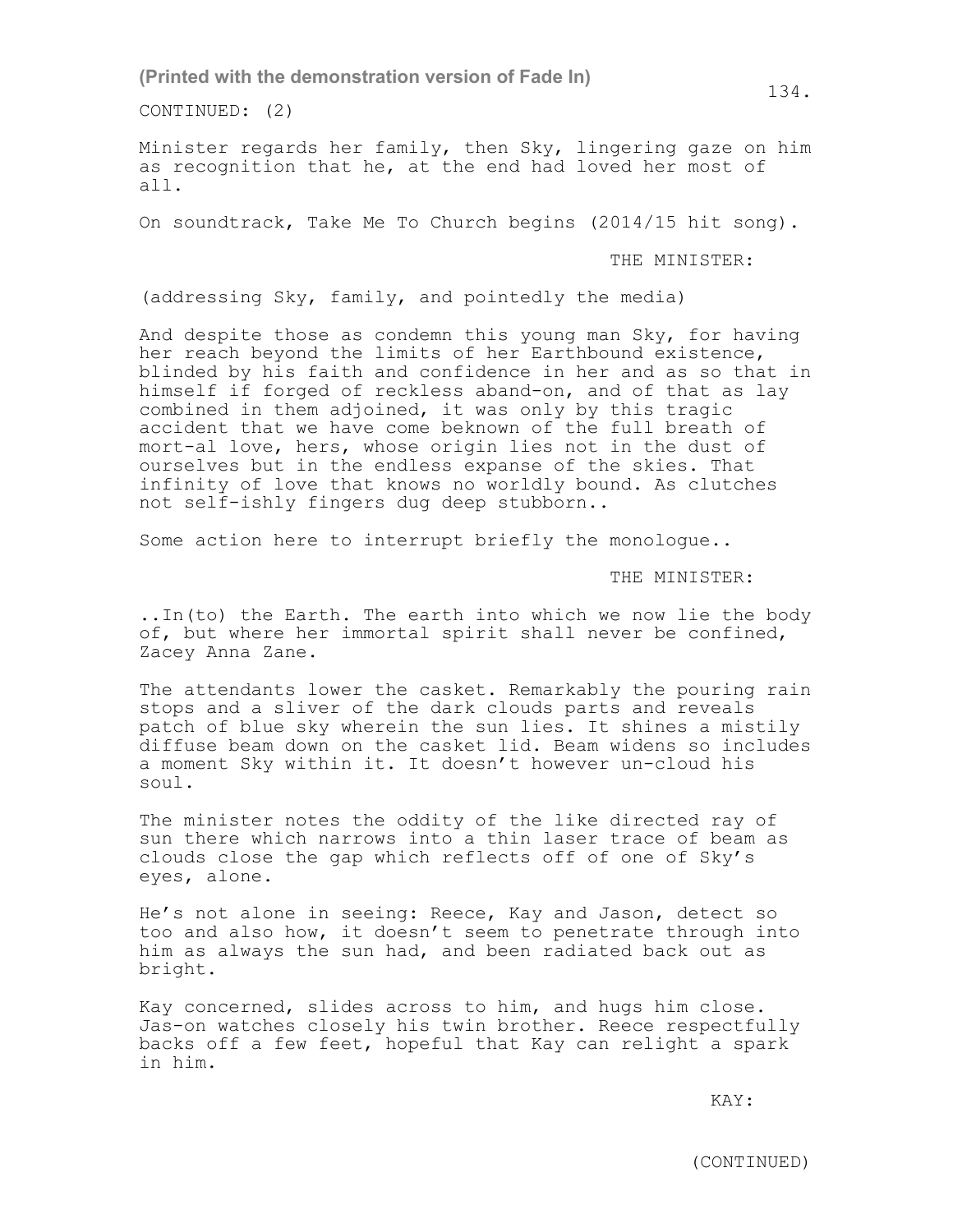CONTINUED: (3)

Will pass. Sure time take its ti.

Hushed, he gives her a peculiar look, those same words...

Kay:

Know she filled a big hole in you, as I, I, kinda, hell up and did, abandon you. Really more all my fault, than yours! Rather been me, than her, than see you, this way.

He nudges his head up, slightly. Gravely he speaks..

Sky:

I'd never rather it be you. You were right to stay behind. Have been you instead of her. No, all my doing. Pressed way too hard. Her, us. Always press too far beyond. Only okay if, only me on the line..

KAY:

135.

Can't go through the world alone, like that, Sky.. . End the same with you but be so all alone. Least she had you, there. You tried, tried, but there was no trying could of changed.. She choose rather to give you the chance go on. To do the great big things in you to..

Jason overhearing has drawn closer to them. He now steps in, forming a triangle of the three closest bond souls can be.

Jason: (speaking low so not overheard)

Do, my brother. We, all know that. Were always the, one. Dad knew. Me, (grudgingly he smiles). Kay, right?

(she nods despite con-flicts of & Jase quips:)

All way fom Az to shorse up ya Sky.

Sky weakly grins, fleetingly, long enough, to pat a hand on his twin brothers chest.

Sky:

How about then bros, just take over my path from me here on. This shore been broke in two and this side it washed away lost to the sea. Only part left intact, is yours.

Reece within range to listen and having incredibly sharp ears - on hearing Sky's resignation, he barges to them, incensed.

Reece: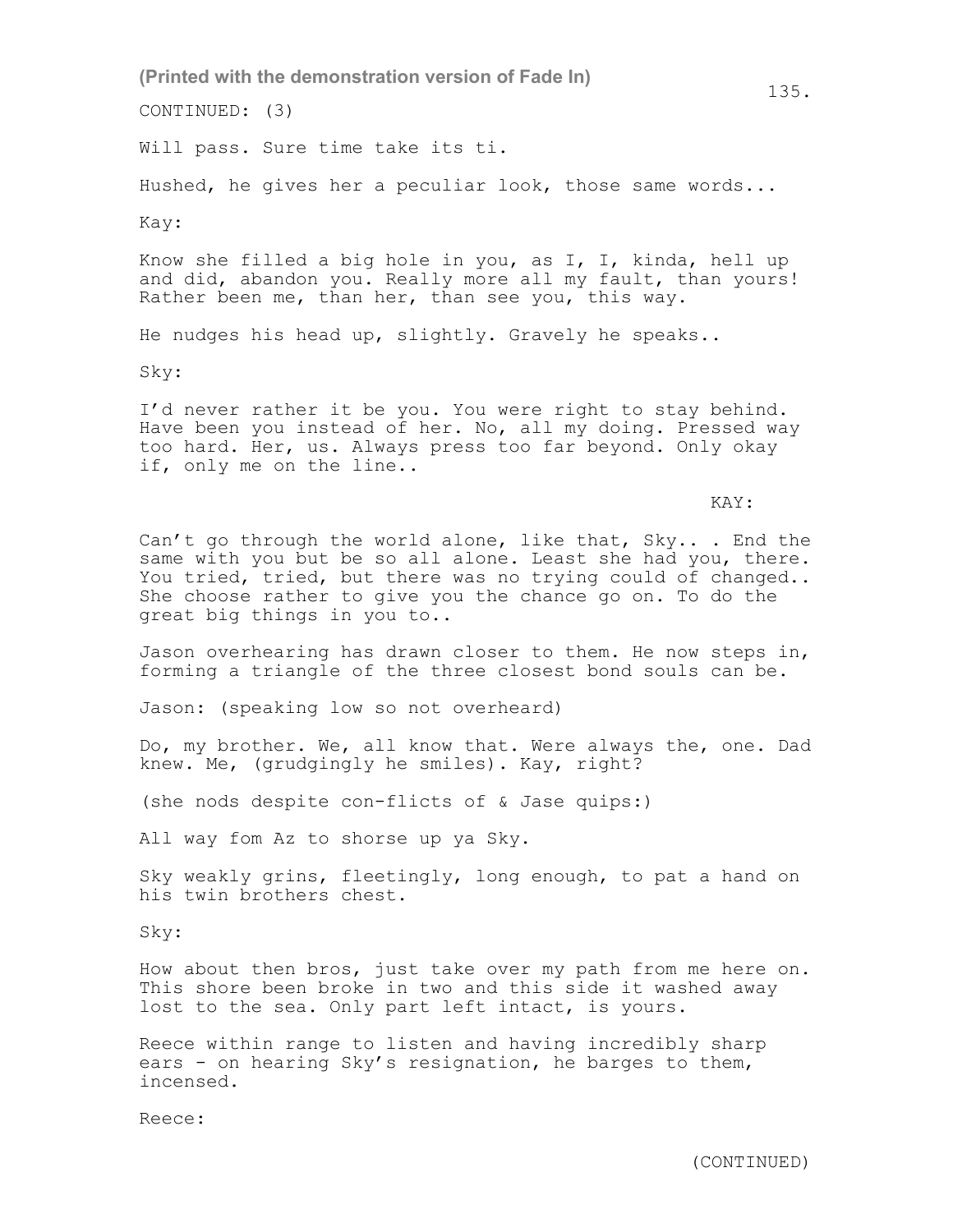CONTINUED: (4)

SNAP hells outs of it, SKY! Got know, ares, ways bests of me. Evens now. These shits of things happens. Knows manys close of me haves..

SKY:

You told me what'd happen. And look, it did. I'm punching out. Great you tried teaching me a thing. Guess just not cut out to be anything but a reckless fool.

> REECE: (TRIES MAKE LIGHT) Mosts gifted ofs reckless ass fool.

 $\overline{a}$ 

Doctor scene:

INT. DOCTOR'S OFFICE - MONTH LATER

Sky is sitting on top the patient examination table, legs swung over facing his kneeing doctor regarding the ankle he had so busted, but now, as looking near perfect but for a small amount of discoloration and slight deformity of shape.

Doctor gray:

Sure do heal swift Sky! Could swore that ankle of yours be compute for months. Not next new after one.

SKY:

Always been so. Lots of practice..

Dr. Gray stands up, chuckling.

DOCTOR GRAY:

See more of you than my wife.

SKY: (WINKING AS JOKES) And she sees me a lot.

DOCTOR GRAY: (CHUCKLING RUEFULLY) Believe me, had her way, would! Ha.

SKY:

Happens with all the ladies, me..

DOCTOR GRAY:

136.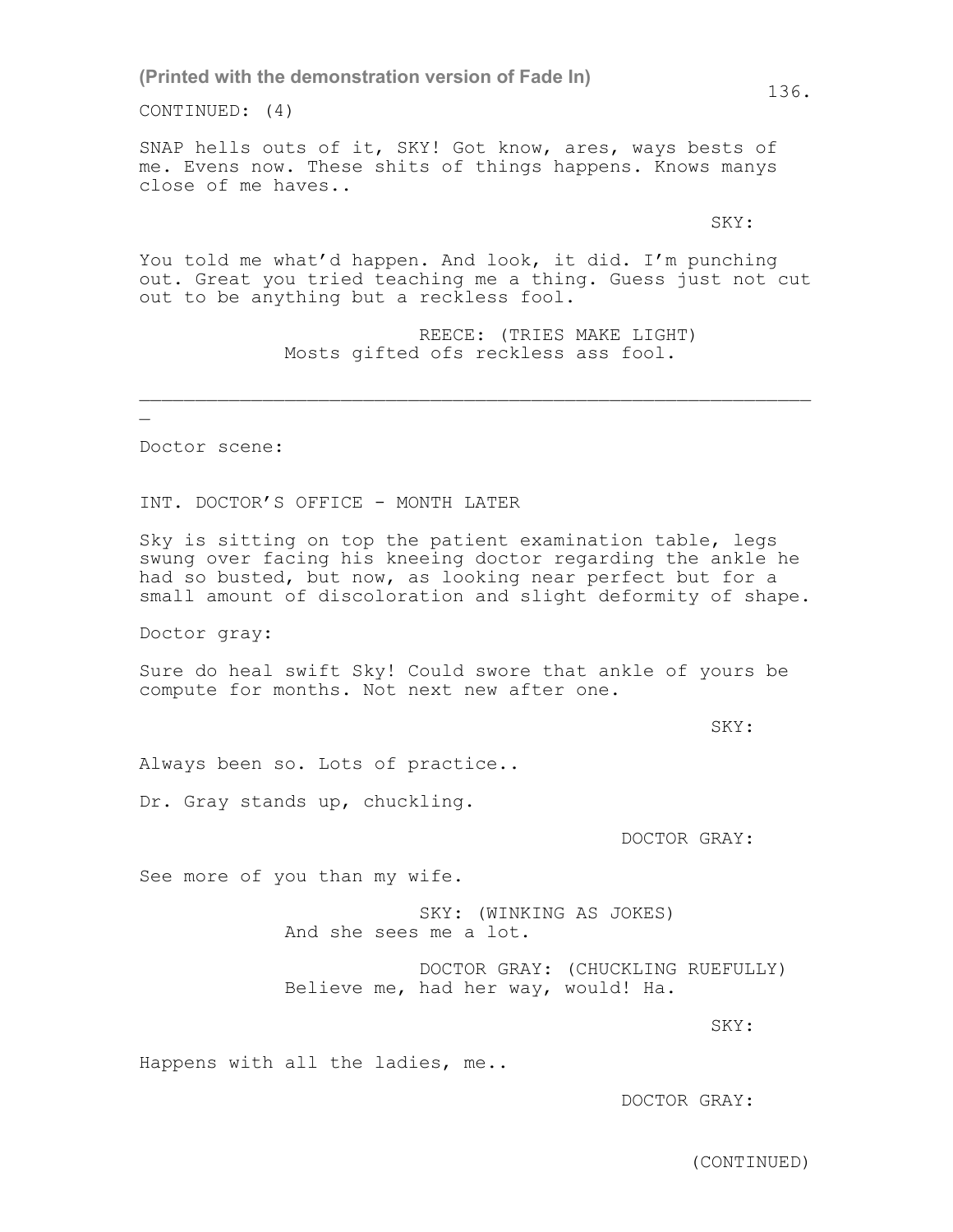CONTINUED:

Could bottle and sell your charm.., I'd be richer than Richard Branson.

SKY:

I ever get that distilled, be sure set you up doc, all done for me.

DOCTOR GRAY:

Done for you? Nearly not have done a damn thing!

SKY: (PATTING THE EXAM. TABLE) For pleasant Doc table manners th..

DOCTOR GRAY:

..en! Way you crack me up, how but not have those. Get the hell out of my office Sky, you wasting my time as nothing here's to do.. But, um, could you awhile stay out of...

Sky darkens, flash backing to the incident.

SKY:

Hell. Afraid still roasting there..

DOCTOR GRAY:

Sometime, get over.., it. Inner wounds may not heal as fast the physical ones, but even those, wan some enough over time.. .

The doc quickly tries to change the subject.

DOCTOR GRAY:

Meant out of physical harm. Your bones may not always bounce back.

SKY:

Afraid can't assure, so, doc. Going on an expedition.. . Not sure where all take me..

DOCTOR GRAY:

Cripes Sky. Just got back together.

SKY:

Body. Not soul wise. In fragments..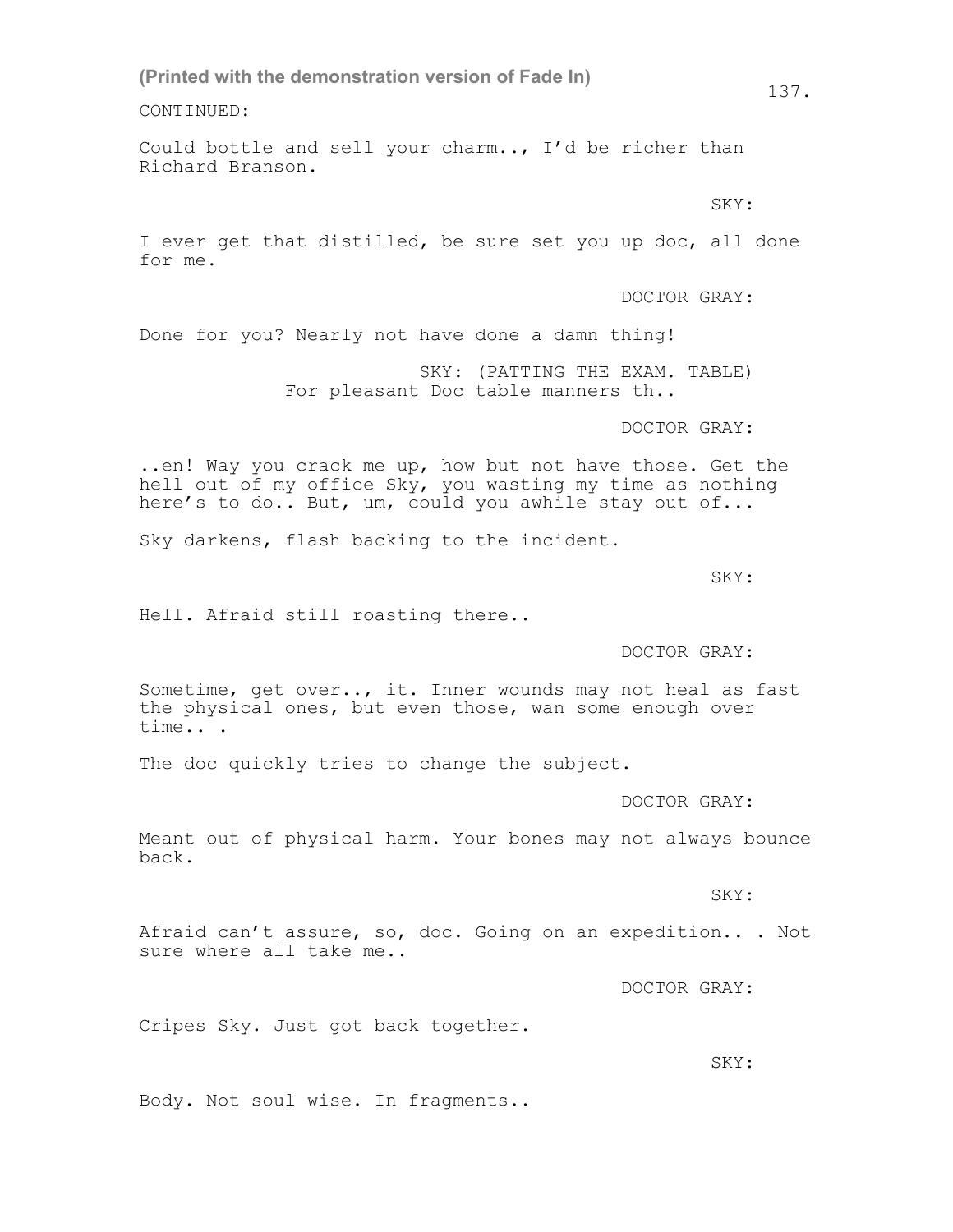DOCTOR GRAY: Figure can pick up the pieces, glue back together whole, by going, on.. SKY: Never be entire whole again.., no matter what, but get your drift. Hey, who knows, I'm still alive. Maybe figure the reason for that. DOCTOR GRAY: You, and not.. SKY: Yeah. And not.. NOTE: don't forget sometimes does stand-up, and (had/has a dog) ??? How can arrange timeline so here at the festival of Carmen and procession, that takes place in July (16th?). EXT. CHASKA TRAIL AT PEROLNIYOC /FALLS - NOT SURE HOW LONG TO Mmmm EXT. CHASKA TRAIL, OLLANTAYTAMBO / TOWN - " " Mmmmmmmm to train from there to macho picchu EXT. MACHU PICCHU Mmmmmm EXT. THE (S0ME) QUICK WAY OUT OF MACHU PICCHU Mmmm EXT. ON WAY TO NAZCA LINES Mmmmmm CONTINUED: (2) 138. **(Printed with the demonstration version of Fade In)**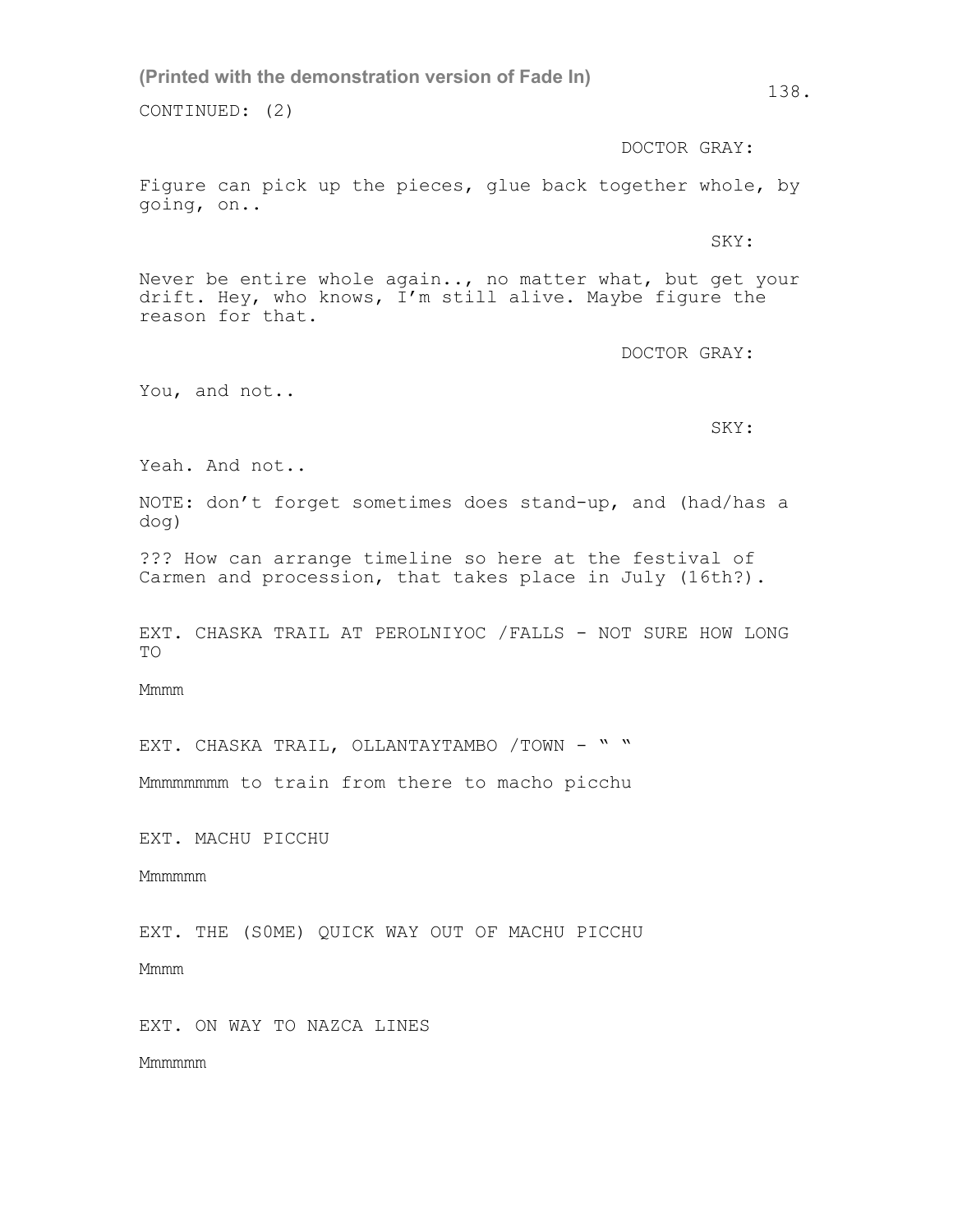Two thirds along on their off the beaten path hike for Machu Picchu,

(Day 1: Cusco - Socma - Rayan

We start out with an easy first day. Leaving from Cusco early we drive to the Sacred Valley heading for the village of Socma which is a short distance from Ollantaytambo. Just before we arrive to Socma we'll have a stop to take photos of some stone-age petroglyphs.

Today's trek takes us up the valley behind Socma as we make our way to a small Inca site and beautiful waterfall that lie at the top of the valley. Walking past fields cultivated with potatoes, corn and quinua we will have the opportunity to see a variety of birds and native plants and to learn about the customs of the Andean people. Your guide will teach you a little Qhechua (the language of the Incas) so that you can communicate with the people you meet on the trek

After a relaxing morning's walk we'll finally arrive to our destination, the Inca site of Perolniyoc. After a guided tour of the site we'll carry on a short distance to our campsite at Rayan (3650m / 11975 ft.) where we'll stop for the day. In the afternoon we will visit one of the local families and you can practice the Qhechua you learnt in the morning (much to everyone's amusement).

## Day 2: Rayan - Cachicata

Today is the longest day of the trek. Setting out from our campsite we'll carry on up the valley making our way to the first pass on the trek. This area is still cultivated by the local people despite the high altitudes and we will see local people caring for their fields. One of the few plants that seems to thrive at this altitude is a type of mint, (muna) and the scent infuses the air throughout the morning.

In total it's about a 4 hour walk to the pass (4440m / 14567ft.) where we'll stop to take in the panorama and catch our breath before carrying on for about another 20 minutes to stop for lunch. After lunch the walking gets easier; having reached the top of the mountain the terrain levels out and we walk across the high plateau through a strange landscape of what appear to be burial mounds but are actually glacial morraine (piles of rock deposited by glaciers during the Ice Age).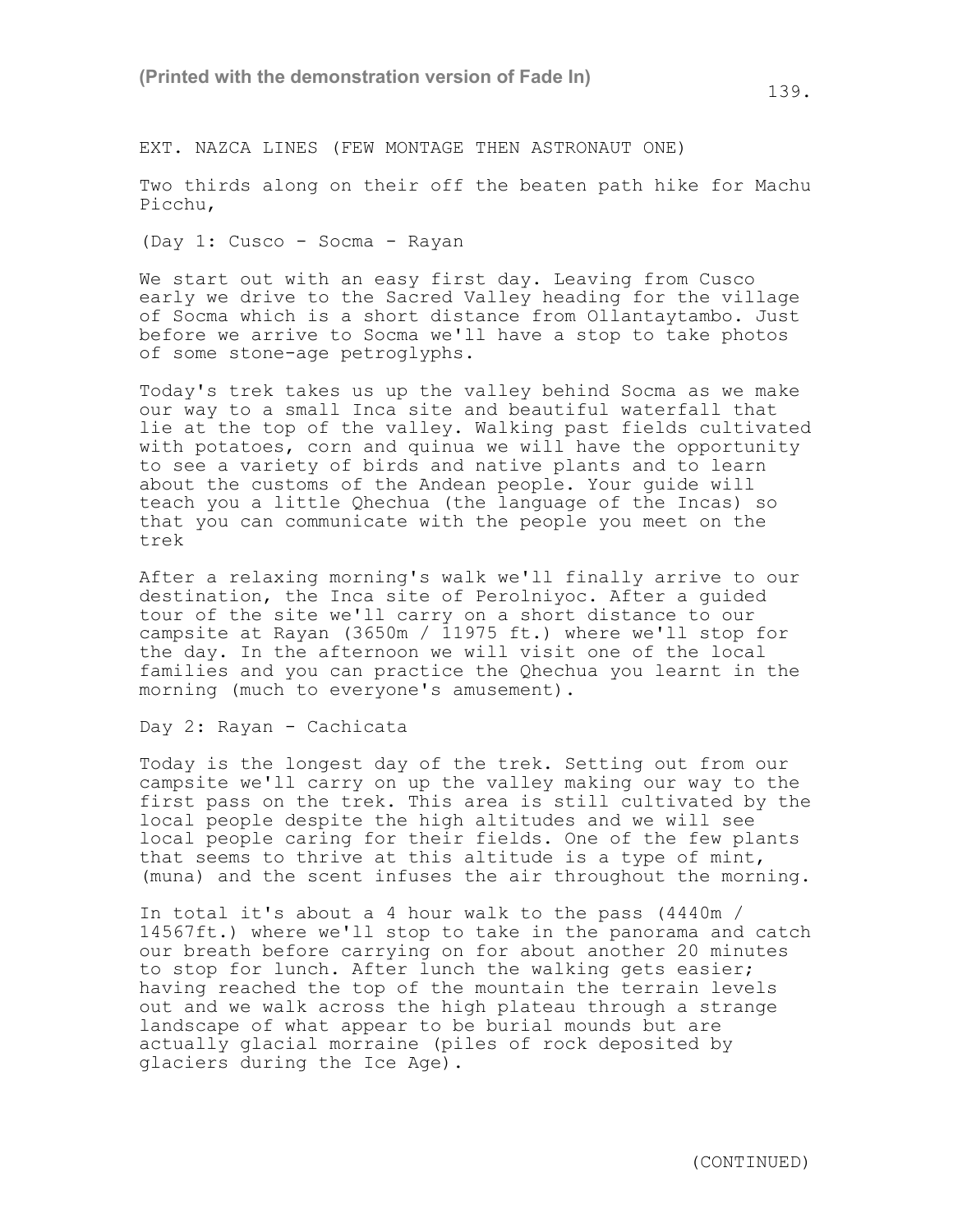CONTINUED:

Our goal for today is the Inca quarry of Cachicata. Working our way down from the high plateau we'll arrive to Cachicata (3820m / 12532ft.) by late afternoon, passing by an Inca ruin which people refer to as the Sun Gate along the way.

## Day 3: Cachicata - Ollantaytambo - Aguas Calientes

Today is dedicated to exploring Cachicata. Despite it's proximity to Ollantaytambo and the wide variety of interesting features, hardly anyone actually comes up here. Cachicata is an extensive site, it was the quarry used by the Inca for the construction of Ollantaytambo and there are various points of interest including several large buildings, quarried stones left half finished and abandoned throughout the site, chullpas (burial houses) and a cave with Inca mummies still in place.

After a guided tour of the site we'll continue our way down the mountain following the original platform used for transporting the stones to Ollantaytambo and arrive to the town by early afternoon. From Ollantaytambo we'll take the train to Aguas Calientes.

Day 4: Machu Picchu!

Waking up early we'll take the first bus back up to Machu Picchu to enter the site as it opens. We'll have a 2 hour guided tour of the site during which you'll learn about the Incas and visit all the most important areas of the citadel. After your tour you'll have free time to explore the site by yourself and if you have permits to climb either Huayna Picchu or Machu Picchu mountain. In the afternoon you will take the train back to Ollantaytambo from where you will carry on by bus back to Cusco.)

EXT. MACHU PICCHU

INT. CORICANCHA / CHURCH OF SANTA DOMINGO - SHORTLY AFTER

sacred ceque (zeq'e) lines - physical and cosmic roads - of which there were 41 which led to an impressive 328 sacred sites

Lllllllllllllll dedicated to inti the sun god Church of Santo Domingo built atop the most sacred site or huaca in the Inca religion also known as the Golden Enclosure and was dedicated to the highest gods in the Inca pantheon such as the Creator god Viracocha, the moon goddess Quilla and especially to Inti, the god of the sun.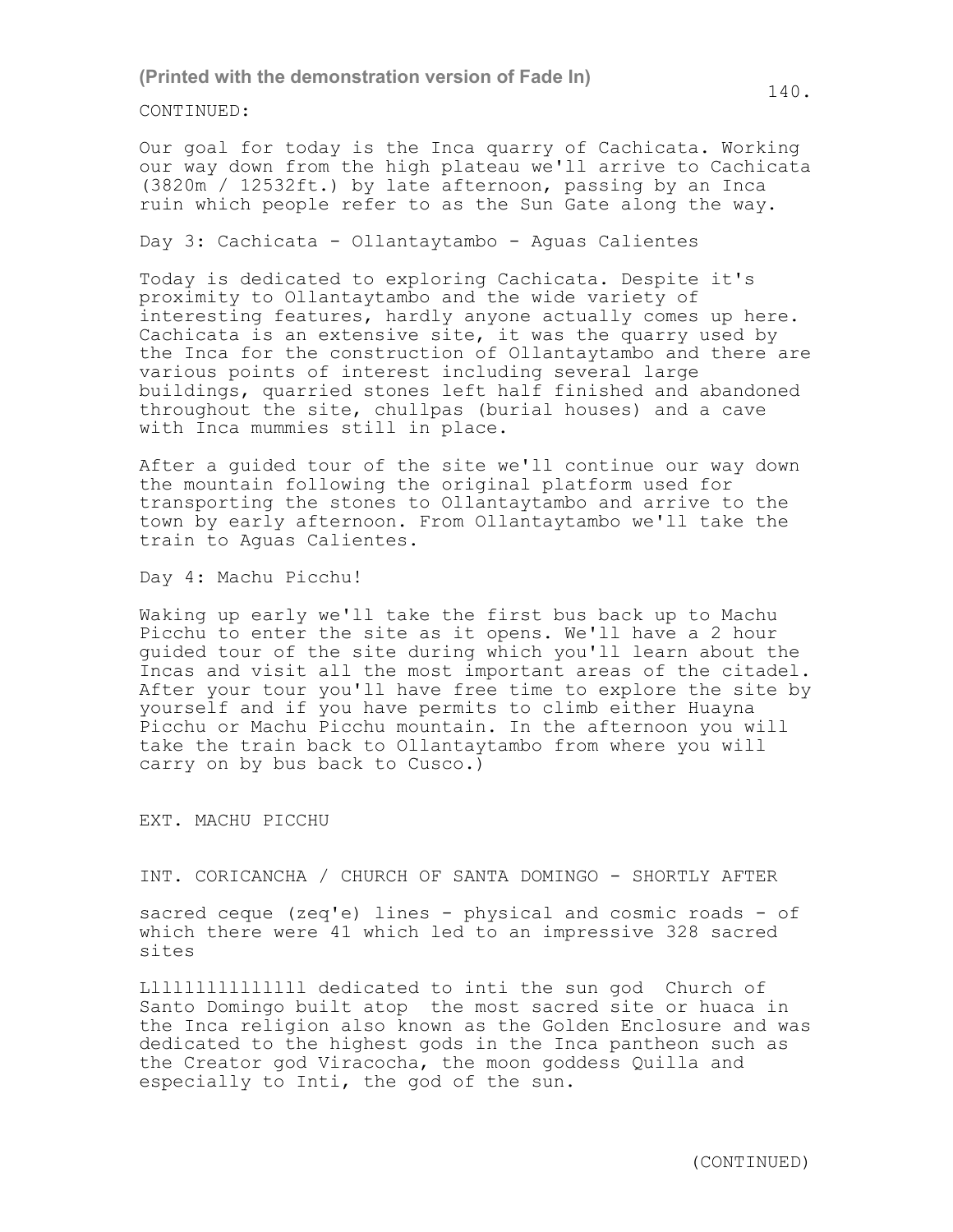CONTINUED:

Sky at one point imagines.., actually "sees" what it looked like in its height of literally shining gold glory

The construction of the complex is commonly attributed to Pachacuti Inca Yupanqui, the 10th Inca ruler (1438-1471 CE) who also embarked on a general rebuilding programme in the capital. Despite excavations, though, the exact chronology of the site is not clear. In Inca mythology the first Inca leader Manco Capac (Manqo Qhapaq) built a temple at the site in the early 12th century CE and archaeology does show evidence of pre-empire structures.

The lay-out of the site, as seen from above, actually resembled a sun with rays shining out in all directions. These were the sacred ceque (zeq'e) lines - physical and cosmic roads - of which there were 41 which led to an impressive 328 sacred sites. Cuzco itself was deliberately laid out to represent a jaguar and Coricancha was located at the tail. In typical Inca symmetry the second most important sacred site in the city - Sacsahuaman - was located at the head. Coricancha was also built where the city's two great rivers of Huantanay and Tullamayo met. The Coricancha – meaning "the corral of gold"

ADD suspense, just barely eluding..

EXT. DEPARTING CUSCO - SAME DAY, AFTER DARK SAME EVENING ADD suspense, action, chase, narrow escape.. almost lor like

EXT. ALTERNATIVE TRAIL TO MACHU PICCHU - THRU NIGHT, NEXT DAY

Chaski/Cachicata) Trail (curiously near same name as Chaska).

Not sure what.. prep for trip to machu picchu, phone call??, Some cue of his dad? Special attributes for chaska? Recall temple of the sun there, cusco (on its remanding stone foundations built on top spanish church). the sun mirror thing was there.

EXT. GETTING OFF BUS AT CUSCO, PERU - NEXT DAY, ELEVEN AM After Machu Picchu, by car to the nazca lines near the coast then..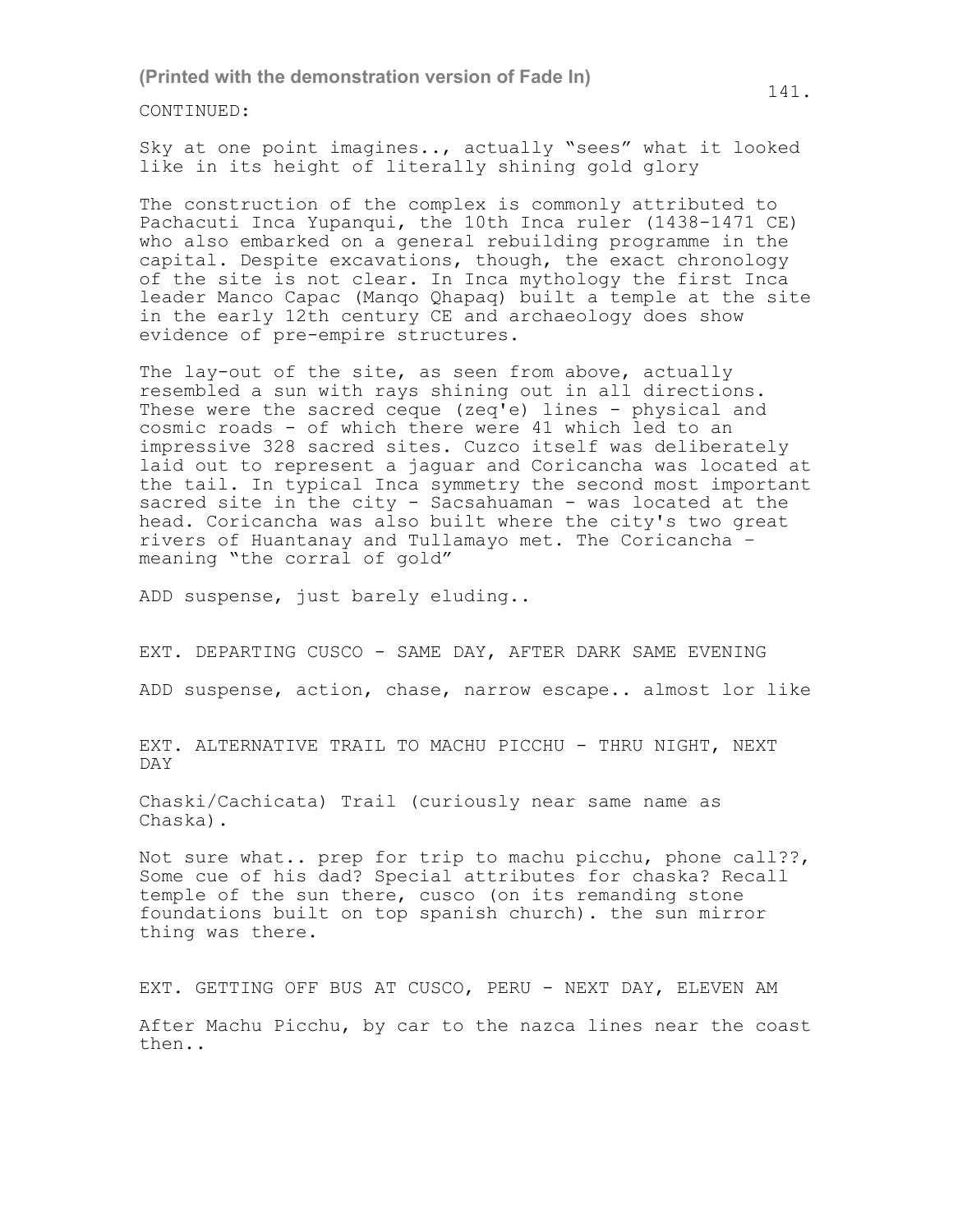EXT. ..20 TO 21 HR BUS RIDE..LIMA TO CUSCO - NXT MORN & ON Goes by bus from lima to cusco as way to be more elusive

So about zip time in lima, onto Cusco then Machu Picchu

https://www.youtube.com/watch?v=WTur4jLlp3A

He bends half over and peers down sheer, jagged rock face. Jaw drops as he sees the slender girl his age, with the one half metal replaced leg, a hundred feet below, climbing up the cliff, using just a short length rope, clamp, rings, and pegs.

EXT. SOMEWHERE PRECARIOUS ON EASTER ISLAND -HOUR OR TWO LATER

Ok so what be unusual uniqueness features of she?.. she could be (at least partly) autistic perhaps?.. maybe with other things too? But oddly (for autistic types) very intuitive too?

Archaeo-Astronomy: (re Easter Island)

'A hint of the existence of a solar cult on Easter Island was found by Hyerdahl in the local name of a cave in which local maidens were once isolated to bleach their skin for certain sacred festivals. This cave, the cave of the white virgin, was also known as "An o keke", or "cave of the sun's inclination". Later, a system of holes bored in the rock at the Orongo ruins was found to indicate the summer solstice (Dec. 21st in the southern hemisphere)...Later, Dr. William Mulloy found that the Vinapu platform was orientated at right angles to the summer solstice sunrise. Dr. Mulloy published a corrected C-14 date of 907-957 AD (+/1 200 years), for the earliest ahu (or temple platform) with a solar orientation'. (1)

Around 20 Ahu appear to have been oriented astronomically, so that the moai faced the rising or setting sun at the solstices or equinoxes. The inland ahu with astronomical orientation are generally linked with the solstices, especially the winter solstice, though the moai of Ahu Akivi face the setting sun at the equinoxes. Astronomically oriented ahu along the coast tend to be positioned so that the moai look straight east or west. This is true of Ahu Tahiri (Vinapu 1), whereas Ahu Vinapu 2 marks the summer solstice. (5)

http://www.ancient-wisdom.com/easterisland.htm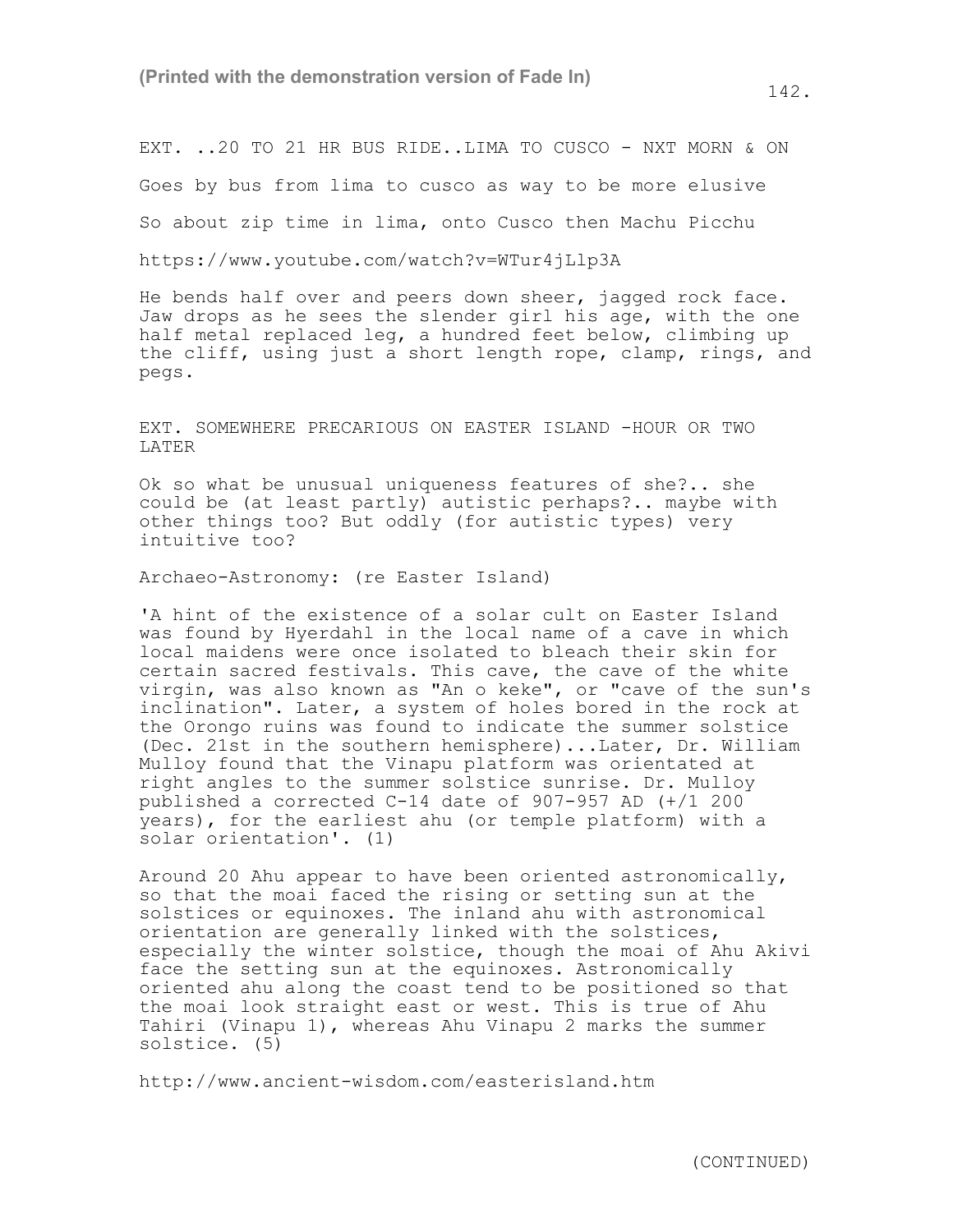CONTINUED:

So.... Got that above (dialogue) all wrong. that info was about another observatories search focus and results

#1 like 7/8 hours, To paposo, then #5 (one wing of such, likely hour to hour half or more) to cerro armazones (mountain).

- She's surprised Sky actually knows how to tangle very well (from a previous adventure where learned it in Brazil, at age 16 or 17).

Isabella beams. She's especially gorgeous when smiles so. Her smile's almost as infectious as his own. Sky constrains his, not wanting her become even the more the infatuated with him.

EXT. DEPARTING THE GUARANI VILLAGE - EARLY MORNING, NEAR DAWN

Llllll

EXT. ON THE ROAD TO USPALLATA, ARGENTINA - DAY

Llllllll

EXT. ARRIVAL AT USPALLATA, TO LODGINGS, UNDER STARS - NIGHT

Lllll

EXT. ON WAY TO RIO DE JANEIRO - NEXT DAY

EXT. RIO DE JANEIRO - NIGHT

Llll, determine time of year, and if anything spectacular of event wise going on there aroub such time

------------------------------------------------------------

 $- -$ 

.... that part of the guarani-kaiowa that has similarity with Sky and twin Jason and family can be accounted which seem as uncanny, gooosepimply like connected.

Breakdown of it (and the ceremonies):

- creation of world bw. Ñande Ramõi Jusu Papa

-"Our Eternal Great Grandfather"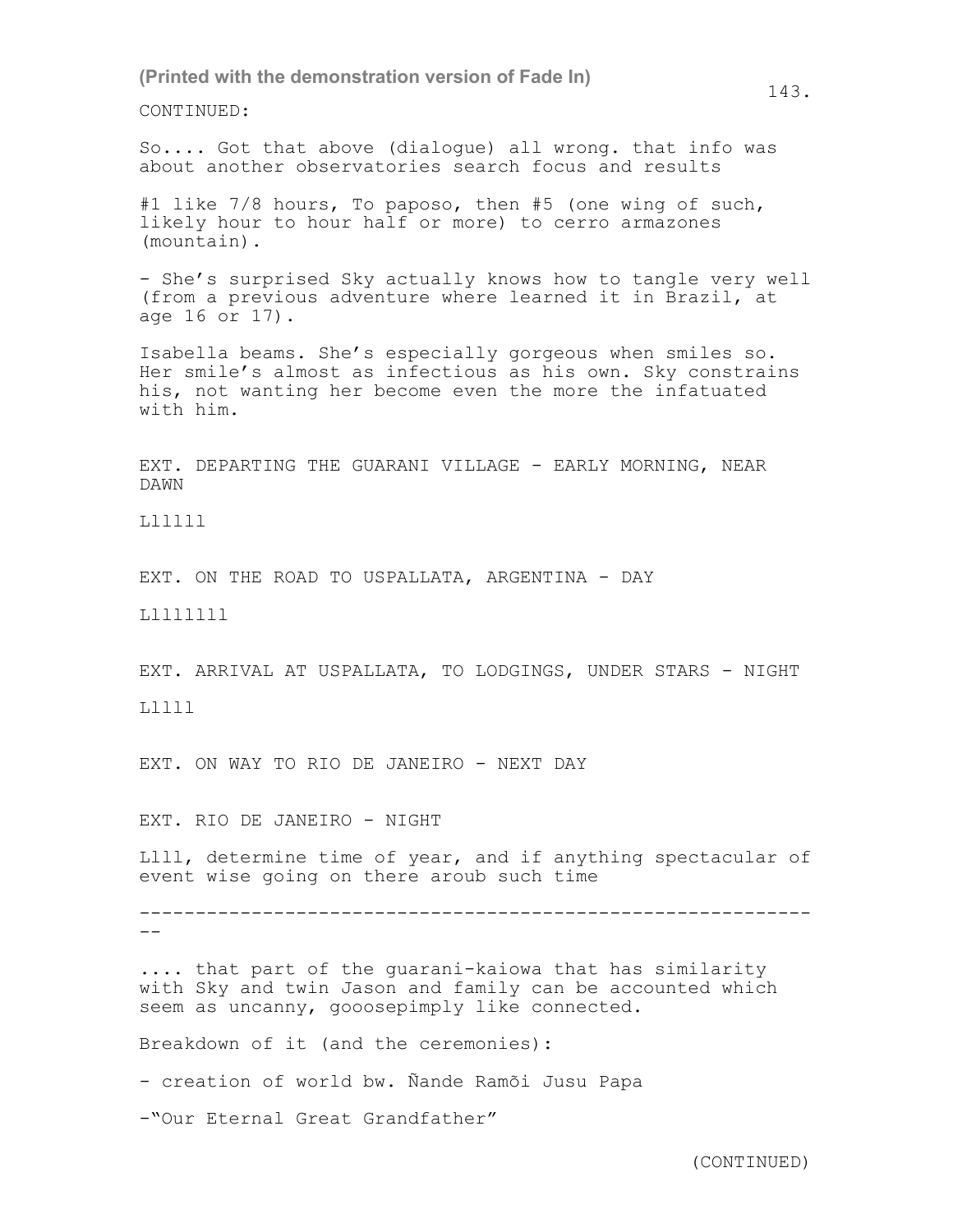CONTINUED:

- who constituted his own being from Jasuka

- a primordial, vital substance with creative qualities. <<

-he?(PorJ) created theother divine beings &hiswife Ñande Jari

- "Our Grandmother", who was raised from the..

- center of his jeguaka (a kind of crown that covers, as ornament, the forehead and head), ritual adornment.

- He also created the land that, at that time, took the shape of a ring, extending it to its present shape

- he also raised the sky and the forests.

- He lived on earth for short time, before inhabited by men

- leaving it, without dying, because of a misunderstanding (what exactly) with his wife. Wife =

- Overcome by deep anger caused by jealousies, he almost destroyed his own creation which was the earth

- but he was prevented from doing so by Ñande Jari who chant-ed the first sacred song performed over the earth, and was

- accompanied by the takuapu: a female instrument, made of taquara bamboo, about 1.10meters long, which is pounded on the ground producing a deaf sound  $-$  thud  $-$  that accompanies the male Mbaraka, a specific kind of rattle and seeds.

-------------------------- now the part most connects:

- The son of Ñande Ramõi, that is Ñande Ru Paven ("Our Father of All")

- and his wife Ñande Sy ("Our Mother")

- were responsible for the political division of the land and the settling of different peoples in their respective territories, creating mountains to delimit Guarani territory

- Ñande Ru Paven stole fire from the crows and gave it to men

- he created the sacred flute (mimby apyka) and tobacco (petÿ) for the rituals and was the first to die on the earth.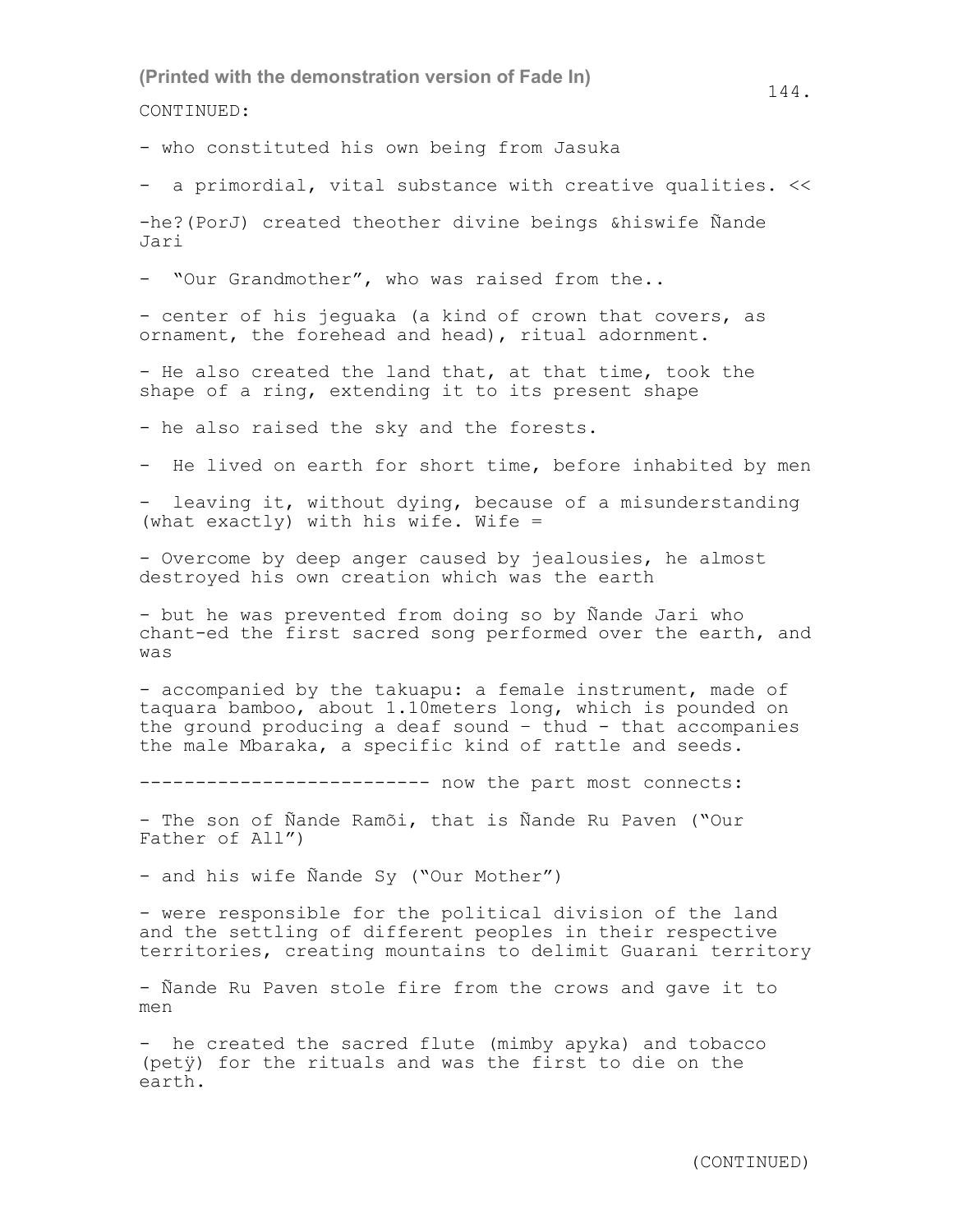CONTINUED: (2)

- Like his father, he decided to abandon the earth as a result of a misunderstanding with his wife who was ..

- pregnant with twins.

- The myth of the twins is one of the most told and widespread throughout South America

- Pa'i Kuara is the grandson of Ñane Ramõi.

- fter many adventures on the earth, he is given the responsibility of..

- of taking care of the sun, as well as of his brother Jacy..

- who would take care of the moon.

- rest of:

Thus, Ñande Sy left in search of her husband and often asked for her son, who had still not been born, which way was to be followed.

Pa'i Kuara even indicated the wrong way to his mother who had denied him a flower that he wanted to play with along way.

Ñande Sy came to the dwelling of the Jaguarete or "the truly savage beings" (who are the jaguars).

The grandfather of these ferocious beings tried in vain to save his wife's life. Their children, on coming back hungry from a hunting expedition that had failed, killed Ñande Sy, leaving only the small twins alive.

These twins, after they grew up, met up with the "goodspeaking parrot" (parakau ñe'ëngatu) who told them of their mother's death.

They decided to take vengeance. Pa'i Kuara and his younger brother Jasy prepared a trap in which all the jaguarete died, except for one who was pregnant, which is why the jaguarete (jaguars) remain in the world.

Pa'i Kuara and Jasy went through numerous adventures on the earth until the Pa'i Kuara decided to go to the skies in search of his father.

His preparation for that consisted of fasting, dancing, and praying until he felt sufficiently light to be able to arise.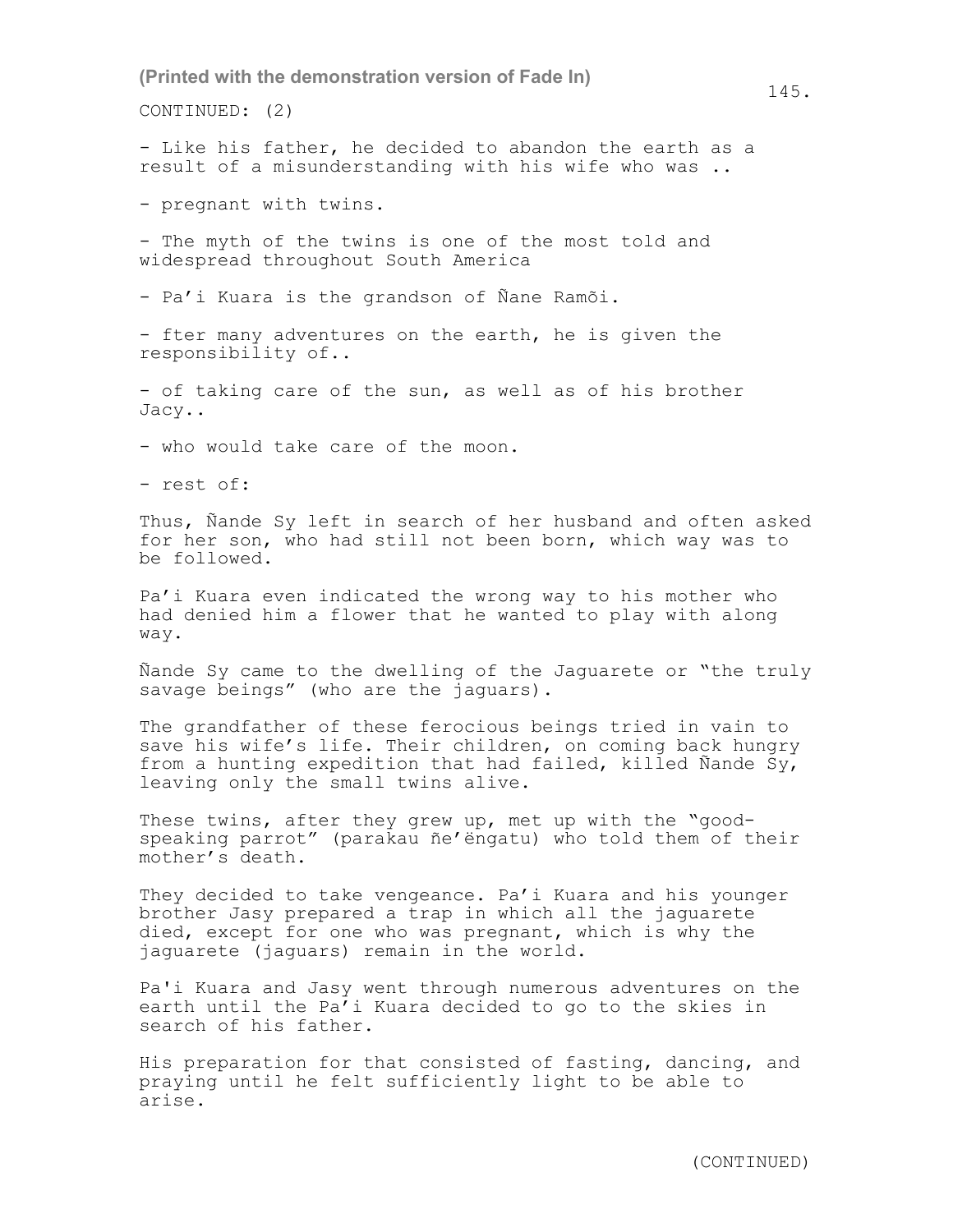CONTINUED: (3)

He then shot a series of arrows, one after another, until he was able to make a way to the skies, where he entered through an opening made by his arrows.

His father Ñande Ru Pavë recognized him as his real son, and delivered him up to the Sun to take care of him.

The Paï consider themselves to be direct descendants, as

grandchildren, of Pa'i Kuara, the divine being to whom they refer most in their myths and to whom they most systematically address themselves at times of need or sickness.

Outside the classic mythology and considering the creation of the world up to the departure of Pa'i Kuara to the heavens,

the Guarani have innumerable stories and myths the heroes of which are animals.

They have also created a mythology in which the events of the last 200 years are narrated.

The myths of Kasíke Guaira and Kasíke Paragua, for example, are interpretations of conflicts and wars with Brazilians and Paraguayans who occupied their territories.

Other important divine figures are the four "caretakers of the souls of men", located in one of the seven heavens and in the four cardinal directions;

besides them, there are beings that take care of the waters, the animals, the plants and other, highlight being given to Jakaira, responsible for the fertility of the gardens.

The ceremonies part:

Rituals

Guarani religious activities are frequent, including chanting, praying and dances that, depending on the place, the situation and the circumstances, are held daily,

beginning at nightfall and going on for several hours.

The rituals are led by the ñanderu who are religious leaders and guides;

they think of the ongoing necessities such as harvesting, lack or excess of rain.

Among the Kaiowa, the outstanding ceremonies include the avati kyry (new, green corn) and the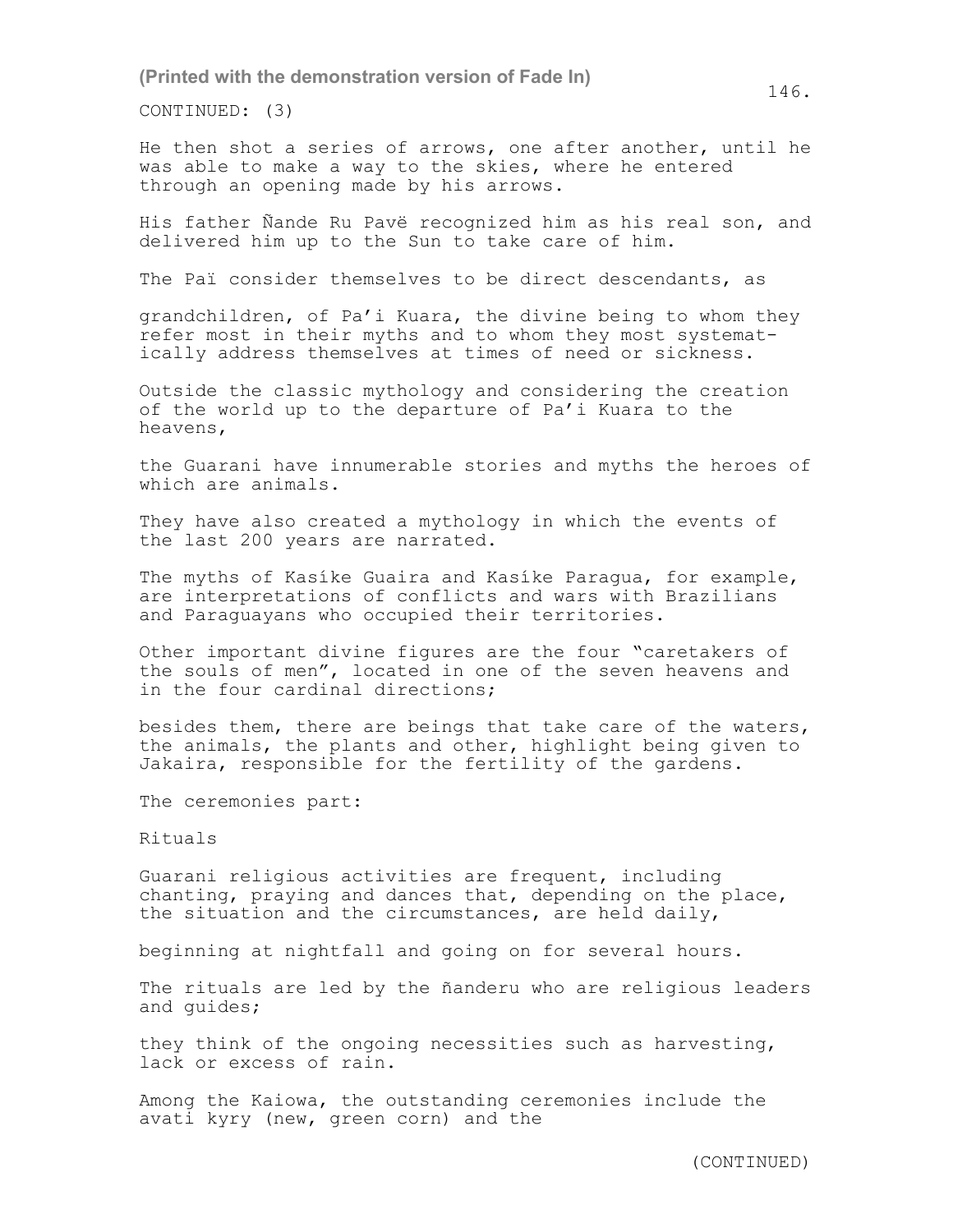CONTINUED: (4)

mitã pepy or kunumi pepy (held in various communities in Paraguay; in Brazil, one community celebrates it).

The first is celebrated at the time of the new plants (February, March) and has the avati moroti (white corn), a sacred plant that controls their agricultural and religious calendar, as its principal reference.

Weeks of work and involvement of many families to prepare kãguy or chicha and the place for the ceremony, precede its realization.

Kãguy is a fermented beverage, made, in these ceremonies, with white corn (but also with manioc, sweet potato or sugar cane) and prepared by the women.

The ceremony in itself, guided by a religious leader, begins at sundown and ends at dawn on the following day.

This shaman must know the mborahéi puku or "long song", the verses of which, not repeated, cannot be interrupted after the ceremony has begun.

Each verse chanted by the ñanderu is repeated by the community always accompanied by the mbaraka made & used by the men

and the takuapu used by women.

At dawn, having finished the mborahéi puku (long song), there is the baptism of the harvest (manioc, sugar cane, pumpkin, sweet potato, corn etc.), which has remained on the altar. On the following night the ceremony of avati kyry continues with songs and secular dances, the kotyhu and the guahu, performed by the whole community and by many visitors who participate in the ceremony.

Besides these rituals, there are the ceremonies of mitãmongarai, occasions when Guarani priests bring children together for baptism, when they receive tera ka'aguy (forest name) or Guarani names.

- Have his son as the civil conduit (re the gov) of leader, or, if any of plausible, his daughter. Perhaps his son died permaturely, and such an traumatic of event, enabled that.

Have to have a big fire-pit of scene. Around that, with ceremonies, dancing, whatever is the custom of that...esp the cultural cosmic (to the cosmos) relationships.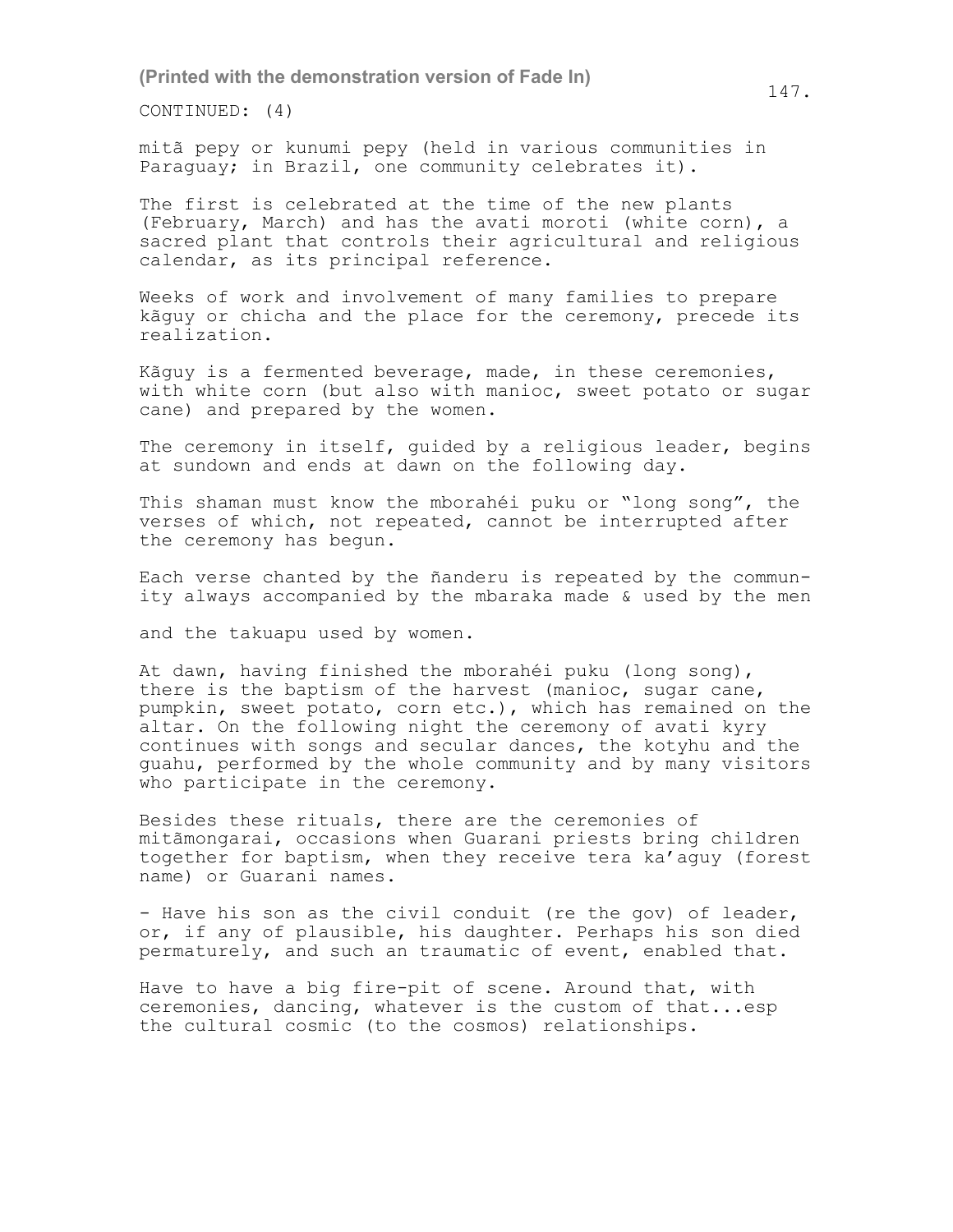EXT. USPALLATA, ARGENTINA - TWO HOURS SOME, AFTER NIGHTFALL

The Spanish woman, Sky in passenger seat, drives from black night into Uspallata, near Alcazar (highway goes to San Pedro, branch of it here, goes across inland for St. Vincent). She drives to cluster of adobe few lodgings, the Mamuna and parks here. She reaches across Sky and throws open his door.

Sky stays put, smiles owith due appreciation. When he starts get up, she pulls her arm in about his waist like a seatbelt. He's suspended against it half up. Before he can protest..

The Spanish Woman:

No worries. A kiss in thank, all. Before go forever leave.

Sky:

No worries. Least can do to..

THE SPANISH WOMAN:

No, me in thanks to you. Be you.

SKY: (GRINS AT WRY IRONY IF SO BE) Oh.. No problem. Maybe last, Guar-ani decide have me for..

It amuses her. Yet when she leans over and lays lips on his, her kiss is deep, full as should one's last. She leans back.

> THE SPANISH WOMAN: (AMUSED) Lucky you, no more. Guarani of long ago Jesuit say of most want consume warriors caught then belly be grown full, and, after of made love. The powerful more of spirit go pass on.

SKY: (SO TRUE YET AMUSED, PLAYS ALONG) Ah, be sure mention not so! Um, but may skip supper, and breakfast too.

THE SPANISH WOMAN: (WORRYING TONE NOW) Of see, whites not of their side.

SKY:

So show one of their side. Dad was.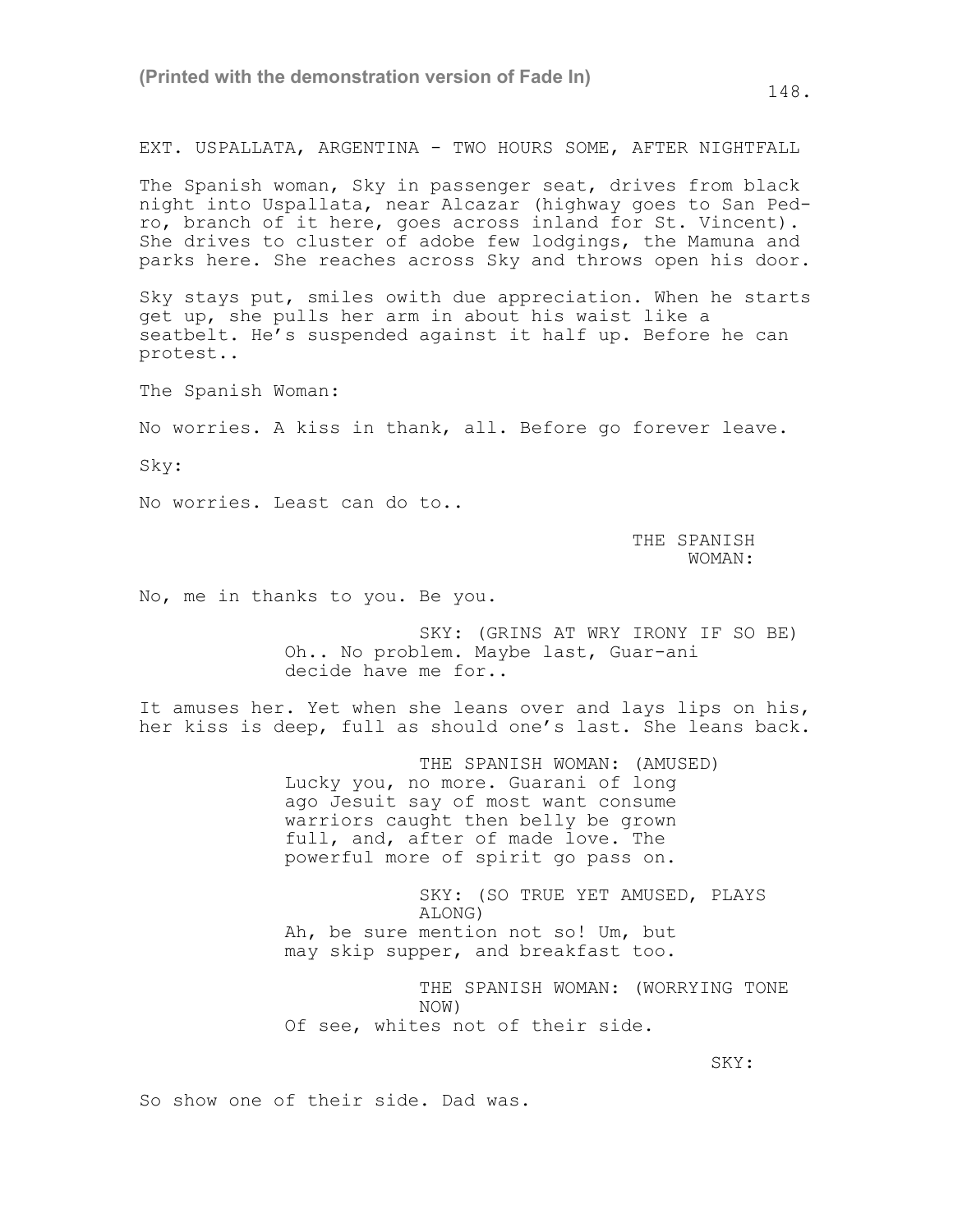CONTINUED:

THE SPANISH WOMAN:

Your poppa? All things of, come around, back join as one, is say.

SKY:

So one hopes..

THE SPANISH WOMAN: (SMILING FONDLY) So hopes me..

EXT. MAMUNA, USPALLATA, ARGENTINA - MOMENTS LATER

Sky, backpack on, sleeping bag attached and sash for a pup tent, walks from car on dry gravel to the Mamuna lodgings.

The parched hot dry feels an alien world to Sky. He looks up into moonless night sky, inky black here, revealing stars at their most luminous bright, the southern Milky Way prominent.

SKY:

Awesome. No wonder Dad came through Argentina. Great place to start the search. Walk his footprints. See, feel, think, rove, search as he..

He looks back. The Spanish girl's not driven away yet, and watches him out her side window.

Sky:

Go.. I'll be okay. No room, sleep under the stars. Jaguars be darned.

The spanish woman:

Safe, more, you, be two..

SKY: (LIKE, REMEMBER THE ALAMO) Remember the Guarani..

> THE SPANISH WOMAN:

Guarani not have go know..

SKY:

Ha, they'll know.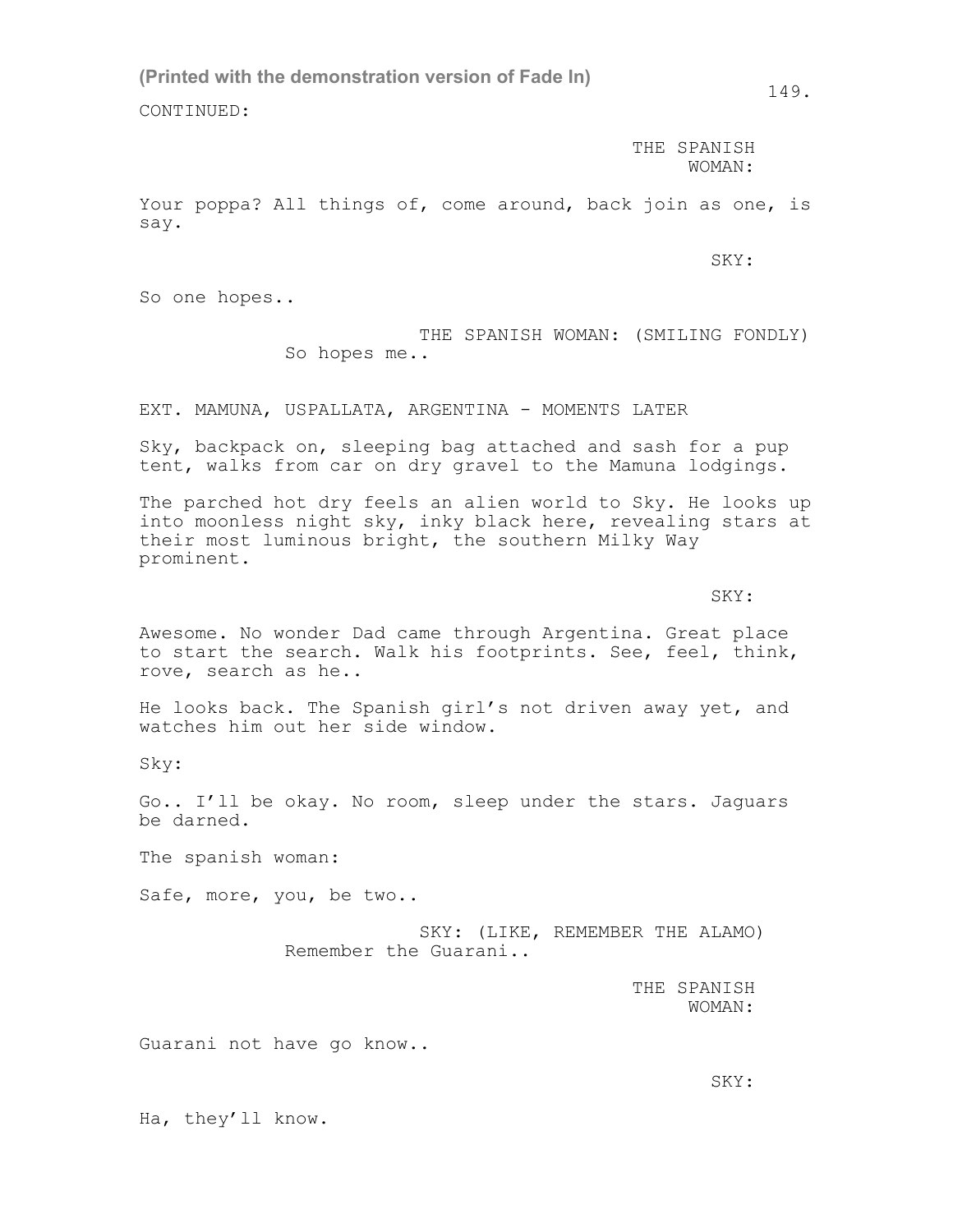CONTINUED:

THE SPANISH WOMAN:

(swears in Spanish) mys perfume. (sighs) Goodbye my sweet Skys.

She turns key in ignition, roars engine and swerves wheels on loose ground as she slivers off in her car into the night.

INT. IN ONE OF THE SMALL ADOBE DWELLING - SHORT WHILE AFTER

Sky's on back on bed in one of the small adobe dwellings. He looks out window at dark night. Eyes droop. He falls asleep.

I/E. Sky's dreaming - same night

He dreams he lies on a bed of fire. Flames lick up around him like a round surround of walls as converge to a peaked ceil-ing above. Walls separate from ground and lift up to a spher-ical ball at apex above him. The ball blasts apart into myri-ad small sparks of blaze. They flick up into the night sky to become the stars and the patches of lit haze that's the Milky Way. All rotate rapidly as night turns into day, with sun ris-ing. Sky rises to his feet to watch it. He awakes, sweaty.

EXT. DEPARTING USPALLATA - AROUND SUNRISE

Sky's outside his lodging, dressed as day before, and loaded down by back-pack, sleeping bag and drawstring bag held pup tent, latter two slung off either shoulder. Sun's rising but it's already sticky hot. Nonetheless energized, he heads off. He spies sign for highway route thirteen, and walks such way.

Time-lapse couple hours ahead. Yet walking, he's well beyond town. He seems hear a soft noise in bushes to side behind. He stops. He turns and peers back, sees nothing. He smiles.

------------------------------

SKY:

San Vincent, for.., first. Going go meet the Guarani.

THE WOMAN:

Uspallata on way drop. Crossroad to San Vincent. Night stay, the Mamuna try. Guarani not may want you meet.

150.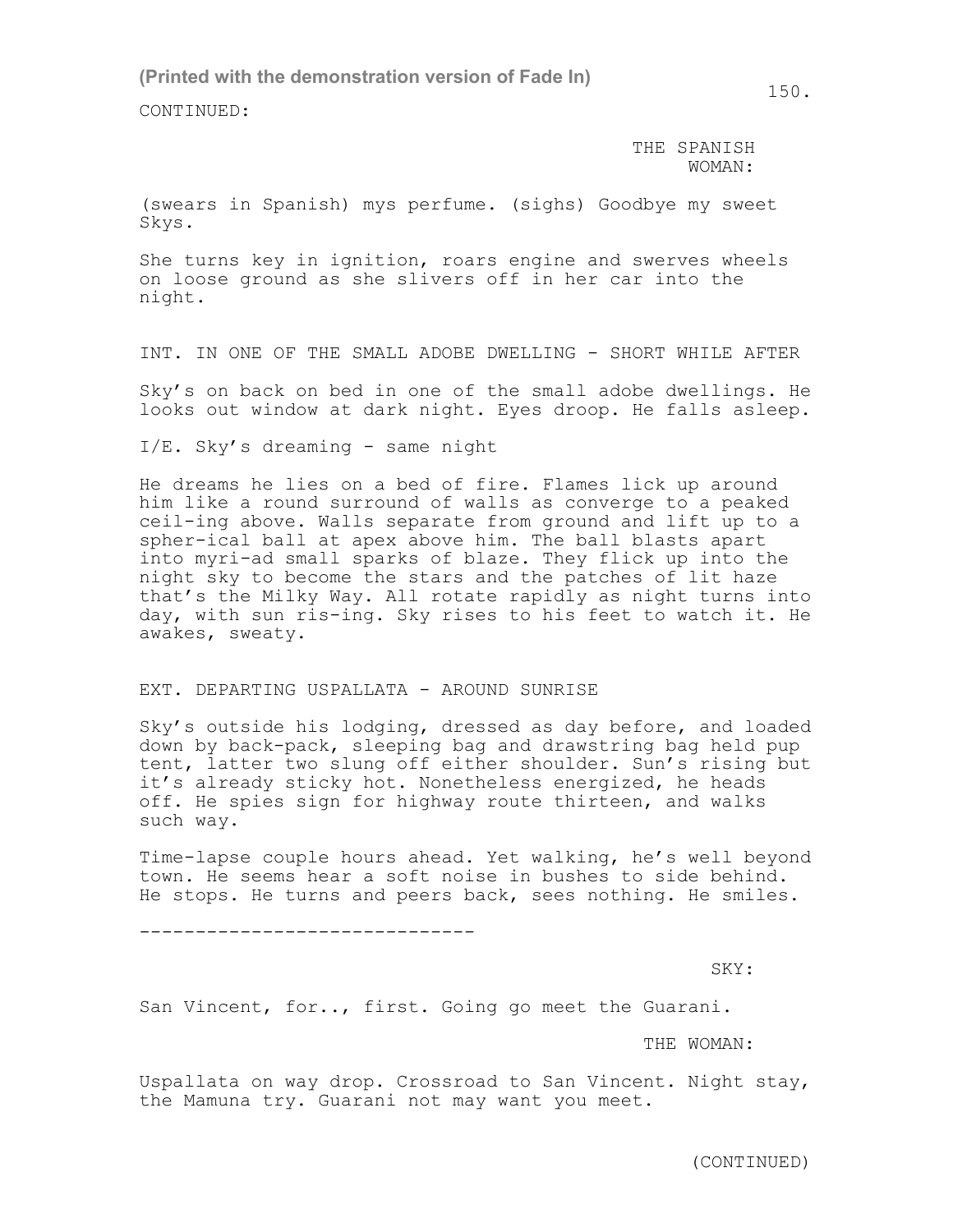SKY: (JOSHING, BUT TRUE ENOUGH..) My charm crosses all bounds.. She reaches a hand off steering wheel to lay atop one of his. THE WOMAN: (SMILING) This, I feel. Sky gently takes her hand and lifts back to steering wheel. SKY: I know. This you must not feel.. THE WOMAN: You have a, one, true. SKY: A two true, become but one. THE WOMAN: Your heart, aches, cause... He doesn't answer but by a emotions hidden, reserved smile. The woman: (still hopeful) No mean, can't play, unknown.. EXT. USPALLATA, ARGENTINA - TWO HOURS SOME, AFTER NIGHTFALL The Spanish woman, Sky in passenger seat, drives from black night into Uspallata, near Alcazar (highway goes to San Pedro, branch of it here, goes across inland for St. Vincent). She drives to cluster of adobe few lodgings, the Mamuna and parks here. She reaches across Sky and throws open his door. Sky stays put, smiles owith due appreciation. When he starts get up, she pulls her arm in about his waist like a seatbelt. He's suspended against it half up. Before he can protest.. The Spanish Woman: No worries. A kiss in thank, all. Before go forever leave. Sky: CONTINUED: 151.

**(Printed with the demonstration version of Fade In)**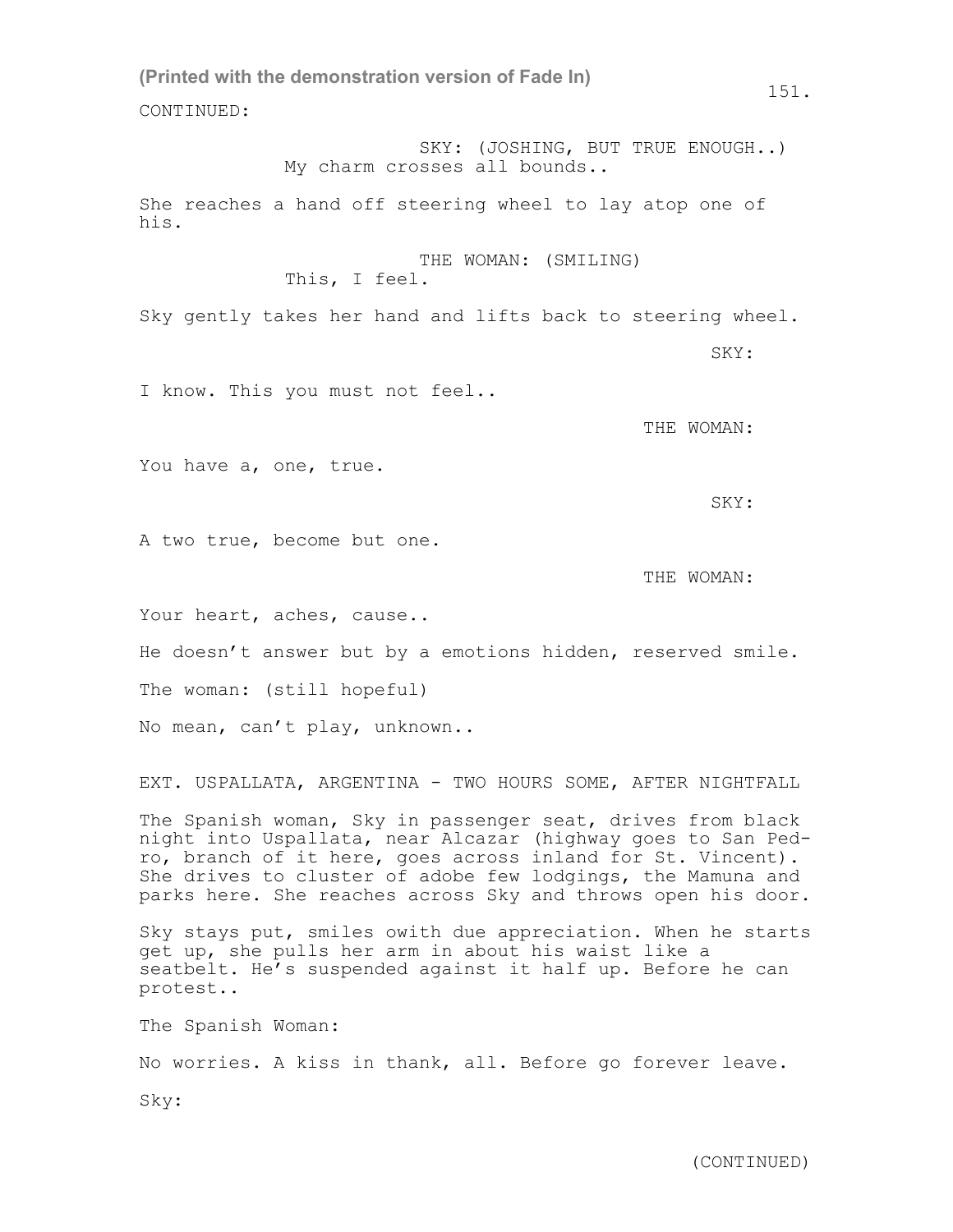No worries. Least can do to.. THE SPANISH WOMAN: No, me in thanks to you. Be you. SKY: (GRINS AT WRY IRONY IF SO BE) Oh.. No problem. Maybe last, Guar-ani decide have me for.. It amuses her. Yet when she leans over and lays lips on his, her kiss is deep, full as should one's last. She leans back. THE SPANISH WOMAN: (AMUSED) Lucky you, no more. Guarani of long ago Jesuit say of most want consume warriors caught then belly be grown full, and, after of made love. The powerful more of spirit go pass on. SKY: (SO TRUE YET AMUSED, PLAYS ALONG) Ah, be sure mention not so! Um, but may skip supper, and breakfast too. THE SPANISH WOMAN: (WORRYING TONE NOW) Of see, whites not of their side. SKY: So show one of their side. Dad was. THE SPANISH WOMAN: Your poppa? All things of, come around, back join as one, is say. SKY: So one hopes.. THE SPANISH WOMAN: (SMILING FONDLY) So hopes me.. EXT. MAMUNA, USPALLATA, ARGENTINA - MOMENTS LATER CONTINUED: 152. **(Printed with the demonstration version of Fade In)**

Sky, backpack on, sleeping bag attached and sash for a pup tent, walks from car on dry gravel to the Mamuna lodgings.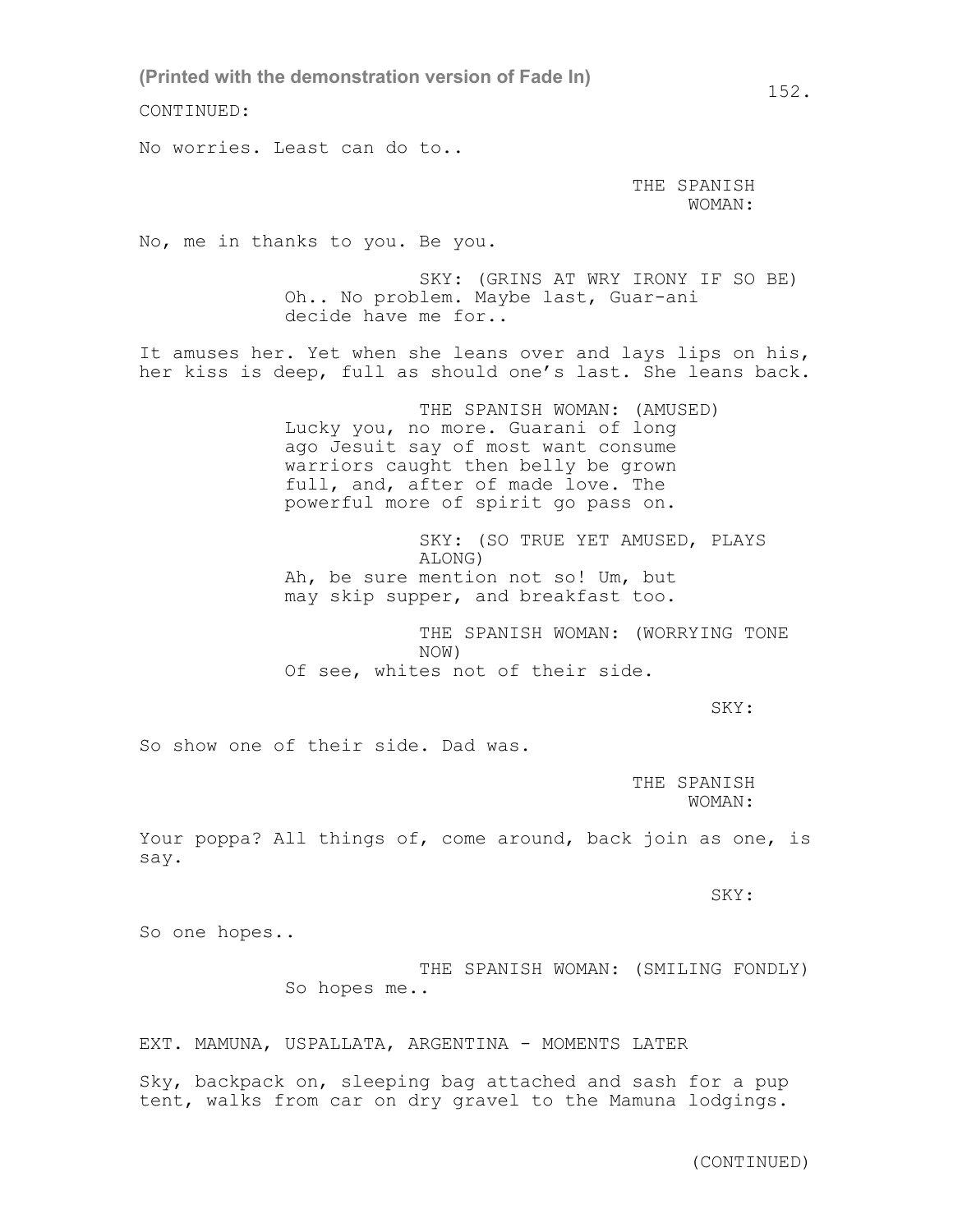CONTINUED:

The parched hot dry feels an alien world to Sky. He looks up into moonless night sky, inky black here, revealing stars at their most luminous bright, the southern Milky Way prominent.

SKY:

Awesome. No wonder Dad came through Argentina. Great place to start the search. Walk his footprints. See, feel, think, rove, search as he..

He looks back. The Spanish girl's not driven away yet, and watches him out her side window.

Sky:

Go.. I'll be okay. No room, sleep under the stars. Jaguars be darned.

The spanish woman:

Safe, more, you, be two..

SKY: (LIKE, REMEMBER THE ALAMO) Remember the Guarani..

> THE SPANISH WOMAN:

Guarani not have go know..

SKY:

Ha, they'll know.

THE SPANISH WOMAN:

(swears in Spanish) mys perfume. (sighs) Goodbye my sweet Skys.

She turns key in ignition, roars engine and swerves wheels on loose ground as she slivers off in her car into the night.

INT. IN ONE OF THE SMALL ADOBE DWELLING - SHORT WHILE AFTER

Sky's on back on bed in one of the small adobe dwellings. He looks out window at dark night. Eyes droop. He falls asleep.

I/E. Sky's dreaming - same night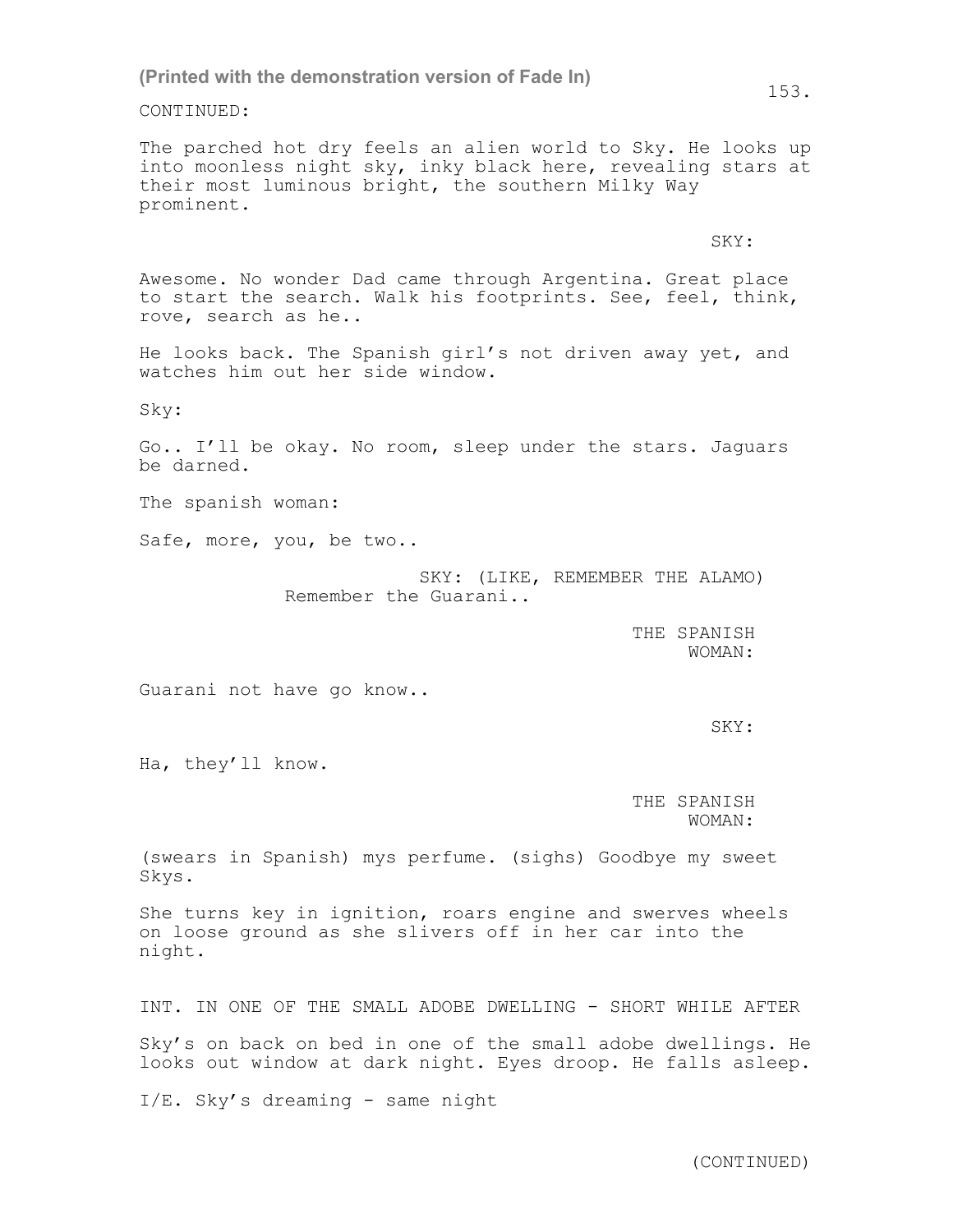CONTINUED:

He dreams he lies on a bed of fire. Flames lick up around him like a round surround of walls as converge to a peaked ceil-ing above. Walls separate from ground and lift up to a spher-ical ball at apex above him. The ball blasts apart into myri-ad small sparks of blaze. They flick up into the night sky to become the stars and the patches of lit haze that's the Milky Way. All rotate rapidly as night turns into day, with sun ris-ing. Sky rises to his feet to watch it. He awakes, sweaty.

## EXT. DEPARTING USPALLATA - AROUND SUNRISE

Sky's outside his lodging, dressed as day before, and loaded down by back-pack, sleeping bag and drawstring bag held pup tent, latter two slung off either shoulder. Sun's rising but it's already sticky hot. Nonetheless energized, he heads off. He spies sign for highway route thirteen, and walks such way.

Time-lapse couple hours ahead. Yet walking, he's well beyond town. He seems hear a soft noise in bushes to side behind. He stops. He turns and peers back, sees nothing. He smiles.

 $\overline{a}$ 

Beginning from the funeral:

EXT. STACEYS FUNNERAL, BLUFF OVERLOOKING LA - FEW DAYS LATER

On a cemetery spread across a cleared canyon-top buff overlooking the downtown basin of Los Angeles, it's raining hard. Down on the large crowd of those gathered for Stacey's funer-al, notably of exquisitely, if now soaked to the skin, attir-ed stars despite their fancy umbrellas, and personal attend-ents holding them, and, of an annoying horde of paparazzi and entertainment and news media crews (latter just a few degrees less intrusive). Unusually hard, as near never even rains at all in L.A., and especally at this time of year.

Hovered nearest the open grave: stands, at head of it, a minister with grey open trench draped over shoulders at it; Stacey's closed casket lying by one side, ready to be lowered into the ground; and Sky, center, by other side of the grave, hunched on crutches, his shattered ankle now in a cast.

About Sky are the parents and close family and friends of hers. When they peer across at him, hard as the steel, they glare.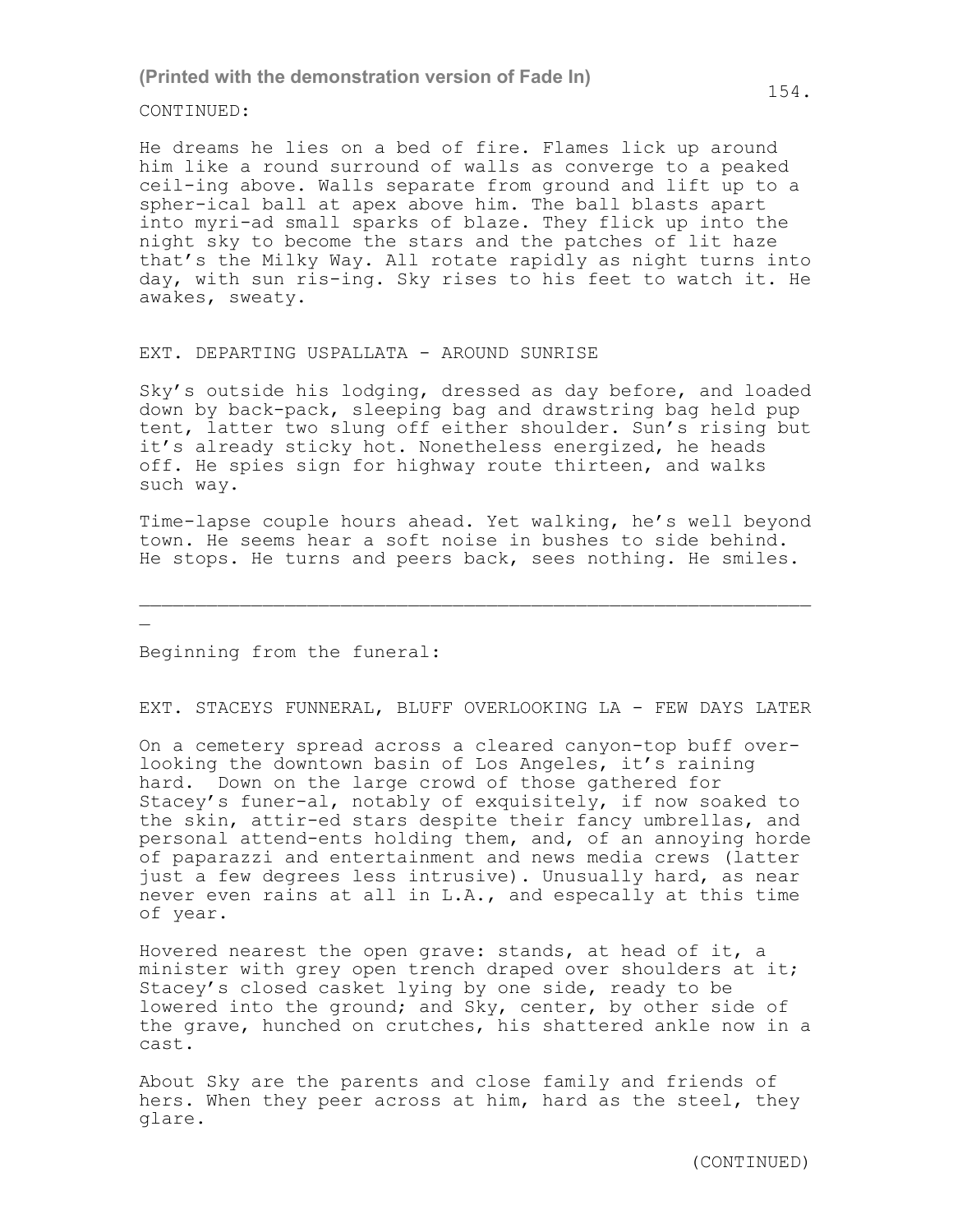CONTINUED:

Right by Sky though, to one side, is Reece, and on the other side is Kay. Next to her is Sky's twin brother Jason.

Behind Sky is his mother Gloria with his younger sis, Jacks. Behind, is Sky's reclusive uncle, Nat, brother to his missing dad who disappeared suddenly when the boys were sixteen.

The Minister:

And now we shall lay to rest Stacey Anna Zane. A most blazing of flame. She will be sorely missed, not just because of her great talent express-ed so wonderfully in movies and in her hit records, not only because of her zest to embrace and overcome the most extreme of challenges..,

The minister cannot help but glance at Sky, conflictedly, with a look both stab and sympathetic commiserate nod.

THE MINISTER:

Including..

He now looks around about with utmost disdain, alone, at the media and paparazzi horde as have pressed in tightly behind the intimates beside the grave, their still and television cameras spearing down on it and the families of hers and Sky.

## THE MINISTER:

The glaring harsh exposure to those as hounded her, so chose find solit-ude, escape, from media and indust-ry bondage in freedom of ephemeral air. Not even because her last act upon this mortal veil was the most heroic, the sacrificing of all, her own very life, for whom she loved.

## THE MINISTER:

It's a tribute to the loved ones gathered here that they have al-lowed all you attend, laying aside justifiable condemnation, so that the world can for one last time witness the gleaming light as once lit, and yet from the heavens burns on from her, so gloriously emanat-ping from her heart and spirit ever-lasting. Which out shone through her eyes, smile, grace, as a beacon to all her fans, and admirers. Even begrudgingly to those as would judge her ruthlessly and profit from so. And not least, as radiated the very most brilliantly to those as most closely knew and loved her.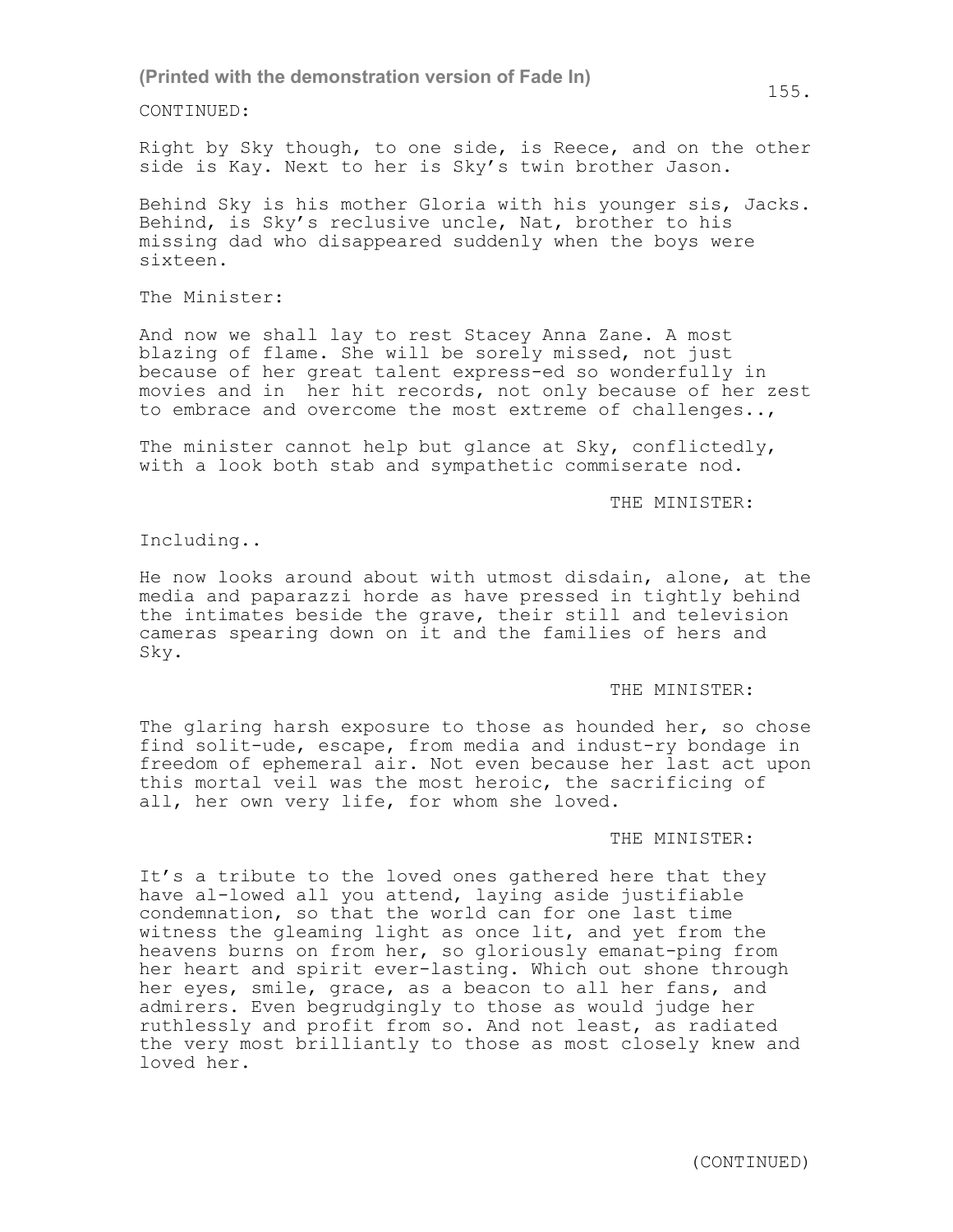CONTINUED: (2)

Minister regards her family, then Sky, lingering gaze on him as recognition that he, at the end had loved her most of all.

On soundtrack, Take Me To Church begins (2014/15 hit song).

THE MINISTER:

(addressing Sky, family, and pointedly the media)

And despite those as condemn this young man Sky, for having her reach beyond the limits of her Earthbound existence, blinded by his faith and confidence in her and as so that in himself if forged of reckless aband-on, and of that as lay combined in them adjoined, it was only by this tragic accident that we have come beknown of the full breath of mort-al love, hers, whose origin lies not in the dust of ourselves but in the endless expanse of the skies. That infinity of love that knows no worldly bound. As clutches not self-ishly fingers dug deep stubborn..

Some action here to interrupt briefly the monologue..

THE MINISTER:

..In(to) the Earth. The earth into which we now lie the body of, but where her immortal spirit shall never be confined, Zacey Anna Zane.

The attendants lower the casket. Remarkably the pouring rain stops and a sliver of the dark clouds parts and reveals patch of blue sky wherein the sun lies. It shines a mistily diffuse beam down on the casket lid. Beam widens so includes a moment Sky within it. It doesn't however un-cloud his soul.

The minister notes the oddity of the like directed ray of sun there which narrows into a thin laser trace of beam as clouds close the gap which reflects off of one of Sky's eyes, alone.

He's not alone in seeing: Reece, Kay and Jason, detect so too and also how, it doesn't seem to penetrate through into him as always the sun had, and been radiated back out as bright.

Kay concerned, slides across to him, and hugs him close. Jas-on watches closely his twin brother. Reece respectfully backs off a few feet, hopeful that Kay can relight a spark in him.

KAY:

156.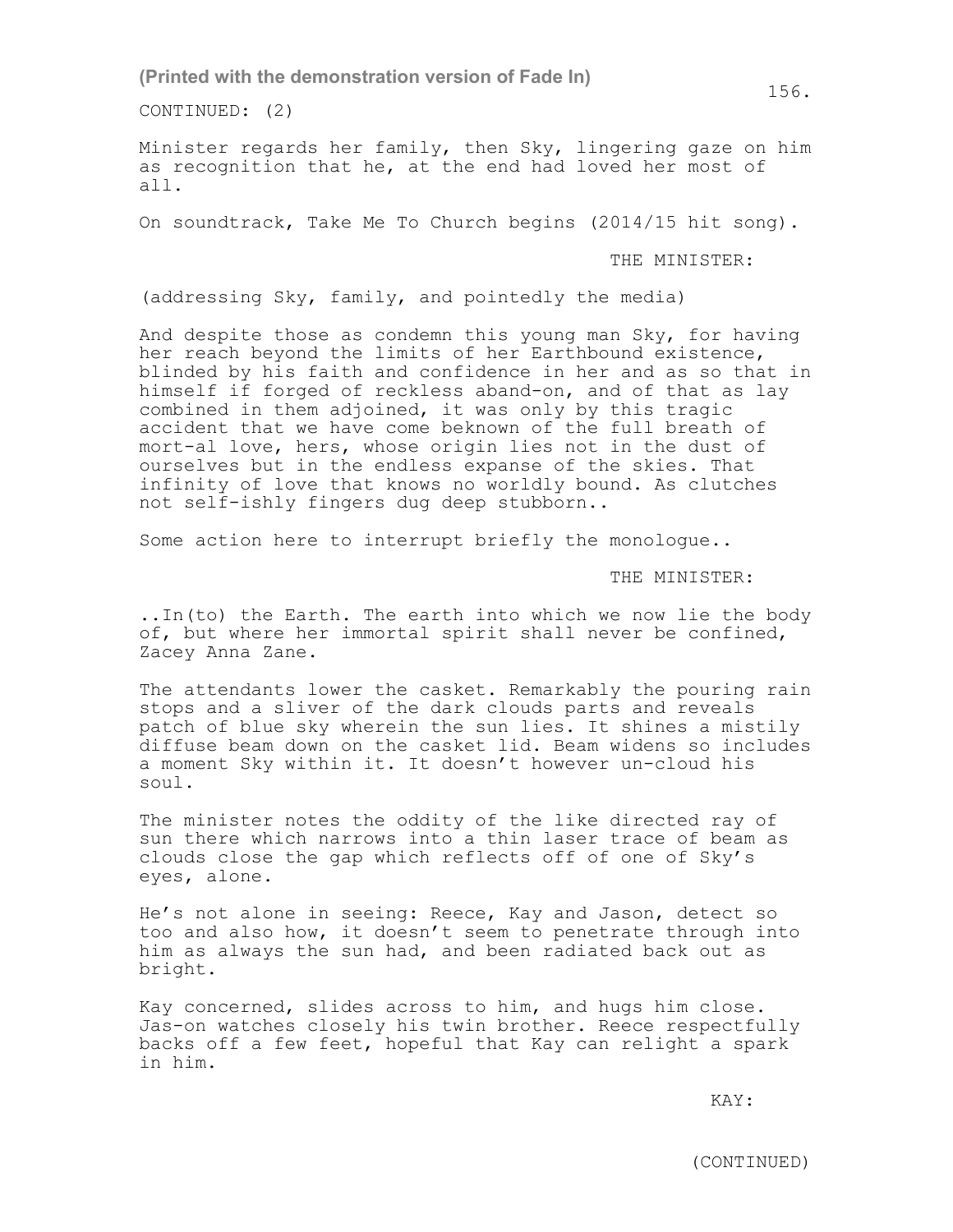CONTINUED: (3)

Will pass. Sure time take its ti.

Hushed, he gives her a peculiar look, those same words...

Kay:

Know she filled a big hole in you, as I, I, kinda, hell up and did, abandon you. Really more all my fault, than yours! Rather been me, than her, than see you, this way.

He nudges his head up, slightly. Gravely he speaks..

Sky:

I'd never rather it be you. You were right to stay behind. Have been you instead of her. No, all my doing. Pressed way too hard. Her, us. Always press too far beyond. Only okay if, only me on the line..

KAY:

157.

Can't go through the world alone, like that, Sky.. . End the same with you but be so all alone. Least she had you, there. You tried, tried, but there was no trying could of changed.. She choose rather to give you the chance go on. To do the great big things in you to..

Jason overhearing has drawn closer to them. He now steps in, forming a triangle of the three closest bond souls can be.

Jason: (speaking low so not overheard)

Do, my brother. We, all know that. Were always the, one. Dad knew. Me, (grudgingly he smiles). Kay, right?

(she nods despite con-flicts of & Jase quips:)

All way fom Az to shorse up ya Sky.

Sky weakly grins, fleetingly, long enough, to pat a hand on his twin brothers chest.

Sky:

How about then bros, just take over my path from me here on. This shore been broke in two and this side it washed away lost to the sea. Only part left intact, is yours.

Reece within range to listen and having incredibly sharp ears - on hearing Sky's resignation, he barges to them, incensed.

Reece: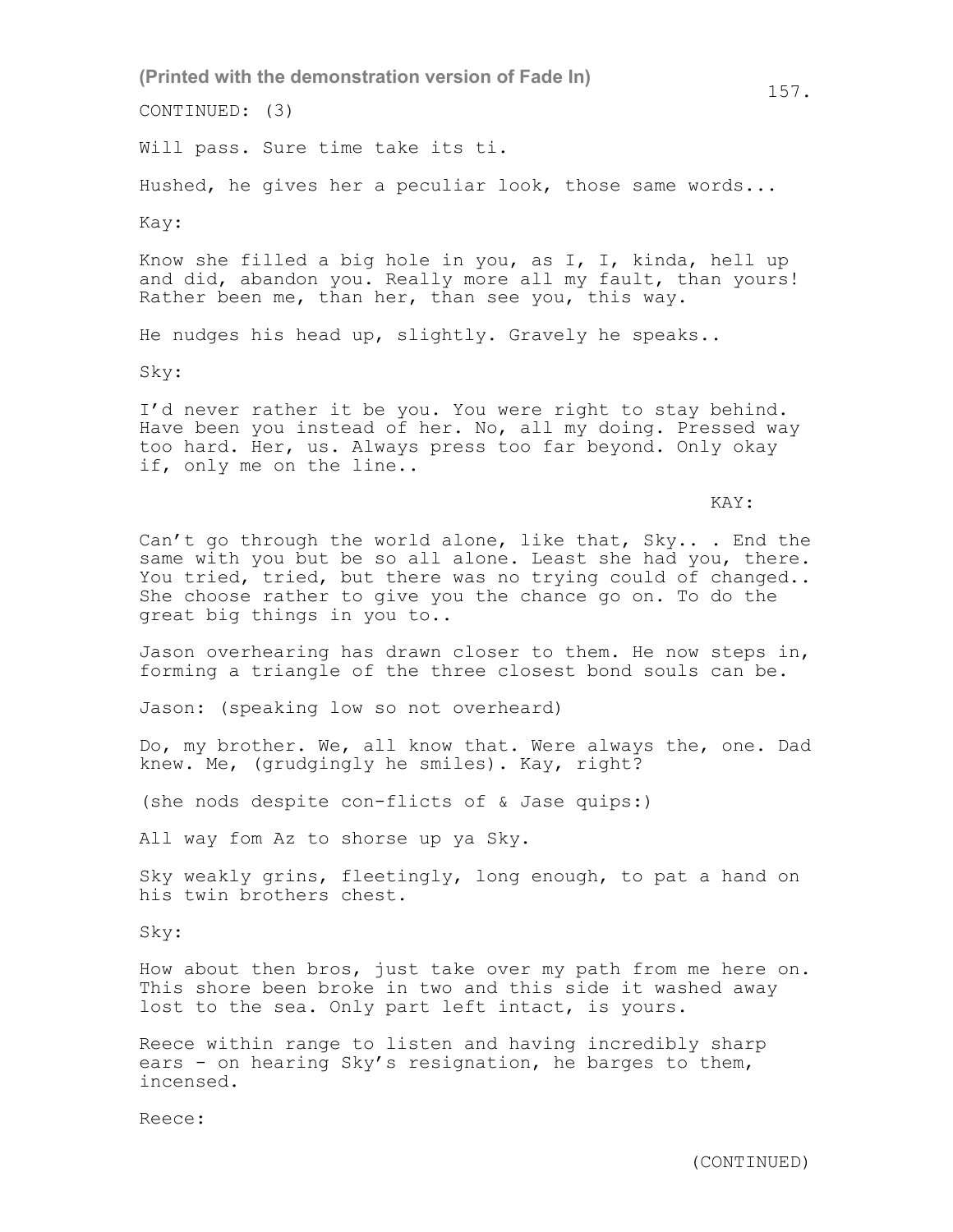CONTINUED: (4)

SNAP hells outs of it, SKY! Got know, ares, ways bests of me. Evens now. These shits of things happens. Knows manys close of me haves..

SKY:

You told me what'd happen. And look, it did. I'm punching out. Great you tried teaching me a thing. Guess just not cut out to be anything but a reckless fool.

> REECE: (TRIES MAKE LIGHT) Mosts gifted ofs reckless ass fool.

 $\overline{a}$ 

Doctor scene:

INT. DOCTOR'S OFFICE - MONTH LATER

Sky is sitting on top the patient examination table, legs swung over facing his kneeing doctor regarding the ankle he had so busted, but now, as looking near perfect but for a small amount of discoloration and slight deformity of shape.

Doctor gray:

Sure do heal swift Sky! Could swore that ankle of yours be compute for months. Not next new after one.

SKY:

Always been so. Lots of practice..

Dr. Gray stands up, chuckling.

DOCTOR GRAY:

See more of you than my wife.

SKY: (WINKING AS JOKES) And she sees me a lot.

DOCTOR GRAY: (CHUCKLING RUEFULLY) Believe me, had her way, would! Ha.

SKY:

Happens with all the ladies, me..

DOCTOR GRAY:

158.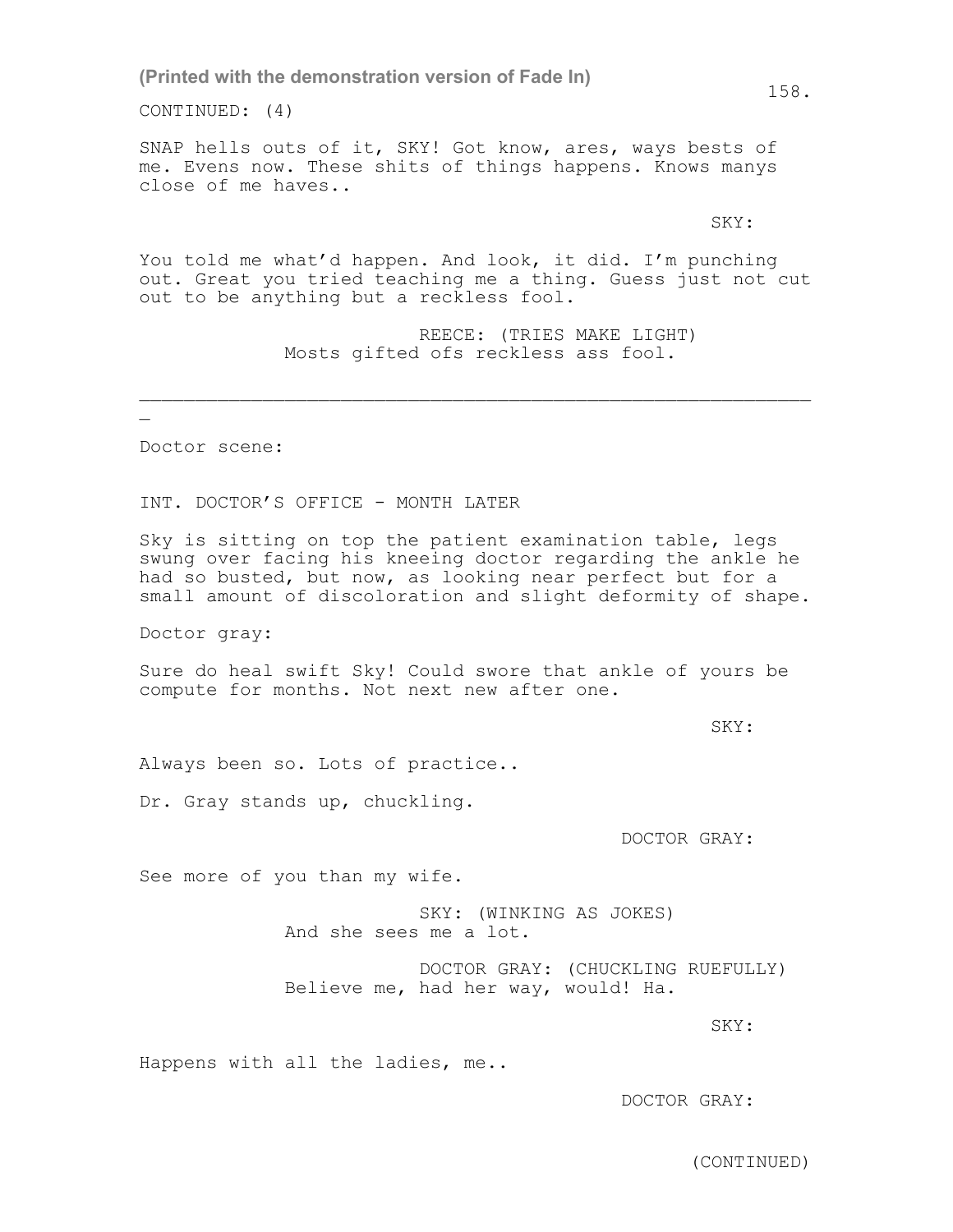CONTINUED:

Could bottle and sell your charm.., I'd be richer than Richard Branson.

SKY:

I ever get that distilled, be sure set you up doc, all done for me.

DOCTOR GRAY:

Done for you? Nearly not have done a damn thing!

SKY: (PATTING THE EXAM. TABLE) For pleasant Doc table manners th..

DOCTOR GRAY:

..en! Way you crack me up, how but not have those. Get the hell out of my office Sky, you wasting my time as nothing here's to do.. But, um, could you awhile stay out of...

Sky darkens, flash backing to the incident.

SKY:

Hell. Afraid still roasting there..

DOCTOR GRAY:

Sometime, get over.., it. Inner wounds may not heal as fast the physical ones, but even those, wan some enough over time.. .

The doc quickly tries to change the subject.

DOCTOR GRAY:

Meant out of physical harm. Your bones may not always bounce back.

SKY:

Afraid can't assure, so, doc. Going on an expedition.. . Not sure where all take me..

DOCTOR GRAY:

Cripes Sky. Just got back together.

SKY:

Body. Not soul wise. In fragments..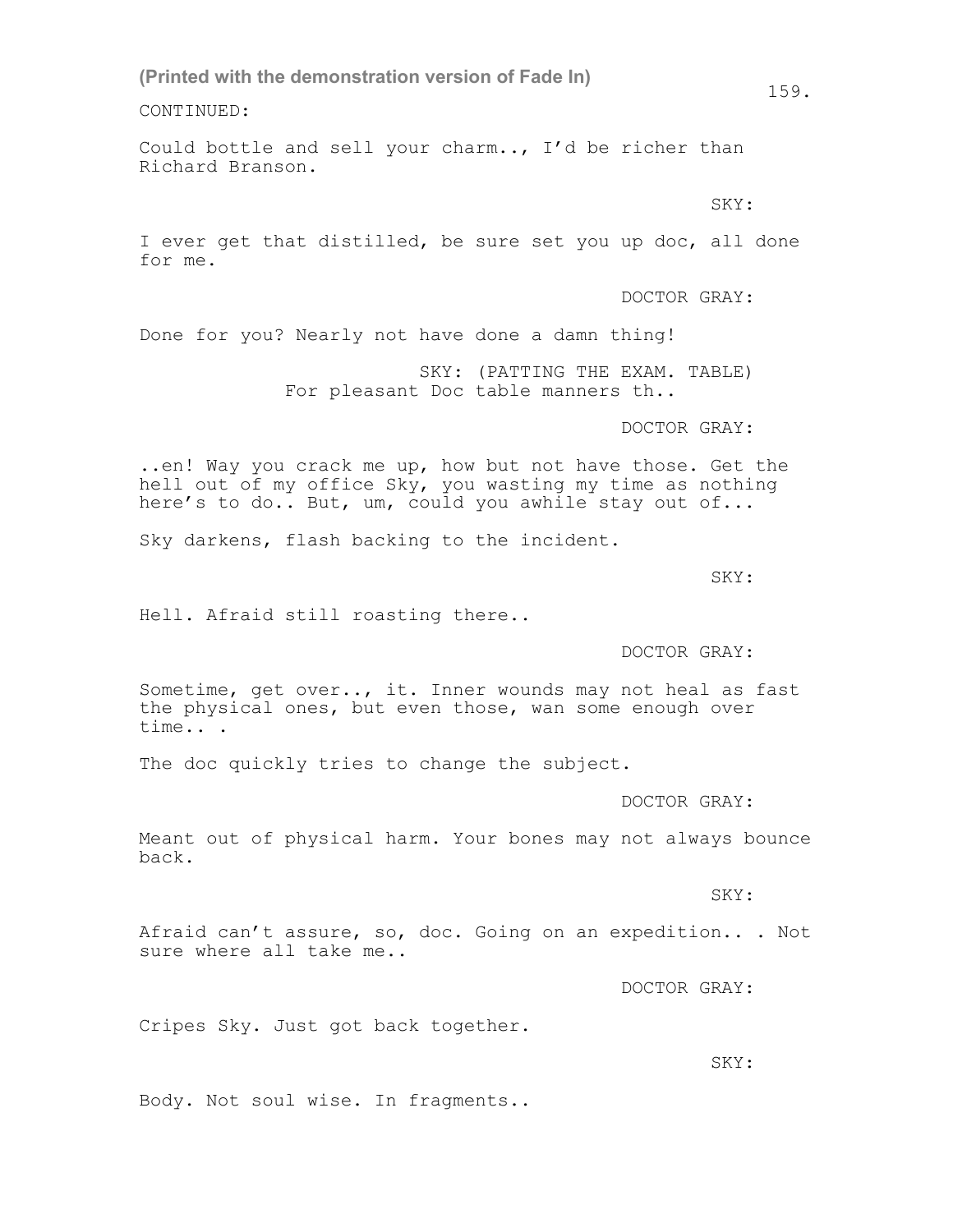CONTINUED: (2)

DOCTOR GRAY:

Figure can pick up the pieces, glue back together whole, by going, on..

SKY:

Never be entire whole again.., no matter what, but get your drift. Hey, who knows, I'm still alive. Maybe figure the reason for that.

DOCTOR GRAY:

You, and not..

SKY:

Yeah. And not..

?? Which burning man to be included Sept 2013, or 2014..

If later be getting into near to two years of timeline..

Catharsis.. Timing?? Ex d of the d comes after one, before the other. Would cargo cult 2013 tie into the guarani's mythology (abundance from thr beyond brought, whereas their mythology is one of going search and find a perfect realm, of abundance, peace, never-ending)

Info: possible location, several months later..

Join us in Oaxaca, Mexico, during one of the most unusual festivals anywhere – the Day of the Dead. On this day, people prepare home altars and cemeteries to welcome the dead, who are believed to return to enjoy the food and drink they indulged in during life. Not at all a morbid occasion, the town is filled with celebration.

When: October 24 - November 3, 2015

Where: Mexico

How Much: \$2,695 per person (\$275 single supplement)

Oaxaca lies in a semitropical valley surrounded by the peaks of the Sierra Madre del Sur. The city's architecture reflects its rich Spanish Colonial and modern history. Vast ruins of the Ancient Mixtecan and Zapotecan civilizations lie just outside the city. Dr. Jeffrey Blomster, an anthropological archaeologist and editor of After Monte Albán: Transformation and Negotiation in Oaxaca, Mexico, will accompany us on our trip.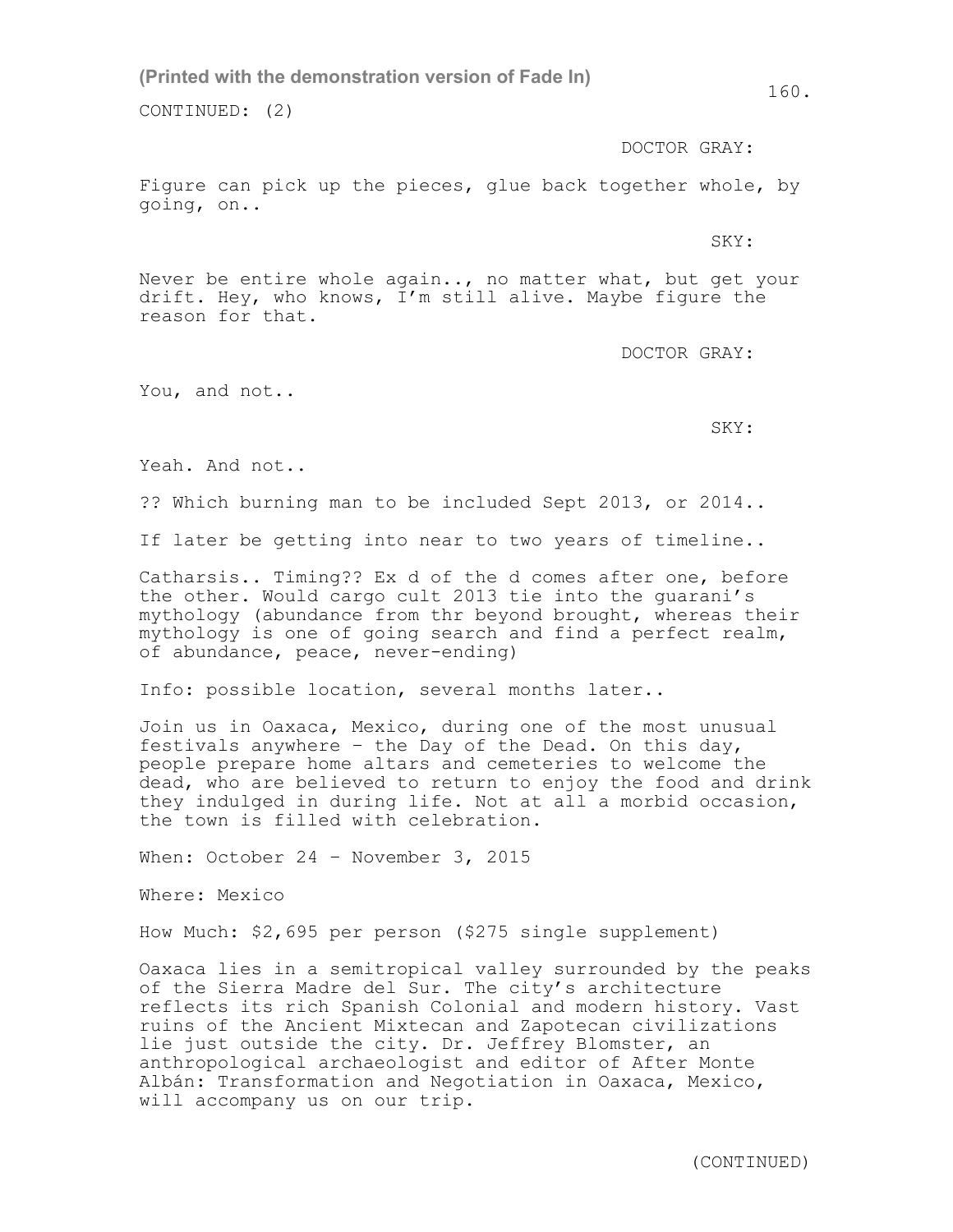CONTINUED: (3)

For further information, or to join us, contact us at

tactours @nm.net or by phone at (505) 266-1540.

EXT. FURTHER FROM PUERTO IGUAZU - COUPLE HIKING HOURS LATER

Change next to as occurring farther afield, getting to Don Enrigue Lodge (first San Vincent, then 13 highway across, and further route left to there) that's near the Yamoti Biologi-cal Reserve where are Guarani communities found within.

Now dark, Sky's yet hikes along a jungle trail. A dim lit sign ahead indicates a shoddy road running off to the side ahead, leads to a Guarani reserve settlement. He jogs to sign, catches breath. He resumes jog but down the off road.

Timelapse to further down road a half hour of jog time. Sky continues jog along it. He sees ahead a few Guarani walking down middle of the vehicle little used road. Hearing him behind, they stop and stare back at him. Sky stops as draws up to them. He addresses the eldest man of the group consisting of a couple younger men, and a few women and children.

SKY:

Speak English?

Stoic Guarani elder nods unsure of Sky, of his presence here.

SKY:

Mind tag along? Stay, your village.

guarani elder man: (grins slight, wry)

It not you say, five star of place.

SKY:

Want get know, you, the Guarani.

Guarani elder man: (smiles)

Good, get know. Know, from.

SKY:

The way of the world?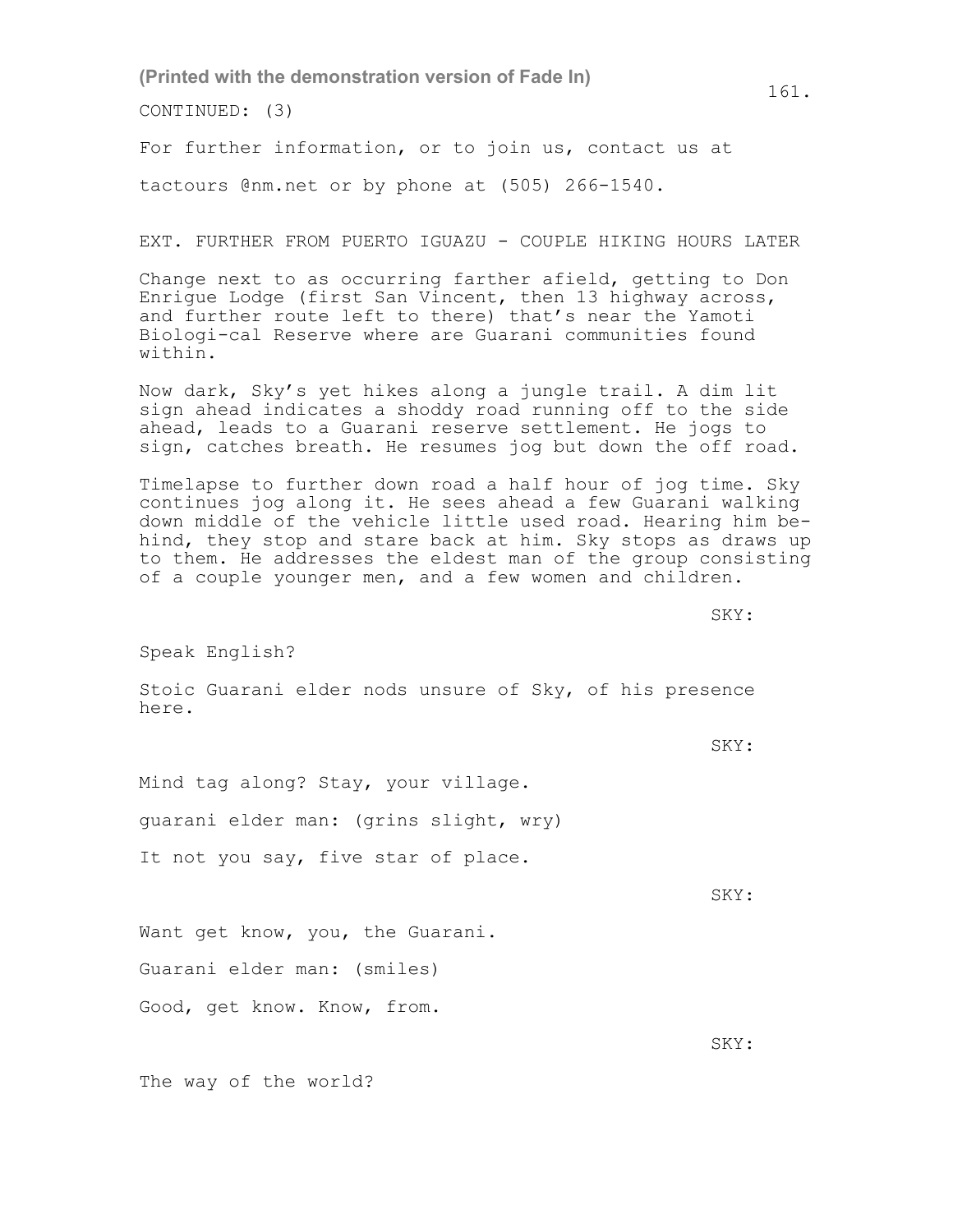GUARANI ELDER MAN: Way of, Guarani. You, do, story? He gestures by pressing forefinger to indicate, take photos. SKY: No, not reporter. Not be taking photos for a magazine. For myself. GUARANI ELDER MAN: No can pay? SKY: No. Maybe help, sometime.. GUARANI ELDER MAN: Who that help, good. Much help come, not like. SKY: My father, once, stayed, here. GUARANI ELDER MAN: One, made you.. SKY: (LAUGHING) Along with my mother.. GUARANI ELDER MAN: (LAUGHING GRUFFLY) And the high spirit - above. SKY: Hopefully, that one. The Guarani elder eyes him. GUARANI ELDER MAN: Lost. Why come. Look of way back. CONTINUED: 162. **(Printed with the demonstration version of Fade In)**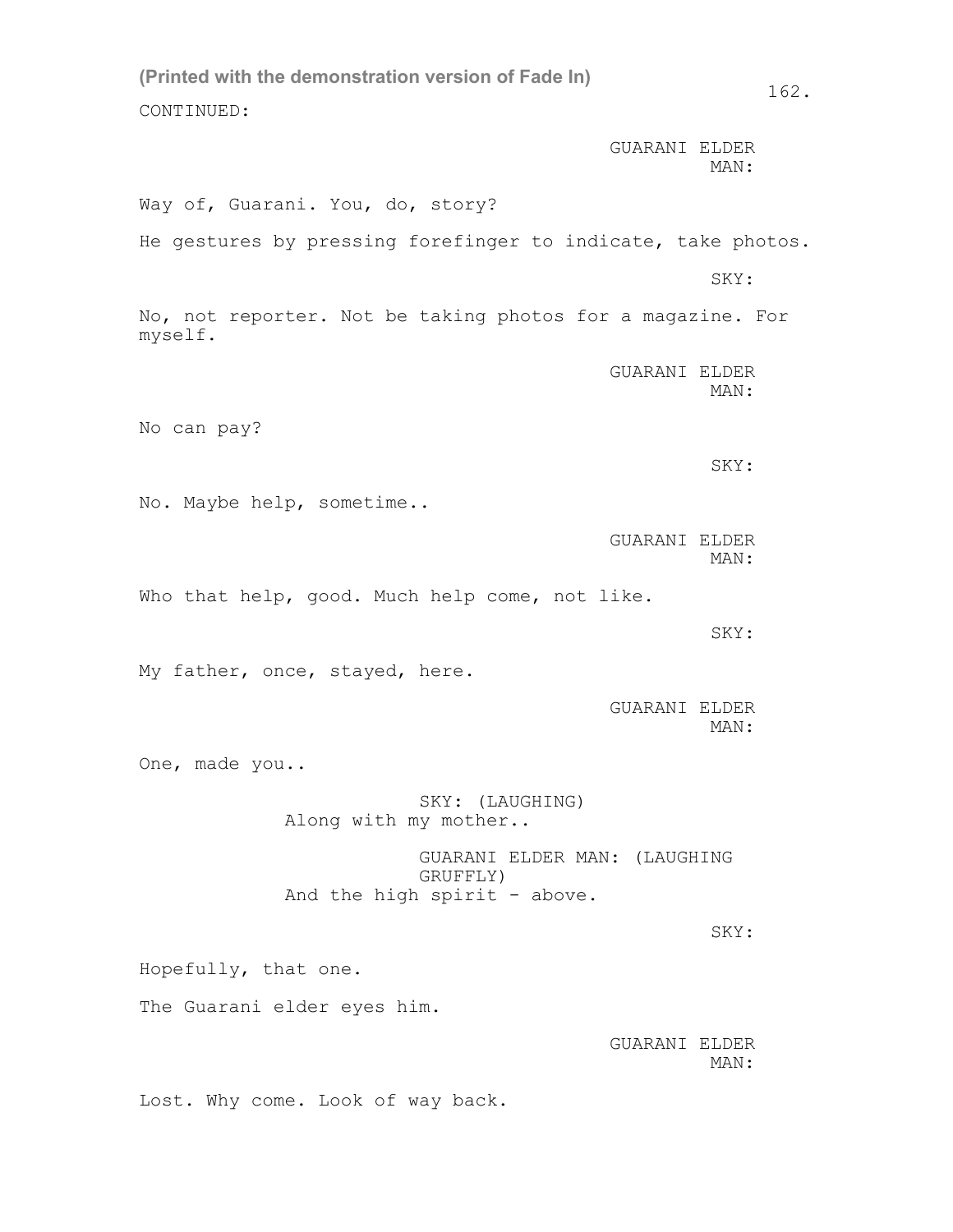CONTINUED: (2)

SKY:

163.

Look of start of way, back..

GUARANI ELDER MAN:

Hmm, good of place come, of that.

EXT. APPROACH TO GUARANI VILLAGE, YABOTI PRESERVE -HOUR LATER

Sky, striding by, yet a respectful couple steps back of, the Guarani elder man, along with his small party, as they walk down road for the Guarani village seen just ahead of them.

Has to met some of them, in representative community of them there, be in among them, get some inspiration from..

First, while still in the area, bring in something about plight of the guarani people today (re argentina) pkus recent success re where got the emerald green corridor reserve accomplished in 2012, the year before. Any kind of cosmic connections (sun, sky, etc., visions) as in any way relate to Sky and his brother and any future story treads (future villains, ex. Corporate, into the later mix of things??...)

Soon after, once gets somewhere further along, into first ways of ways into for heart of Argentine, and all across it:

I/E. sky dreams, re his missing father - night

Items...................... past stuff re his father, not much related yet, good time to bring in, before gets further into journey from the starting point here.

Also..??

Where next..................................................

Well, it's been a week since the last entry. And what a week it's been!

On Monday Jez thought it was only fair for him to be ill since Bridget has done her fair share, so he went down with a spot of altitude sickness after flying from Arequipa (2300 metres above sea level) to Cusco (3200 metres). This was a bit surprising as we've been at much higher altitudes.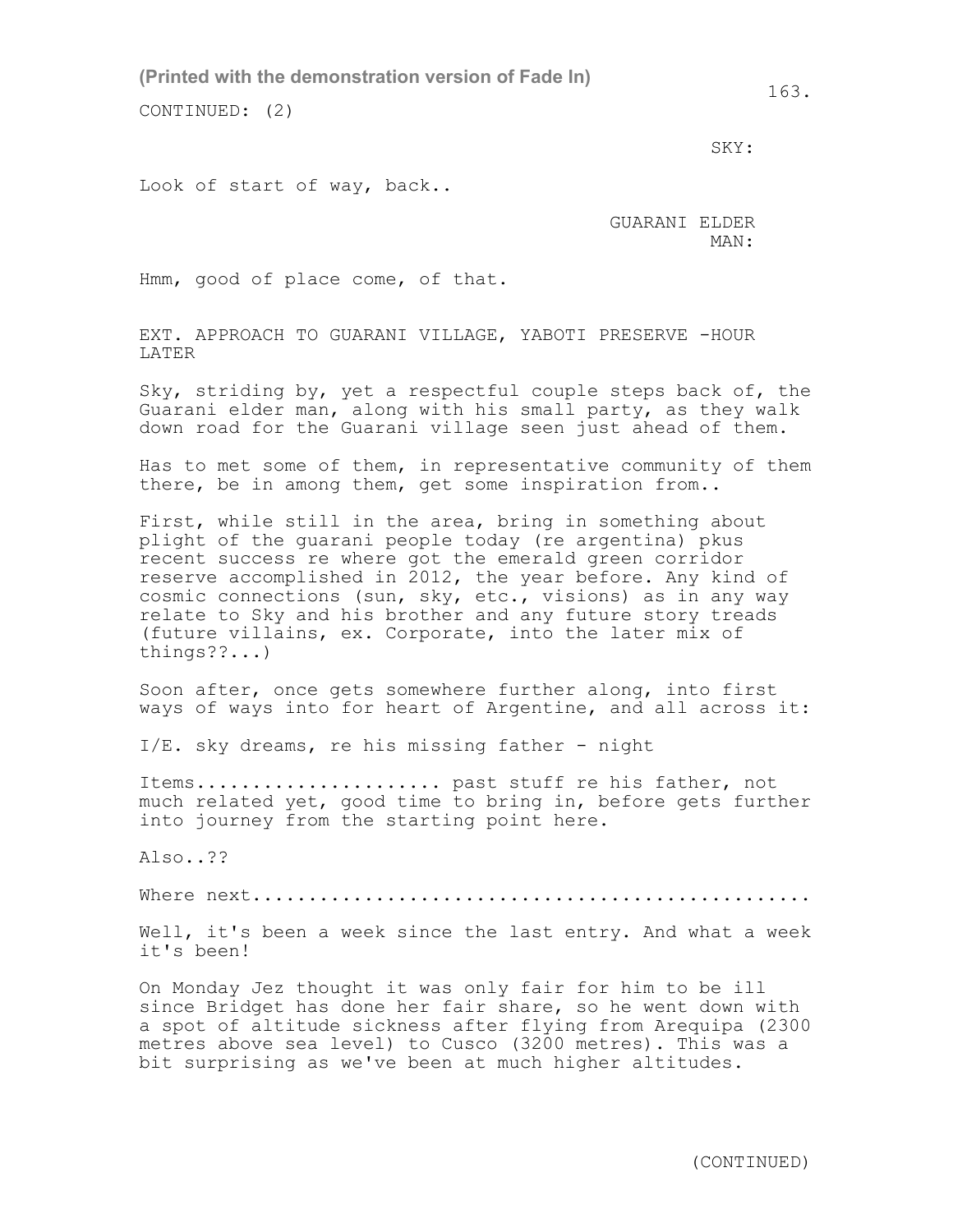CONTINUED:

Symptoms of numb fingers and feeling "spaced out" prompted our assistant nurse (Stuart) to run off to the pharmacy for a remedy (followed by a slow stroll back after feeling lightheaded himself!)

The rest of the day was spent trying to sort out the major cock-up that the tour agency had made with our Inca Trail booking. To cut a long story short they hadn't booked us on the trail despite the fact that we had sent the deposit in March! The "classic" Inca Trail gets booked up well in advance, so we had to go on a different trail. They recommended the "Huarocondo Trail", three days walking followed by a train ride to Machu Picchu on day four.

We could probably write a book about the

Bridget and Jez on top of an Andean mountain.Bridget and Jez on top of an Andean mountain.

Bridget and Jez on top of an Andean mountain.

trip, but as you should really be getting back to work anytime now (you know who you are!) we will just give you the highs and lows.

Highs... outstanding undisturbed scenery, not seeing another gringo for three days, the sense of achievement after reaching the top of a peak after hours of uphill walking, seeing newly-discovered Inca ruins being excavated (and being the very first gringos to walk on steps which had just been unearthed), walking into Machu Picchu at 6 a.m. and watching the early morning mist clear before us, camping in the wilderness for two nights without creature comforts (Bridget), beautifully clear night skies to stargaze, playing cards in a freezing cold tent on a mountain while it was snowing outside.

Lows... camping in the wilderness for two nights without creature comforts (Jez), walking downhill for hours in the blazing heat putting pressure on all limbs (Bridget), walking uphill for hours in the blazing heat and having to wear a flannel for protection (Stuart), having to crap in a foot-deep hole in the ground in the pitch black whilst freezing cold at midnight (Jez), the anxious feeling of knowing night and a thunderstorm are

Stuart of Arabia surveys his empire.Stuart of Arabia surveys his empire.

Stuart of Arabia surveys his empire.

Thanks to Grandma Phipps for the flannel!